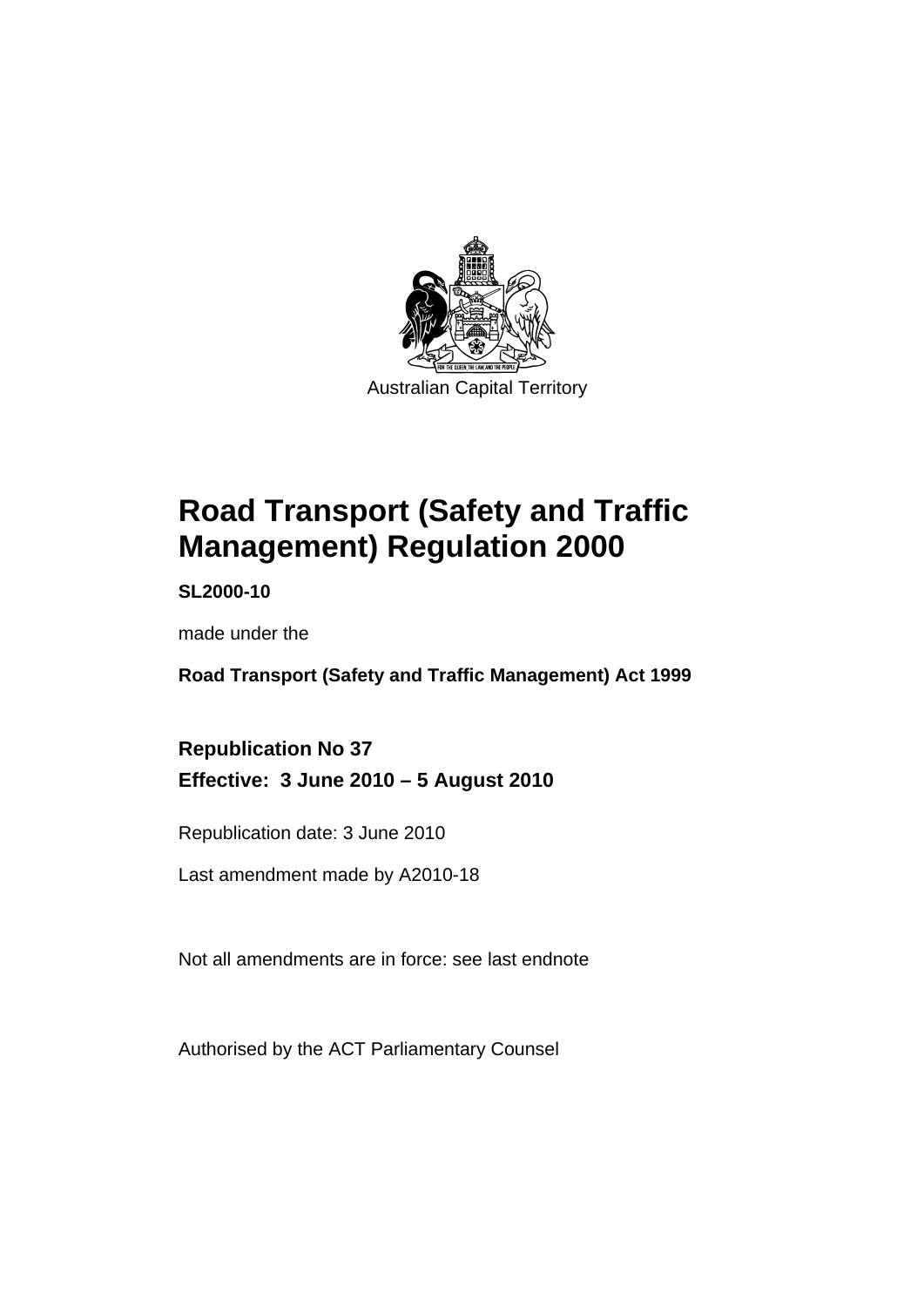#### **About this republication**

#### **The republished law**

This is a republication of the *Road Transport (Safety and Traffic Management) Regulation 2000*, made under the *[Road Transport \(Safety and Traffic Management\) Act 1999](#page-10-0)* (including any amendment made under the *Legislation Act 2001*, part 11.3 (Editorial changes)) as in force on 3 June 2010*.* It also includes any amendment, repeal or expiry affecting the republished law to 3 June 2010.

The legislation history and amendment history of the republished law are set out in endnotes 3 and 4.

#### **Kinds of republications**

The Parliamentary Counsel's Office prepares 2 kinds of republications of ACT laws (see the ACT legislation register at www.legislation.act.gov.au):

- authorised republications to which the *Legislation Act 2001* applies
- unauthorised republications.

The status of this republication appears on the bottom of each page.

#### **Editorial changes**

The *Legislation Act 2001*, part 11.3 authorises the Parliamentary Counsel to make editorial amendments and other changes of a formal nature when preparing a law for republication. Editorial changes do not change the effect of the law, but have effect as if they had been made by an Act commencing on the republication date (see *Legislation Act 2001*, s 115 and s 117). The changes are made if the Parliamentary Counsel considers they are desirable to bring the law into line, or more closely into line, with current legislative drafting practice.

This republication does not include amendments made under part 11.3 (see endnote 1).

#### **Uncommenced provisions and amendments**

If a provision of the republished law has not commenced or is affected by an uncommenced amendment, the symbol  $\mathbf{U}$  appears immediately before the provision heading. The text of the uncommenced provision or amendment appears only in the last endnote.

#### **Modifications**

If a provision of the republished law is affected by a current modification, the symbol  $\vert \mathbf{M} \vert$ appears immediately before the provision heading. The text of the modifying provision appears in the endnotes. For the legal status of modifications, see *Legislation Act 2001*, section 95.

#### **Penalties**

At the republication date, the value of a penalty unit for an offence against this law is \$110 for an individual and \$550 for a corporation (see *Legislation Act 2001*, s 133).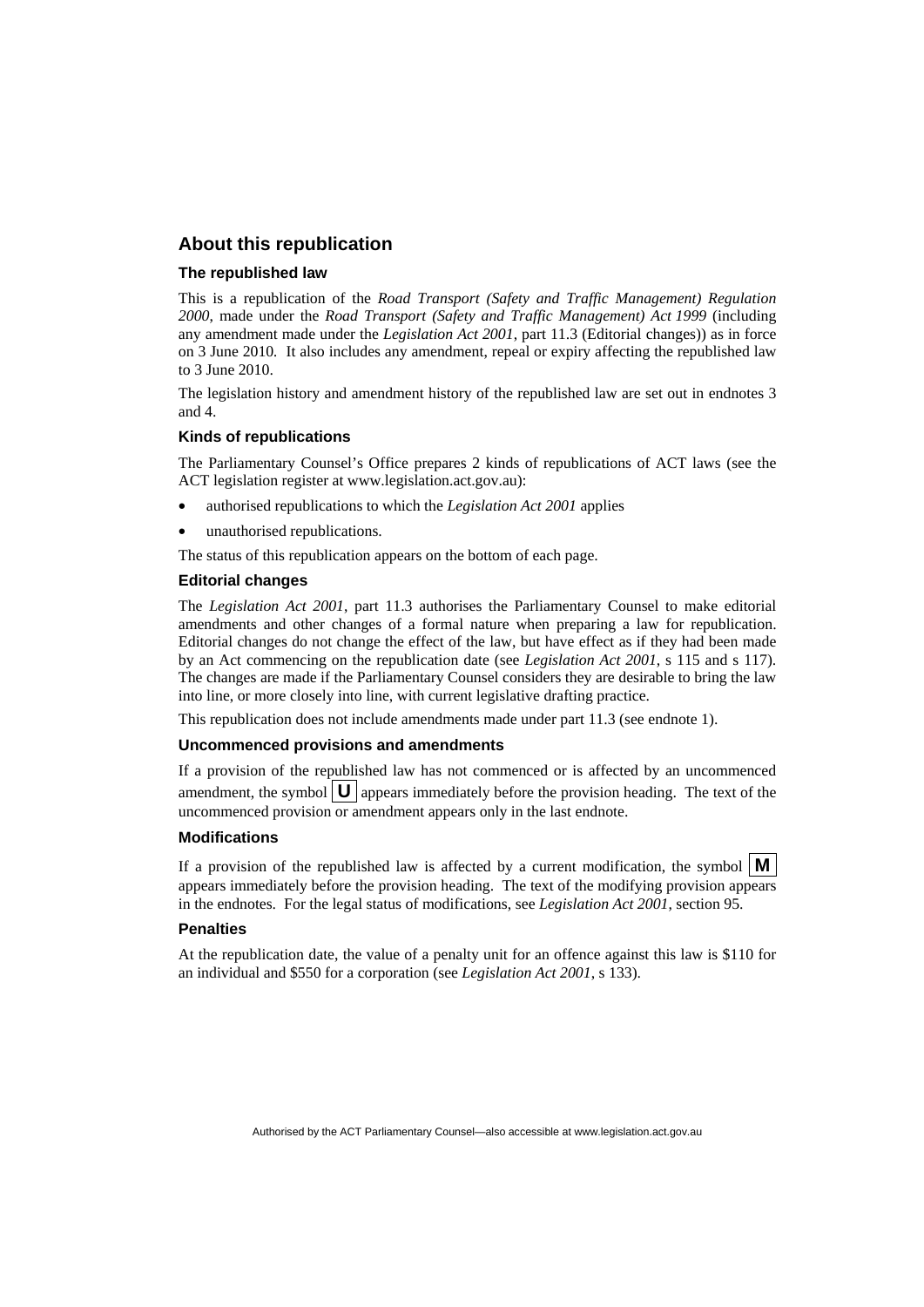

# **[Road Transport \(Safety and Traffic](#page-10-0)  [Management\) Regulation 2000](#page-10-0)**

made under the

**[Road Transport \(Safety and Traffic Management\) Act 1999](#page-10-0)** 

# **Contents**

Page

| <b>Chapter 1</b> | <b>Preliminary</b>                                           |            |
|------------------|--------------------------------------------------------------|------------|
| 1                | Name of regulation                                           | 2          |
| 2                | Dictionary                                                   | 2          |
| 3                | Dictionary—application to Australian Road Rules              | 2          |
| 3A               | Road includes road related area                              | 2          |
| 3B               | Meaning of <i>park</i> and <i>stop</i>                       | 3          |
| 4                | <b>Notes</b>                                                 | 3          |
| 4A               | Offences against regulation—application of Criminal Code etc | 3          |
| 4B               | Offences against regulation are strict liability offences    | 4          |
| R37              | Road Transport (Safety and Traffic Management)               | contents 1 |
| 03/06/10         | Regulation 2000                                              |            |
|                  | Effective: 03/06/10-05/08/10                                 |            |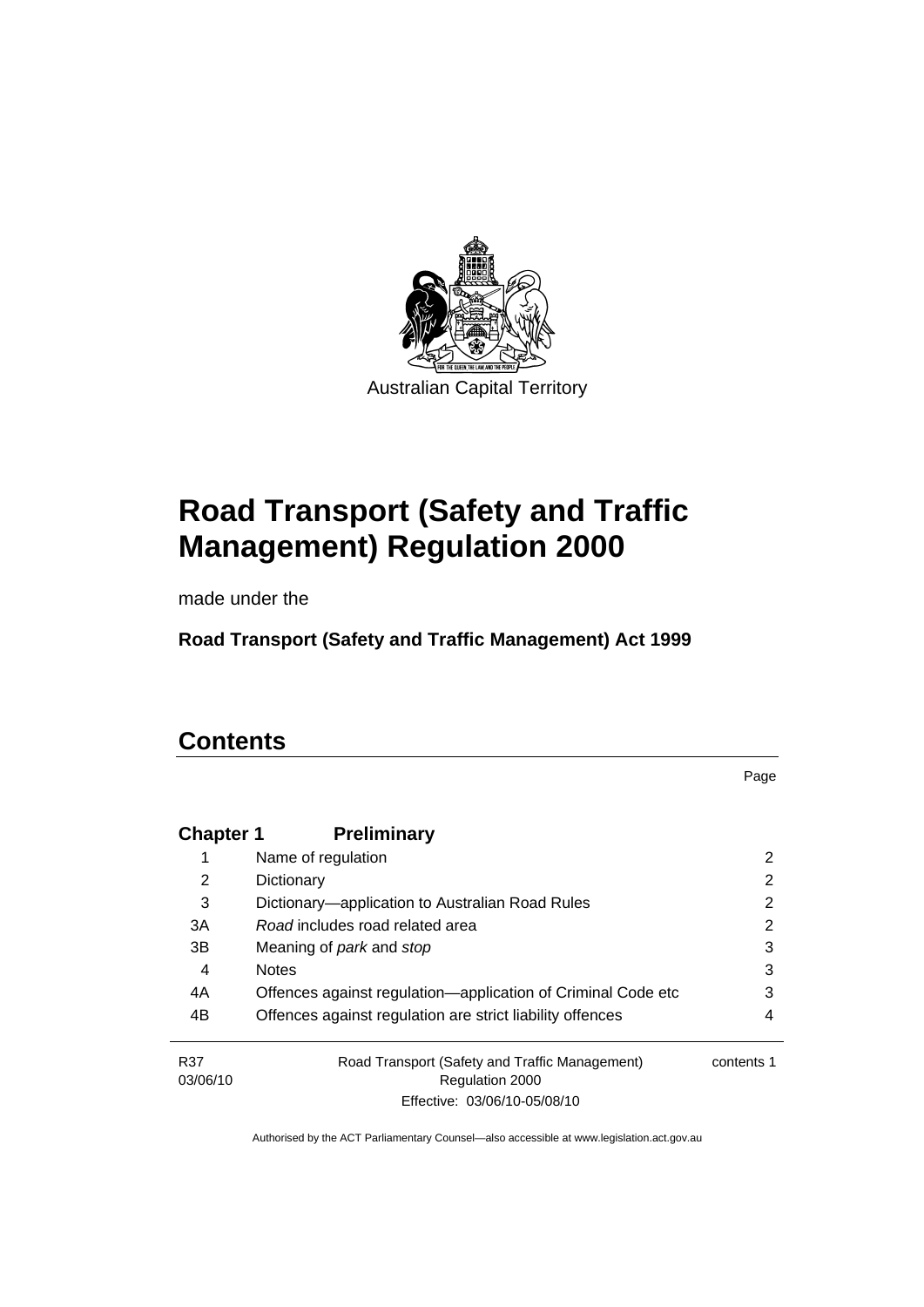| 4C               | General defence of accident or reasonable effort                                     | Page<br>4 |
|------------------|--------------------------------------------------------------------------------------|-----------|
| <b>Chapter 2</b> | <b>Australian Road Rules</b>                                                         |           |
| <b>Part 2.1</b>  | <b>Incorporation into ACT law</b>                                                    |           |
| 5                | Meaning of Australian Road Rules                                                     | 5         |
| 6                | Incorporation of Australian Road Rules into ACT law                                  | 5         |
| 6A               | Transitional-ARR r 266 and r 267                                                     | 5         |
| <b>Part 2.2</b>  | How the Australian Road Rules are<br>incorporated                                    |           |
| Division 2.2.1   | General                                                                              |           |
| 7                | References to another law of this jurisdiction etc                                   | 10        |
| Division 2.2.2   | Other provisions for the Australian Road Rules                                       |           |
| 8                | ARR r 10 (2)-penalties for offences                                                  | 10        |
| 9                | ARR r 95—emergency stopping lane only signs                                          | 11        |
| 10               | ARR r 104-no truck signs                                                             | 11        |
| 11               | ARR r 151 (3) (b)—riding a motorbike or bicycle alongside more than 1<br>other rider | 11        |
| 12               | ARR r 158 (2) (c)-other vehicles permitted to travel in bus lanes                    | 11        |
| 13               | ARR r 179 (1) (c)—stopping in a loading zone—goods and permit<br>vehicles            | 12        |
| 13A              | ARR r 179 (1) (c) and (2) (c)—stopping in loading zone—taxis                         | 12        |
| 13B              | ARR r 183-stopping in a bus zone                                                     | 13        |
| <b>13C</b>       | ARR r 195-stopping at or near a bus stop                                             | 13        |
| 14               | ARR r 199 (2)—stopping near postbox                                                  | 14        |
| 15               | ARR r 206 (2) (b), (c)—time extension for people with disabilities<br>permit         | 14        |
| 16               | ARR r 207 (2) (a)—fees for parking in pay parking spaces                             | 15        |
| 16A              | ARR r 213 (5)-making a motor vehicle secure-exception                                | 15        |
| 17               | ARR r 215 (4)-lights required to be fitted to a vehicle                              | 15        |
| 18               | ARR r 216 (3)—towing a vehicle at night or in hazardous weather<br>conditions        | 15        |

| contents 2 | Road Transport (Safety and Traffic Management) | R37      |
|------------|------------------------------------------------|----------|
|            | Regulation 2000                                | 03/06/10 |
|            | Effective: 03/06/10-05/08/10                   |          |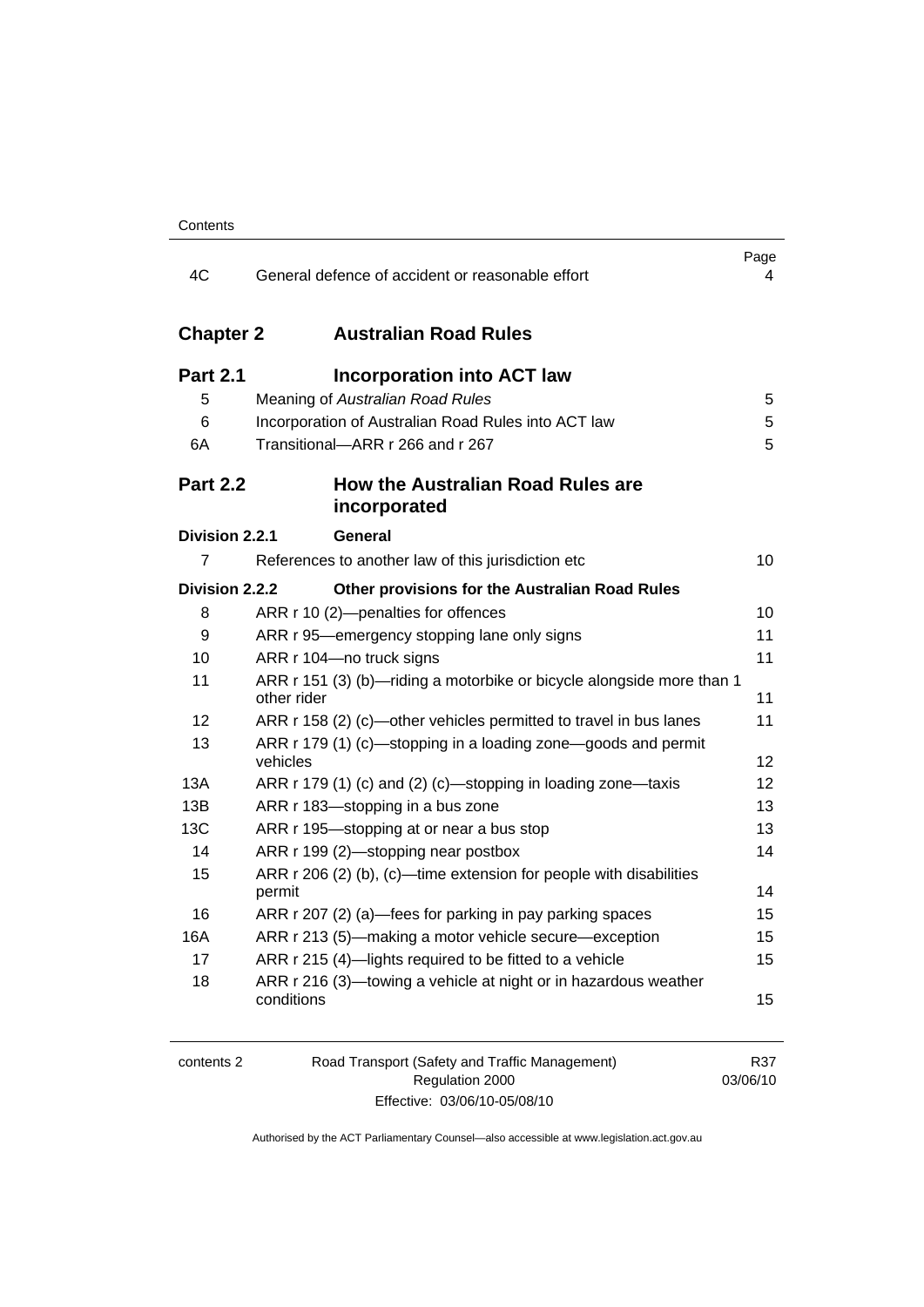| Contents |
|----------|
|----------|

| 19              |                                                                            | Page<br>16 |
|-----------------|----------------------------------------------------------------------------|------------|
|                 | ARR r 220 (3)—using lights on vehicles that are stopped                    |            |
| 20              | ARR r 221 (f)—using hazard warning lights on buses carrying children       | 16         |
| 21              | ARR r 222—using warning lights on buses carrying children                  | 16         |
| 22              | ARR r 225-use of radar detectors                                           | 16         |
| 22A             | ARR r 236 (6)-hitchhiking, roadside commerce etc permitted                 | 17         |
| 23              | ARR r 244C-motorised scooters not to be used                               | 17         |
| 23A             | ARR r 266—children travelling in interstate registered vehicles            | 18         |
| 23B             | ARR r 266 (3) (b)—wearing of seatbelts by passengers under 16 years<br>old | 18         |
| 24              | ARR r 266 (7)—wearing of seatbelts by passengers under 16 years<br>old     | 19         |
| 25              | ARR r 267 (3)—certificates of exemption from wearing seatbelts             | 19         |
| 26              | ARR r 270 (3)—wearing motorbike helmets                                    | 19         |
| 27              | ARR r 271 (6)-riding on motorbikes                                         | 20         |
| 27A             | ARR r 280 (2) (a)-other vehicles to which B light rules apply              | 20         |
| 28              | ARR r 287 (3), (4)-duties of participants in crashes                       | 20         |
| 29              | ARR r 289 (1) (g)—driving on nature strip                                  | 21         |
| 30              | ARR r 298-driving with a person in or on trailer                           | 22         |
| 31              | ARR r 310 (3), (4)-exemption for road workers etc                          | 23         |
| 32              | ARR r 313-postal workers                                                   | 23         |
| 33              | ARR dict-definitions for dictionary                                        | 24         |
| <b>Part 2.3</b> | <b>Additional ACT road rules</b>                                           |            |
| Division 2.3.1  | Noise and other nuisances                                                  |            |
| 37              | Making unnecessary engine noise                                            | 27         |
| 38              | Emission of waste oil or grease                                            | 27         |
| Division 2.3.2  | Driver and passenger safety                                                |            |
| 39              | Safety of persons on trailers                                              | 28         |
| 40              | Passengers in sidecars to be seated                                        | 29         |
| Division 2.3.3  | <b>Trailers and towing</b>                                                 |            |
| 41              | Number of vehicles that may be drawn                                       | 29         |
|                 |                                                                            |            |

|    | Number of vehicles that may be drawn |  |
|----|--------------------------------------|--|
| 42 | Towing by vehicles under 4.5t        |  |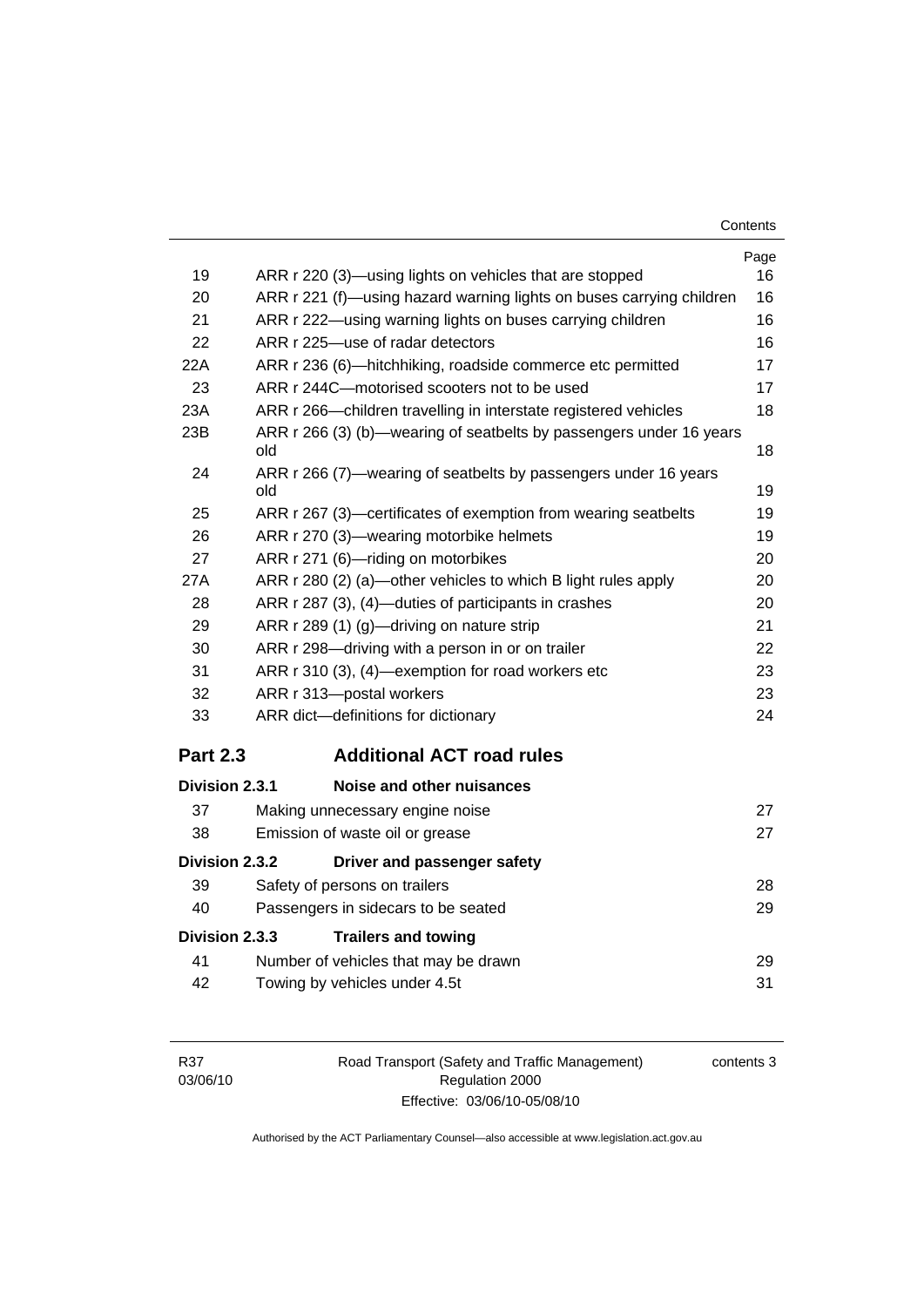#### **Contents**

|                                          |             | <b>Lights on vehicles</b>                                       | Page |
|------------------------------------------|-------------|-----------------------------------------------------------------|------|
| Division 2.3.4                           |             |                                                                 |      |
| 43<br>Lights on motor vehicles generally |             |                                                                 | 32   |
| Division 2.3.5                           |             | <b>Metered parking</b>                                          |      |
| 44                                       |             | Metered parking-parking in spaces                               | 34   |
| 44A                                      |             | Metered parking-parking fees                                    | 34   |
| 44B                                      |             | Metered parking-maximum length of stay                          | 35   |
| 45                                       |             | Metered parking-exceptions to s 44A and s 44B                   | 35   |
| 46                                       |             | Temporary closure of metered parking spaces                     | 36   |
| 47                                       |             | Misuse of parking meters                                        | 37   |
| 48                                       |             | Interfering with parking meters etc                             | 37   |
| Division 2.3.6                           |             | <b>Ticket parking</b>                                           |      |
| 49                                       |             | Ticket parking-parking in spaces                                | 37   |
| 49A                                      |             | Ticket parking-display of tickets                               | 38   |
| 49B                                      |             | Ticket parking-maximum length of stay                           | 40   |
| 50                                       |             | Ticket parking—exceptions to s 49A and s 49B                    | 41   |
| 51                                       |             | Temporary closure of ticket parking spaces and areas            | 42   |
| 52                                       |             | Use of false or damaged parking tickets etc                     | 43   |
| 53                                       |             | Misuse of parking ticket machines                               | 43   |
| 54                                       |             | Interfering with parking ticket machines etc                    | 44   |
| 55                                       |             | Interfering with parking tickets                                | 44   |
| Division 2.3.7                           |             | Other ACT road rules about stopping and parking                 |      |
| 56                                       | authorities | Unauthorised use of parking permits and mobility parking scheme |      |
| 56A                                      |             |                                                                 | 45   |
|                                          | authorities | Interfering with parking permits and mobility parking scheme    | 45   |
| 57A                                      |             | Stopping public buses in bus zones and at bus stops             | 46   |
| 58                                       |             | Stopping in an emergency etc or to comply with another law      | 47   |
| Division 2.3.8                           |             | <b>Other ACT road rules</b>                                     |      |
| 60                                       |             | Interrupting funeral processions etc                            | 48   |
| 61                                       |             | Driving on roads closed to traffic                              | 48   |
| 62                                       |             | Use of wheeled recreational devices and wheeled toys on roads   | 48   |
|                                          |             |                                                                 |      |

| contents 4 |  |
|------------|--|
|------------|--|

4 Road Transport (Safety and Traffic Management) Regulation 2000 Effective: 03/06/10-05/08/10

R37 03/06/10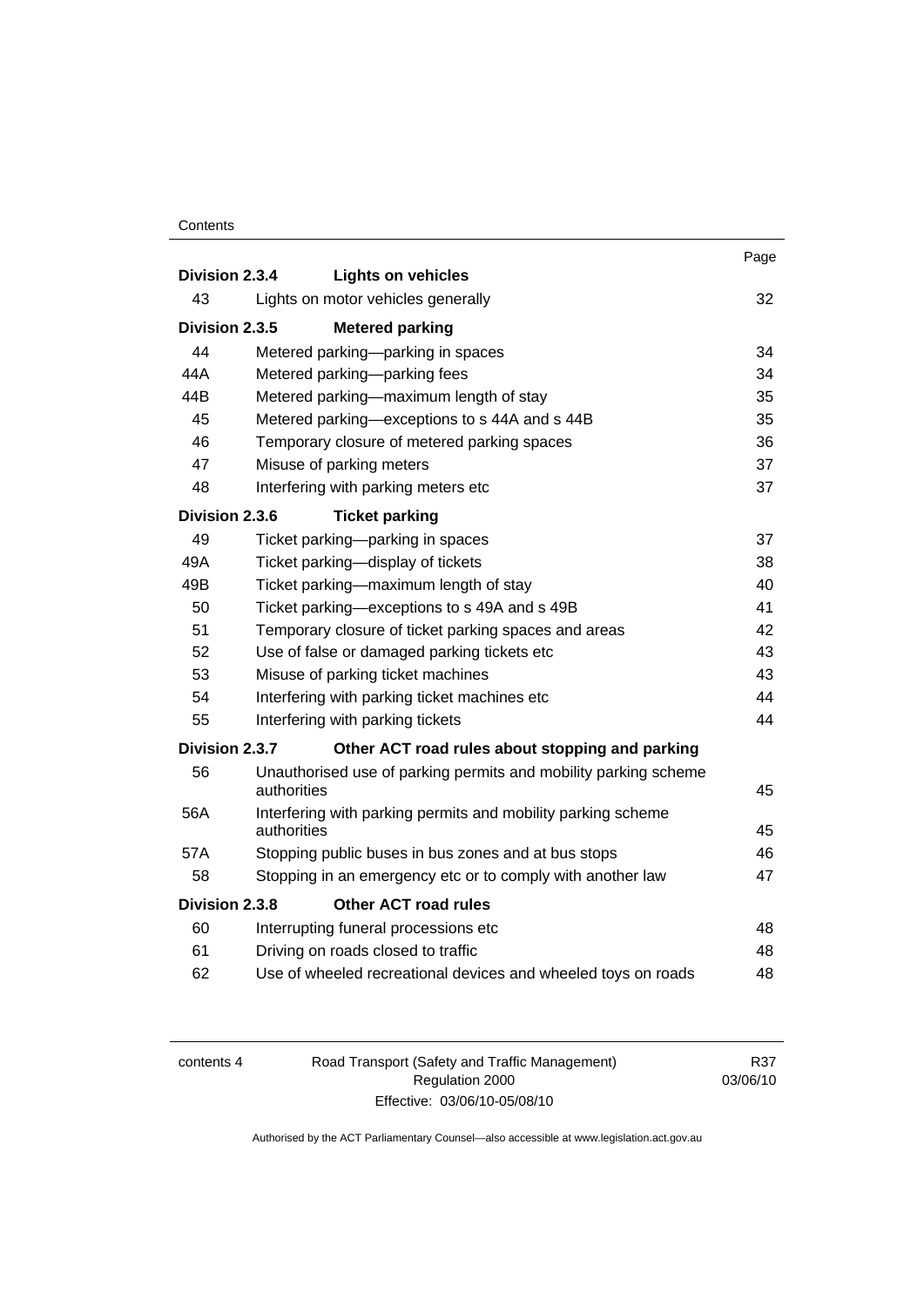|                 |                                                                                                         | Page |
|-----------------|---------------------------------------------------------------------------------------------------------|------|
| <b>Part 2.4</b> | <b>Other provisions</b>                                                                                 |      |
| 63              | Devices that are prescribed traffic control devices—Act, dict, def<br>prescribed traffic control device | 50   |
| 64              | Preventing prescribed traffic control devices being clearly visible                                     | 50   |
| 65              | Use of do not overtake turning vehicle sign                                                             | 51   |
| 66              | Approvals etc by road transport authority                                                               | 51   |
| 67              | Exemption from requirement about riding on motorbikes                                                   | 52   |
| 68              | Defence of complying with direction of police officer or authorised                                     |      |
|                 | person                                                                                                  | 52   |
| 69              | Exemption for driver of police vehicles                                                                 | 52   |
| 70              | Exemption for driver of emergency vehicles                                                              | 53   |
| 71              | Stopping and parking exemption for police and emergency vehicles<br>and authorised people               | 53   |

# **Chapter 3 Parking**

| <b>Part 3.1</b> | <b>Parking schemes</b>                          |    |
|-----------------|-------------------------------------------------|----|
| Division 3.1.1  | <b>Metered parking schemes</b>                  |    |
| 72              | Metered parking schemes                         | 55 |
| 73              | Metered parking areas                           | 55 |
| 74              | Parking meters                                  | 55 |
| 75              | Metered parking spaces<br>56                    |    |
| Division 3.1.2  | <b>Ticket parking schemes</b>                   |    |
| 75A             | Parking authorities                             | 56 |
| 75B             | Parking authority guidelines                    | 56 |
| 76              | Ticket parking schemes—road transport authority | 57 |
| 76A             | Ticket parking schemes—parking authorities      | 57 |
| 77              | Ticket parking areas                            | 58 |
| 78              | Ticket parking spaces                           | 58 |
| 79              | Ticket machines                                 | 58 |
| 80              | Parking tickets                                 | 58 |
| 81              | Duration of parking tickets                     | 59 |

Road Transport (Safety and Traffic Management) Regulation 2000 Effective: 03/06/10-05/08/10

contents 5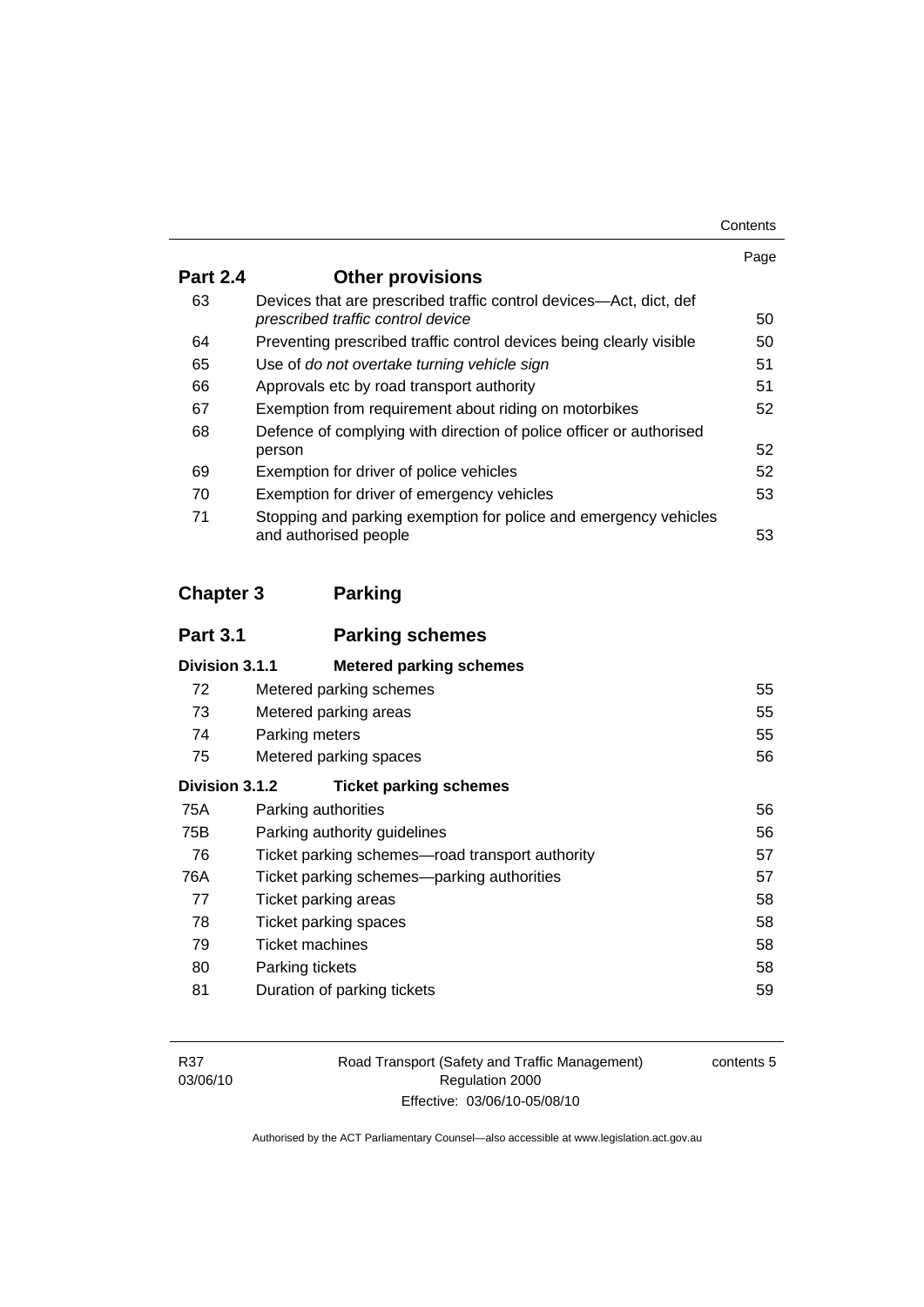#### **Contents**

|                 |                                                                           | Page     |
|-----------------|---------------------------------------------------------------------------|----------|
| Division 3.1.3  | <b>Heavy vehicle parking</b>                                              |          |
| 82              | Definitions-div 3.1.3                                                     | 59       |
| 83              | References in div 3.1.3 to land adjoining residential land                | 60       |
| 84              | Vehicle parked partly on residential land                                 | 60       |
| 85              | Parking of certain vehicles on residential land prohibited                | 60       |
| 85A             | No more than 1 heavy vehicle on residential land                          | 60       |
| 85B             | Heavy vehicles to be parked away from residential land boundaries         | 61       |
| 86              | Parking of certain vehicles on land adjoining residential land prohibited | 62       |
| 87              | Parking of certain commercial vehicles on land with multi-unit housing    | 62       |
| 87A             | No offence if reasonable necessity etc                                    | 63       |
| 87B             | Heavy vehicle refrigeration units not to be operated on residential land  | 63       |
| 87C             | Prohibition on night operation of heavy vehicle                           | 64       |
| 88              | Daily infringement                                                        | 64       |
| Division 3.1.3A | Heavy vehicle parking-enforcement                                         |          |
| 89              | Meaning of occupier-div 3.1.3A                                            | 65       |
| 90              | Power to enter premises                                                   | 65       |
| 91              | Production of identity card                                               | 66       |
| 92              | Consent to entry                                                          | 66       |
| 93              | General powers on entry to premises                                       | 67       |
| 94              | Damage etc to be minimised                                                | 68       |
| 95              | Compensation for exercise of enforcement powers                           | 68       |
| Division 3.1.4  | <b>Miscellaneous</b>                                                      |          |
| 97A             | Other powers to provide pay parking                                       | 69       |
| 98              | Overlapping schemes                                                       | 69       |
| 98A             | Income from ticket parking scheme                                         | 69       |
| 98B             | Costs of ticket parking scheme                                            | 70       |
| 99              | Trailers not separately chargeable                                        | 70       |
| <b>Part 3.2</b> | Parking permits and mobility parking scheme                               |          |
|                 | authorities                                                               |          |
| 100             | Parking permits                                                           | 71       |
| 101             | Mobility parking scheme authorities                                       | 72       |
| 101A            | Parking permits and mobility parking scheme authorities-cancellation      | 73       |
| contents 6      | Road Transport (Safety and Traffic Management)                            | R37      |
|                 | Regulation 2000                                                           | 03/06/10 |
|                 | Effective: 03/06/10-05/08/10                                              |          |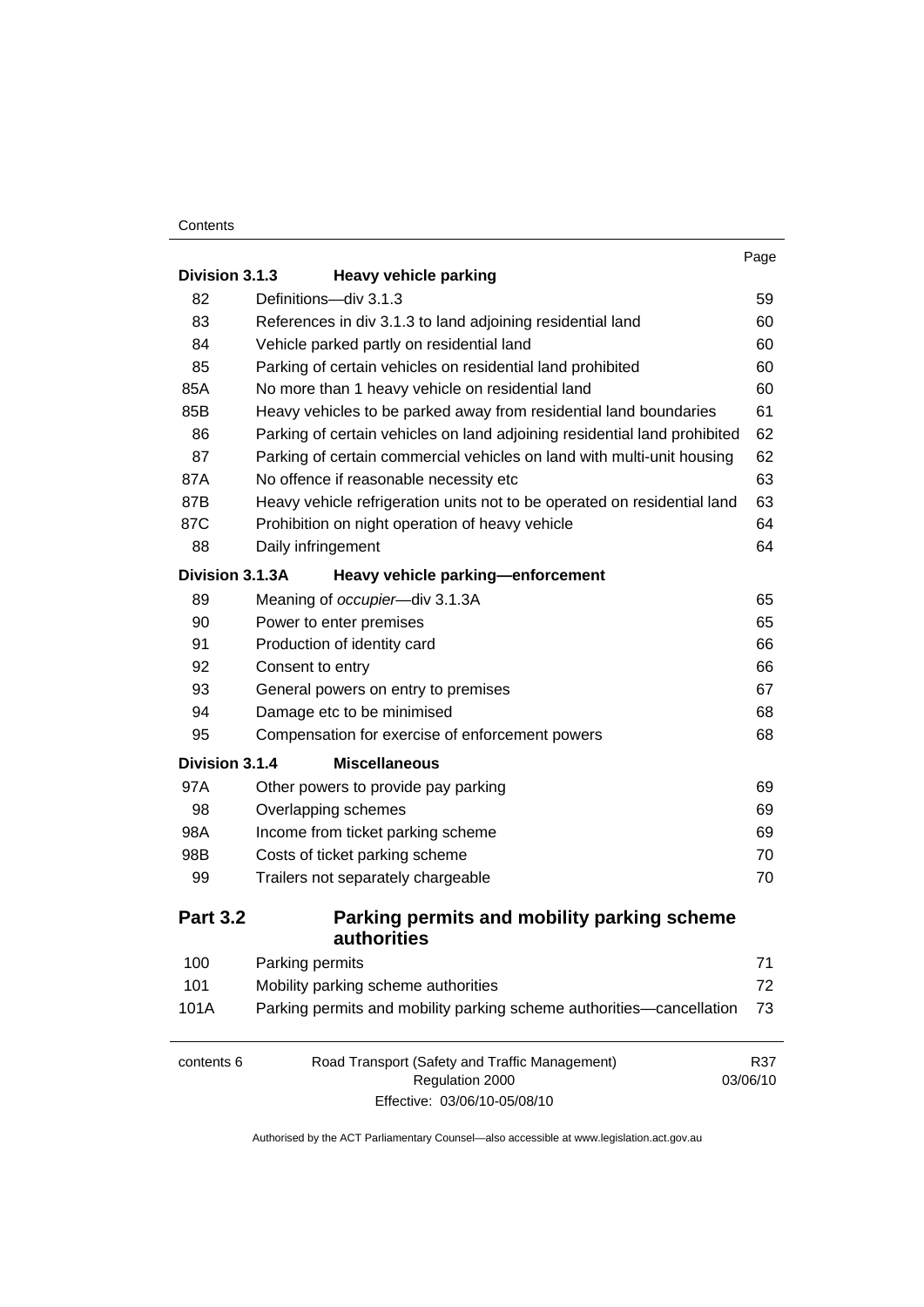|                  |                                                                                  | Contents |
|------------------|----------------------------------------------------------------------------------|----------|
|                  |                                                                                  | Page     |
| 101B             | Parking permits and mobility parking scheme authorities-return when<br>cancelled | 74       |
| <b>Part 3.3</b>  | <b>Parking-other provisions</b>                                                  |          |
| 101C             | Marking tyres by parking inspectors                                              | 75       |
|                  |                                                                                  |          |
| <b>Chapter 4</b> | <b>Traffic offence detection devices</b>                                         |          |
| 102              | Definitions-ch 4                                                                 | 76       |
| 103              | Approved traffic offence detection devices                                       | 78       |
| 103A             | Approval of police vehicle speedometers                                          | 78       |
| 104              | Major testing of laser speed measuring devices                                   | 79       |
| 104A             | Major testing of other traffic offence detection devices                         | 80       |
| 104B             | Certification and sealing of traffic offence detection devices                   | 82       |
| 105              | Use of certain digital camera detection devices                                  | 82       |
| 105A             | Use of certain laser speed measuring devices<br>83                               |          |
| 105B             | Use of certain radar speed measuring devices                                     | 84       |
| 106              | Approved people—testing and sealing                                              | 85       |
| 107              | Approved people-use                                                              | 86       |
| 107A             | Recording of camera detection device image files—Act, s 23 (2) (c) (ii)          | 86       |
| 107B             | Verification of camera detection device image files-Act,                         |          |
|                  | s 23 (2) (c) (iii)                                                               | 87       |
| 108              | Meaning of vehicle image codes                                                   | 87       |
|                  |                                                                                  |          |
| <b>Chapter 5</b> | <b>Miscellaneous</b>                                                             |          |
| 109              | Additional powers of police                                                      | 92       |
| 110              | Prohibition on car minding                                                       | 92       |
| 111              | Removal of unattended vehicles—Act, s 32 (1) (c)                                 | 93       |
| 112              | Disposal of impounded vehicles-Act, s 10K                                        | 93       |
| 112A             | Disposal of forfeited vehicles-Act, s 10K                                        | 95       |
| 113              | Responsible person to inspect driver licence                                     | 95       |
| 114              | Responsible person's consent                                                     | 95       |
| 115              | Standards for safe carriage of loads-Act, s 14 (2)                               | 95       |
|                  |                                                                                  |          |
|                  |                                                                                  |          |

R37 03/06/10 Road Transport (Safety and Traffic Management) Regulation 2000 Effective: 03/06/10-05/08/10

contents 7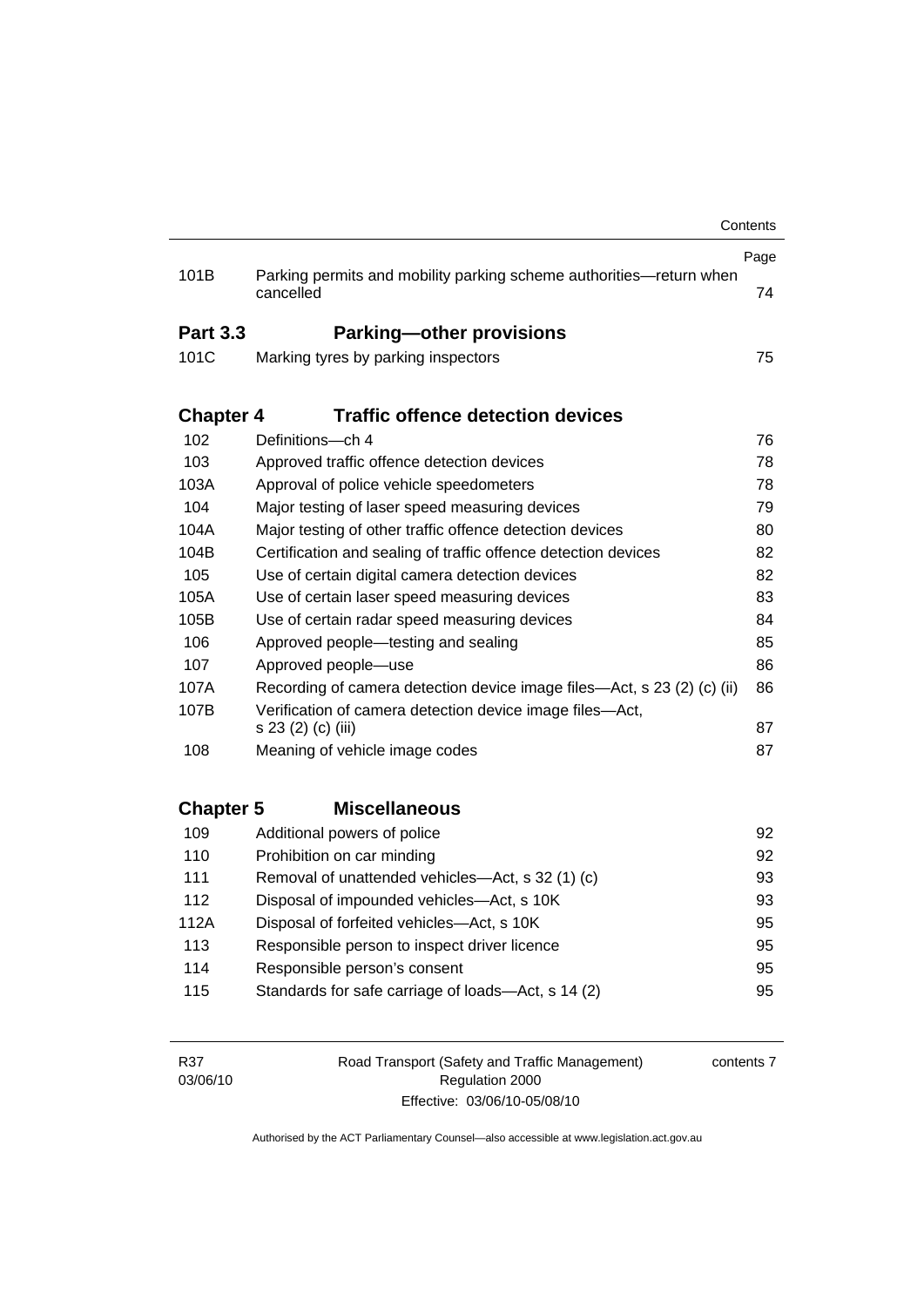#### **Contents**

|                   |                                            | Page |
|-------------------|--------------------------------------------|------|
| <b>Schedule 1</b> | <b>Meaning of location codes on images</b> | 96   |
| <b>Part 1.1</b>   | <b>Digital camera detection devices</b>    | 96   |
| <b>Part 1.2</b>   | <b>Fixed camera detection devices</b>      | 102  |
| <b>Dictionary</b> |                                            | 104  |
| <b>Endnotes</b>   |                                            |      |
| 1                 | About the endnotes                         | 114  |
| 2                 | Abbreviation key                           | 114  |
| 3                 | Legislation history                        | 115  |
| 4                 | Amendment history                          | 121  |
| 5                 | Earlier republications                     | 138  |
| 6                 | Uncommenced amendments                     | 140  |

contents 8 Road Transport (Safety and Traffic Management) Regulation 2000 Effective: 03/06/10-05/08/10

R37 03/06/10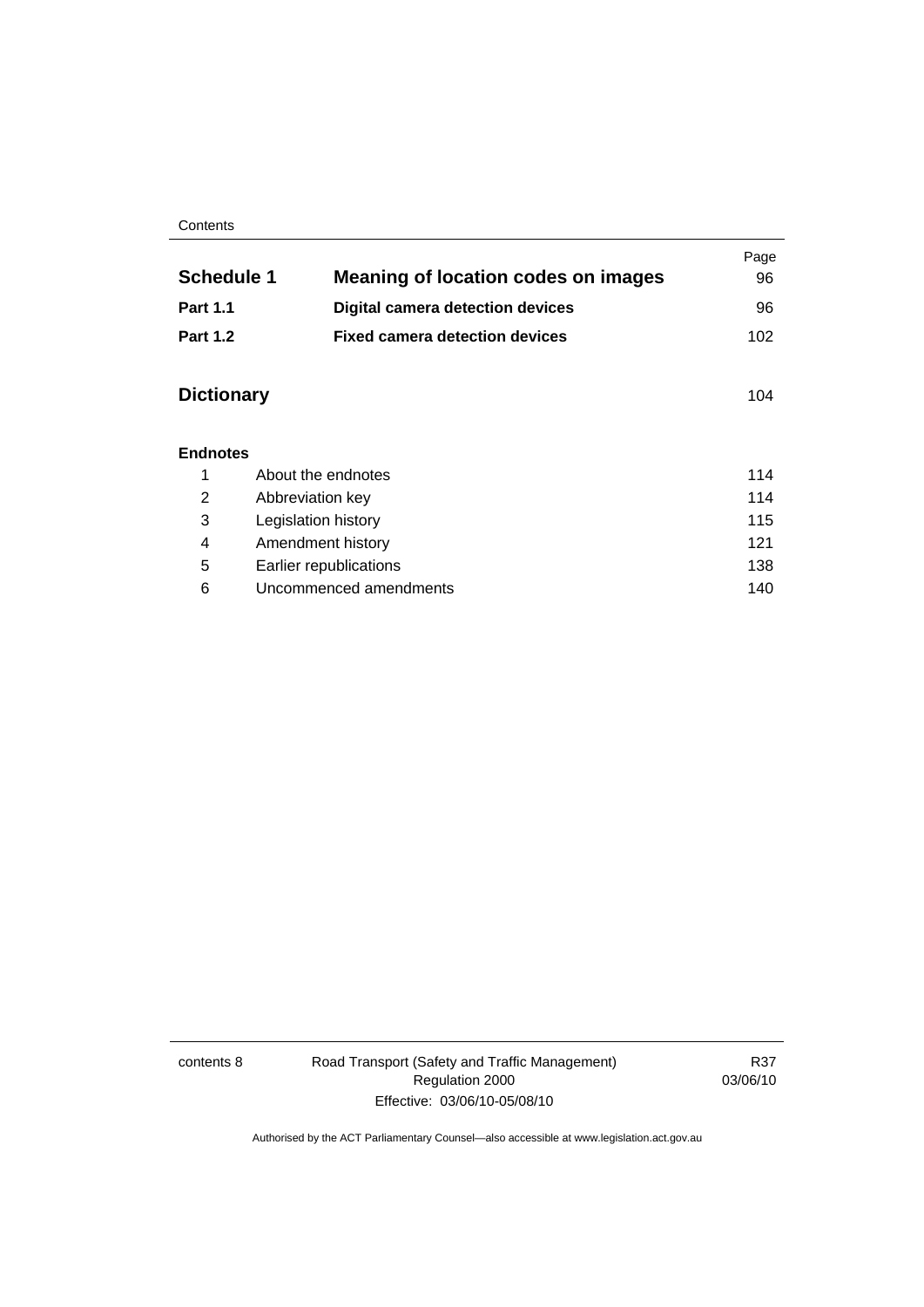<span id="page-10-0"></span>

# **Road Transport (Safety and Traffic Management) Regulation 2000**

made under the

**Road Transport (Safety and Traffic Management) Act 1999** 

R37 03/06/10

I

Road Transport (Safety and Traffic Management) Regulation 2000 Effective: 03/06/10-05/08/10

page 1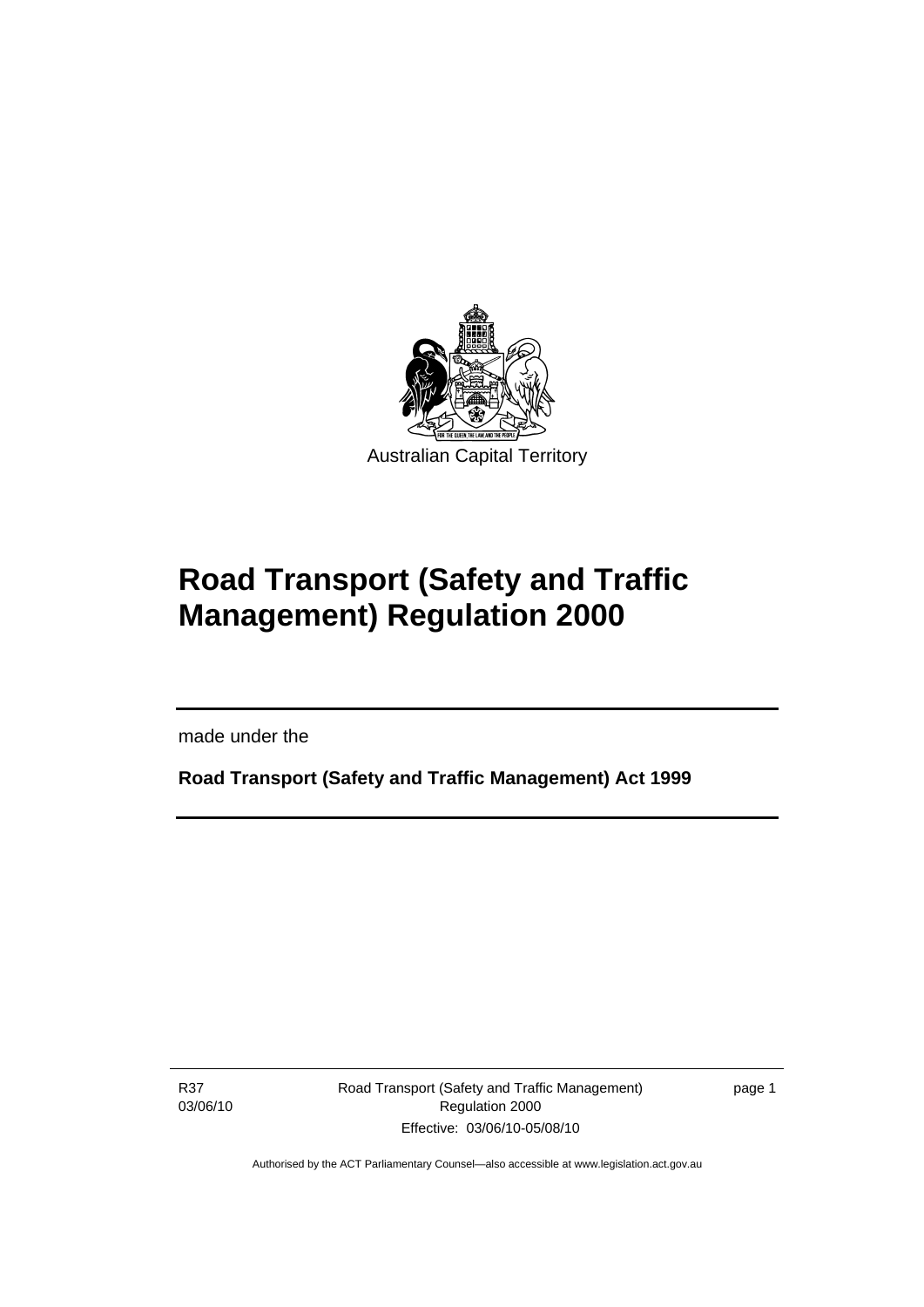<span id="page-11-0"></span>Section 1

# **Chapter 1** Preliminary

#### **1 Name of regulation**

This regulation is the *Road Transport (Safety and Traffic Management) Regulation 2000*.

#### **2 Dictionary**

The dictionary at the end of this regulation is part of the regulation.

*Note 1* The dictionary at the end of this regulation defines certain terms used in this regulation, and includes references (*signpost definitions*) to other terms defined elsewhere.

> For example, the signpost definition '*semitrailer*—see the *Road Transport (Vehicle Registration) Regulation 2000*, dictionary.' means that the term 'semitrailer' is defined in that dictionary and the definition applies to this regulation.

*Note 2* A definition in the dictionary (including a signpost definition) applies to the entire regulation unless the definition, or another provision of the regulation, provides otherwise or the contrary intention otherwise appears (see Legislation Act, s 155 and s 156 (1)).

#### **3 Dictionary—application to Australian Road Rules**

The definitions in the dictionary do not apply to the Australian Road Rules unless this regulation provides otherwise.

*Note* See div 2.2.1, note 2 for the relevant provisions of this regulation.

#### **3A** *Road* **includes road related area**

In this regulation:

*road* includes a road related area.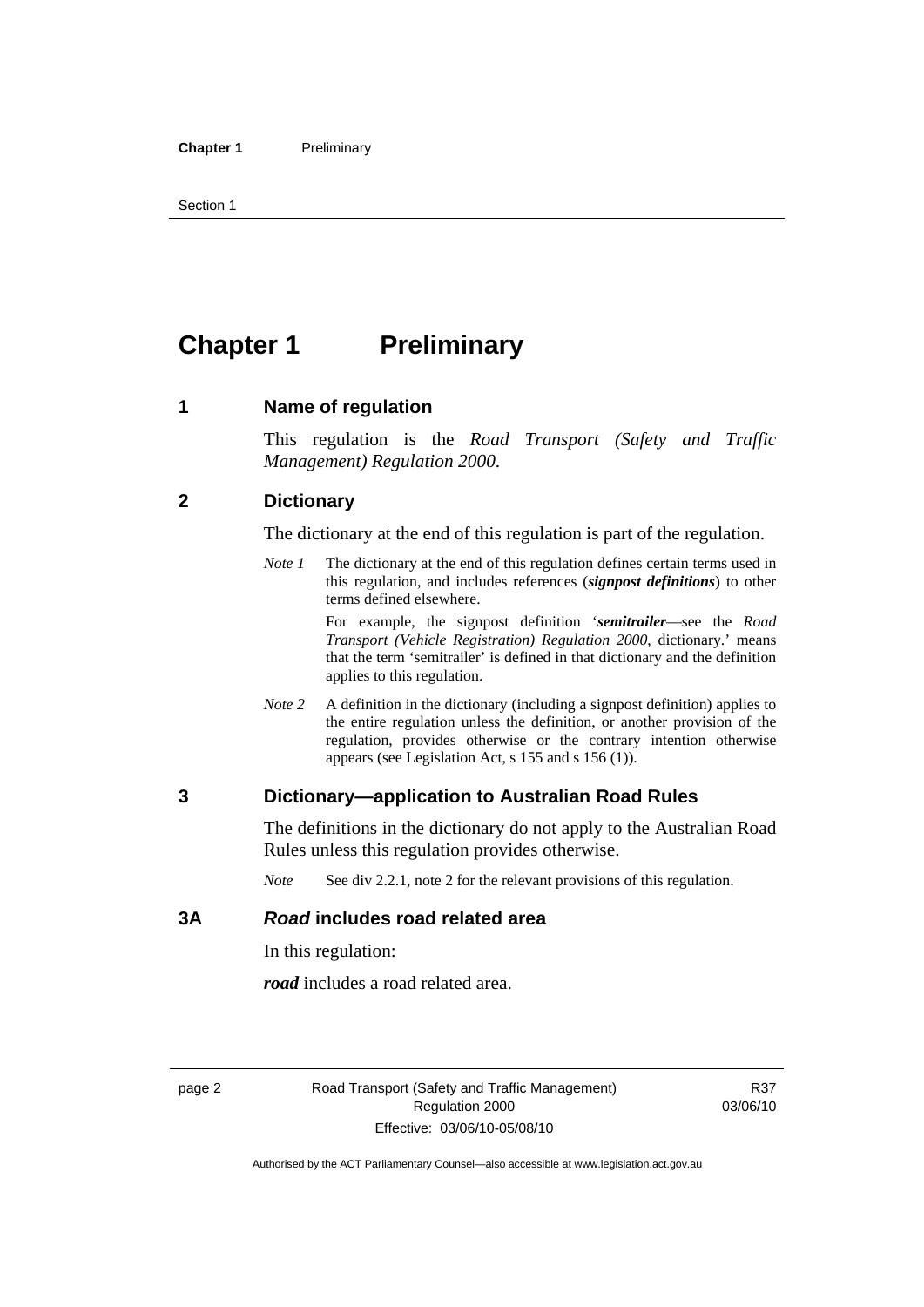### <span id="page-12-0"></span>**3B Meaning of** *park* **and** *stop*

In this regulation:

*park*, in relation to a driver, includes stop and allow the driver's vehicle to stay (whether or not the driver leaves the vehicle).

*stop*, for a driver, includes park, but does not include stop to reverse the driver's vehicle into a parking bay or other parking space.

#### **4 Notes**

A note in this regulation is explanatory and is not part of this regulation.

*Note* See the Legislation Act, s 127 (1), (4) and (5) for the legal status of notes.

#### **4A Offences against regulation—application of Criminal Code etc**

Other legislation applies in relation to offences against this regulation (including the Australian Road Rules).

*Note 1 Criminal Code*

The Criminal Code, ch 2 applies to an offence against this regulation (see Code, pt 2.1).

The chapter sets out the general principles of criminal responsibility (including burdens of proof and general defences), and defines terms used for offences to which the Code applies (eg *conduct*, *intention*, *recklessness* and *strict liability*).

*Note 2 Penalty units* 

The Legislation Act, s 133 deals with the meaning of offence penalties that are expressed in penalty units.

*Note 3* The Australian Road Rules are to be read with, and as if they formed part of, this regulation (see s 6).

R37 03/06/10 page 3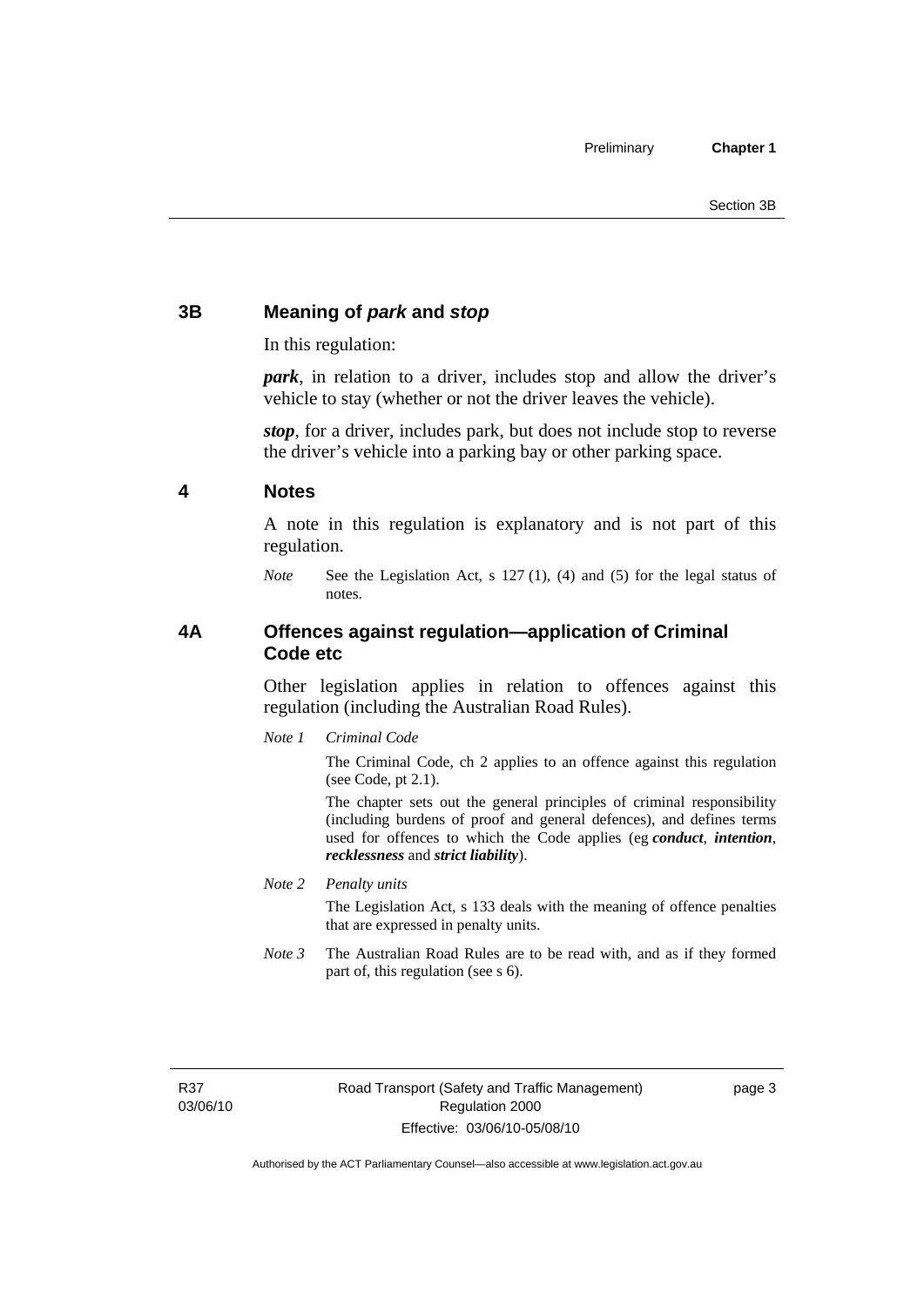#### <span id="page-13-0"></span>**Chapter 1** Preliminary

Section 4B

#### **4B Offences against regulation are strict liability offences**

An offence against this regulation (including the Australian Road Rules) is a strict liability offence.

#### **4C General defence of accident or reasonable effort**

Without limiting any other defence, it is a defence to an offence against this regulation (including the Australian Road Rules) if the defendant proves that the offence—

- (a) was the result of an accident; or
- (b) could not have been avoided by any reasonable efforts by the defendant.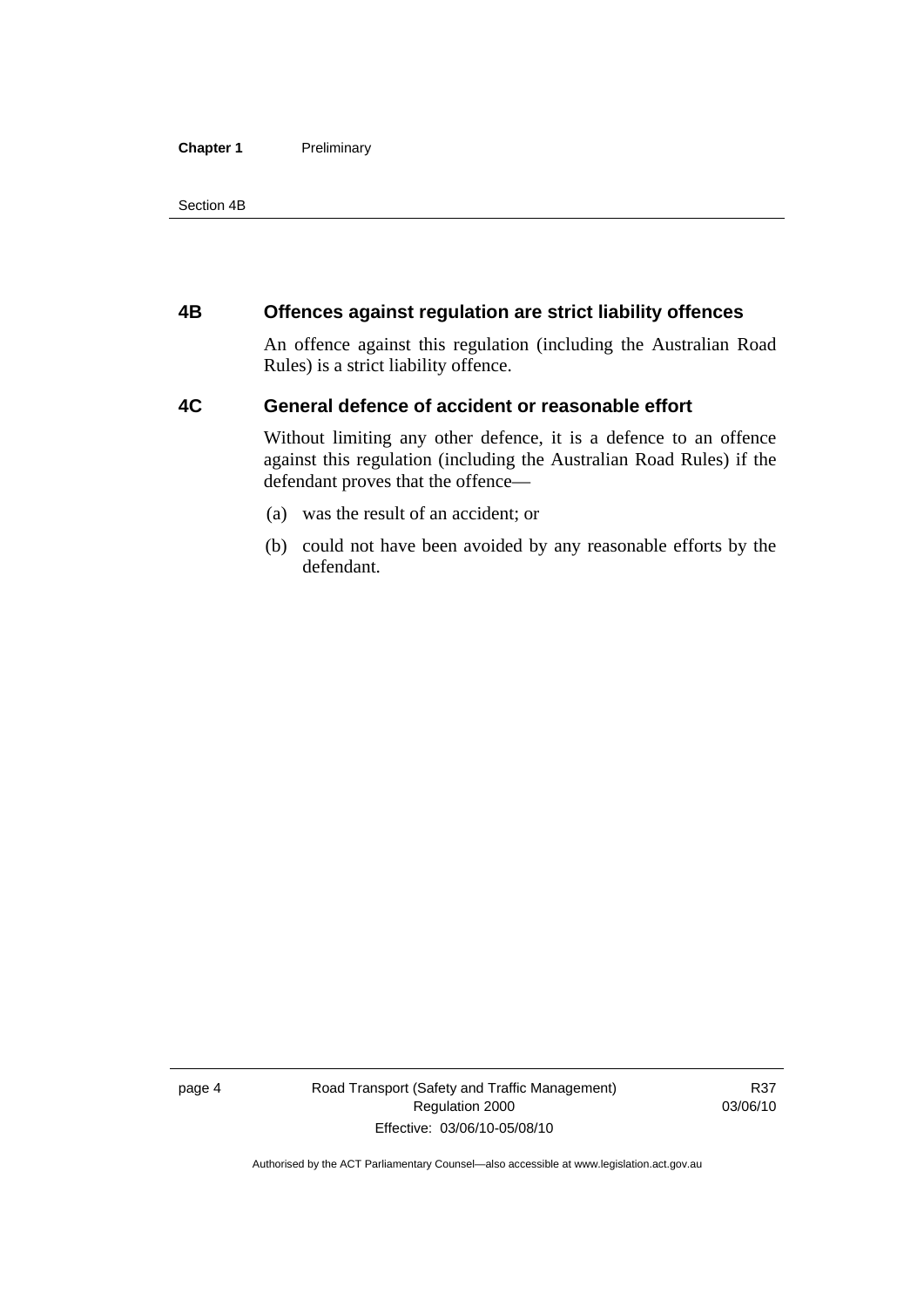## <span id="page-14-0"></span>**Chapter 2 Australian Road Rules**

## **Part 2.1 Incorporation into ACT law**

#### **5 Meaning of** *Australian Road Rules*

In this regulation:

*Australian Road Rules* means that part of the publication known as the Australian Road Rules, ISBN 0 7240 8874 1 published by the National Transport Commission in February 2008 that consists of the rules approved by the Australian Transport Council under the *National Transport Commission Act 2003* (Cwlth).

*Note* The Australian Road Rules are accessible at www.legislation.act.gov.au.

#### **6 Incorporation of Australian Road Rules into ACT law**

- (1) The Australian Road Rules (other than rule 2) are to be read with, and as if they formed part of, this regulation.
- (2) Subsection (1) has effect subject to this regulation.

#### **6A Transitional—ARR r 266 and r 267**

- (1) The Australian Road Rules are to be read as if—
	- (a) rule 266 and rule 267 are not part of the rules; and
	- (b) the repealed Australian Road Rules, rule 266 and rule 267 are part of the rules.
- (2) This section expires on 14 March 2011.

page 5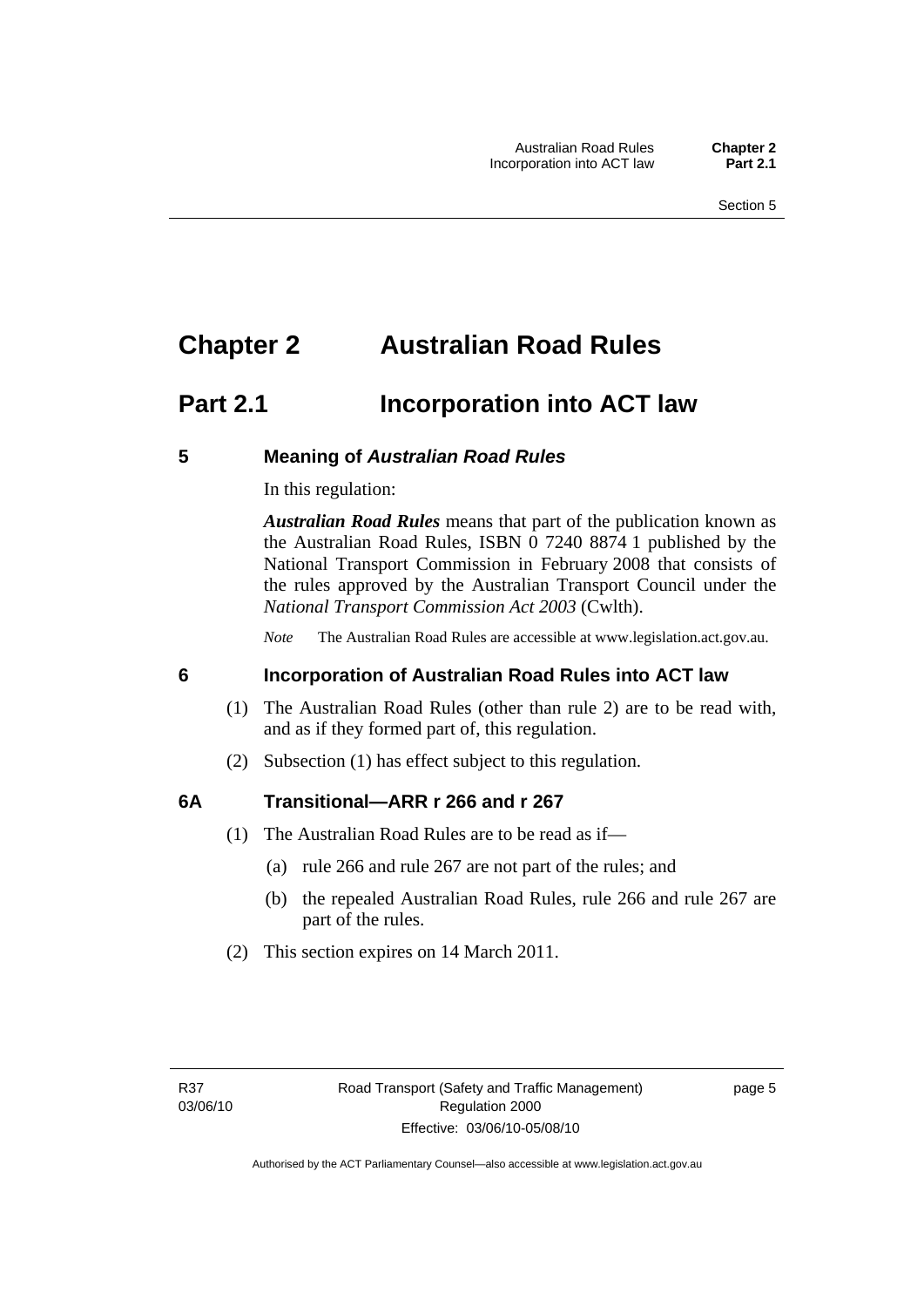| <b>Chapter 2</b> | <b>Australian Road Rules</b> |
|------------------|------------------------------|
| <b>Part 2.1</b>  | Incorporation into ACT law   |

Section 6A

(3) In this section:

*repealed Australian Road Rules* means that part of the publication known as the Australian Road Rules, ISBN 0 7240 8874 1 published by the National Road Transport Commission on 22 October 2003 that consists of the rules approved by the Australian Transport Council under the *National Road Transport Commission Act 1991* (Cwlth).

page 6 Road Transport (Safety and Traffic Management) Regulation 2000 Effective: 03/06/10-05/08/10

R37 03/06/10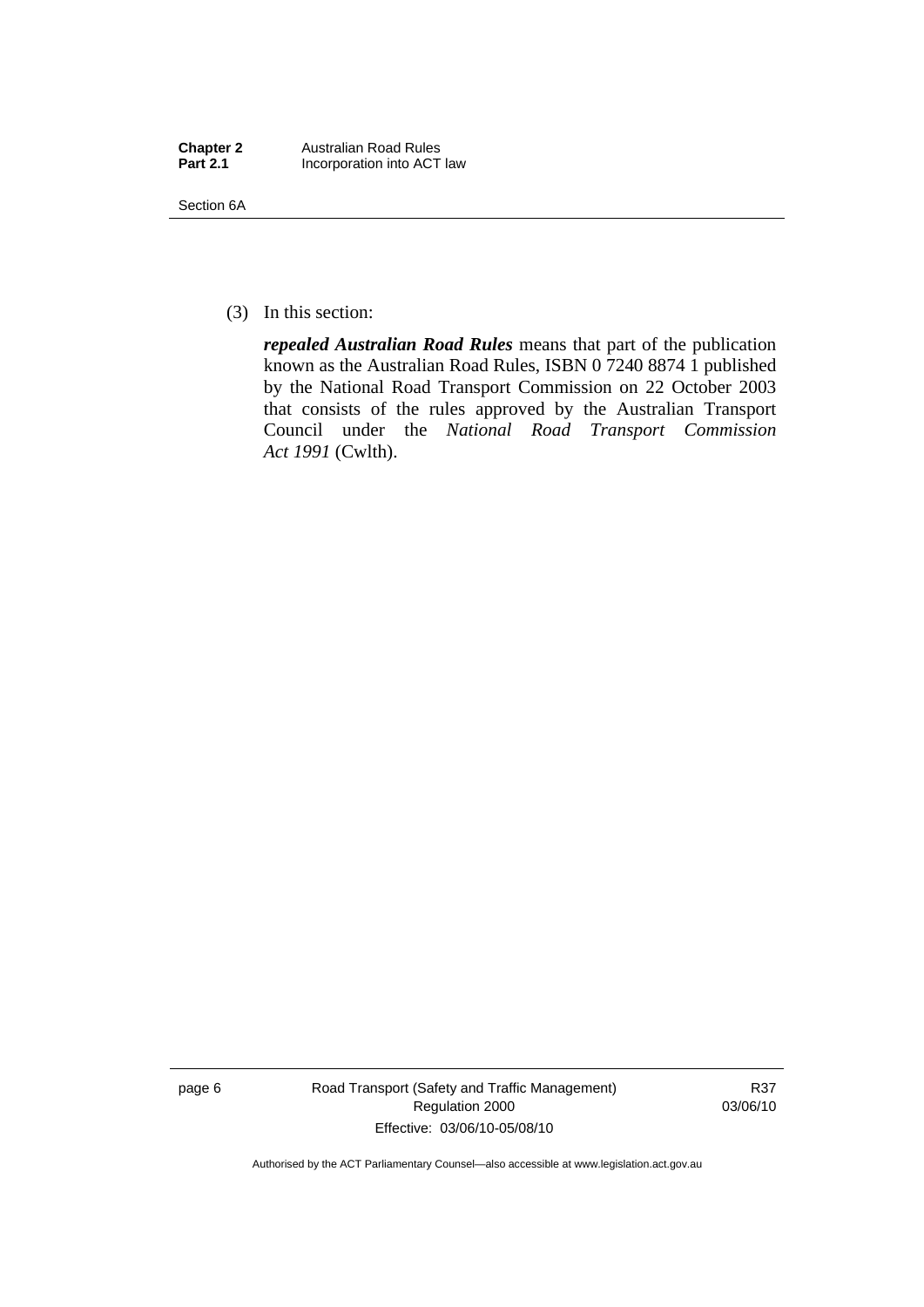## **Part 2.2 How the Australian Road Rules are incorporated**

### **U Division 2.2.1 General**

*Note 1* The Australian Road Rules are not completely self-contained and need to be read with associated laws of each jurisdiction. Many of the rules provide for 'another law of this jurisdiction' to define terms used in the Australian Road Rules for application of the Australian Road Rules in the ACT, to permit things to be done in the ACT otherwise prohibited by the Australian Road Rules or to exempt persons in the ACT from complying with the Australian Road Rules.

| column 1<br>item | column 2<br><b>ARR</b> provision | column 3<br>provision of this regulation |
|------------------|----------------------------------|------------------------------------------|
| 1                | 10(2)                            | 8                                        |
| $\overline{2}$   | 95                               | 9                                        |
| 3                | 104                              | 10                                       |
| 4                | 151(3)(b)                        | 11                                       |
| 5                | 158(2)(c)                        | 12                                       |
| 6                | 179(1)(c)                        | 13                                       |
| 7                | 179 $(1)$ $(c)$ and $(2)$ $(c)$  | 13A                                      |
| 8                | 183(1)                           | 13B                                      |
| 9                | 195(1)                           | 13C                                      |
| 10               | 199(2)                           | 14                                       |
| 11               | $206(2)$ (b) and (c)             | 15                                       |
| 12               | 207(2)(a)                        | 16                                       |
| 13               | 213(5)                           | 16A                                      |
|                  |                                  |                                          |

*Note 2* The following table sets out the provisions of the Australian Road Rules for which provision is made by this part:

R37 03/06/10

#### Road Transport (Safety and Traffic Management) Regulation 2000 Effective: 03/06/10-05/08/10

page 7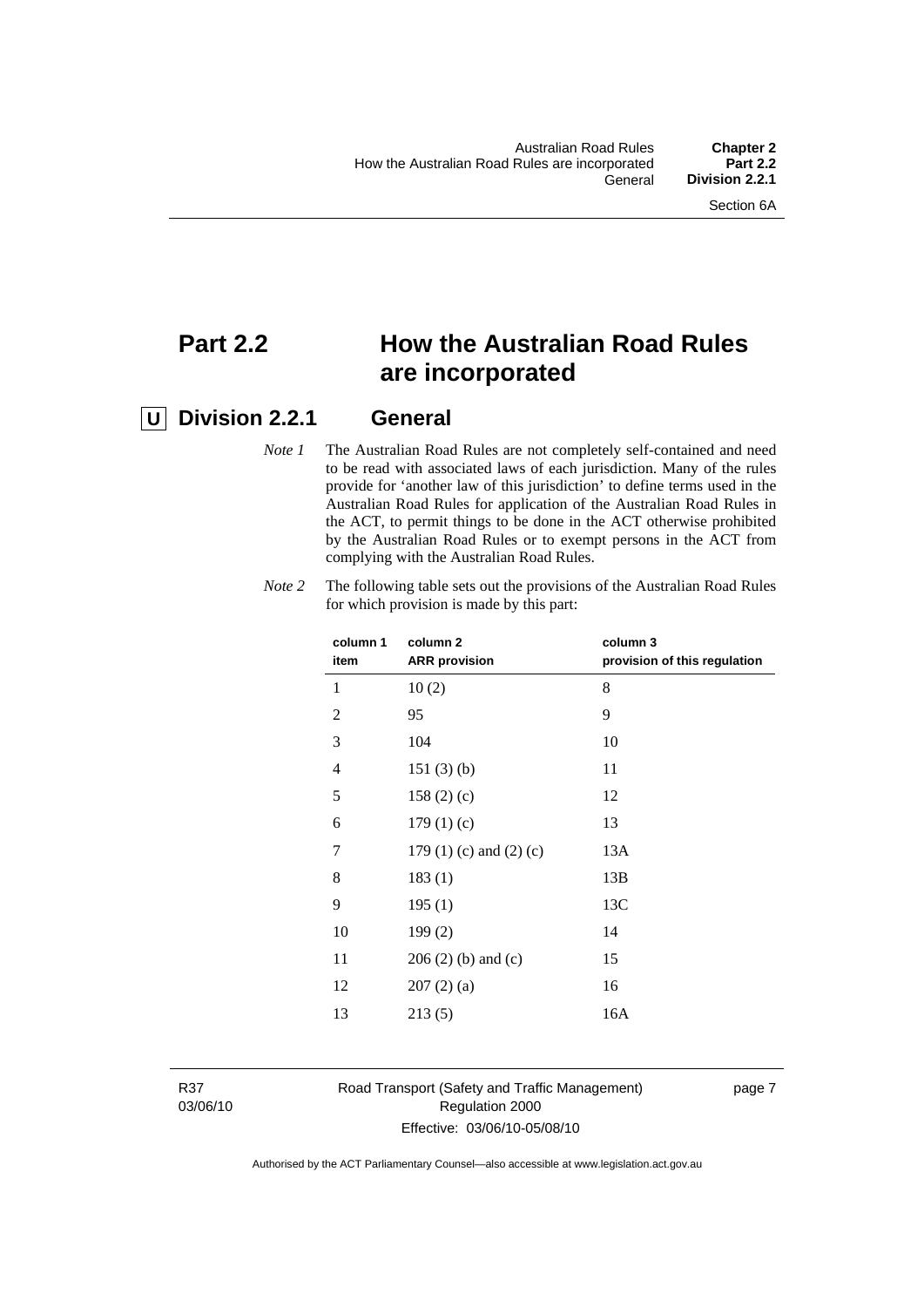#### **Chapter 2** Australian Road Rules<br>**Part 2.2** How the Australian Road **Production Product Product**<br> **Part 2.2 Product**<br> **Part 2.2 Product**<br> **Part 2.2 Product**<br> **Part 2.2 Product**<br> **Part 2.2 Product**<br> **Part 2.4 Product**<br> **Part 2.4 Product**<br> **Part 2.4 Product**<br> **Part 2.4 Product Division 2.2.1**

Section 6A

| column 1<br>item | column 2<br><b>ARR</b> provision          | column 3<br>provision of this regulation |
|------------------|-------------------------------------------|------------------------------------------|
| 14               | 215(4)                                    | 17                                       |
| 15               | 216(3)                                    | 18                                       |
| 16               | 220(3)                                    | 19                                       |
| 17               | 221(f)                                    | 20                                       |
| 18               | 222                                       | 21                                       |
| 19               | 225                                       | 22                                       |
| 20               | 236(6)                                    | 22A                                      |
| 21               | 244C                                      | 23                                       |
| 22               | 266(3)(b)                                 | 23B                                      |
| 23               | 266(7)                                    | 24                                       |
| 24               | 267(3)                                    | 25                                       |
| 25               | 270(3)                                    | 26                                       |
| 26               | 271 (6)                                   | 27                                       |
| 27               | 280(2)(a)                                 | 27A                                      |
| 28               | $287(3)$ (e) and (4)                      | 28                                       |
| 29               | 289(1)(g)                                 | 29                                       |
| 30               | 298                                       | 30                                       |
| 31               | $310(3)$ and $(4)$                        | 31                                       |
| 32               | 313                                       | 32                                       |
| 33               | dict, def approved bicycle<br>helmet      | 33(1)                                    |
| 34               | dict, def <i>authorised</i> person        | 33(1)                                    |
| 35               | dict, def emergency worker                | 33(1)                                    |
| 36               | dict, def GVM                             | 33(2)                                    |
| 37               | dict, def <i>hazard warning</i><br>lights | 33(3)                                    |

page 8 Road Transport (Safety and Traffic Management) Regulation 2000 Effective: 03/06/10-05/08/10

R37 03/06/10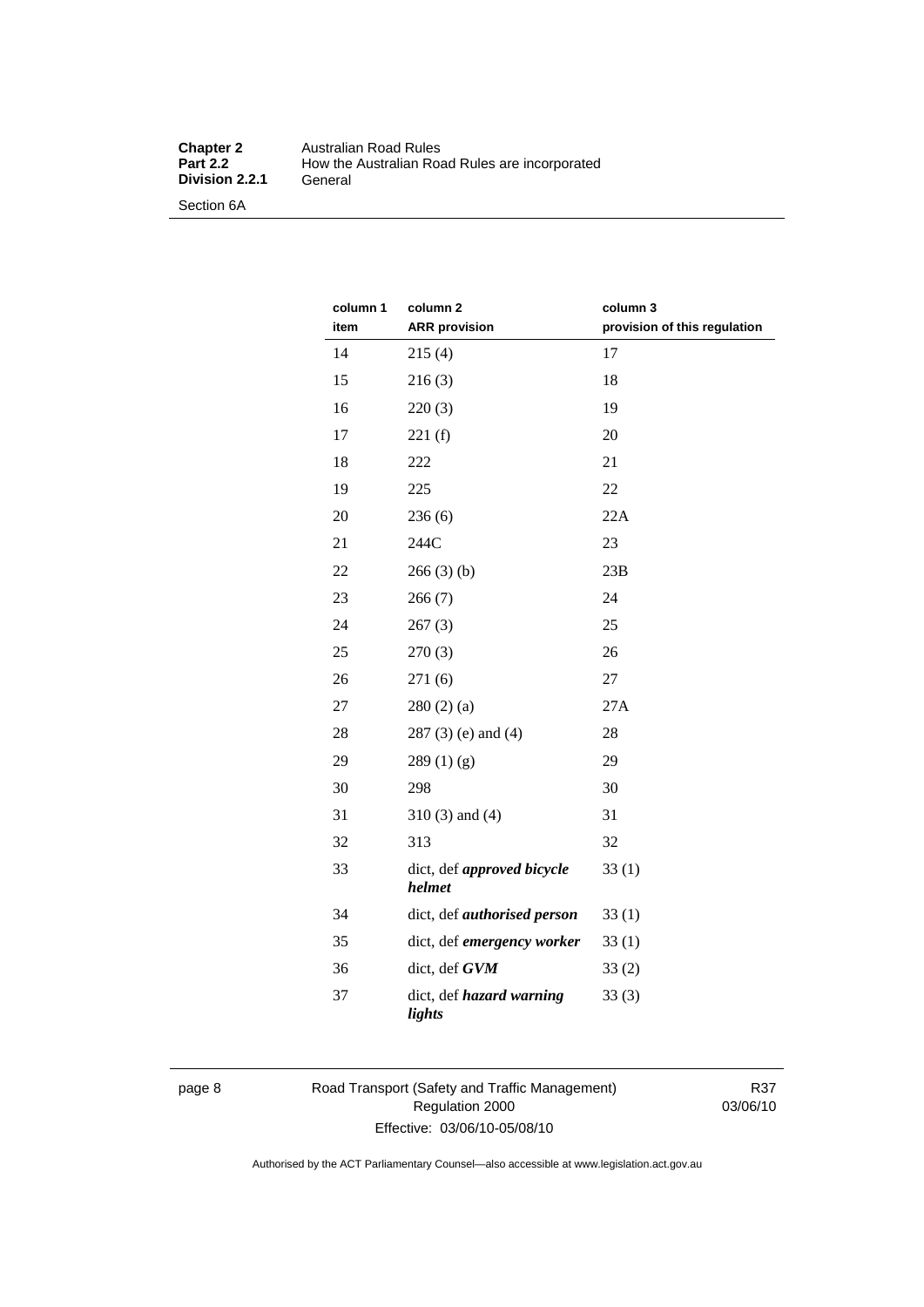| column 1<br>item | column <sub>2</sub><br><b>ARR</b> provision      | column 3<br>provision of this regulation |
|------------------|--------------------------------------------------|------------------------------------------|
| 38               | dict, def <i>mechanical</i><br>signalling device | 33 (1)                                   |
| 39               | dict, def <i>oversize</i> vehicle                | 33(1)                                    |
| 40               | dict, def <i>police</i> officer                  | 33(1)                                    |
| 41               | dict, def <i>portable</i> warning<br>triangle    | 33(4)                                    |
| 42               | dict, def <i>postal</i> worker                   | 33(1)                                    |
| 43               | dict, def <i>public bus</i>                      | 33(1)                                    |
| 44               | dict, def <i>taxi</i>                            | 33(1)                                    |

*Note 3* The following table sets out other provisions of the Australian Road Rules for which provision is made by other territory laws (including provisions in other parts of this regulation):

| column 1<br>item | column <sub>2</sub><br><b>ARR</b> provision | column 3<br>other law                                            |
|------------------|---------------------------------------------|------------------------------------------------------------------|
| 1                | 12(2)                                       | Road Transport (General) Act 1999,<br>s 12                       |
| $\mathfrak{D}$   | 13(2)                                       | Road Transport (General) Act 1999,<br>s 12                       |
| 3                | $28(2)$ , n 3                               | this regulation, s 65                                            |
| 4                | $32(2)$ , n 3                               | this regulation, s 65                                            |
| 5                | 185(1)                                      | this regulation, s 100                                           |
| 6                | $287(1)$ , n 2                              | Road Transport (Safety and Traffic<br>Management) Act 1999, s 16 |

R37 03/06/10 page 9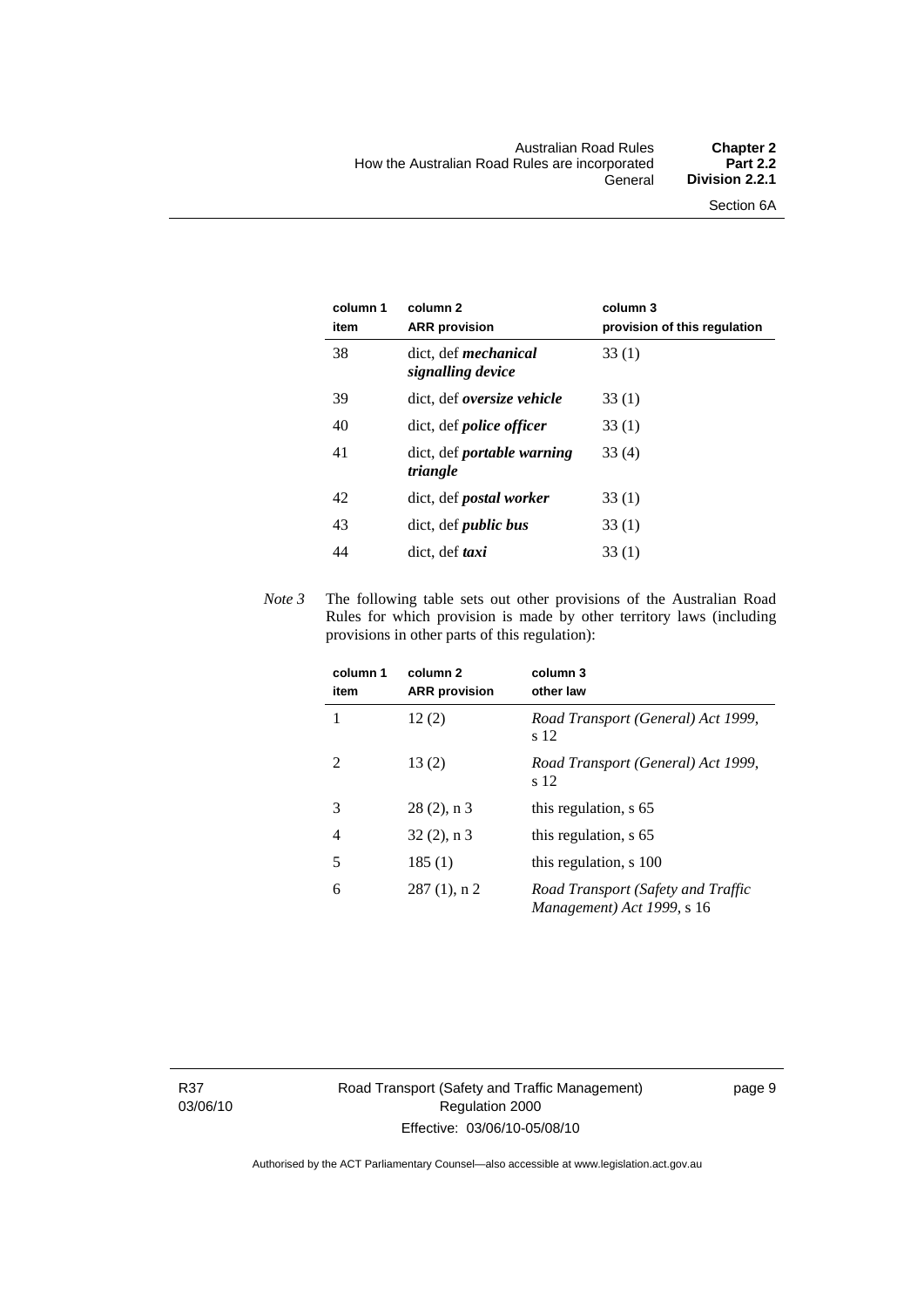<span id="page-19-0"></span>

| <b>Chapter 2</b><br><b>Part 2.2</b><br><b>Division 2.2.2</b> | Australian Road Rules<br>How the Australian Road Rules are incorporated |
|--------------------------------------------------------------|-------------------------------------------------------------------------|
| Section 7                                                    | Other provisions for the Australian Road Rules                          |

**column 1 item column 2 ARR provision column 3 other law**  7 311 (1) (c) *Road Transport (Mass, Dimensions and Loading) Act 2009*  8 312 (3) (c) *Road Transport (Safety and Traffic Management) Act 1999*, s 31 and s 32 9 dict, def *parking permit for people with disabilities* this regulation, s 101

#### **7 References to another law of this jurisdiction etc**

- (1) In the Australian Road Rules, a reference to *another law of this jurisdiction* includes a reference to the Act.
	- *Note* A reference to an Act includes a reference to the statutory instruments made or in force under the Act, including any regulation (see Legislation Act, s 104).
- (2) In the Australian Road Rules:

*law of this jurisdiction* means a territory law or a law applying as a territory law.

*this jurisdiction* means the Australian Capital Territory.

### **Division 2.2.2 Other provisions for the Australian Road Rules**

#### **8 ARR r 10 (2)—penalties for offences**

For the Australian Road Rules, rule 10 (2), the penalty for an offence against the Australian Road Rules is a maximum penalty of 20 penalty units.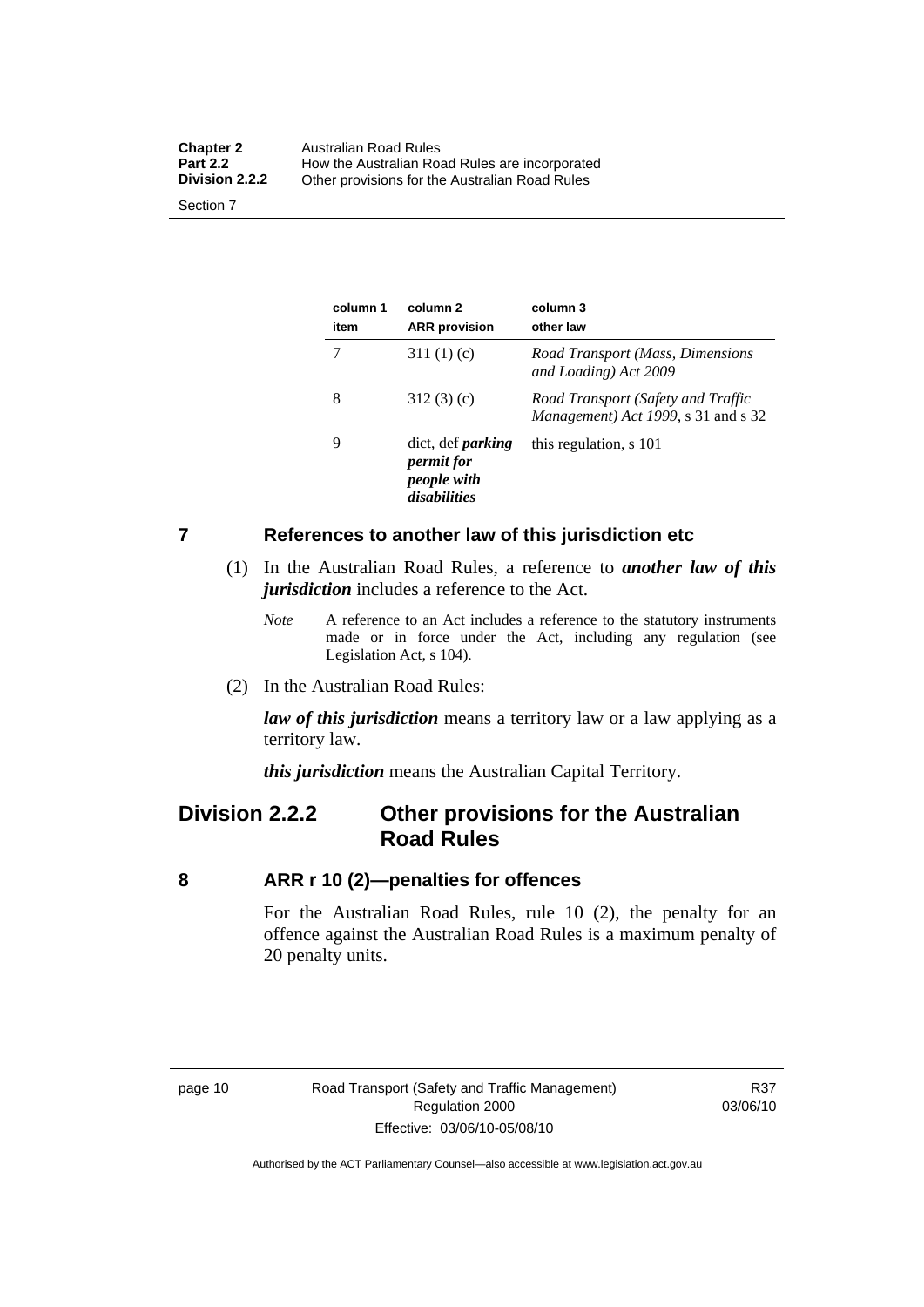#### <span id="page-20-0"></span>**9 ARR r 95—emergency stopping lane only signs**

For the Australian Road Rules, rule 95, the driver of a police vehicle or emergency vehicle is permitted to drive in an emergency stopping lane.

#### **10 ARR r 104—no truck signs**

For the Australian Road Rules, rule 104, a driver is permitted to drive the vehicle on a road (or a bridge, causeway, ramp or similar structure forming part of a road) past a *no trucks sign* mentioned in rule 104 (1), (2) or (3) if the destination of the driver's vehicle is a place on or reached from the road (or structure) and there is no alternative route by which to reach the destination.

#### **11 ARR r 151 (3) (b)—riding a motorbike or bicycle alongside more than 1 other rider**

For the Australian Road Rules, rule 151 (3) (b), the rider of a motorbike or bicycle is permitted to ride alongside more than 1 rider if each of the riders is taking part in an event approved by the road transport authority for this section.

#### **12 ARR r 158 (2) (c)—other vehicles permitted to travel in bus lanes**

The drivers of the following vehicles are permitted to drive in a bus lane:

- (a) taxis;
- (b) hire cars;
- (c) demand responsive service vehicles;
- (d) motorbikes.
- *Note* Section 27A applies the B light rules to drivers of taxis, hire cars, demand responsive service vehicles and motorbikes.

R37 03/06/10 page 11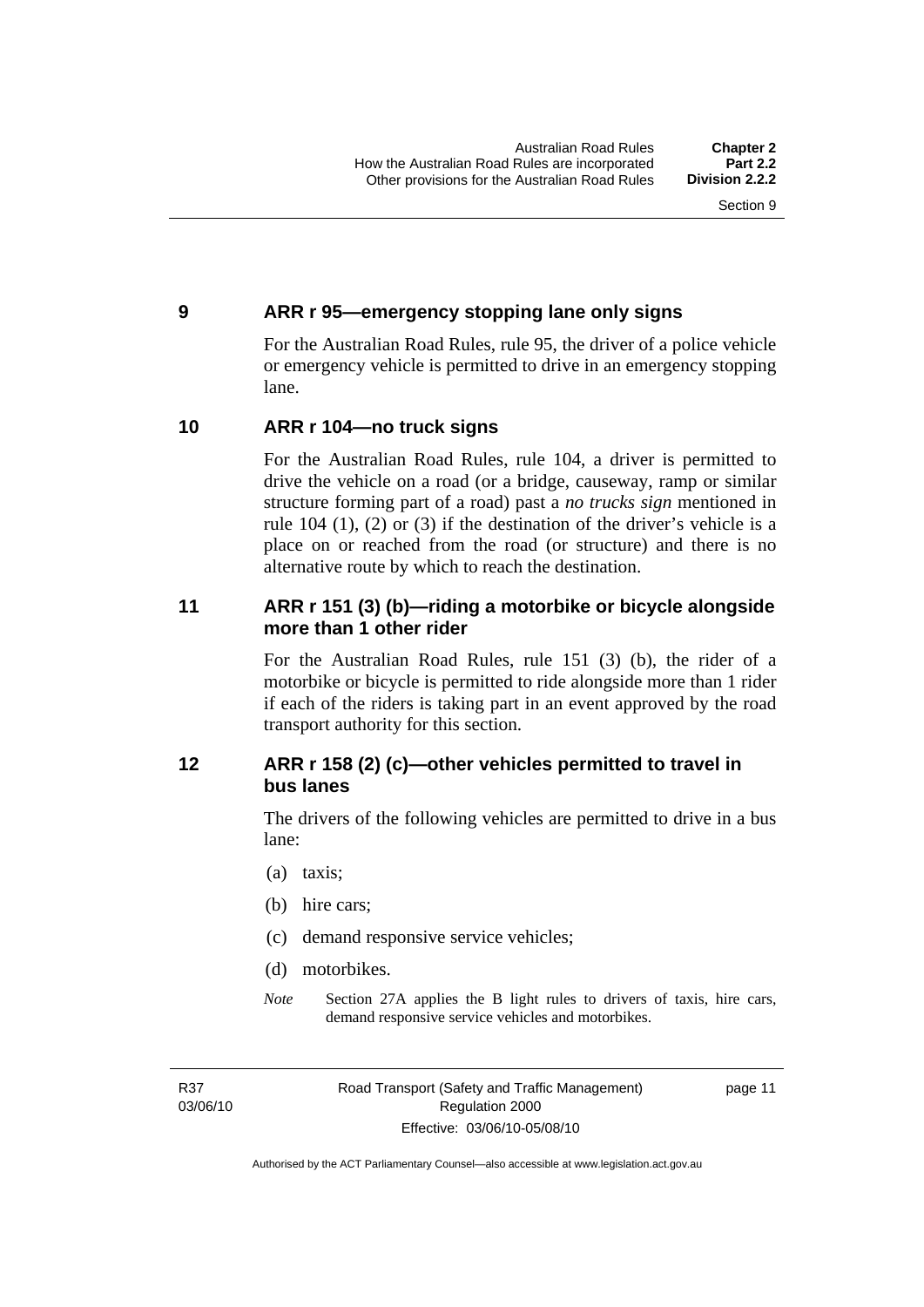#### <span id="page-21-0"></span>**13 ARR r 179 (1) (c)—stopping in a loading zone—goods and permit vehicles**

- (1) For the Australian Road Rules, rule 179 (1) (c), the following vehicles are permitted to stop in a loading zone:
	- (a) a motor vehicle that is built mainly for the transport of goods if the vehicle is dropping off, or picking up, goods;
	- (b) a vehicle displaying a current loading zone permit if the vehicle is complying with the conditions of the permit.
- (2) In this section:

*loading zone permit* means a loading zone permit issued under section 100.

#### **13A ARR r 179 (1) (c) and (2) (c)—stopping in loading zone taxis**

- (1) For the Australian Road Rules, rule 179 (1) (c), a taxi that is dropping off, or picking up, a passenger is permitted to stop in a loading zone if—
	- (a) the driver of the taxi does not leave the taxi unattended, otherwise than to comply with a passenger assistance requirement; and
	- (b) the driver complies with subsection (2).
- (2) For the Australian Road Rules, rule 179 (2) (c), the driver must complete the dropping off, or picking up, of the passenger, and drive  $on$ —
	- (a) within 2 minutes; or
	- (b) if the driver is required to comply with a passenger assistance requirement—as soon as possible after the driver complies with the requirement.

Authorised by the ACT Parliamentary Counsel—also accessible at www.legislation.act.gov.au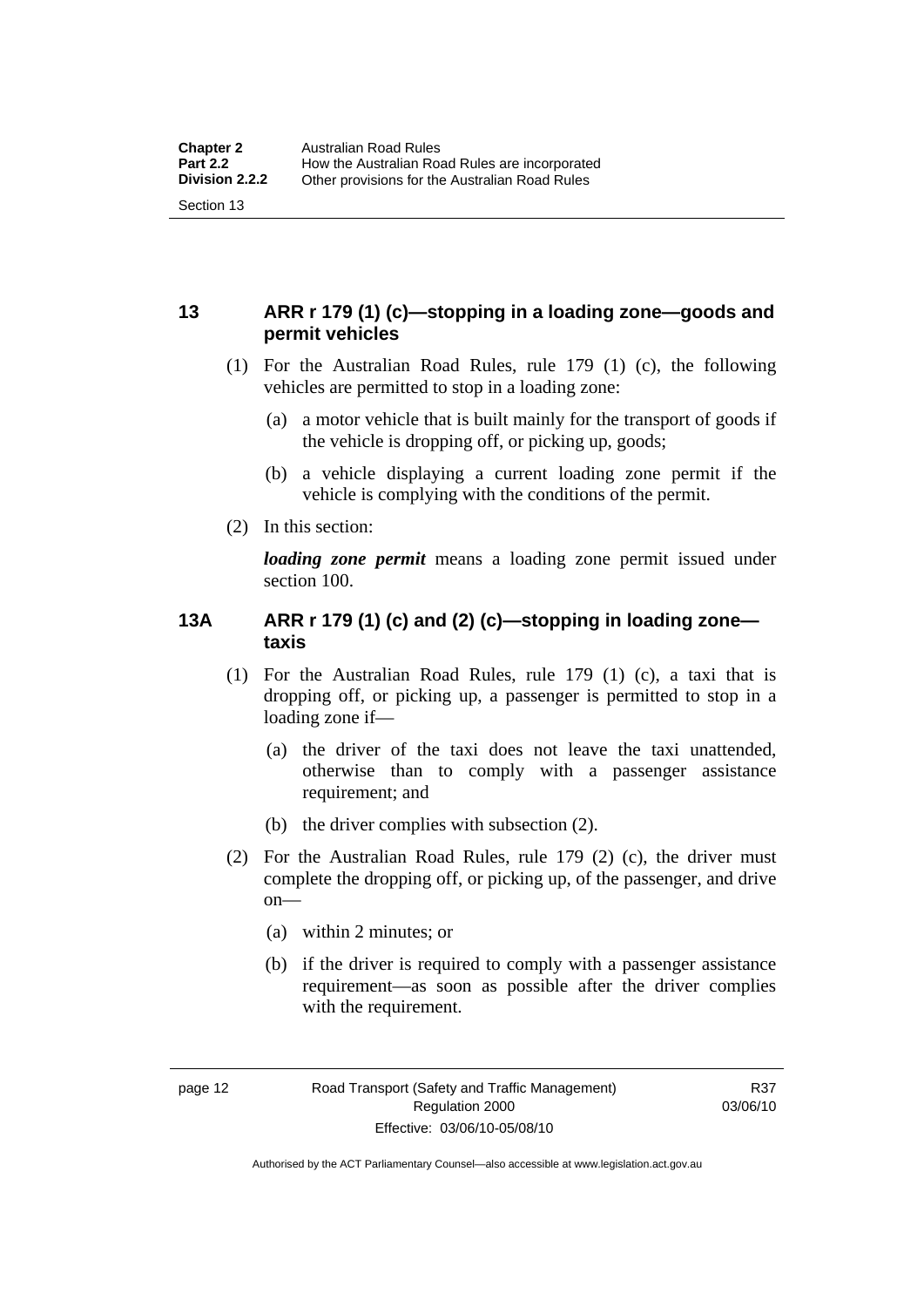<span id="page-22-0"></span>(3) In this section:

*passenger assistance requirement* means a requirement under the *Road Transport (Public Passenger Services) Regulation 2002*—

- (a) section 132 (5) (which requires the driver of a wheelchair-accessible taxi to provide reasonable assistance in loading and unloading a wheelchair, or a person in a wheelchair, into or from the taxi); or
- (b) section 135 (5) (which requires a taxi driver to provide reasonable assistance with a passenger's goods).
	- *Note Goods* includes luggage (see *Road Transport (Public Passenger Services) Regulation 2002*, dict).

*unattended*—a driver leaves a taxi *unattended* if the driver leaves the taxi so the driver is over 3m from the closest point of the taxi.

#### **13B ARR r 183—stopping in a bus zone**

- (1) Despite the Australian Road Rules, rule 183 (1), the driver of a demand responsive service vehicle may stop in a bus zone if—
	- (a) the driver is dropping off, or picking up, a passenger; and
	- (b) the vehicle is authorised to stop in the bus zone.
- (2) In this section:

*authorised to stop*, in a bus zone, for a DRS vehicle, means a bus zone that the demand responsive service vehicle is authorised to stop in under an authority under the *Road Transport (Public Passenger Services) Regulation 2002*, section 305 (1) (DRS vehicles—bus stop and bus zone authorities).

#### **13C ARR r 195—stopping at or near a bus stop**

 (1) Despite the Australian Road Rules, rule 195 (1), the driver of a demand responsive service vehicle may stop at a bus stop, or on the

page 13

Authorised by the ACT Parliamentary Counsel—also accessible at www.legislation.act.gov.au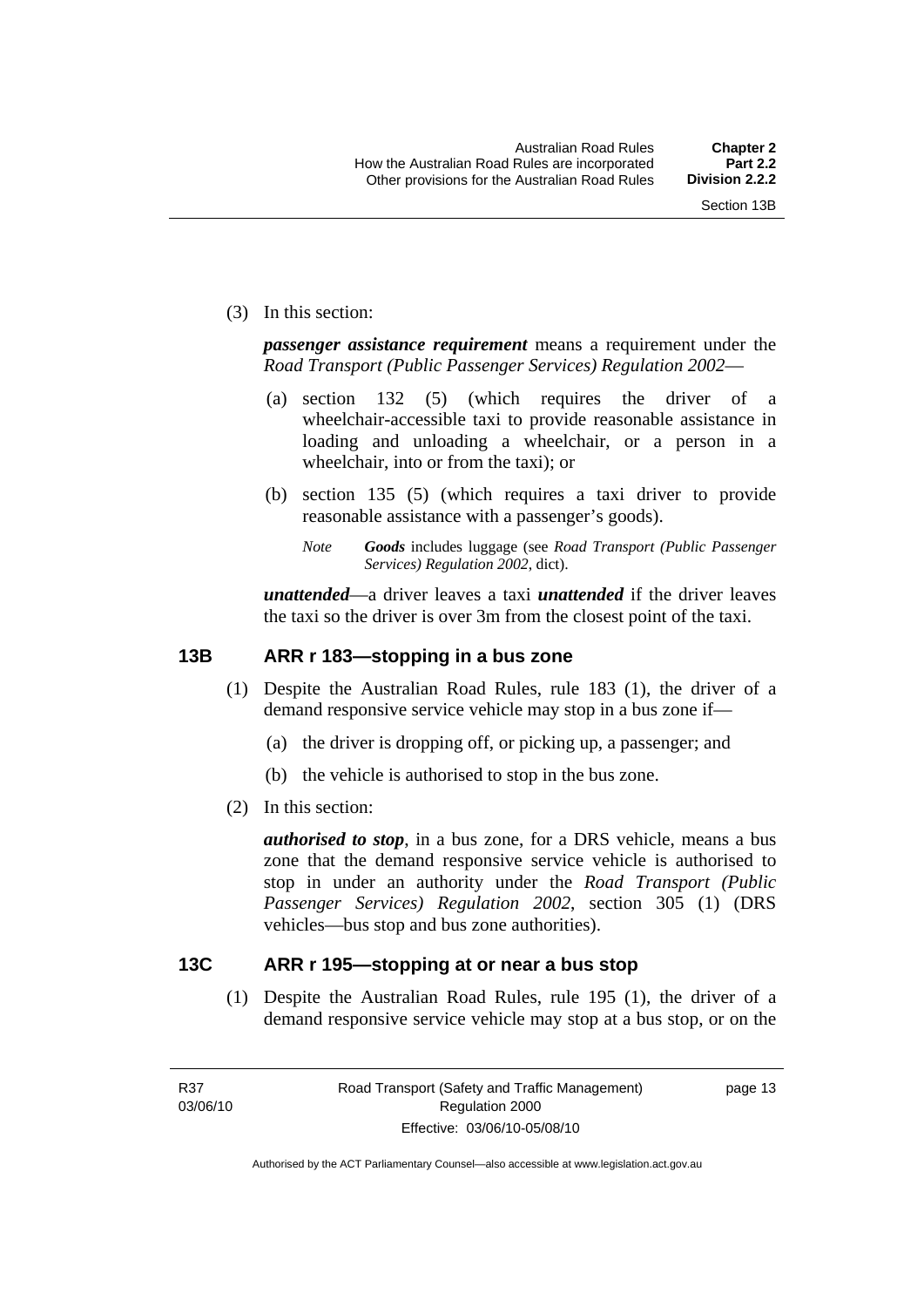<span id="page-23-0"></span>road, within 20m before a sign on the road that indicates the bus stop, and 10m after the sign, if—

- (a) the driver stops at a place on a length of road, or in an area, to which a parking control sign applies and the driver is permitted to stop at that place under the Australian Road Rules; or
- (b) the driver is dropping off, or picking up, passengers and the vehicle is authorised to stop at the bus stop.
- (2) In this section:

*authorised to stop*, at a bus stop, for a DRS vehicle, means a bus stop that the demand responsive service vehicle is authorised to stop at under an authority under the *Road Transport (Public Passenger Services) Regulation 2002*, section 305 (1) (DRS vehicles—bus stop and bus zone authorities).

#### **14 ARR r 199 (2)—stopping near postbox**

For the Australian Road Rules, rule 199 (2):

*public postbox* means a postbox erected, maintained or used by Australia Post.

#### **15 ARR r 206 (2) (b), (c)—time extension for people with disabilities permit**

- (1) For the Australian Road Rules, rule 206 (2) (b), a driver to whom the Australian Road Rules, rule 206 applies may park for not longer than 2 hours on a length of road, or in an area, to which a *permissive parking sign* applies if the maximum period of parking allowed by the sign is not longer than 30 minutes.
- (2) For the Australian Road Rules, rule 206 (2) (c), a driver to whom the Australian Road Rules, rule 206 applies may park for an unlimited period on a length of road, or in an area, to which a *permissive parking sign* applies if the maximum period of parking allowed by the sign is longer than 30 minutes.

R37 03/06/10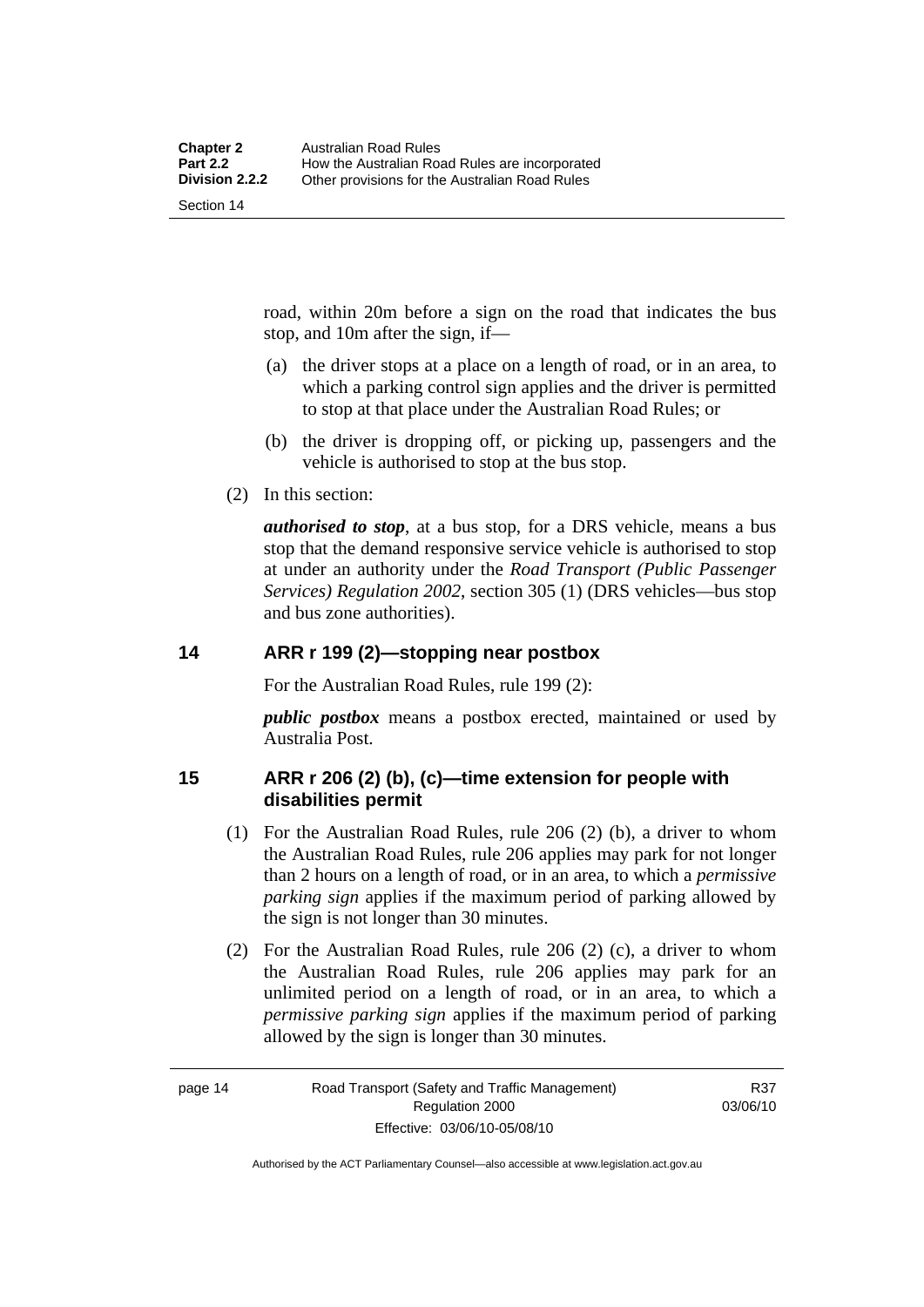#### <span id="page-24-0"></span>**16 ARR r 207 (2) (a)—fees for parking in pay parking spaces**

- (1) For the Australian Road Rules, rule 207 (2) (a), if a *permissive parking sign* applies to a length of road or area that is (or is part of) a pay parking area, the relevant parking fee is payable for parking in a pay parking space on the road or in the area.
- (2) For this section, the relevant parking fee does not become payable under subsection (1) until immediately after a vehicle is parked in the pay parking space concerned.
	- *Note* Pt 3.1 of this regulation makes provision for the administration of pay parking schemes (including the designation of pay parking areas by the erection of permissive parking signs and the fixing of fees).

#### **16A ARR r 213 (5)—making a motor vehicle secure exception**

Every driver is exempt from the Australian Road Rules, rule 213 (5).

#### **17 ARR r 215 (4)—lights required to be fitted to a vehicle**

For the Australian Road Rules, rule 215 (4), the lights required to be fitted to a vehicle are the lights required to be fitted to the vehicle under the *Road Transport (Vehicle Registration) Regulation 2000,*  schedule 1.

#### **18 ARR r 216 (3)—towing a vehicle at night or in hazardous weather conditions**

For the Australian Road Rules, rule 216 (3):

*dangerous goods*—see the *Dangerous Goods (Road Transport) Act 2009*, dictionary.

*placard load*—see the *Dangerous Goods (Road Transport) Act 2009*, dictionary.

R37 03/06/10 page 15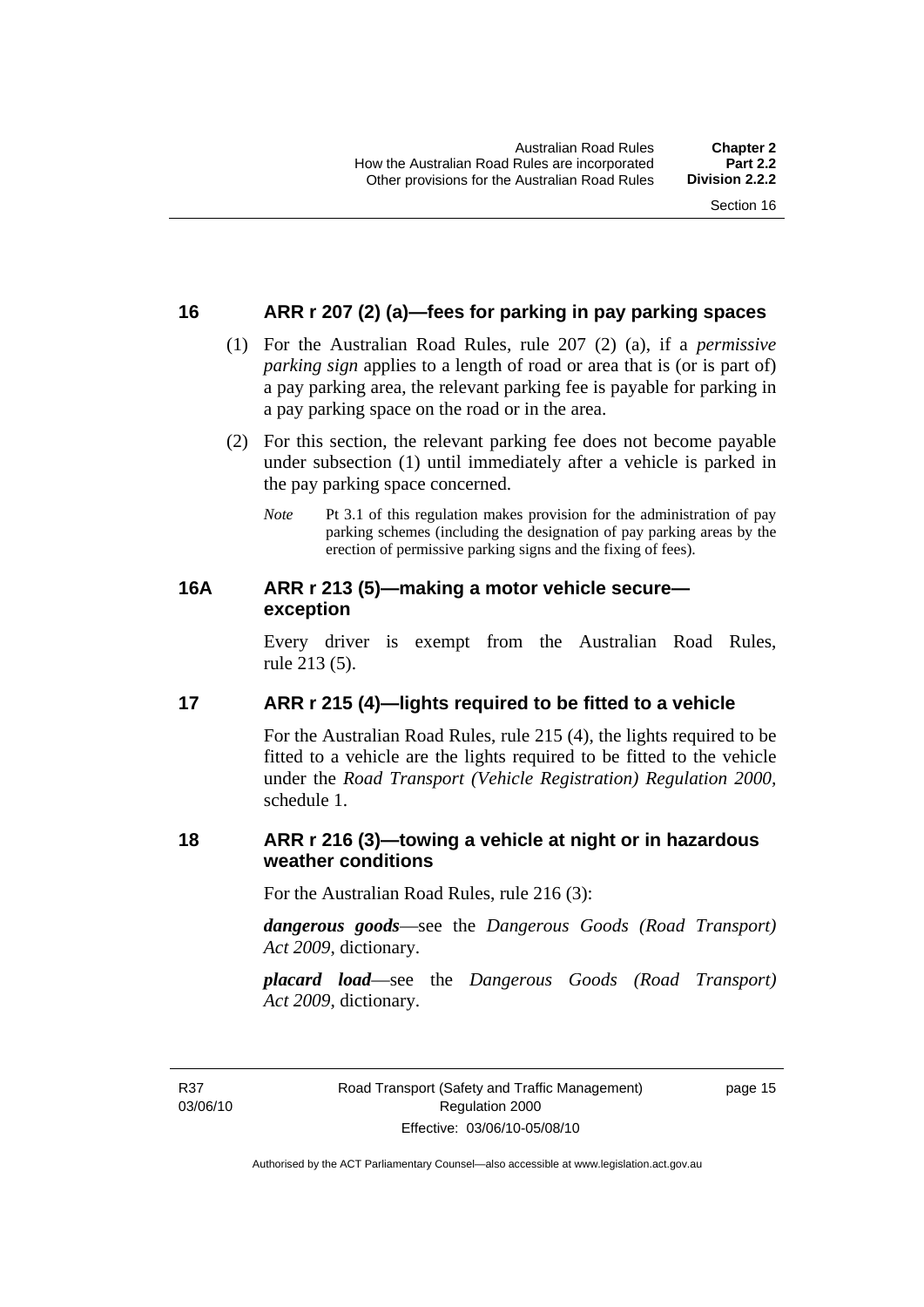#### <span id="page-25-0"></span>**19 ARR r 220 (3)—using lights on vehicles that are stopped**

For of the Australian Road Rules, rule 220 (3), a light of a kind required to be fitted to a vehicle is a light of that kind required to be fitted to the vehicle under the *Road Transport (Vehicle Registration) Regulation 2000*, schedule 1.

#### **20 ARR r 221 (f)—using hazard warning lights on buses carrying children**

- (1) This section applies to a bus that is carrying children and is fitted with hazard warning lights in accordance with the *Road Transport (Vehicle Registration) Regulation 2000*, schedule 1, but is not fitted with any other warning lights in accordance with that schedule.
- (2) For the Australian Road Rules, rule 221 (f), if the driver of the bus stops the bus to drop off or pick up a child, the driver is permitted to operate the hazard warning lights.

#### **21 ARR r 222—using warning lights on buses carrying children**

- (1) This section applies to a bus that is carrying children and is fitted with warning lights (other than hazard warning lights) in accordance with the *Road Transport (Vehicle Registration) Regulation 2000*, schedule 1.
- (2) For the Australian Road Rules, rule 222, the driver of the bus must operate the warning lights by activating them.

#### **22 ARR r 225—use of radar detectors**

Every driver is exempt from rule 225 of the Australian Road Rules.

*Note* The Australian Road Rules, r 225 is superfluous in the ACT because the Act, s 9 (2) makes it an offence for a person to drive or park a motor vehicle on a road or road related area if a traffic offence evasion device is fitted to, applied to, or carried in the vehicle.

R37 03/06/10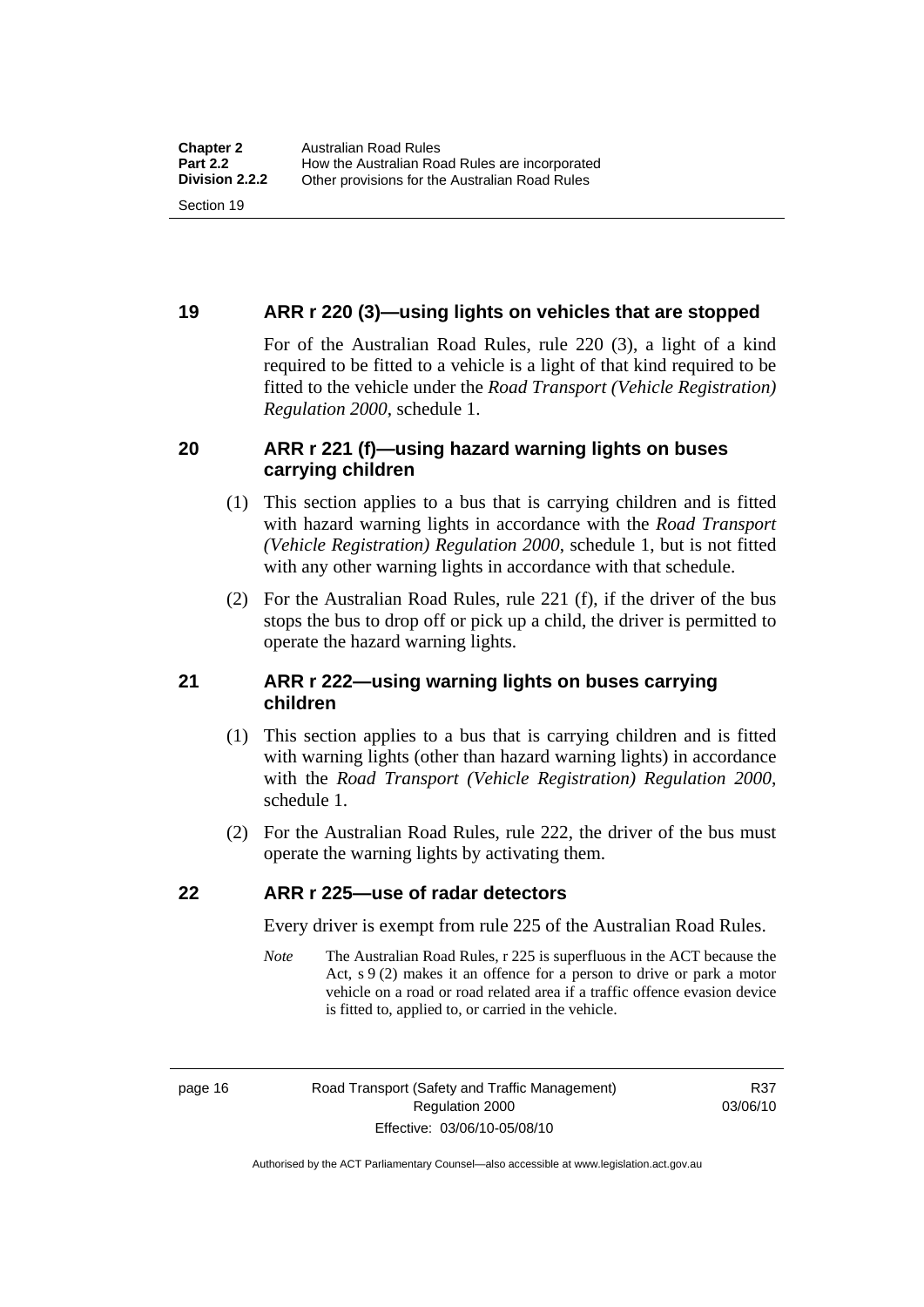#### <span id="page-26-0"></span>**22A ARR r 236 (6)—hitchhiking, roadside commerce etc permitted**

- (1) For the Australian Road Rules, rule 236 (6)—
	- (a) a pedestrian may stand on, or move onto, a road to—
		- (i) solicit contributions, employment or business from an occupant of a vehicle; or
		- (ii) hitchhike; or
		- (iii) display an advertisement; or
		- (iv) sell or offer articles for sale; or
		- (v) wash or clean, or offer to clean, the windscreen of a vehicle; and
	- (b) a person in a vehicle may buy, or offer to buy, an article or service from a person standing on a road.
- (2) In this section:

*road* includes any shoulder of the road, and any median strip, painted island or traffic island, but does not include any other roadrelated area.

*Note Median strip*, *painted island* and *traffic island* are defined in the Australian Road Rules, dictionary, *shoulder* is defined in ARR, r 12, and *road-related area* is defined in the ARR, r 13.

#### **23 ARR r 244C—motorised scooters not to be used**

For the Australian Road Rules, rule 244C, a person must not use a motorised scooter on a road or road related area.

page 17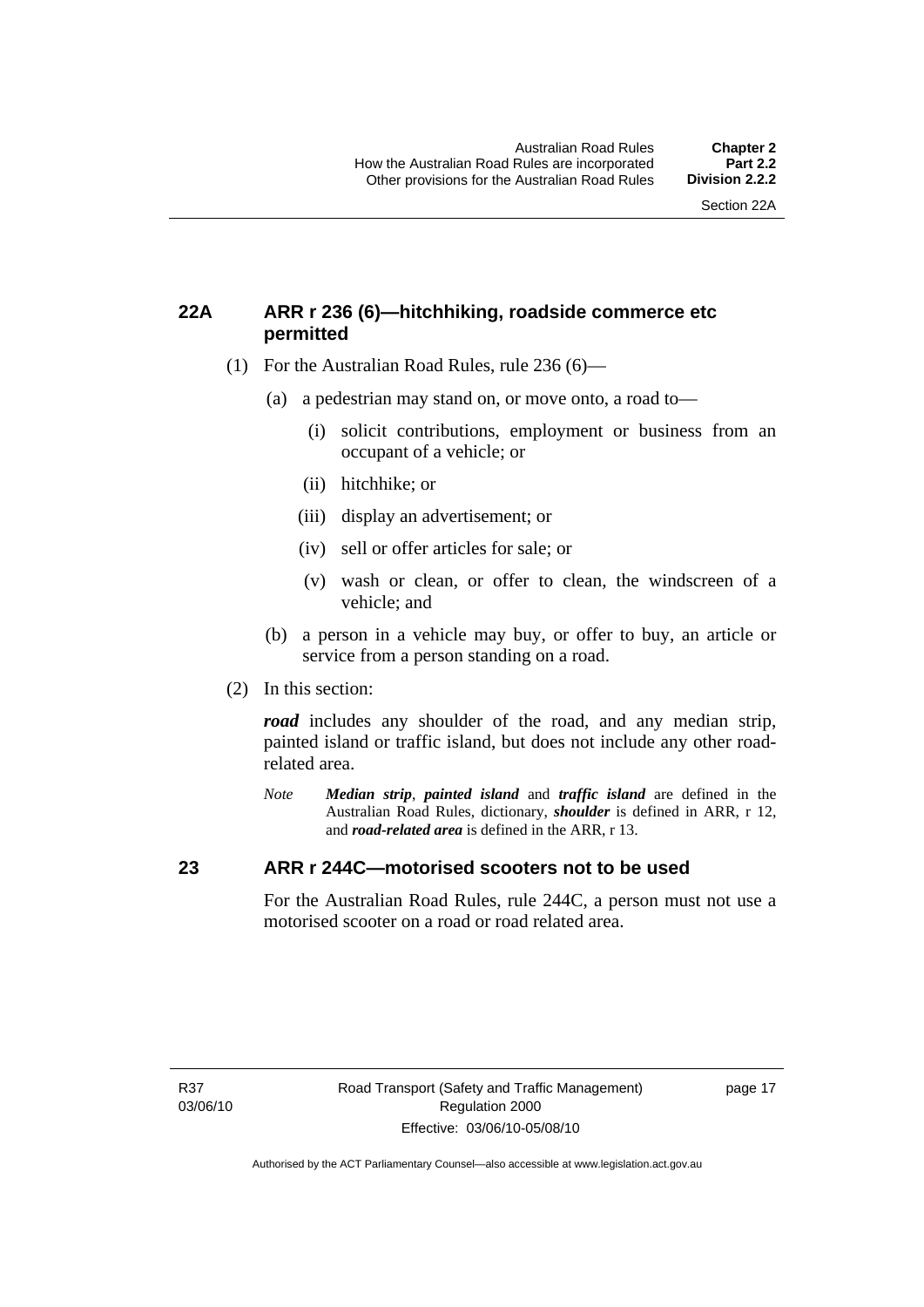### <span id="page-27-0"></span> **U 23A ARR r 266—children travelling in interstate registered vehicles**

#### 23B ARR r 266 (3) (b)—wearing of seatbelts by passengers **under 16 years old**

- (1) For the Australian Road Rules, rule 266 (3) (b), all passengers in or on a motor vehicle (other than a bus or motor bike) who are at least 1 year old, but under 16 years old, must be restrained in an approved child restraint or wear a seatbelt unless they are exempt from wearing a seatbelt under a territory law.
	- *Note* For the circumstances in which a person is exempt from wearing a seatbelt, see the Australian Road Roads, r 267 and this section, s (2).
- (2) A passenger mentioned in subsection (1) is exempt from wearing a seatbelt if—
	- (a) the motor vehicle is not required to be fitted with child restraint anchorages or seatbelts under the 2nd or 3rd edition ADR and the vehicle has not been fitted with a child restraint anchorage point or a seatbelt for a seating position that is available for the passenger; or
	- (b) the motor vehicle is registered in a State that does not have a law that substantially corresponds to subsection (1); or
	- (c) the motor vehicle is a taxi or hire car, or a demand responsive service vehicle that is not a bus, and a seating position (other than a front passenger seat) fitted with a suitable approved child restraint or seatbelt is not available for the passenger.
	- *Note 1* The exemption applies to a passenger in a vehicle that has 2 or more rows of seats only if the passenger sits in the rear seats, see the ARR, r 267 (1).
	- *Note* 2 The defence of sudden or extraordinary emergency is also available, see the Criminal Code, s 41.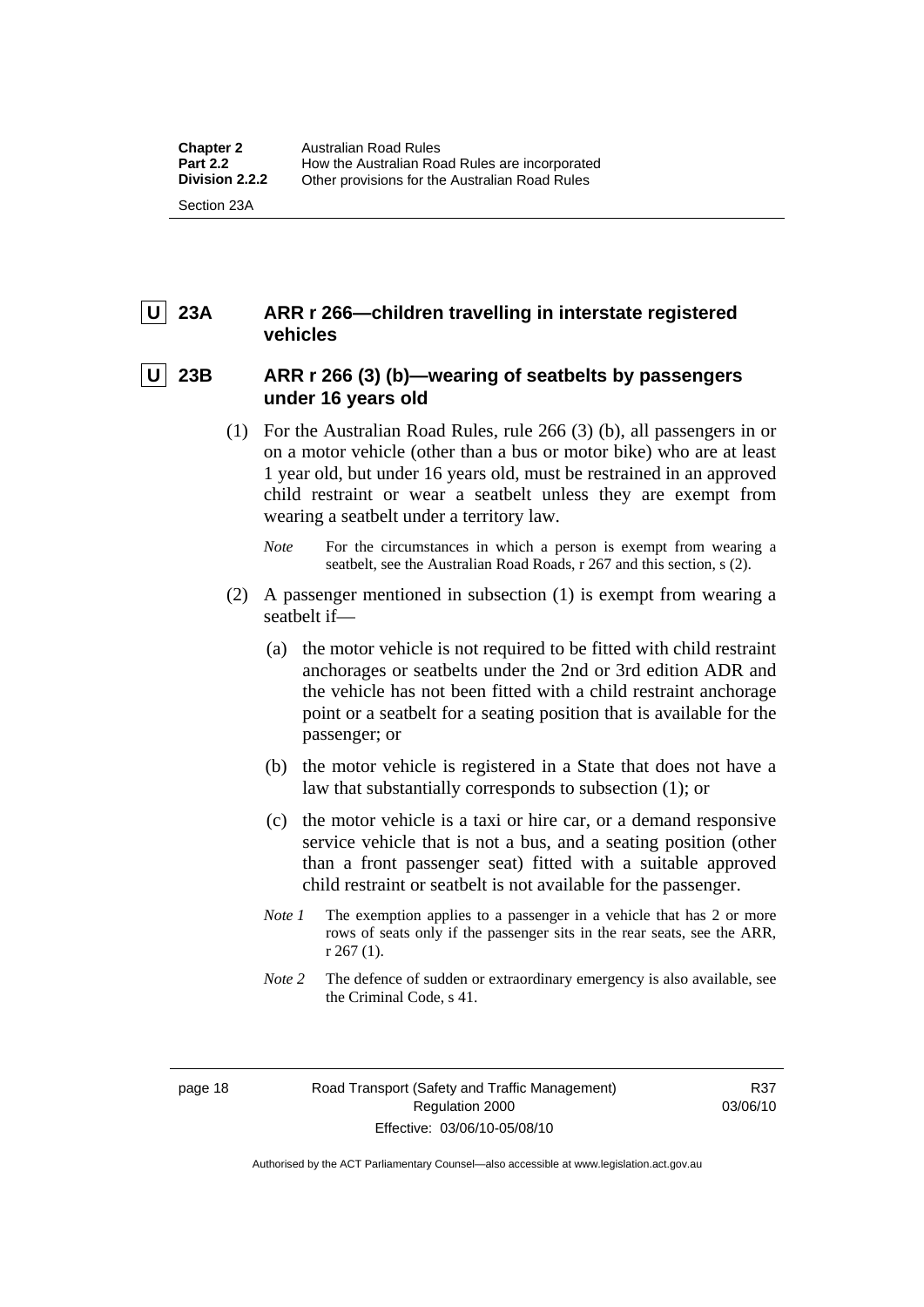<span id="page-28-0"></span>(3) In this section:

*2nd edition ADR*—see the *Road Transport (Vehicle Registration) Regulation 2000*, schedule 1, section 1.14.

*3rd edition ADR*—see the *Road Transport (Vehicle Registration) Regulation 2000*, schedule 1, section 1.15.

#### **U 24 ARR r 266 (7)—wearing of seatbelts by passengers under 16 years old**

For the Australian Road Rules, rule 266 (7):

*approved child restraint* means a child restraint that is approved by the road transport authority under section 66 (1) (b) (Approvals etc by road transport authority).

#### **U** 25 ARR r 267 (3)—certificates of exemption from wearing **seatbelts**

For the Australian Road Rules, rule 267 (3) a certificate is issued under a law of this jurisdiction for a person if—

- (a) the certificate is signed by a doctor; and
- (b) it certifies that—
	- (i) the person cannot wear a seatbelt for medical reasons; or
	- (ii) the person cannot, because of that person's size, build or any other physical characteristic, safely drive a vehicle while wearing a seatbelt.

### **26 ARR r 270 (3)—wearing motorbike helmets**

For the Australian Road Rules, rule 270 (3):

*approved motor bike helmet* means a protective helmet for motor bike riders that is approved by the road transport authority under section 66 (1) (c) (Approvals etc by road transport authority).

page 19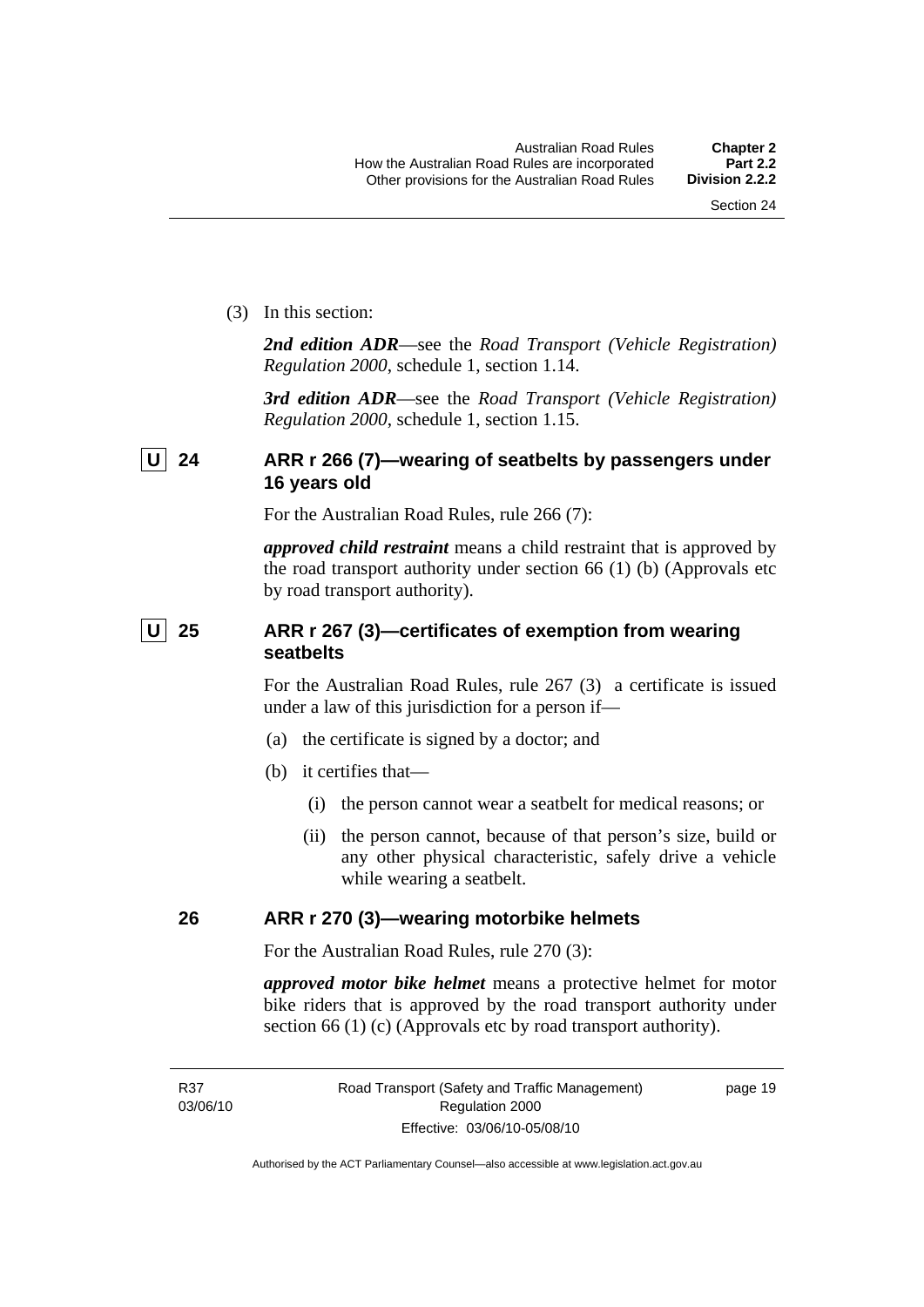#### <span id="page-29-0"></span>**27 ARR r 271 (6)—riding on motorbikes**

For the Australian Road Rules, rule 271 (6):

- (a) the Australian Road Rules, rule 271 (2) does not apply to a passenger on a motorbike to the extent that the passenger is exempt from the subrule under section 67 (Exemption from requirement about riding on motorbikes); and
- (b) the Australian Road Rules, rule 271 (3) does not apply to the rider of a motorbike in relation to a passenger to the extent that, under paragraph (a), rule 271 (2) does not apply to the passenger.

#### **27A ARR r 280 (2) (a)—other vehicles to which B light rules apply**

The following classes of vehicles are specified:

- (a) taxis;
- (b) hire cars;
- (c) demand responsive service vehicles;
- (d) motorbikes.
- *Note* This section applies the B light rules to drivers of taxis, hire cars, demand responsive service vehicles and riders of motorbikes who, under s 12, are allowed to drive in bus lanes.

#### **28 ARR r 287 (3), (4)—duties of participants in crashes**

 (1) For the Australian Road Rules, rule 287 (3), a driver of a motor vehicle involved in a crash is taken to have given the driver's required particulars to a police officer if the driver supplies the particulars in accordance with the requirements of the crash reporting website.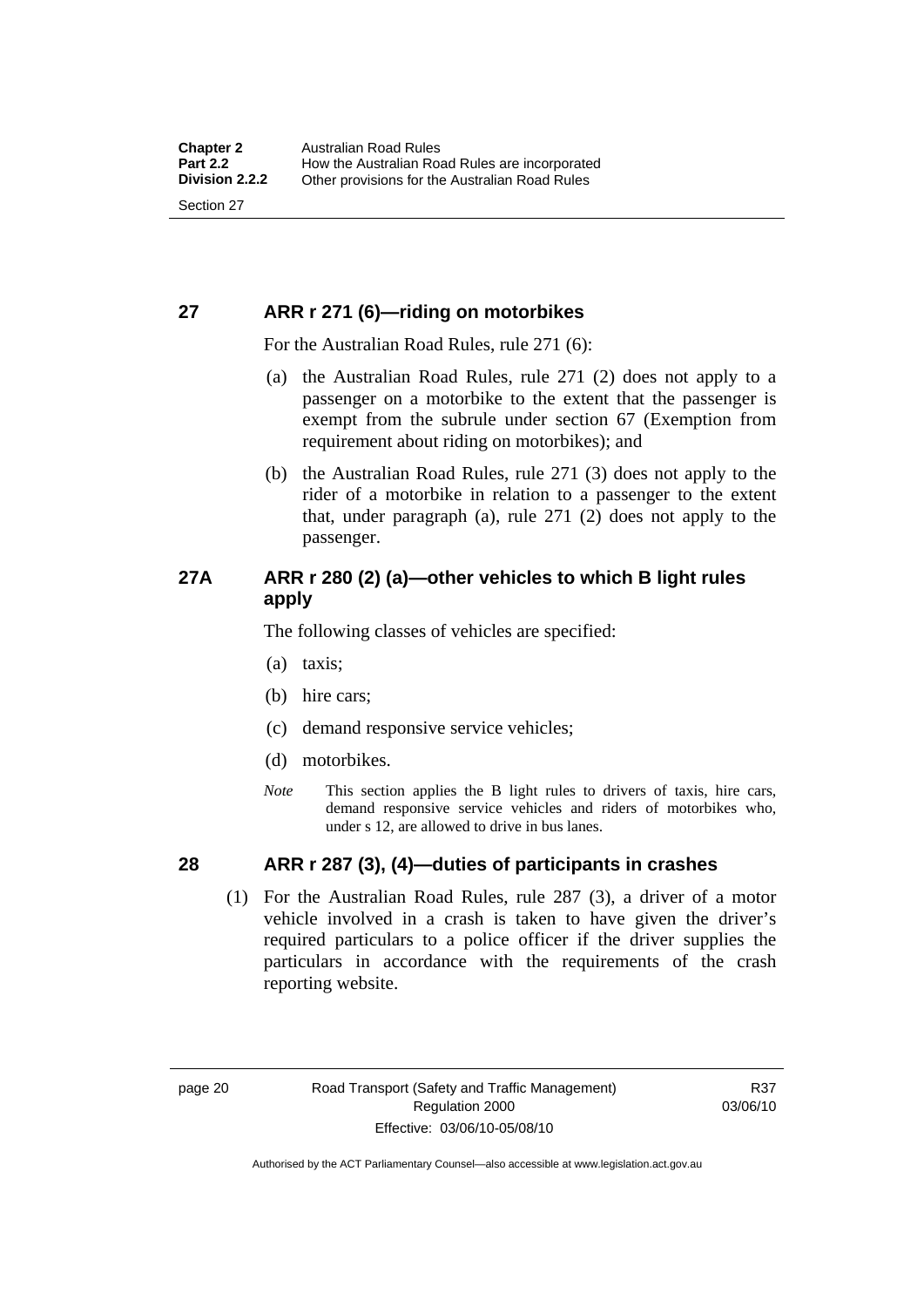- <span id="page-30-0"></span> (2) For the Australian Road Rules, rule 287 (3) (e), every crash not mentioned in the Australian Road Rules, rule 287 (3) (a) to (d) must be reported to a police officer.
	- *Note* The Australian Road Rules, r 287 (3) (e) requires the driver (or the driver's representative) to give the driver's required particulars, within the required time, about a crash to a police officer if the crash is required to be reported to a police officer under another law of this jurisdiction.
- (3) For the Australian Road Rules, rule 287 (4), definition of *required particulars*, information required to be given to a police officer about a crash includes an explanation of the circumstances of the crash.
- (4) In this section:

*crash reporting website* means the website operated by the Territory for the purpose of receiving information about crashes.

*Note* The crash reporting website can be accessed through the Canberra Connect website (www.canberraconnect.act.gov.au). The website can also be accessed through the website for police services in the ACT (www.afp.gov.au/act.html).

#### **29 ARR r 289 (1) (g)—driving on nature strip**

For the Australian Road Rules, rule 289 (1) (g), a driver may drive the driver's vehicle on a nature strip adjacent to a length of road in a built-up area if the vehicle—

- (a) is a motor vehicle (other than a ride-on lawnmower) that is built and used solely for cutting grass, or for purposes incidental to cutting grass; or
- (b) is a motor vehicle that is designed for cleaning footpaths and is being driven on the nature strip for the purpose of cleaning a footpath and is displaying an amber flashing light; or

page 21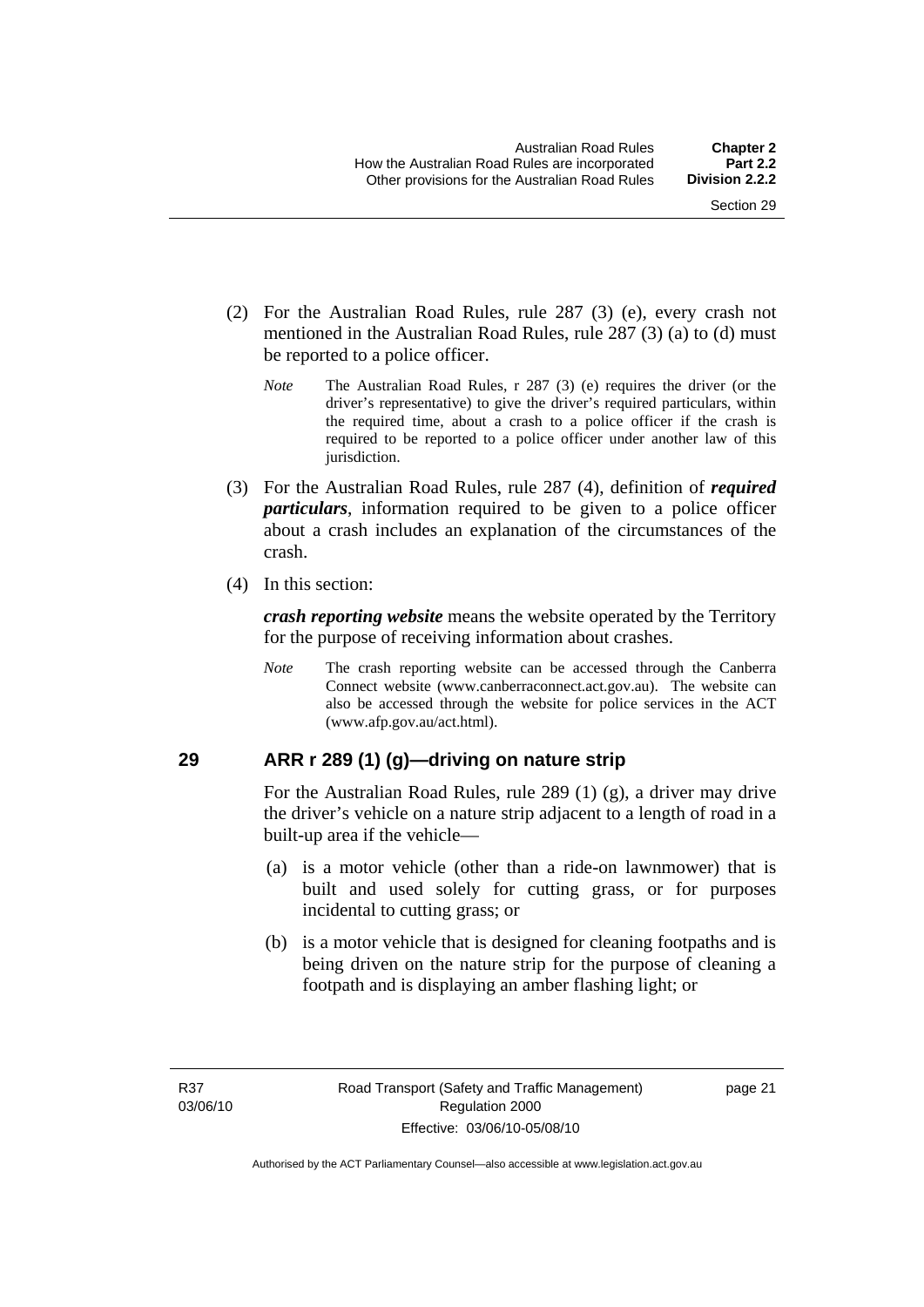- <span id="page-31-0"></span> (c) is being used to transport goods or materials for use in (or for the purposes of) the construction or maintenance of roads by or on behalf of the Territory; or
- (d) is a postal vehicle that is  $-$ 
	- (i) a motorbike with an engine capacity of not more than 110mL; and
	- (ii) being driven at a speed of not more than 10km/h.
- (e) is being used by a person in the course of his or her duties as a person authorised under this regulation to use a traffic offence detection device.

#### **30 ARR r 298—driving with a person in or on trailer**

- (1) For the Australian Road Rules, rule 298, a trailer is exempt if—
	- (a) the trailer is being towed by a police vehicle or emergency vehicle; or
	- (b) the carriage of passengers is permitted in a part of the trailer and anyone in the trailer is in that part; or
	- (c) anyone who is in the trailer is engaged in the door-to-door delivery or collection of goods, or in the collection of waste or garbage, and the trailer is not travelling faster than 25 km/h; or
	- (d) in all the circumstances, there is no reasonable danger of anyone in the trailer falling from the trailer or being injured.
- (2) For this section, the carriage of passengers is permitted in a part of a trailer if the part is designed primarily for—
	- (a) the carriage of passengers; or
	- (b) the carriage of goods, but is enclosed.
- (3) In this section:

R37 03/06/10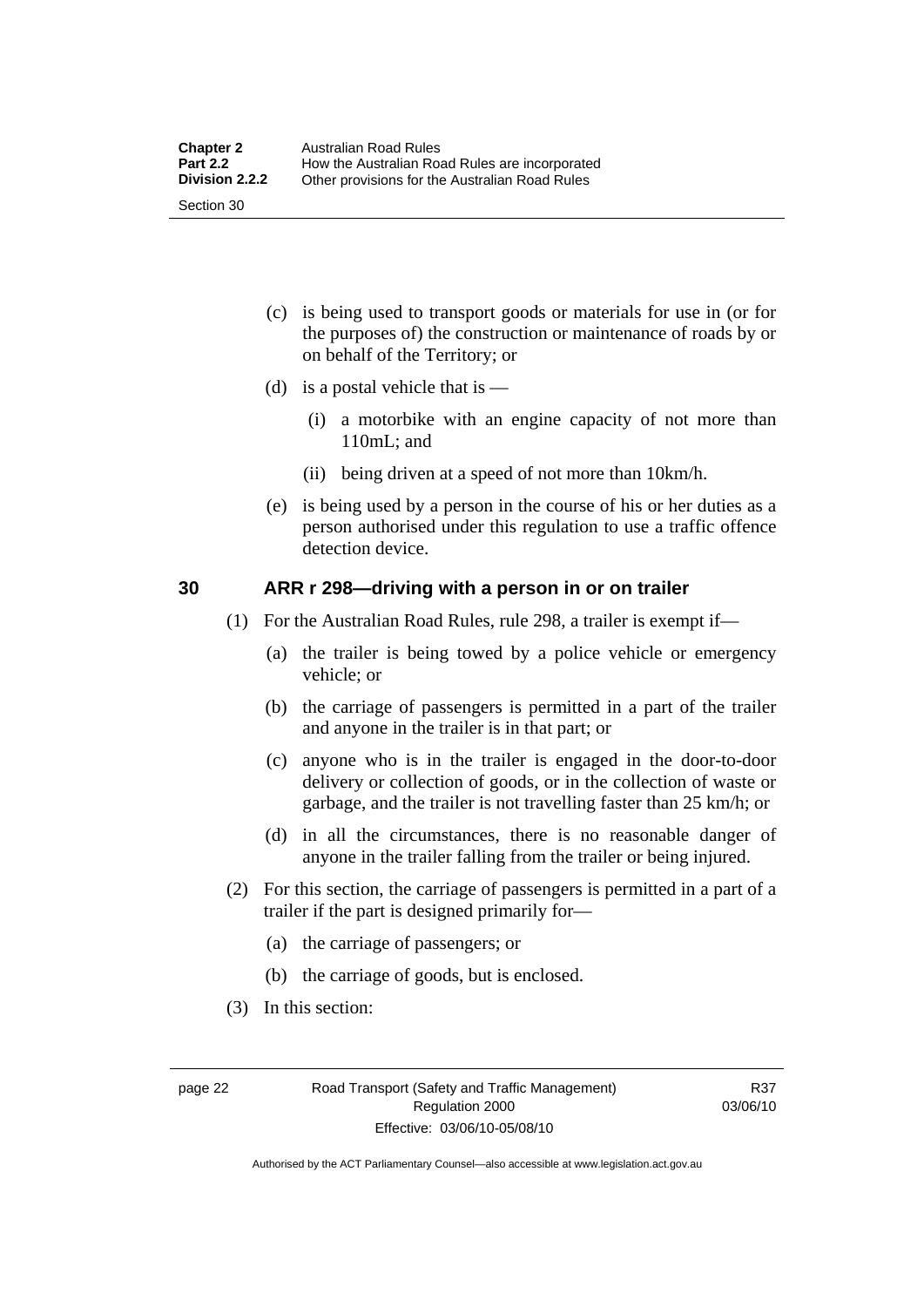<span id="page-32-0"></span>*enclosed*, for a part of a trailer, means enclosed by—

- (a) the structure of the trailer; or
- (b) a canopy, cage or other device fitted to the trailer that is of a kind approved by the road transport authority under section 66 (1) (d) (Approvals etc by road transport authority).

*in* includes on.

#### **31 ARR r 310 (3), (4)—exemption for road workers etc**

- (1) For the Australian Road Rules, rule 310 (3) (b), the road transport authority may authorise a person to engage in speed zoning tests.
- (2) For the Australian Road Rules, rule 310 (4), definition of *roadworks*, the road transport authority may authorise—
	- (a) installation or maintenance work on, above or below a road; or
	- (b) installation or maintenance of a traffic control device; or
	- (c) a traffic survey.
- (3) This section is additional to, and does not limit, any other power of the road transport authority or anyone else under a territory law to authorise something mentioned in this section.
	- *Note* Under the Act, the road transport authority can authorise a person to install or display (or to interfere with, change or remove) a prescribed traffic control device.

#### **32 ARR r 313—postal workers**

For the Australian Road Rules, rule 313—

- (a) the Australian Road Rules, rule 186 (Stopping in a mail zone) does not apply to the driver of a postal vehicle; and
- (b) the Australian Road Rules, rule 288 (Driving on a path) does not apply to the driver of a postal vehicle if—

R37 03/06/10 page 23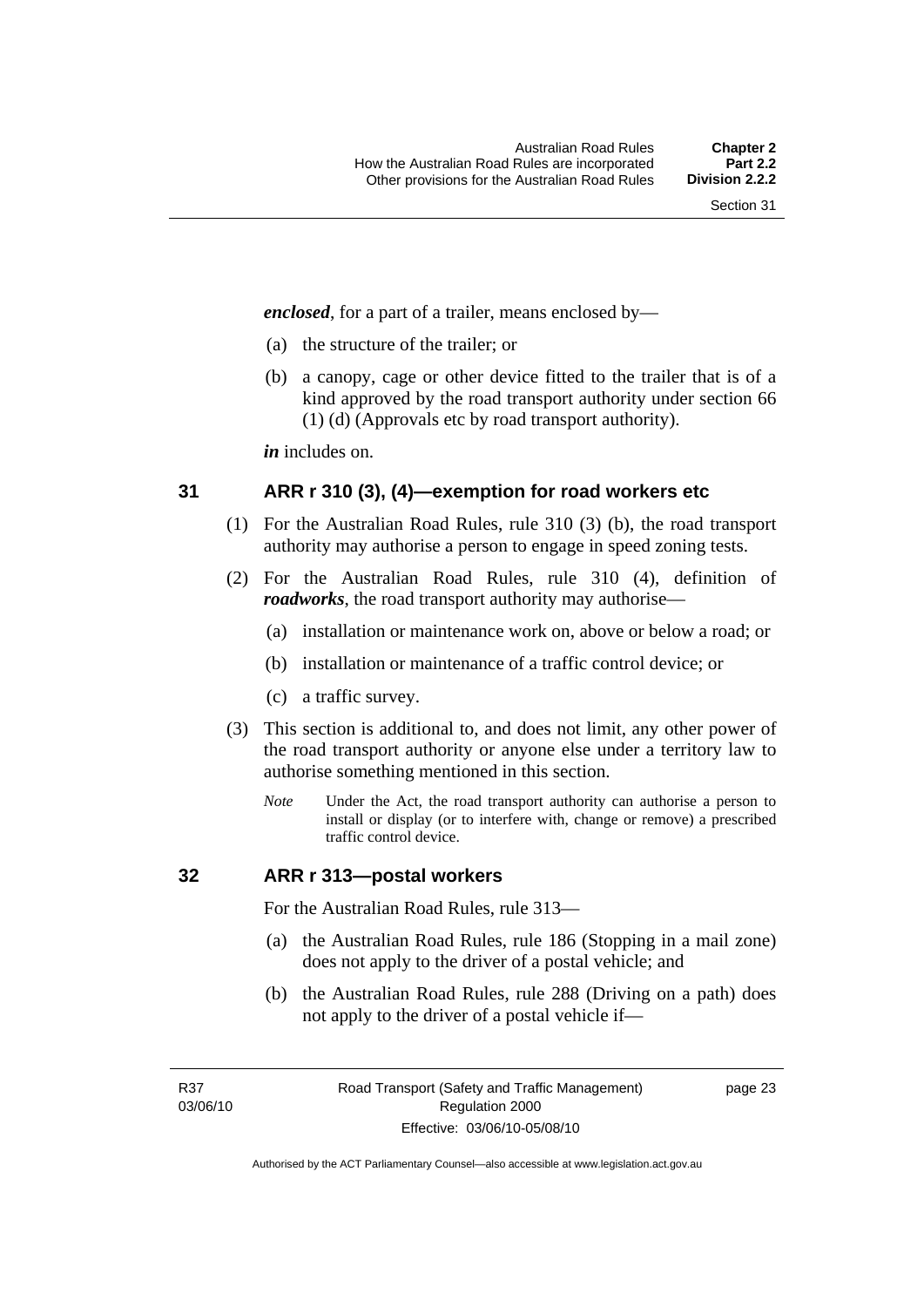- <span id="page-33-0"></span> (i) the vehicle is a motorbike with an engine capacity of not more that 110mL; and
- (ii) the vehicle is being driven at a speed of not more than 10km/h.

#### **33 ARR dict—definitions for dictionary**

(1) For the Australian Road Rules, dictionary:

*approved bicycle helmet* means a protective helmet for bicycle riders that is approved by the road transport authority under section 66 (1) (a) (Approvals etc by road transport authority).

*authorised person,* for a provision of the Australian Road Rules, means a person who is appointed as an authorised officer under the *Road Transport (General) Act 1999* for the Australian Road Rules or the provision.

*emergency worker* means—

- (a) a member of the ambulance service rendering or providing transport for sick or injured people; or
- (b) a member of the ambulance service, the fire brigade, the rural fire service or the SES providing transport in an emergency; or
- (c) a person who is declared by the road transport authority under section 66 (1) (e) (Approvals etc by road transport authority) to be an emergency worker.

*mechanical signalling device*, in relation to a vehicle, means a device that—

- (a) is fitted to the vehicle; and
- (b) is a mechanical signalling device or turn signal that complies with the *Road Transport (Vehicle Registration) Regulation 2000*, schedule 1.

Authorised by the ACT Parliamentary Counsel—also accessible at www.legislation.act.gov.au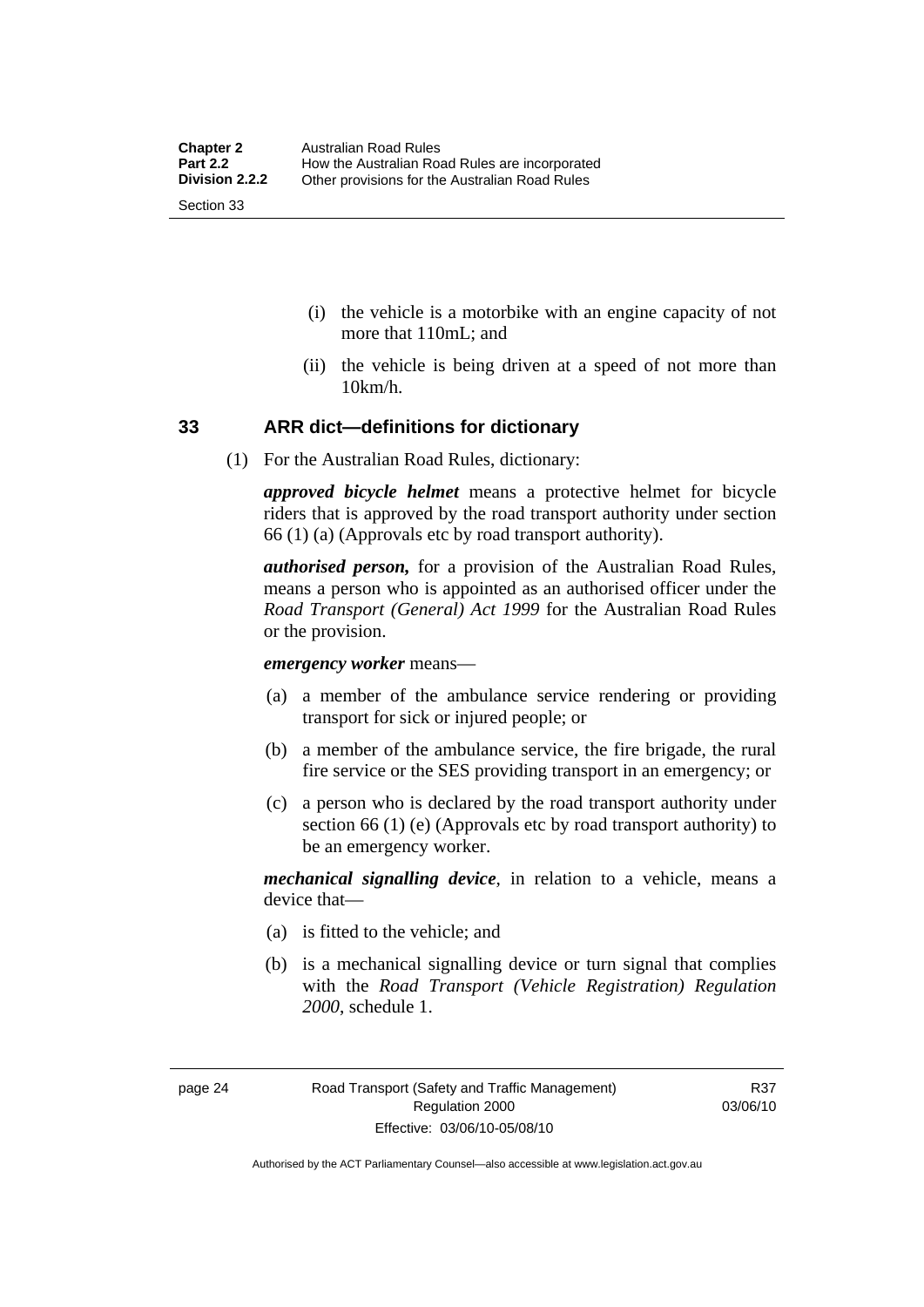*oversize vehicle* means a vehicle with a dimension that, including the dimension of any load, exceeds a relevant dimension limit under—

- (a) the *Road Transport (Mass, Dimensions and Loading) Act 2009*; or
- (b) the *Road Transport (Vehicle Registration) Regulation 2000*.
- *Note* A reference to an Act includes a reference to the statutory instruments made or in force under the Act, including any regulation (see Legislation Act, s 104).

*police officer*—see the Legislation Act, dictionary, part 1.

*postal worker* means an employee of Australia Post or anyone else engaged by Australia Post to deliver post.

*public bus*—see the *Road Transport (Public Passenger Services) Act 2001*, dictionary.

*taxi*—

- (a) see the *Road Transport (Public Passenger Services) Act 2001*, section 45 (Meaning of *taxi*); and
- (b) except in the Australian Road Rules, rule 182 (which is about stopping in taxi zones), includes a hire car.
- (2) For the Australian Road Rules, dictionary, definition of *GVM*, paragraph (b):

*vehicle registration authority* means:

- (a) the road transport authority; or
- (b) the corresponding authority of another jurisdiction.
- (3) For the Australian Road Rules, dictionary, definition of *hazard warning lights*:

*another law of this jurisdiction* means the *Road Transport (Vehicle Registration) Regulation 2000*, schedule 1.

R37 03/06/10 page 25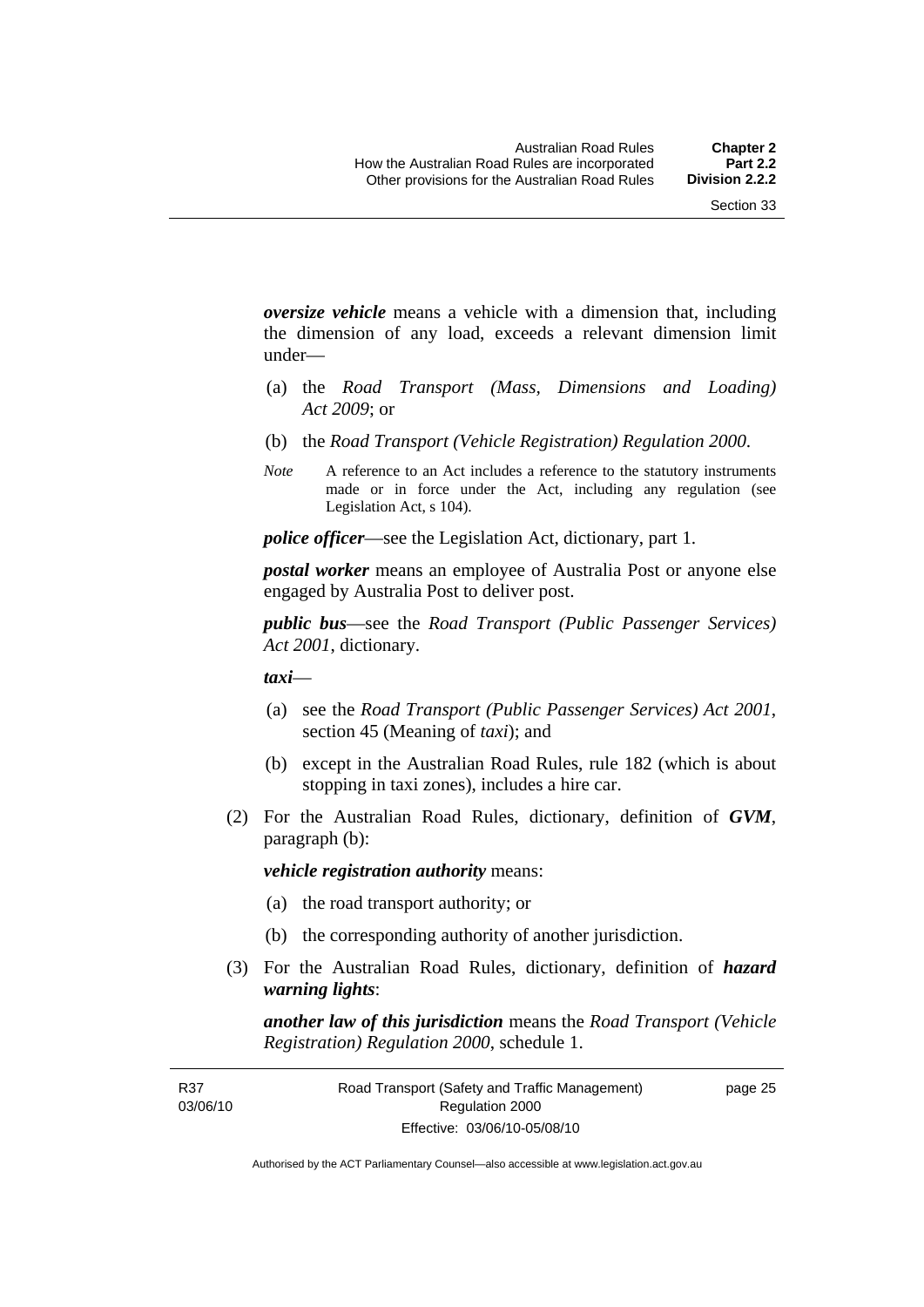- (4) For the Australian Road Rules, dictionary, definition of *portable warning triangle*, a portable warning triangle is approved if it—
	- (a) is in the form of an equilateral triangle; and
	- (b) has a minimum height of 300mm; and
	- (c) has, on the front and back, red reflecting sheeting or material, or 9 red reflectors arranged in a triangular shape, causing a red reflection that would be clearly visible to a driver at night when the upper beam of light from any headlight on the vehicle (complying with the relevant provisions to the *Road Transport (Vehicle Registration) Regulation 2000*), schedule 1 is projected directly onto the sign from a distance of 200m; and
	- (d) is of a robust and durable construction, capable of being readily erected to stand in an upright position and capable of remaining unaffected (to any material degree) by any reasonable force of wind or variation in weather conditions.

page 26 Road Transport (Safety and Traffic Management) Regulation 2000 Effective: 03/06/10-05/08/10

R37 03/06/10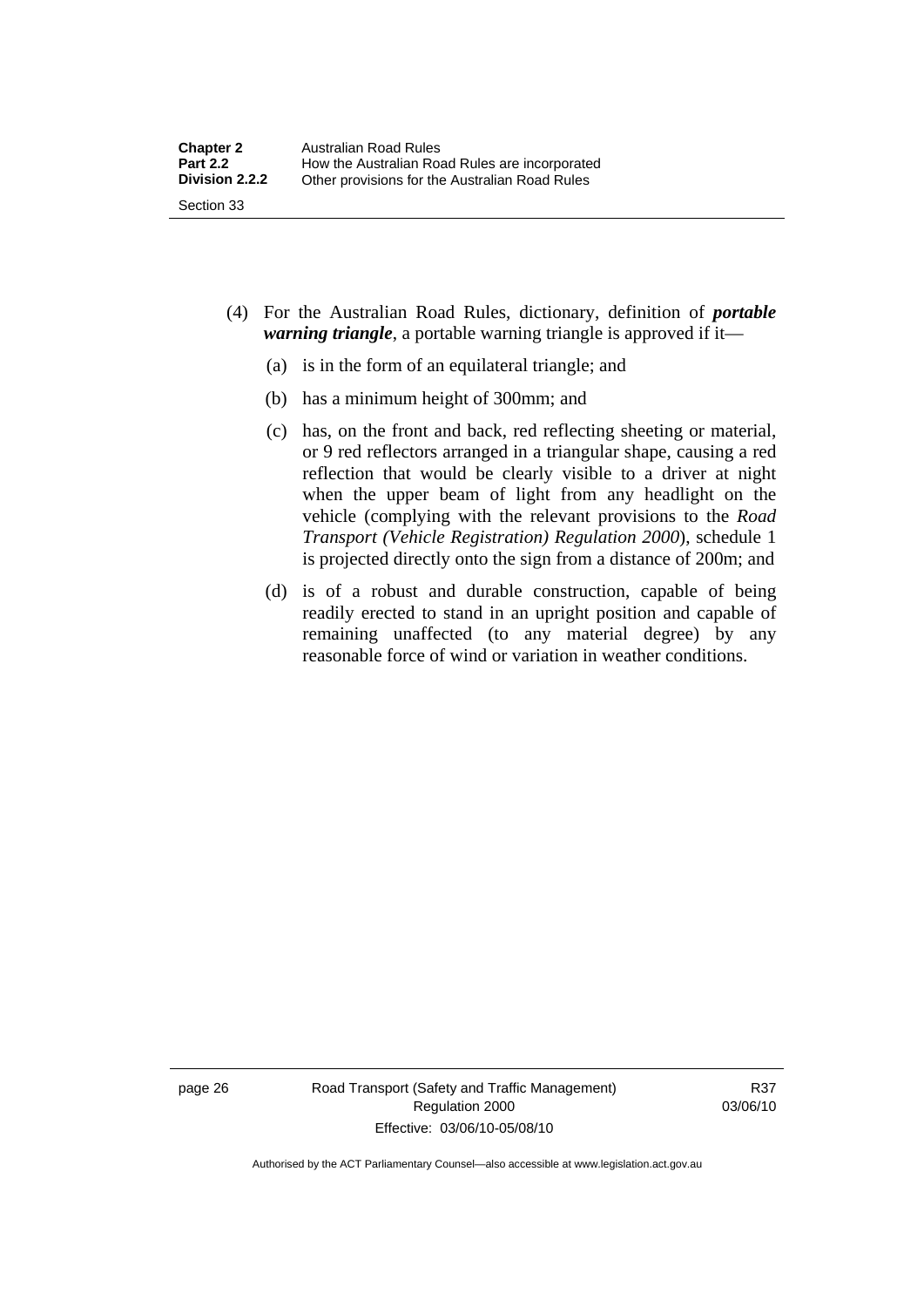# **Part 2.3 Additional ACT road rules**

*Note* The Australian Road Rules are not completely self-contained and need to be read with associated laws of each jurisdiction. This part sets out some of the associated laws that are particular to the ACT. Provisions of Acts and other regulations included in the road transport legislation contain other provisions that are particular to the ACT.

# **Division 2.3.1 Noise and other nuisances**

# **37 Making unnecessary engine noise**

The driver of a motor vehicle on a road must not make unnecessary noise by turning on, running or failing to turn off the vehicle's engine.

Maximum penalty: 20 penalty units.

*Note* Under the Australian Road Rules, r 291 it is an offence to start or drive a vehicle in a way that makes unnecessary noise or smoke.

#### **38 Emission of waste oil or grease**

 (1) A person must not use a motor vehicle or trailer on a road unless adequate precautions have been taken to prevent waste oil or grease from the machinery or from any other part of the vehicle from dropping onto the roadway.

Maximum penalty: 20 penalty units.

- *Note* The Australian Road Rules, r 293 requires the driver of a vehicle to remove oil or grease that falls from the vehicle in certain circumstances.
- (2) Without limiting the liability of anyone else, the responsible person for a motor vehicle or trailer must take reasonable steps to prevent a contravention of subsection (1) in relation to the vehicle.

Maximum penalty: 20 penalty units.

R37 03/06/10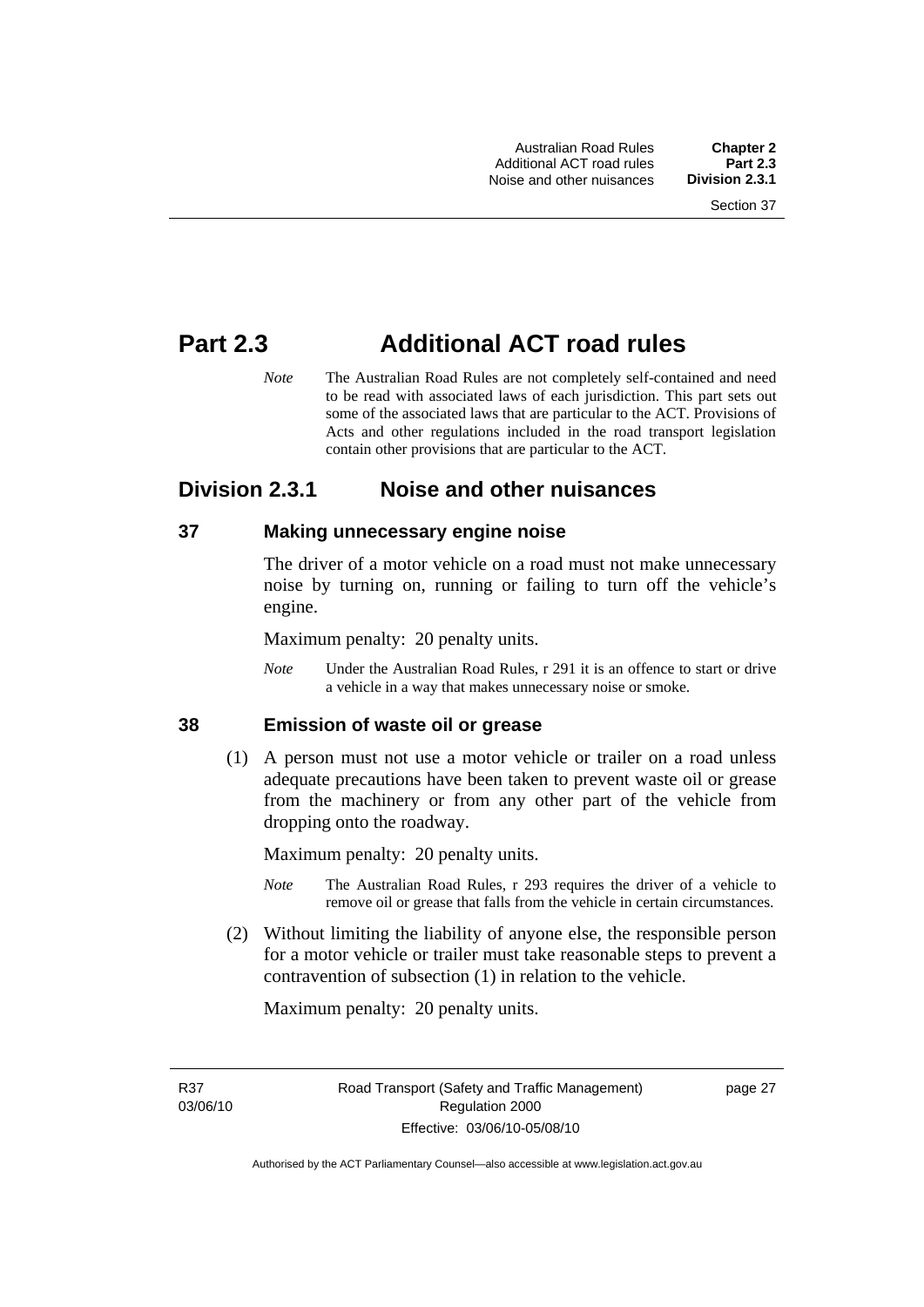# **Division 2.3.2 Driver and passenger safety**

#### **39 Safety of persons on trailers**

 (1) A person must not travel on a road in or on any part of a trailer that is not a part designed primarily for the carriage of passengers or goods.

Maximum penalty: 20 penalty units.

 (2) A person must not travel on a road in or on any part of a trailer that is a part designed primarily for the carriage of goods if the part is not enclosed.

Maximum penalty: 20 penalty units.

- (3) This section does not apply to a person—
	- (a) who is in or on a police vehicle or emergency vehicle; or
	- (b) engaged in the door-to-door delivery or collection of goods, or in the collection of waste or garbage, in or on a trailer that is not travelling faster than 25km/h; or
	- (c) if, in all the circumstances, there is a no reasonable danger of the person falling or being thrown from the trailer, or being injured, because the person is travelling in a way prohibited by this section.
- (4) In this section:

*enclosed*, for a part of a trailer, means enclosed by—

- (a) the structure of the trailer; or
- (b) a canopy, cage or other device fitted to the trailer that is of a kind approved by the road transport authority under section 66 (1) (d) (Approvals etc by road transport authority).
- *Note* The Australian Road Rules, r 298 prohibits a driver from driving a motor vehicle towing a trailer with a person in or on the trailer, unless

page 28 Road Transport (Safety and Traffic Management) Regulation 2000 Effective: 03/06/10-05/08/10

R37 03/06/10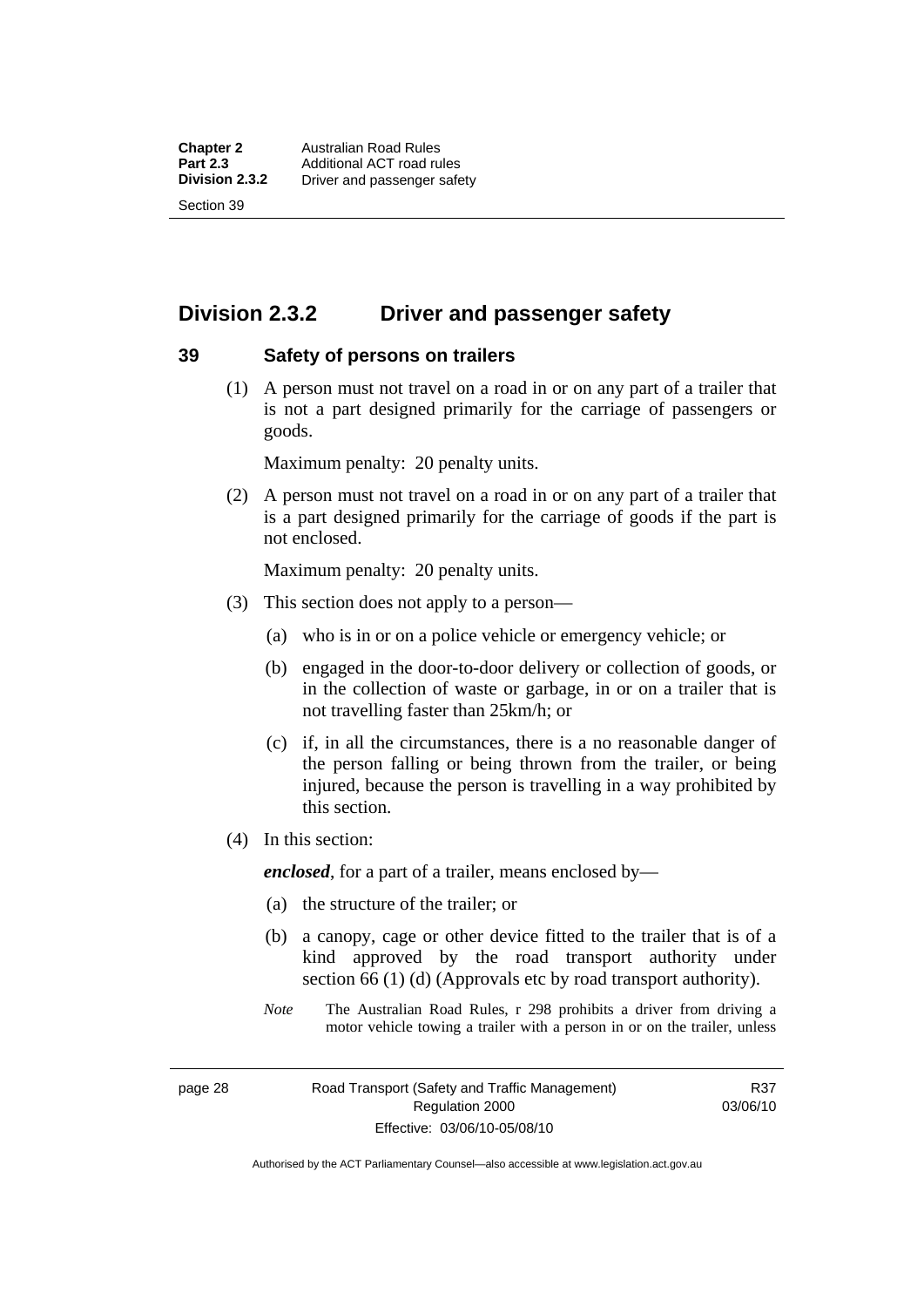the trailer is exempt from the rule under another law of this jurisdiction. Section 30 provides the exemption from the rule.

#### **40 Passengers in sidecars to be seated**

 (1) A passenger in a sidecar attached to a motorbike that is moving, or is stationary but not parked, on a road must sit in a place in the sidecar designed for use by a passenger.

Maximum penalty: 20 penalty units.

 (2) The rider of a motorbike must not ride with a passenger in a sidecar unless the passenger complies with subsection (1).

Maximum penalty: 20 penalty units.

# **Division 2.3.3 Trailers and towing**

*Note* The following rules of the Australian Road Rules apply to the towing of vehicles:

- r 216 (which is about the lights that must be used when towing a vehicle at night or in hazardous weather conditions)
- r 254 (which is about the towing of bicycles)
- r 257 (which is about riding with a person on a bicycle trailer)
- r 292 (which is about towing a vehicle with an insecure or overhanging load)
- r 294 (which is about keeping control of a motor vehicle or trailer being towed)
- r 295 (which is about towing another vehicle with a towline)
- r 298 (which is about driving with a person in a trailer)
- r 312 (which provides certain exemptions for tow truck drivers).

#### **41 Number of vehicles that may be drawn**

 (1) The driver of an articulated vehicle must not tow any other vehicle on a road.

Maximum penalty: 20 penalty units.

R37 03/06/10 page 29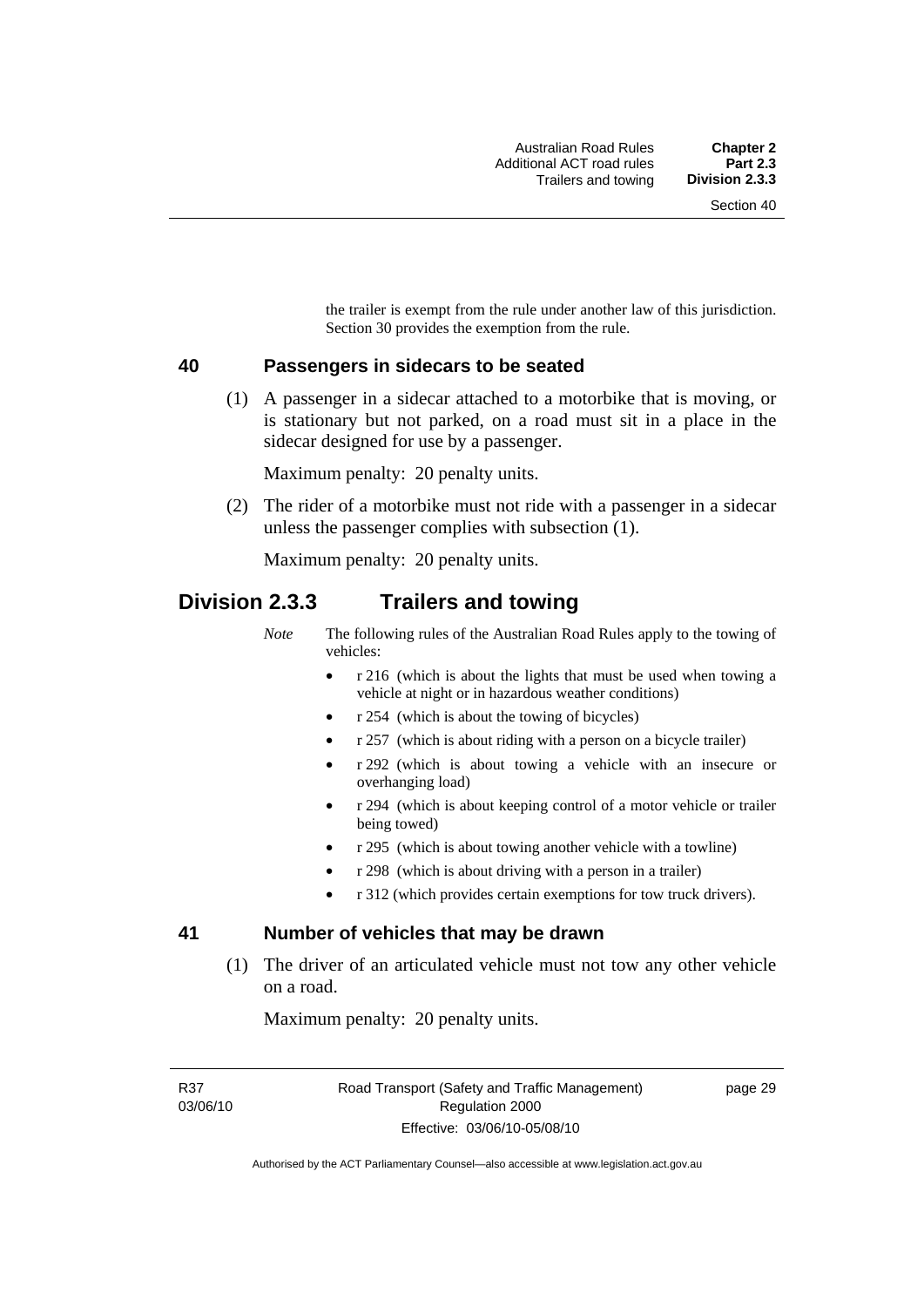(2) The driver of a motor vehicle must not tow more than 1 other vehicle on a road.

Maximum penalty: 20 penalty units.

- (3) The road transport authority may exempt a vehicle or person from subsection  $(1)$  or  $(2)$ .
- (4) Subsection (2) does not apply in relation to a tow truck that is towing an articulated vehicle (other than a B-double or road train) if—
	- (a) the articulated vehicle has broken down on a road and it is necessary for it to be towed away; or
	- (b) the articulated vehicle has been involved in a crash on a road and it is necessary for it to be towed away.
- (5) Subsection (2) does not apply to a motor vehicle that is towing another vehicle using a lift and tow trailer if—
	- (a) the other vehicle is partly supported by the lift and tow trailer; and
	- (b) the vehicle is not towed at faster than 60 km/h; and
	- (c) the combined weight of the towed vehicle and the lift and tow trailer is not more than the unladen weight of the towing vehicle.
- (6) Subsection (2) does not apply to—
	- (a) a tractor-harvester-cutting head trailer combination; or
	- (b) a tractor with multiple implements attached, if the implements are normally used as a single unit when performing agricultural operations; or
	- (c) a tractor and implement combination towing a fuel trailer or laser tower; or

Authorised by the ACT Parliamentary Counsel—also accessible at www.legislation.act.gov.au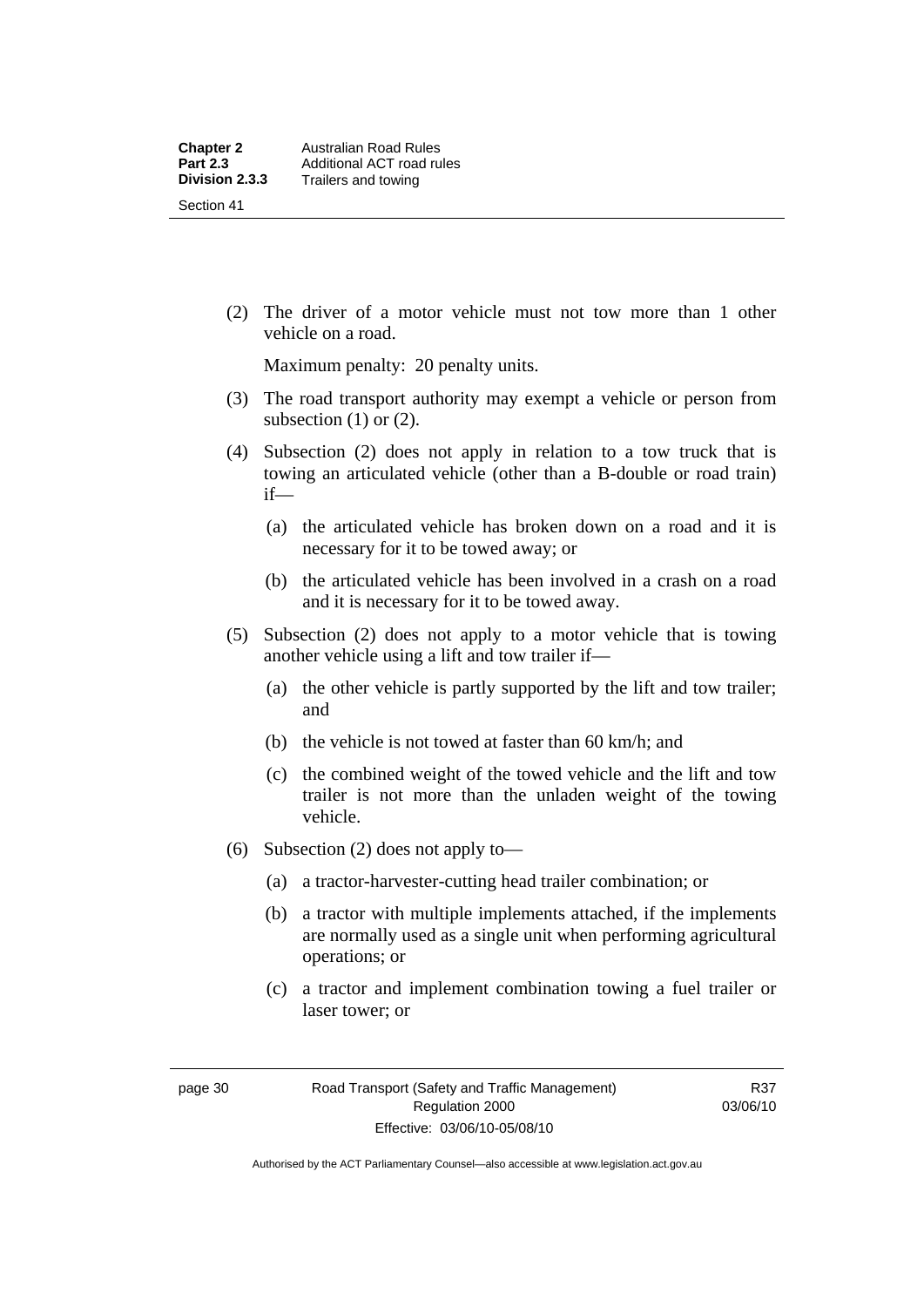- (d) an articulated low-loader consisting of a prime mover towing a converter dolly and a semitrailer; or
- (e) a B-double, dog trailer or road train.

#### **42 Towing by vehicles under 4.5t**

- (1) The driver of a motor vehicle (the *towing vehicle*) must not tow another vehicle (the *towed vehicle*) on a road if the laden weight of the towed vehicle is more than—
	- (a) the capacity of the towing attachment fitted to the towing vehicle; or
	- (b) the maximum laden weight for the towed vehicle.

Maximum penalty: 20 penalty units.

- (2) Subsection (1) does not apply to the driver if the towing vehicle has a GVM over 4.5t.
- (3) The road transport authority may exempt a vehicle or person from subsection  $(1)$ .
- (4) In this section:

*maximum laden weight*, for the towed vehicle, means—

- (a) the maximum laden weight for a towed vehicle specified by the manufacturer of the towing vehicle in relation to the towing vehicle; or
- (b) if there is no such specification by the manufacturer, the manufacturer of the vehicle cannot be identified or the specification is not appropriate because the towing vehicle has been modified—
	- (i) 1.5 times the unladen weight of the towing vehicle if the towed vehicle is fitted with a braking system that is working properly; or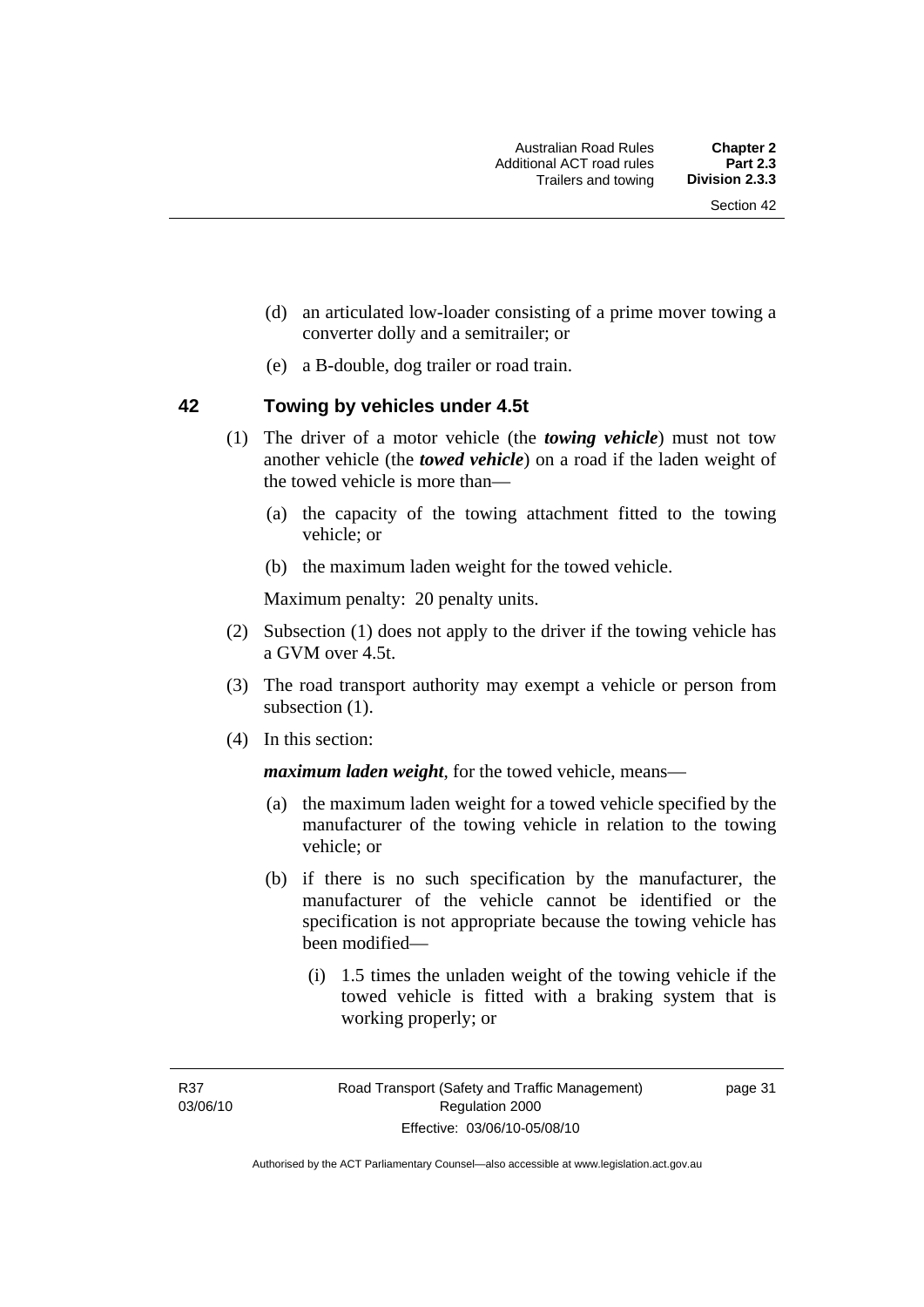**Chapter 2 Australian Road Rules**<br>**Part 2.3 Additional ACT road rules Part 2.3** Additional ACT road rules<br>**Division 2.3.4** Lights on vehicles Lights on vehicles Section 43

> (ii) the unladen weight of the towing vehicle in any other case.

# **Division 2.3.4 Lights on vehicles**

*Note* The following rules of the Australian Road Rules apply to lights on vehicles:

- r 215 (which is about using lights when driving at night or in hazardous weather conditions)
- r 216 (which is about the lights that must be used when towing a vehicle at night or in hazardous weather conditions)
- r 217 (which is about using rear fog lights)
- r 218 (which is about using headlights on high-beam)
- r 219 (which is about not using lights to dazzle other road users)
- r 220 (which is about the use of lights on a vehicle that is stopped)
- r 221 (which is about using hazard warning lights)
- r 222 (which is about the use of warning lights on buses carrying children)
- r 223 (which is about using lights when riding an animal-drawn vehicle at night or in hazardous weather conditions)
- r 259 (which is about using lights when riding a bicycle at night).

## **43 Lights on motor vehicles generally**

- (1) The driver of a motor vehicle fitted with a spotlight or searchlight must not operate the light, or allow it to be operated, on a road unless—
	- (a) the vehicle is stationary, the light is operated only for examining or making adjustments or repairs to a vehicle, and light from it is not projected further than 6m; or
	- (b) the light is operated for the temporary purpose of reading or looking for a notice, sign, house number or something similar; or
	- (c) the vehicle is a police vehicle; or

Authorised by the ACT Parliamentary Counsel—also accessible at www.legislation.act.gov.au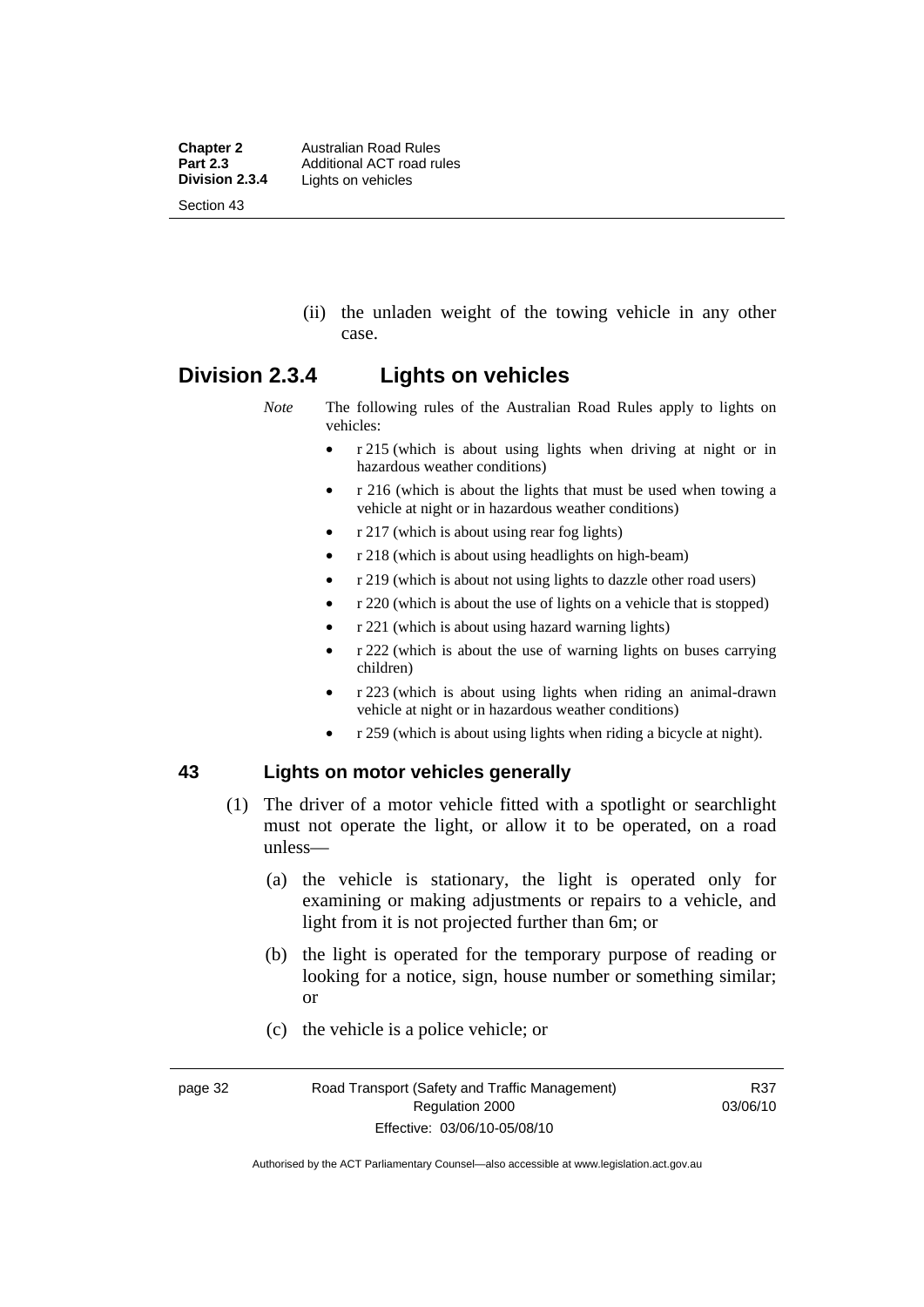(d) the vehicle is being used by the Territory, the Commonwealth or any public authority.

Maximum penalty: 20 penalty units.

- (2) The driver of a motor vehicle fitted with an additional headlight permitted to be fitted under the *Road Transport (Vehicle Registration) Regulation 2000*, schedule 1 must not operate the headlight, or allow it to be operated, if—
	- (a) the vehicle is being driven on a length of road in a built-up area; or
	- (b) the driver is driving less than—
		- (i) 200m behind a vehicle travelling in the same direction as the driver; or
		- (ii) 200m from an oncoming vehicle.

Maximum penalty: 20 penalty units.

# **Division 2.3.5 Metered parking**

- *Note* The rules of the Australian Road Rules that apply to the parking of vehicles include the following:
	- r 189 (which is about double parking)
	- r 203 (which is about stopping in a parking area for people with disabilities)
	- r 205 (which is about parking for longer than indicated)
	- r 207 (which is about parking where fees are payable)
	- r 208 (which is about parallel parking on a road, except in a median strip parking area)
	- r 209 (which is about parallel parking in a median strip parking area)
	- r 210 (which is about angle parking)
	- r 211 (which is about parking in parking bays).

R37 03/06/10 page 33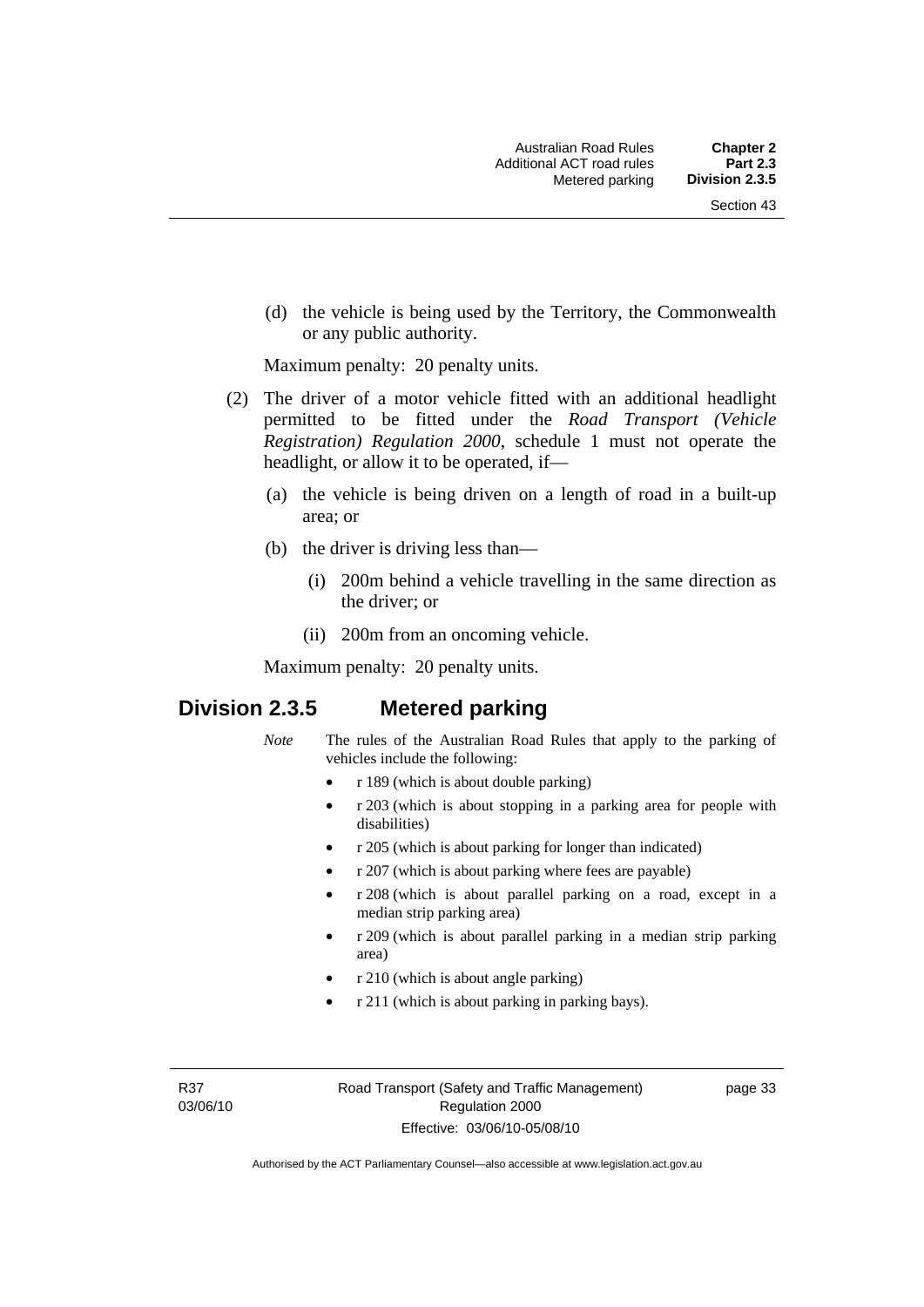# **44 Metered parking—parking in spaces**

- (1) A driver commits an offence if—
	- (a) the driver parks in a metered parking area; and
	- (b) the driver's vehicle is not parked in a metered parking space.

Maximum penalty: 20 penalty units.

 (2) A driver must not park the driver's vehicle in a metered parking space if another vehicle is parked in the space.

Maximum penalty: 20 penalty units.

 (3) A driver who parks in a metered parking space must position the driver's vehicle completely within the space.

Maximum penalty: 20 penalty units.

## **44A Metered parking—parking fees**

 (1) A driver must not park in a metered parking space without paying the relevant parking fee for the space.

Maximum penalty: 20 penalty units.

- (2) A driver does not commit an offence against subsection (1) if—
	- (a) the relevant parking fee for the metered parking space is paid immediately after the driver parks the driver's vehicle in the metered parking space; or
	- (b) the parking meter for the metered parking space indicates that the period for which parking in the space has been paid for has not expired; or
	- (c) the parking meter for the metered parking space—
		- (i) is not working; or

R37 03/06/10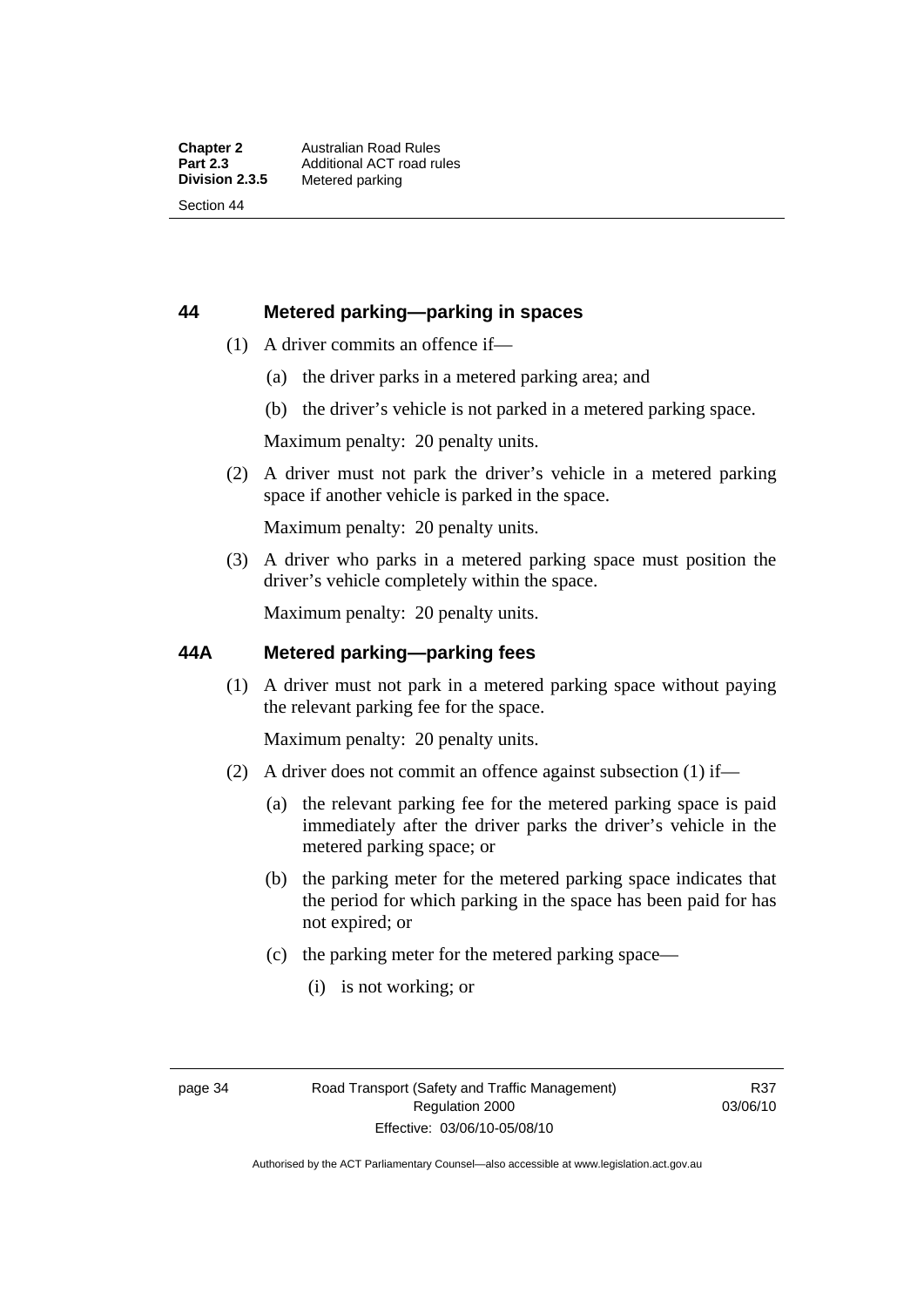- (ii) is covered with a parking meter hood bearing the words 'out of order time limit applies'.
- *Note* For other exceptions to s (1), see s 45.

#### **44B Metered parking—maximum length of stay**

 (1) A driver must not allow the driver's vehicle to remain parked in a metered parking space if the parking meter for the space indicates that the period for which parking in the space has been paid for has expired.

Maximum penalty: 20 penalty units.

*Note* For exceptions to s (1), see s 45.

 (2) A driver must not allow the driver's vehicle to remain parked in a metered parking space for longer than the period (if any) indicated on the metered parking signs applying to the space as the maximum period for which a vehicle may be parked in the space.

Maximum penalty: 20 penalty units.

*Note* For exceptions to s (2), see s 45.

#### **45 Metered parking—exceptions to s 44A and s 44B**

Section 44A (Metered parking—parking fees) and section 44B (Metered parking—maximum length of stay) do not apply to—

- (a) a driver for any period the driver's vehicle is parked in a metered parking space outside the controlled parking hours for the space; or
- (b) a driver if—
	- (i) the driver's vehicle is parked in a metered parking space; and
	- (ii) the driver displays in or on the vehicle a current mobility parking scheme authority; and

R37 03/06/10 page 35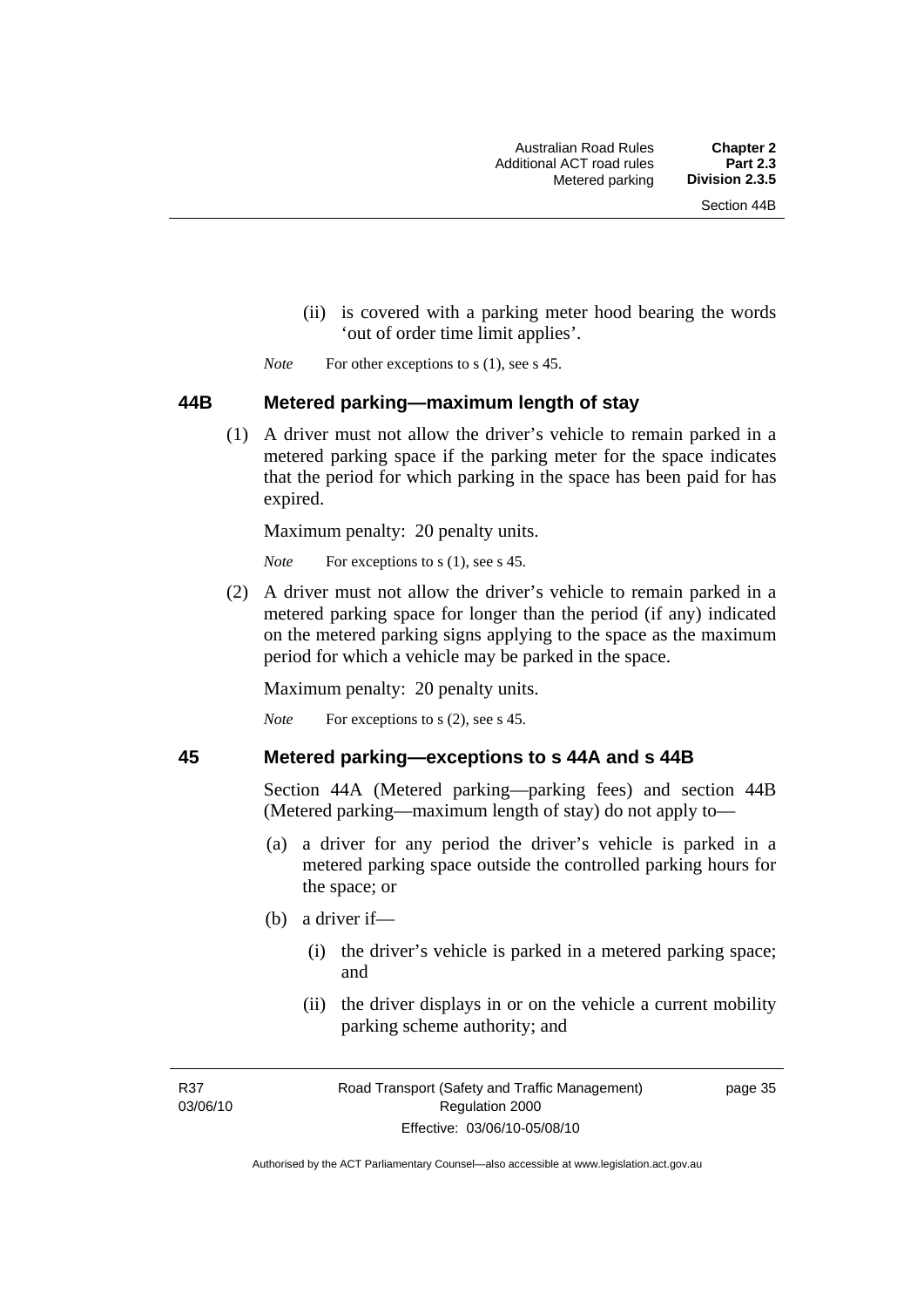- (iii) the driver complies with the conditions (if any) of the authority; or
- (c) a driver if—
	- (i) the driver's vehicle is parked in a metered parking space designated by a *permit zone sign* for use by the holder of a stated kind of parking permit; and
	- (ii) the driver displays in or on the vehicle a current parking permit of that kind; and
	- (iii) the driver complies with the conditions (if any) of the permit.

#### **46 Temporary closure of metered parking spaces**

- (1) If the road transport authority decides that the use of a metered parking space should be temporarily discontinued, the authority may close the space by—
	- (a) installing a sign, at or near the space, that displays words to the effect that the space is closed; or
	- (b) covering the parking meter applying to the space with a parking meter hood bearing the words 'no parking'.
- (2) A driver must not park in a metered parking space that has been closed under subsection (1).

Maximum penalty: 20 penalty units.

(3) In this section:

*sign* includes a board, device, plate, screen, words or anything else, whether or not installed with or on a traffic sign.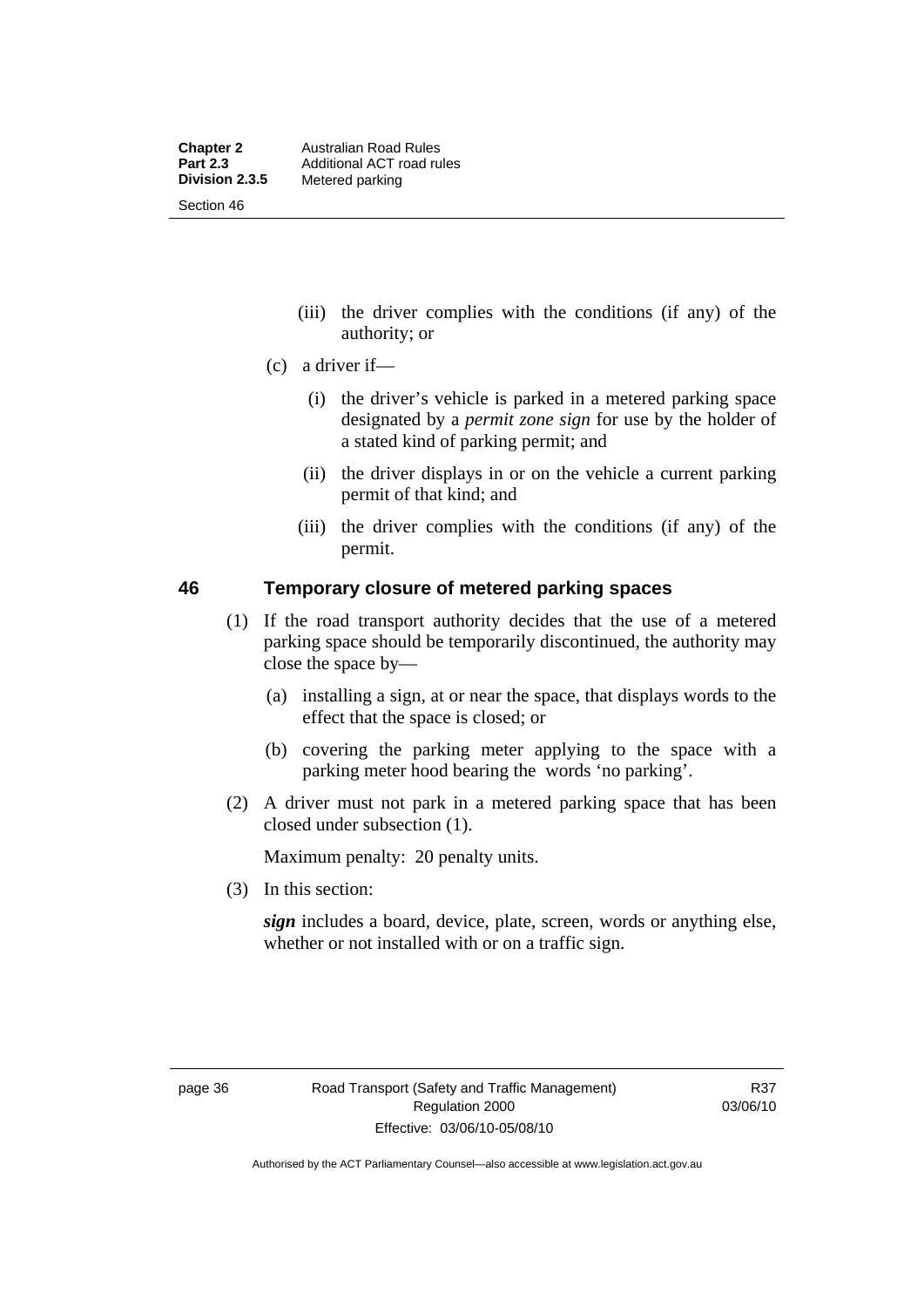# **47 Misuse of parking meters**

A person must not—

- (a) insert in a parking meter anything other than coins appropriate for the meter; or
- (b) attach anything (for example, advertising material) to a parking meter.

Maximum penalty: 20 penalty units.

*Note* An example is part of the regulation, is not exhaustive and may extend, but does not limit, the meaning of the provision in which it appears (see Legislation Act, s 126 and s 132).

#### **48 Interfering with parking meters etc**

A person must not—

- (a) do anything that interferes with (or is likely to interfere with) the proper working of a parking meter; or
- (b) fraudulently operate a parking meter.

Maximum penalty: 20 penalty units.

# **Division 2.3.6 Ticket parking**

#### **49 Ticket parking—parking in spaces**

- (1) A driver commits an offence if—
	- (a) the driver parks in a ticket parking area; and
	- (b) the driver's vehicle is not parked in a ticket parking space.

Maximum penalty: 20 penalty units.

 (2) However, the driver does not commit an offence against subsection (1) if the driver parks in a metered parking space within a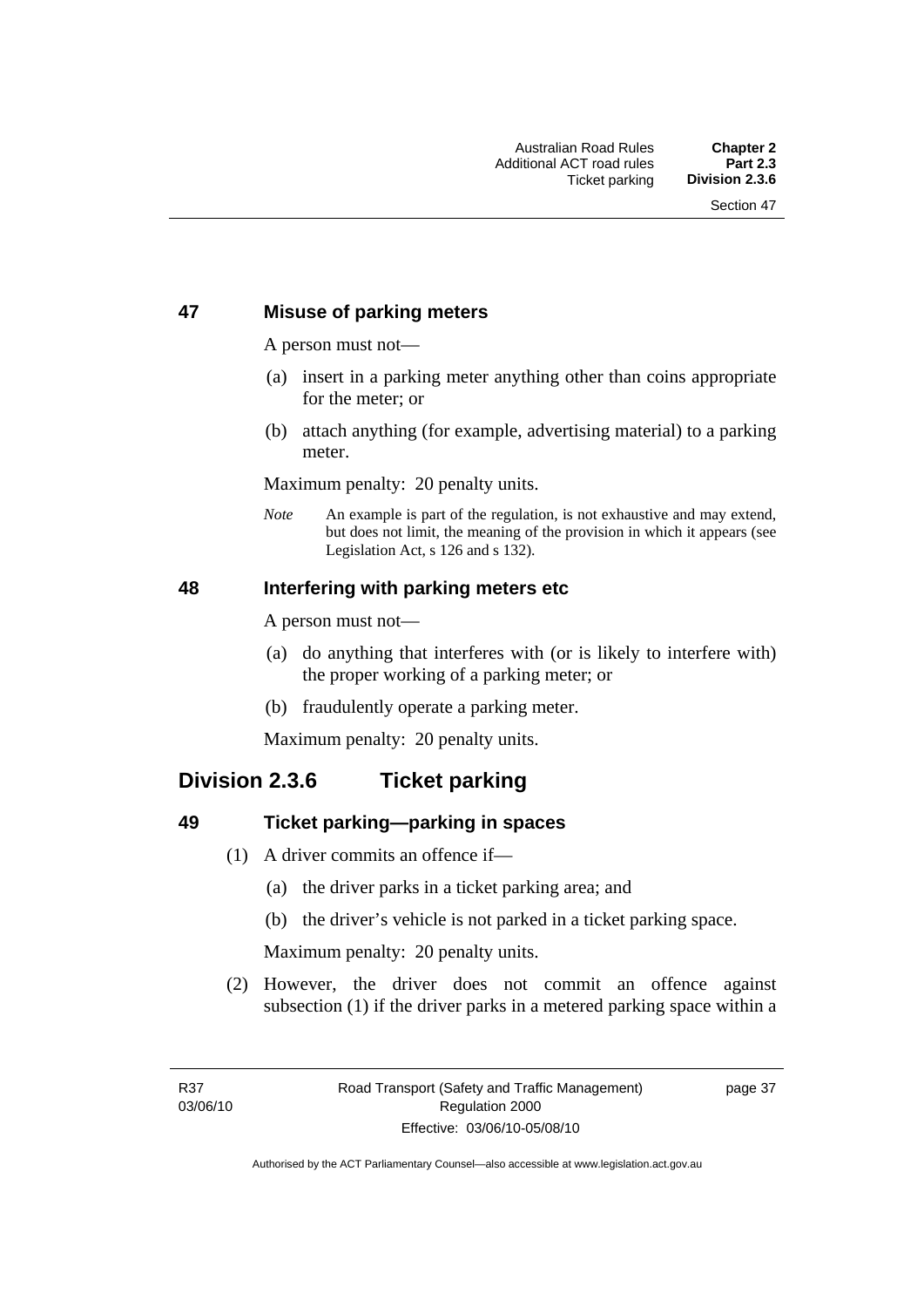| <b>Chapter 2</b> | Australian Road Rules     |
|------------------|---------------------------|
| <b>Part 2.3</b>  | Additional ACT road rules |
| Division 2.3.6   | Ticket parking            |
| Section 49A      |                           |

ticket parking area and the driver complies with the provisions of division 2.3.5 (Metered parking) in relation to parking in the space.

 (3) A driver must not park the driver's vehicle in a ticket parking space if another vehicle is parked in the space.

Maximum penalty: 20 penalty units.

 (4) A driver who parks in a ticket parking space must position the driver's vehicle completely within the space.

Maximum penalty: 20 penalty units.

#### **49A Ticket parking—display of tickets**

- (1) A driver may park the driver's vehicle in a ticket parking area only if—
	- (a) for an RTA multi-stay ticket parking area—
		- (i) a current parking ticket for the area is correctly displayed in or on the vehicle; or
		- (ii) a current part-day parking ticket for another RTA multi-stay ticket parking area is correctly displayed in or on the vehicle; or
		- (iii) a current equivalent all-day parking ticket for another RTA multi-stay ticket parking area is correctly displayed in or on the vehicle; or
	- (b) for any other ticket parking area—a current parking ticket for the area is correctly displayed in or on the vehicle.

Maximum penalty: 20 penalty units.

#### **Examples of ticket parking areas for par (b)**

1 a ticket parking area set up by the road transport authority in which parking up to a maximum of 4 hours is permitted by the ticket parking signs applying to the area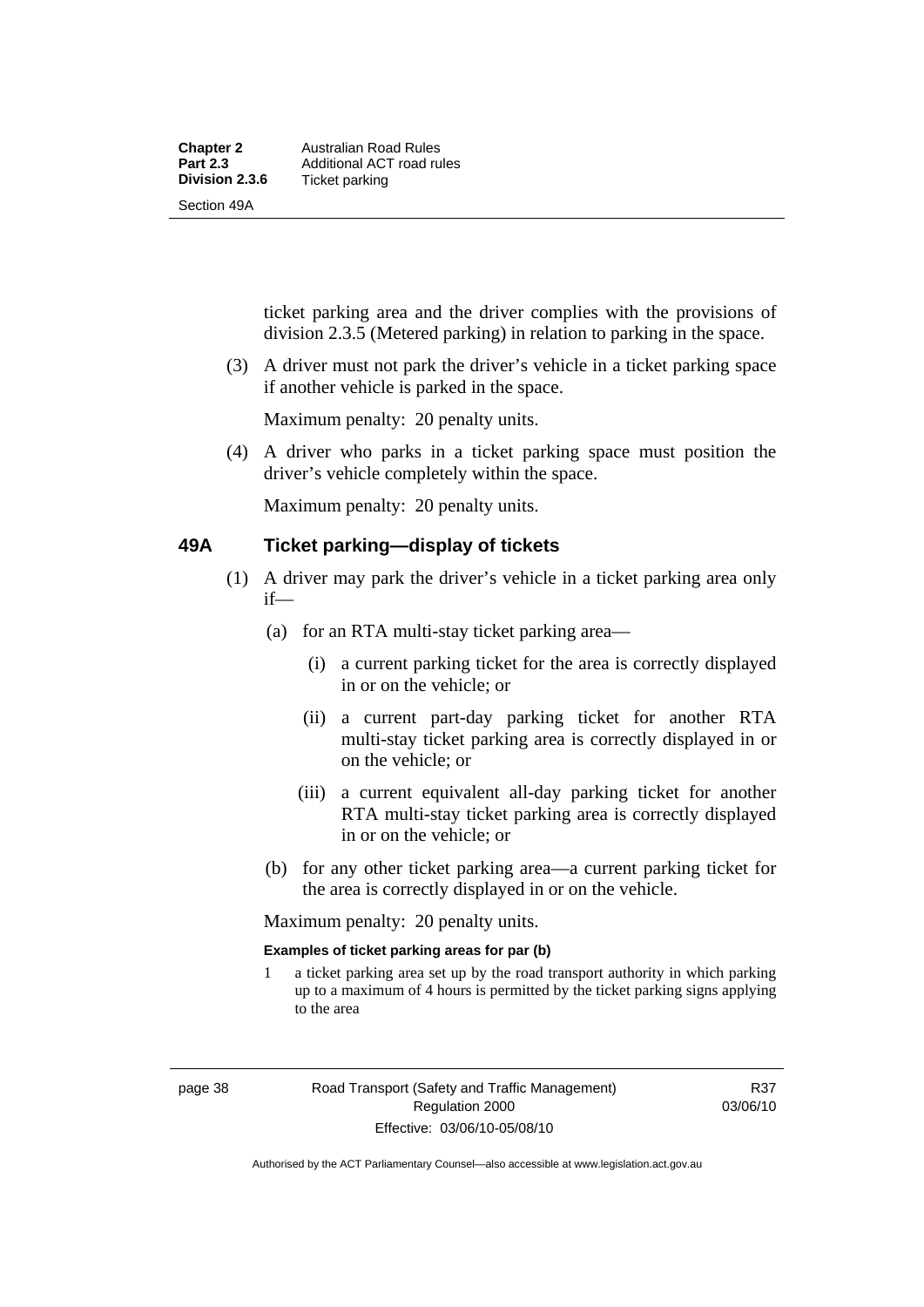- 2 a ticket parking area set up by a parking authority
- *Note 1* Ticket parking areas may be set up by the road transport authority or a parking authority (see s 75A-s 76A).
- *Note 2* An example is part of the regulation, is not exhaustive and may extend, but does not limit, the meaning of the provision in which it appears (see Legislation Act, s 126 and s 132).
- (2) Subsection (1) (a) does not apply to a driver if, immediately after parking in the ticket parking area, the driver—
	- (a) obtains a parking ticket for the ticket parking area and the ticket is correctly displayed in or on the driver's vehicle; or
	- (b) correctly displays in or on the driver's vehicle a parking ticket mentioned in subsection  $(1)$   $(a)$   $(ii)$  or  $(iii)$ .
- (3) Subsection (1) (b) does not apply to a driver if, immediately after parking in the ticket parking area, the driver obtains a parking ticket for the ticket parking area and the ticket is correctly displayed in or on the driver's vehicle.
- (4) It is a defence to the prosecution of a driver for an offence against subsection (1) if the driver proves that—
	- (a) a parking ticket was displayed in accordance with the subsection; and
	- (b) the driver took reasonable steps to ensure that the ticket remained correctly displayed while the driver's vehicle was parked in the ticket parking area.
	- *Note* For other exceptions to s (1), see s 50.
- (5) In this section:

*all-day parking ticket*, for a ticket parking area, means a parking ticket for which the relevant parking fee for parking all-day in the area has been paid.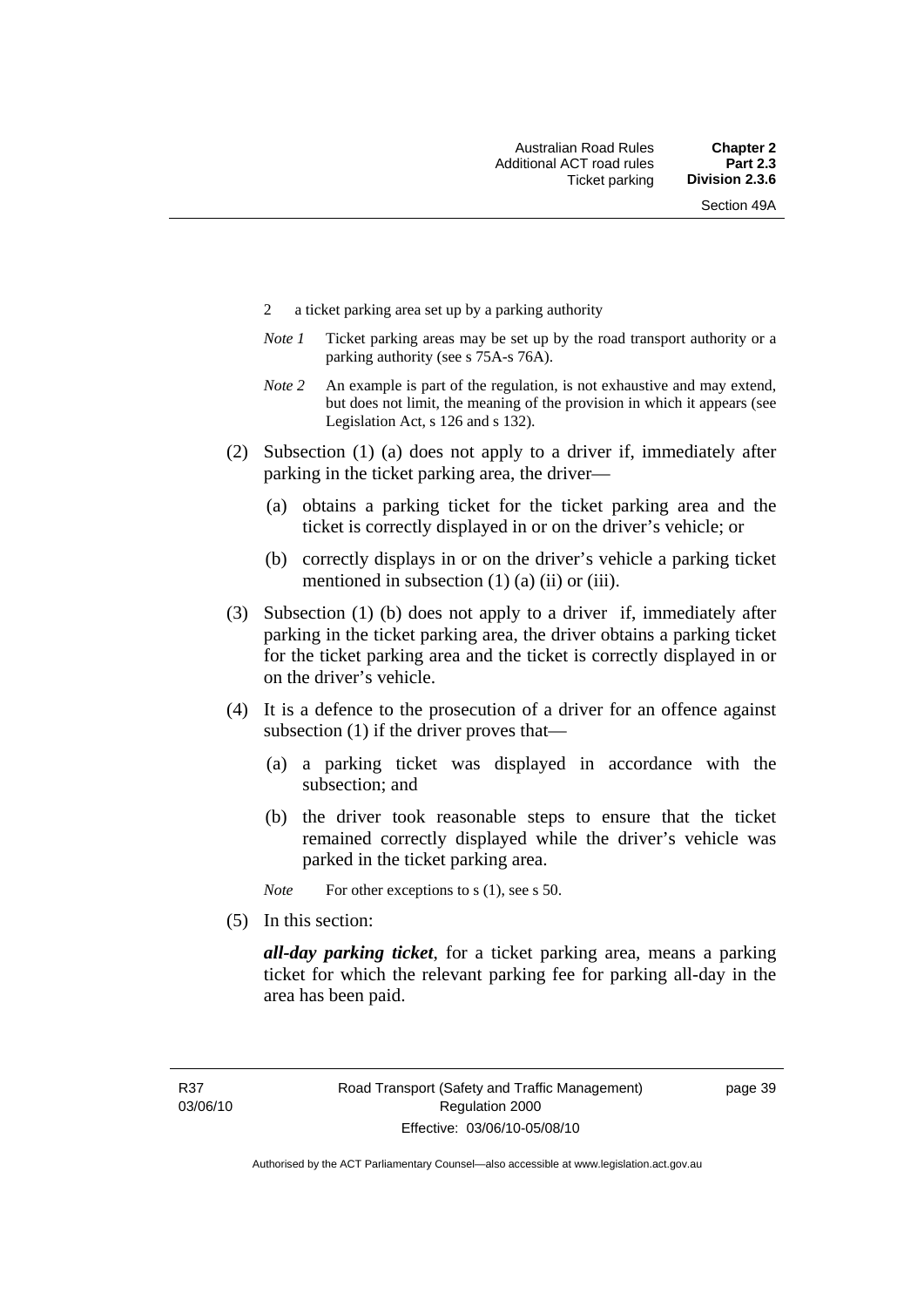*correctly displayed*—a parking ticket is *correctly displayed* in or on a vehicle if the ticket is displayed—

- (a) in or on the front left-hand side of the vehicle or, if the ticket requires the driver to display the ticket in or on a part of the vehicle, in or on that part of the vehicle; and
- (b) in a way that its expiry date (and, for a parking ticket other than an all-day parking ticket, its expiry time) and the ticket parking area for which it is issued, are clearly visible from outside the vehicle.

*equivalent*, for a multi-stay ticket parking area, means another ticket parking area for which the relevant parking fee for an all-day parking ticket for the area is the same or higher.

*part-day parking ticket* means a parking ticket that is not an all-day parking ticket.

*RTA multi-stay ticket parking area* means a ticket parking area set aside under section 76 (2) (a) (Ticket parking schemes—road transport authority) where all-day parking is permitted by the ticket parking signs applying to the area.

#### **49B Ticket parking—maximum length of stay**

 (1) A driver must not allow the driver's vehicle to remain parked in a ticket parking area after the expiry of a parking ticket displayed in or on the vehicle.

Maximum penalty: 20 penalty units.

- *Note 1* For when a parking ticket expires, see s 81.
- *Note* 2 For exceptions to s (1), see s 50.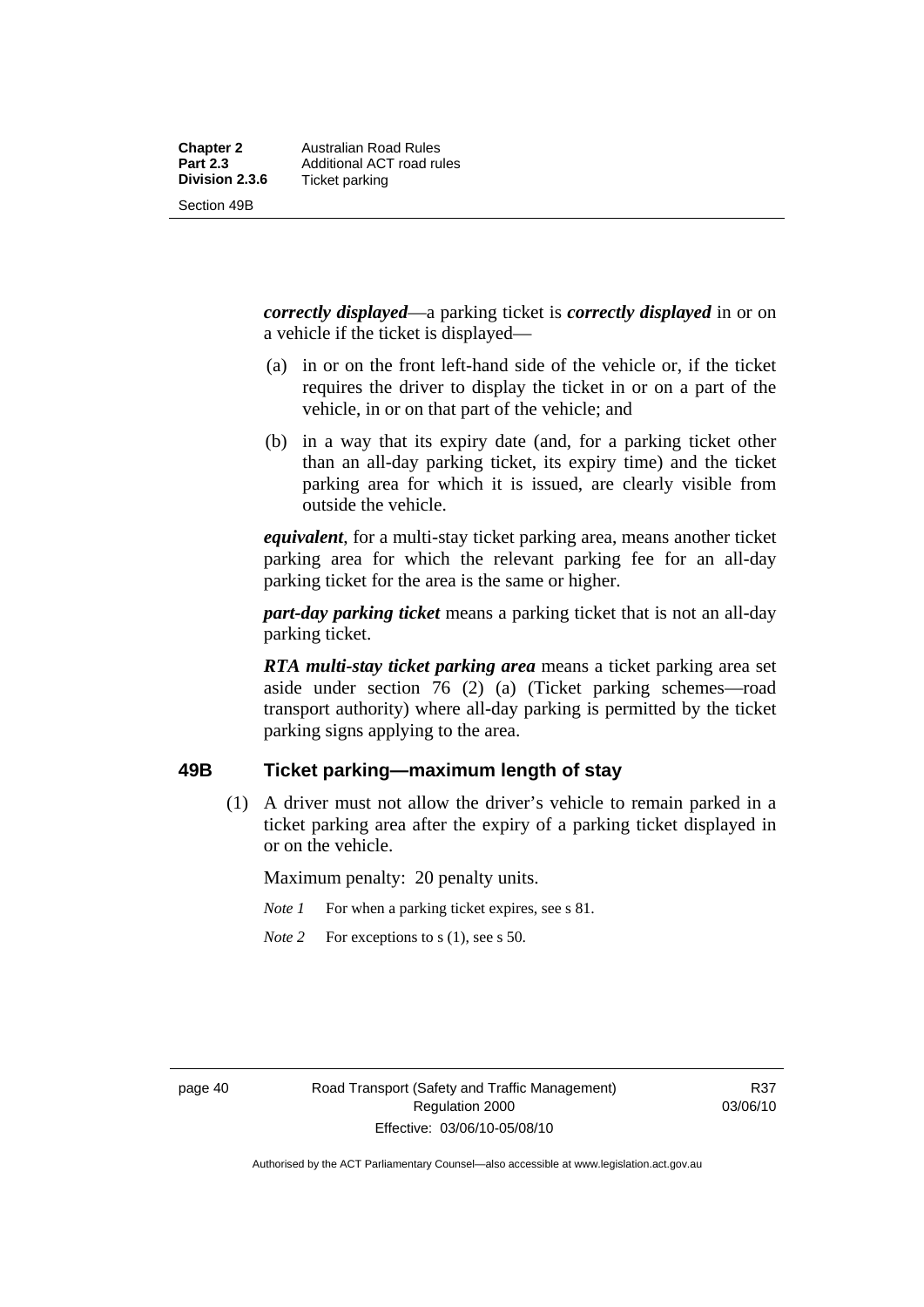(2) A driver must not allow the driver's vehicle to remain parked in a ticket parking area for longer than the period (if any) indicated on the ticket parking signs applying to the area as the maximum period for which a vehicle may be parked in the area.

Maximum penalty: 20 penalty units.

*Note* For exceptions to s (2), see s 50.

#### **50 Ticket parking—exceptions to s 49A and s 49B**

Section 49A (Ticket parking—display of tickets) and section 49B (Ticket parking—maximum length of stay) do not apply to—

- (a) a driver if the driver parks the driver's vehicle in a metered parking space within a ticket parking area and the driver complies with the provisions of division 2.3.5 (Metered parking) in relation to parking in the space; or
- (b) a driver for any period the driver's vehicle is parked in a ticket parking space outside the controlled parking hours for the space; or
- (c) a driver if—
	- (i) the driver's vehicle is parked in a ticket parking space; and
	- (ii) the driver displays in or on the vehicle a current mobility parking scheme authority; and
	- (iii) the driver complies with the conditions (if any) of the authority; or
- (d) a driver if—
	- (i) the driver's vehicle is parked in a ticket parking space, or on a length of road in a ticket parking area, designated by a *permit zone sign* for use by the holder of a stated kind of parking permit; and

page 41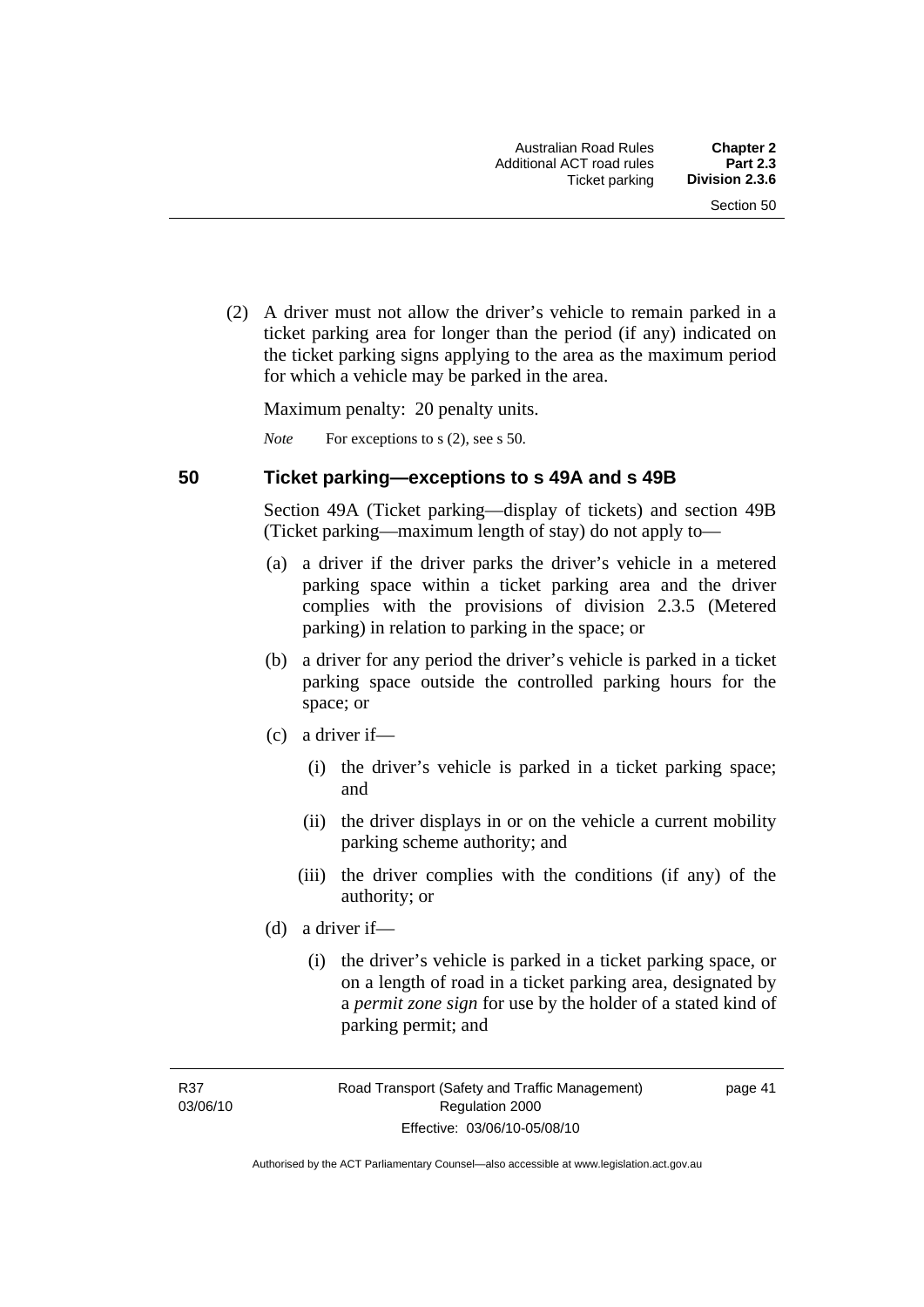- (ii) the driver displays in or on the vehicle a current parking permit of that kind; and
- (iii) the driver complies with the conditions (if any) of the permit.

#### **51 Temporary closure of ticket parking spaces and areas**

- (1) If the road transport authority decides that the use of a ticket parking area, or ticket parking space, should be temporarily discontinued, the authority may close the area or space by—
	- (a) for the closure of a ticket parking area—installing a sign, at or near each traffic sign applying to the area, that displays words to the effect that the area is closed; or
	- (b) for the closure of a ticket parking space—installing a sign, at or near the space, that displays words to that effect.
- (2) If a parking authority decides that the use of a ticket parking area, or ticket parking space, within its area of operations should be temporarily discontinued, the authority may close the area or space by—
	- (a) for the closure of a ticket parking area—installing a sign, at or near each traffic sign applying to the area, that displays words to the effect that the area is closed; or
	- (b) for the closure of a ticket parking space—installing a sign, at or near the space, that displays words to that effect.
	- *Note* Section 75A provides for the road transport authority to declare parking authorities and s 76A provides for the operation of ticket parking schemes by parking authorities.
- (3) A driver must not park in a ticket parking area or ticket parking space that has been closed under subsection (1) or (2).

Maximum penalty: 20 penalty units.

(4) In this section:

page 42 Road Transport (Safety and Traffic Management) Regulation 2000 Effective: 03/06/10-05/08/10

R37 03/06/10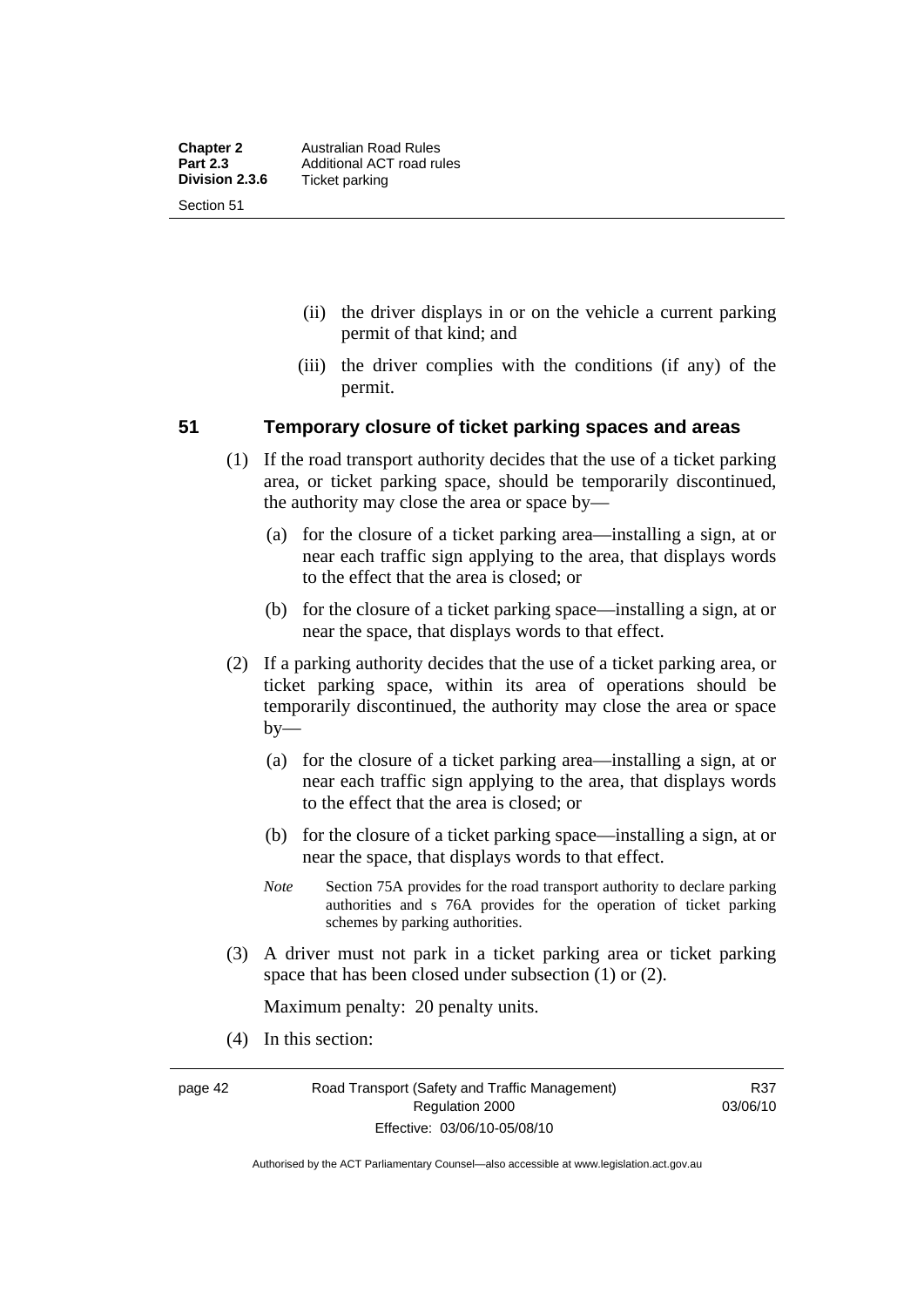*sign* includes a board, device, plate, screen, words or anything else, whether or not installed with or on a traffic sign.

#### **52 Use of false or damaged parking tickets etc**

- (1) This section applies in relation to a vehicle that is parked in a ticket parking space within a ticket parking area.
- (2) A person must not display in or on the vehicle—
	- (a) anything resembling a parking ticket that falsely suggests that the relevant parking fee for parking in the space has been paid; or
	- (b) a parking ticket that has been changed, damaged or defaced.

Maximum penalty: 20 penalty units.

 (3) Subsection (2) does not apply if the parking ticket was not changed, damaged or defaced in a material particular.

#### **53 Misuse of parking ticket machines**

A person must not—

- (a) insert in a parking ticket machine anything other than coins, or another means of payment, appropriate for the machine; or
- (b) attach anything (for example, advertising material) to a parking ticket machine.

Maximum penalty: 20 penalty units.

*Note* An example is part of the regulation, is not exhaustive and may extend, but does not limit, the meaning of the provision in which it appears (see Legislation Act, s 126 and s 132).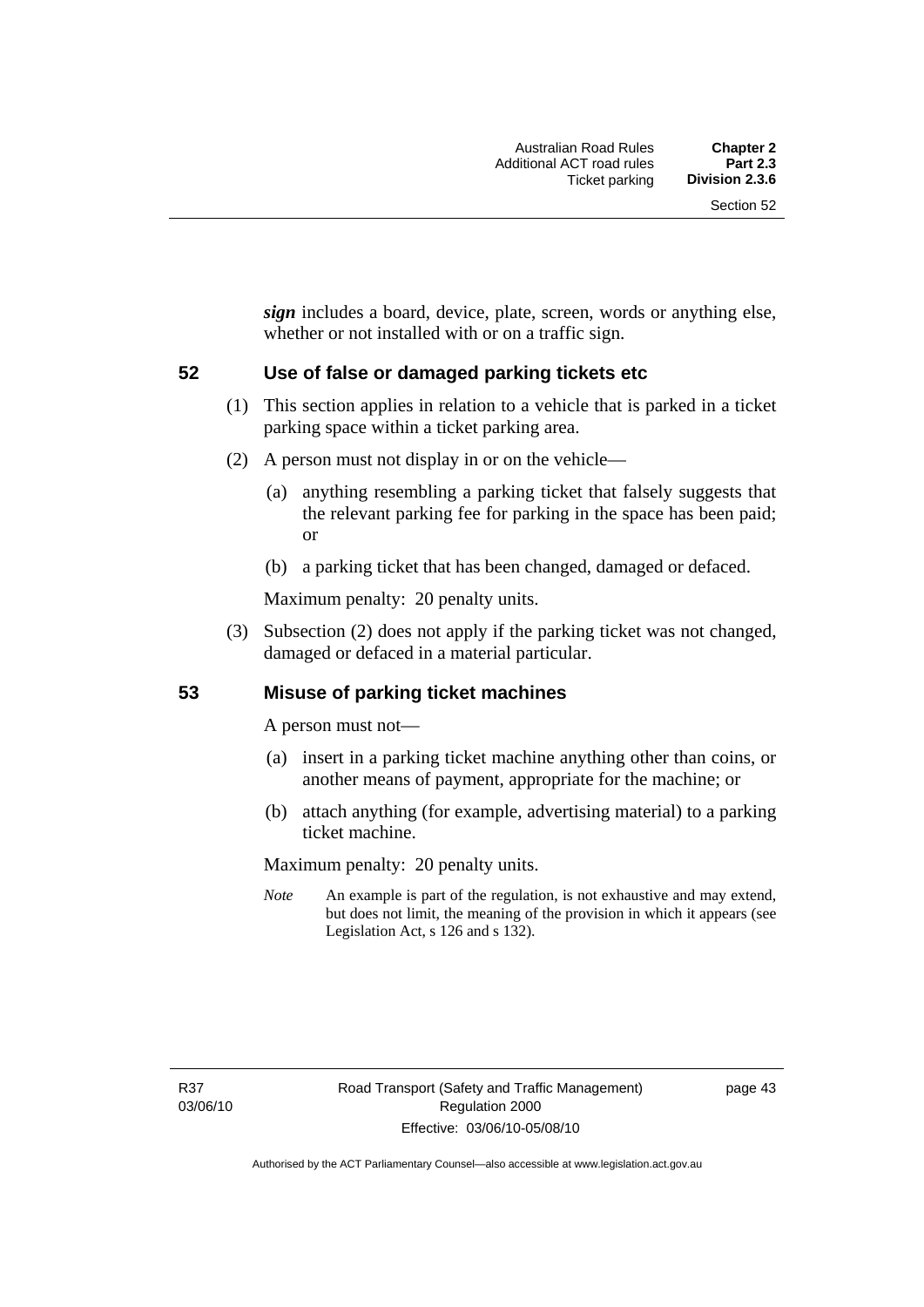Section 54

# **54 Interfering with parking ticket machines etc**

A person must not—

- (a) do anything that interferes with (or is likely to interfere with) the proper working of a parking ticket machine; or
- (b) fraudulently operate a parking ticket machine.

Maximum penalty: 20 penalty units.

## **55 Interfering with parking tickets**

A person commits an offence if—

- (a) the person removes, changes, damages, defaces or otherwise interferes with a parking ticket that is in or on a vehicle; and
- (b) the vehicle is parked in a ticket parking area; and
- (c) the person is not—
	- (i) the driver of the vehicle; or
	- (ii) the responsible person for the vehicle.

Maximum penalty: 20 penalty units.

# **Division 2.3.7 Other ACT road rules about stopping and parking**

*Note* The Australian Road Rules contains rules about the stopping and parking of vehicles, including the following:

- r 189 (which is about double parking)
- r 203 (which is about stopping in a parking area for people with disabilities)
- r 205 (which is about parking for longer than indicated)
- r 207 (which is about parking where fees are payable)
- r 208 (which is about parallel parking on a road, except in a median strip parking area)

page 44 Road Transport (Safety and Traffic Management) Regulation 2000 Effective: 03/06/10-05/08/10

R37 03/06/10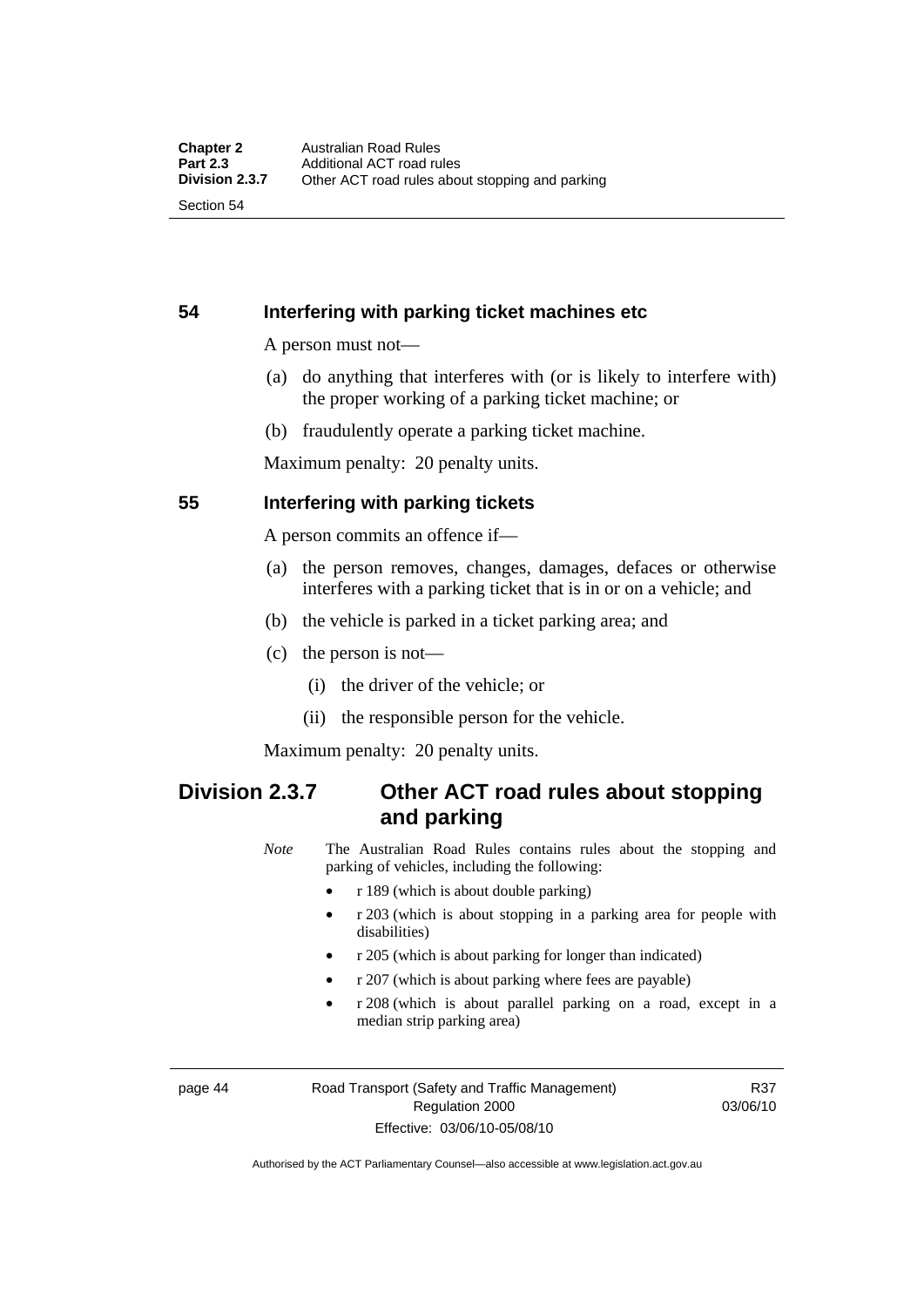- r 209 (which is about parallel parking in a median strip parking area)
- r 210 (which is about angle parking)
- r 211 (which is about parking in parking bays).

# **56 Unauthorised use of parking permits and mobility parking scheme authorities**

 (1) A driver must not display a parking permit in or on the driver's vehicle if the driver is not entitled to do so under the conditions of the permit.

Maximum penalty: 20 penalty units.

 (2) A driver must not display a mobility parking scheme authority in or on the driver's vehicle if the driver is not entitled to do so under the conditions of the authority.

Maximum penalty: 20 penalty units.

# **56A Interfering with parking permits and mobility parking scheme authorities**

A person commits an offence if—

- (a) the person removes, changes, damages, defaces or otherwise interferes with a parking permit or mobility parking scheme authority that is in or on a vehicle; and
- (b) the person is not—
	- (i) the driver of the vehicle; or
	- (ii) the responsible person for the vehicle; or
	- (iii) the person to whom the permit or authority was issued.

Maximum penalty: 20 penalty units.

R37 03/06/10 page 45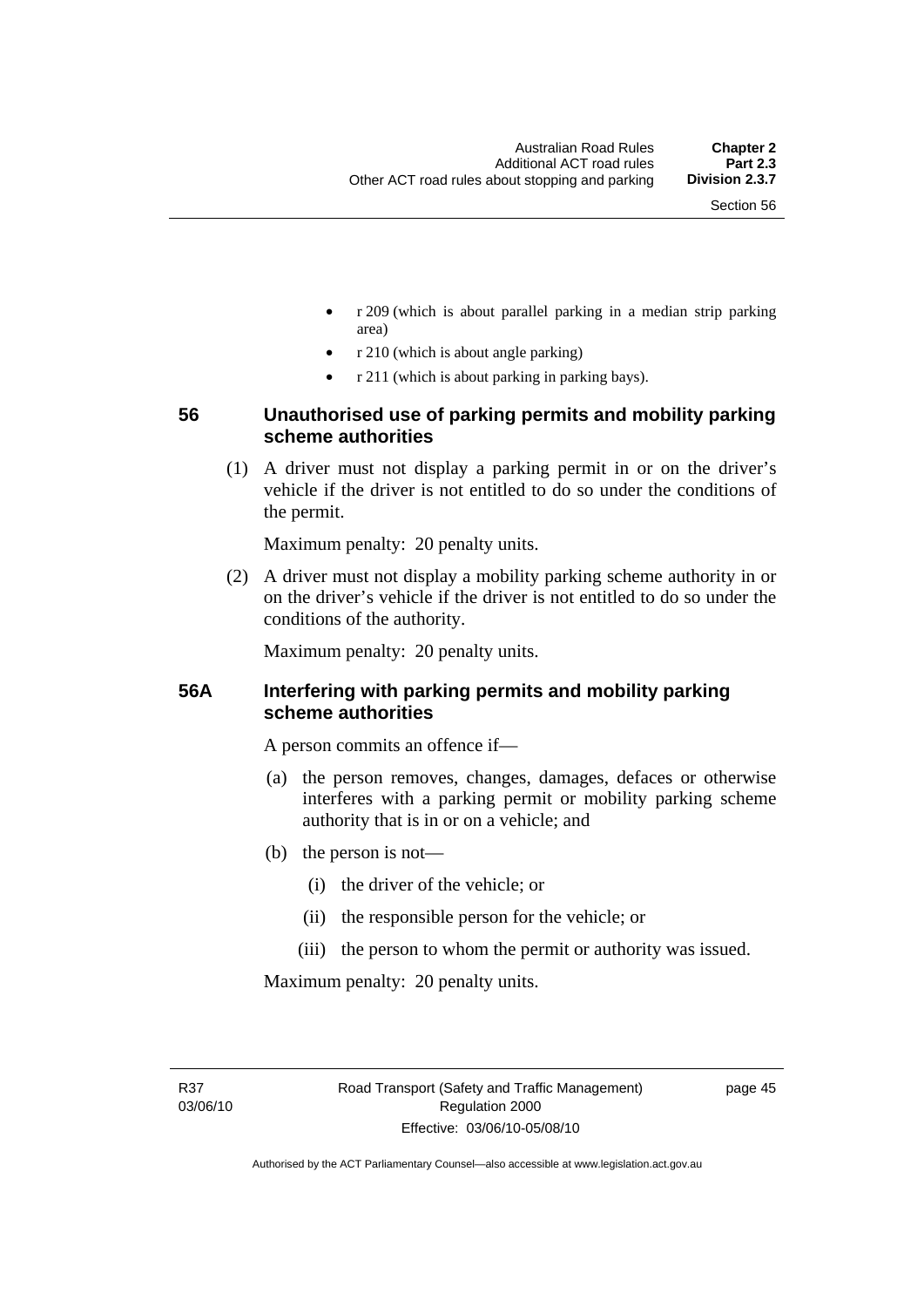#### **57A Stopping public buses in bus zones and at bus stops**

- (1) The driver of a public bus must not stop in a bus zone unless the driver—
	- (a) is dropping off, or picking up, passengers; or
	- (b) is stopping for a regular route service.

Maximum penalty: 20 penalty units.

 (2) Subsection (1) does not apply to the driver of a public bus that is not permitted to stop in the bus zone by information on or with the *bus zone sign* applying to the bus zone.

*Note* The driver would contravene the Australian Road Rules, r 183.

- (3) The driver of a public bus must not stop at a bus stop, or on the road, within 20m before a sign on the road that indicates the bus stop, and 10m after the sign, unless the driver—
	- (a) stops at a place on a length of road, or in an area, to which a parking control sign applies and the driver is permitted to stop at that place under the Australian Road Rules; or
	- (b) is dropping off, or picking up, passengers; or
	- (c) is stopping for a regular route service.

Maximum penalty: 20 penalty units.

(4) In this section:

*bus stop*—see the Australian Road Rules, rule 195.

*bus zone*—see the Australian Road Rules, rule 183.

*bus zone sign*—see the Australian Road Rules, schedule 2, schedule 3, rule 314, rule 315 and rule 316.

*regular route service*—see the *Road Transport (Public Passenger Services) Act 2001*, section 12 (What is a regular route service?).

page 46 Road Transport (Safety and Traffic Management) Regulation 2000 Effective: 03/06/10-05/08/10

R37 03/06/10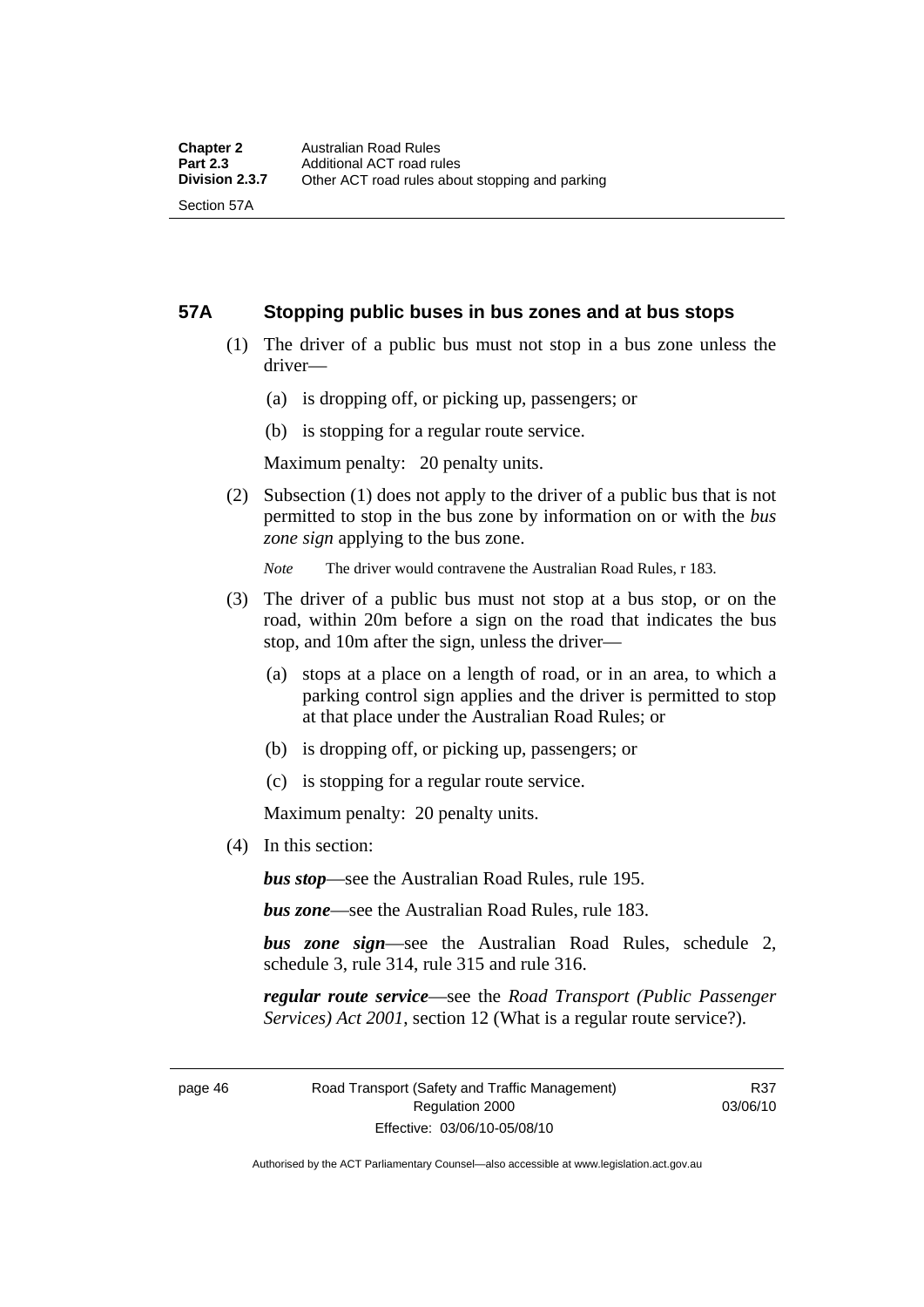## **58 Stopping in an emergency etc or to comply with another law**

(1) In this section:

*stopping or parking provision of this chapter* means a provision of the following divisions:

- (a) division 2.3.5 (Metered parking);
- (b) division 2.3.6 (Ticket parking);
- (c) division 2.3.7 (Other ACT road rules about stopping and parking).
- (2) A stopping or parking provision of this chapter does not apply to a driver if—
	- (a) the driver stops at a particular place, or in a particular way, to avoid a collision, and the driver stops for no longer than is necessary to avoid the collision; or
	- (b) the driver stops at a particular place, or in a particular way, because the driver's vehicle is disabled, and the driver stops for no longer than is necessary for the vehicle to be moved safely to a place where the driver is permitted to park the vehicle under the Australian Road Rules and a stopping or parking provision of this chapter; or
	- (c) the driver stops at a particular place, or in a particular way, to deal with a medical or other emergency, and the driver stops for no longer than is necessary in the circumstances; or
	- (d) the driver stops at a particular place, or in a particular way, because the condition of the driver, a passenger, or the driver's vehicle makes it necessary for the driver to stop in the interests of safety, and the driver stops for no longer than is necessary in the circumstances; or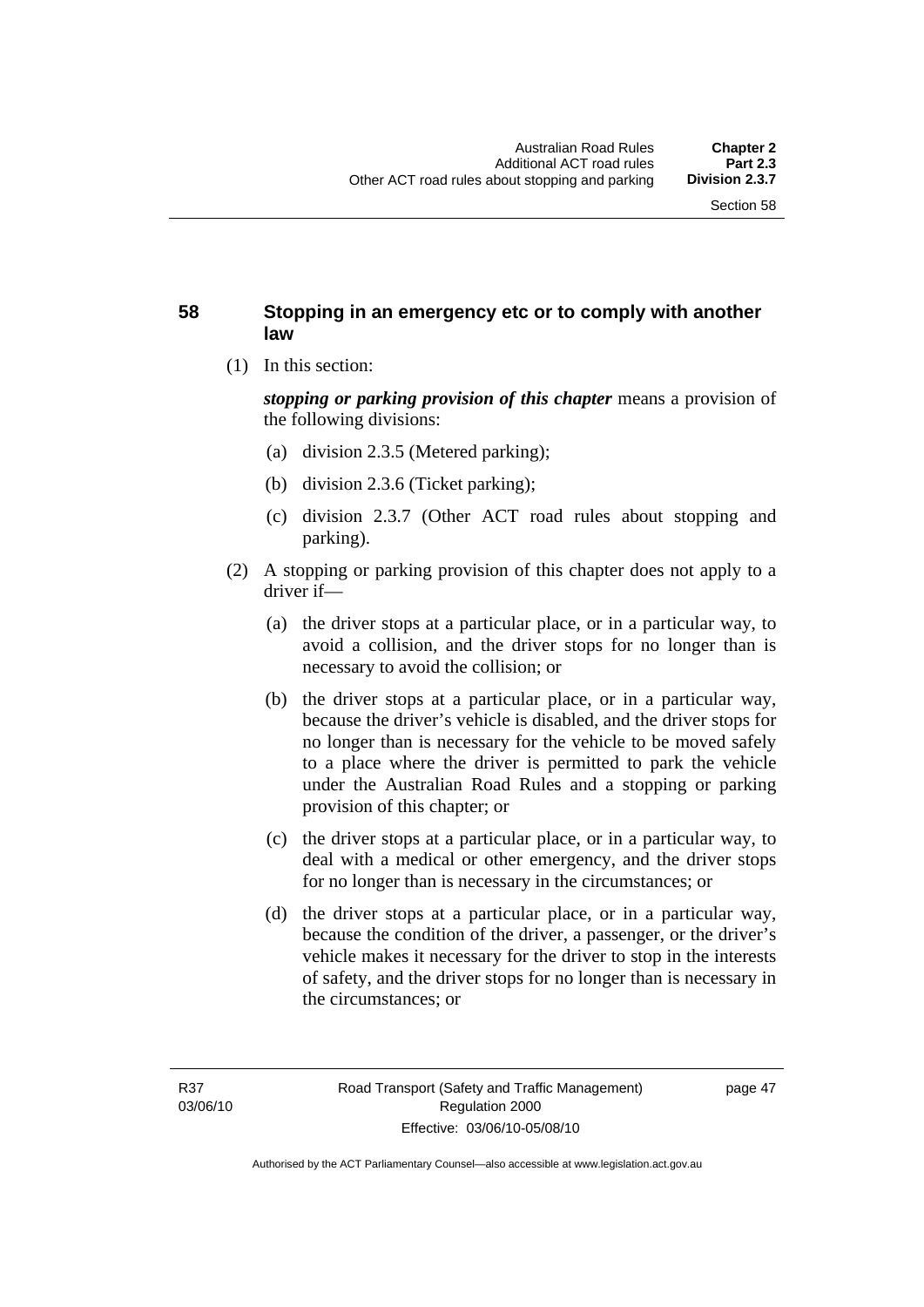Section 60

 (e) the driver stops at a particular place, or in a particular way, to comply with a provision of the Australian Road Rules or a provision of another law, and the driver stops for no longer than is necessary to comply with the provision.

# **Division 2.3.8 Other ACT road rules**

## **60 Interrupting funeral processions etc**

A driver must not interfere with, or interrupt, the free passage of—

- (a) a funeral procession or any other lawful procession; or
- (b) any vehicle or person forming part of a procession mentioned in paragraph (a).

Maximum penalty: 20 penalty units.

## **61 Driving on roads closed to traffic**

A person must not drive a vehicle on a road that is closed to traffic under the Act, section 30.

Maximum penalty: 20 penalty units.

# **62 Use of wheeled recreational devices and wheeled toys on roads**

 (1) A person must not travel in or on a wheeled recreational device or wheeled toy on a road while it is attached to another vehicle.

Maximum penalty: 20 penalty units.

 (2) A person travelling in or on a wheeled recreational device or wheeled toy on a road must not permit it to be drawn by another vehicle.

Maximum penalty: 20 penalty units.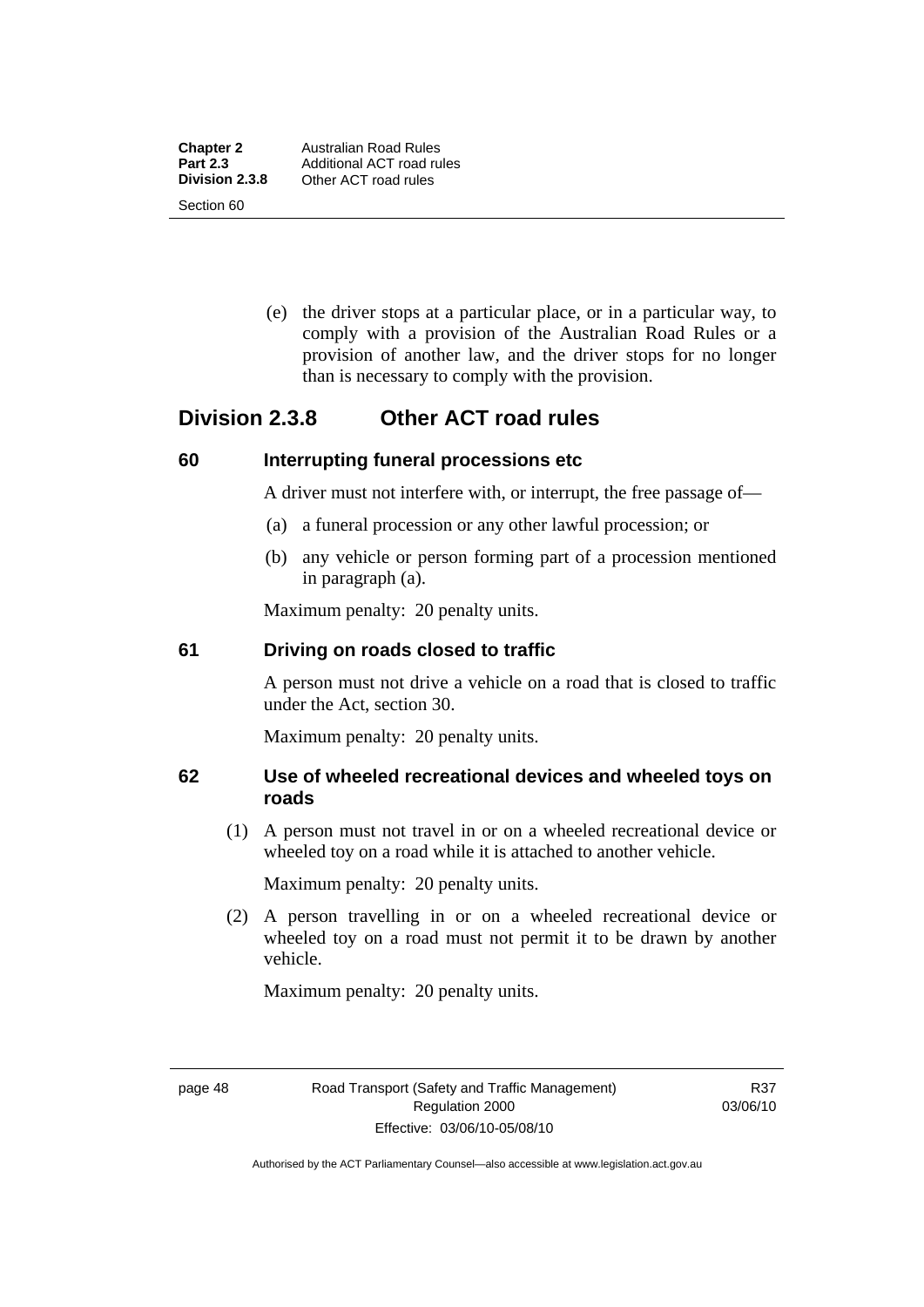(3) A person must not travel in or on a wheeled recreational device or wheeled toy on a road if anyone travelling in or on it is completely or partly assisted in propelling it by means other than human power or gravity.

Maximum penalty: 20 penalty units.

R37 03/06/10 Road Transport (Safety and Traffic Management) Regulation 2000 Effective: 03/06/10-05/08/10

page 49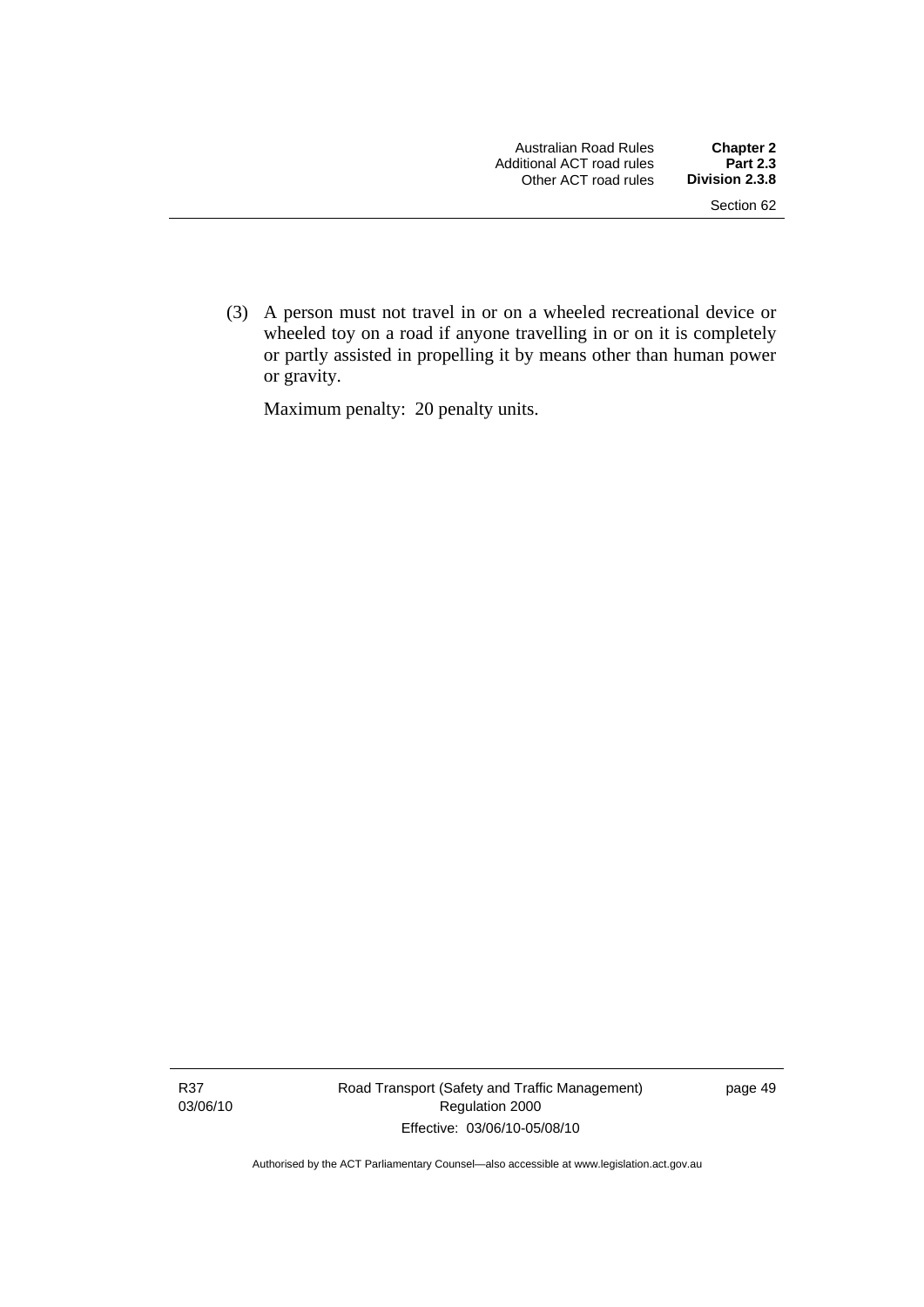**Chapter 2** Australian Road Rules<br>**Part 2.4** Other provisions **Other provisions** 

Section 63

# **Part 2.4 Other provisions**

# **63 Devices that are prescribed traffic control devices—Act, dict, def** *prescribed traffic control device*

The following things are prescribed traffic control devices:

- (a) any traffic control device that has effect for the Australian Road Rules under the Australian Road Rules, rule 315;
- (b) any traffic-related item that has effect for the Australian Road Rules under the Australian Road Rules, rule 319;
- (c) any pay parking device, pay parking sign and parking meter hood;
- (d) any device, plate, screen, words or anything else on or with anything mentioned in paragraph (a), (b) or (c).

#### **64 Preventing prescribed traffic control devices being clearly visible**

 (1) A person must not (except with the approval of the road transport authority) place anything in a position that prevents, or is likely to prevent, a prescribed traffic control device from being clearly visible to the road users to whom it is intended to apply.

Maximum penalty: 20 penalty units.

*Note* The Act, s 19 (1) also makes it an offence for a person to install or display (or interfere, change or remove) a prescribed traffic control device without appropriate authority.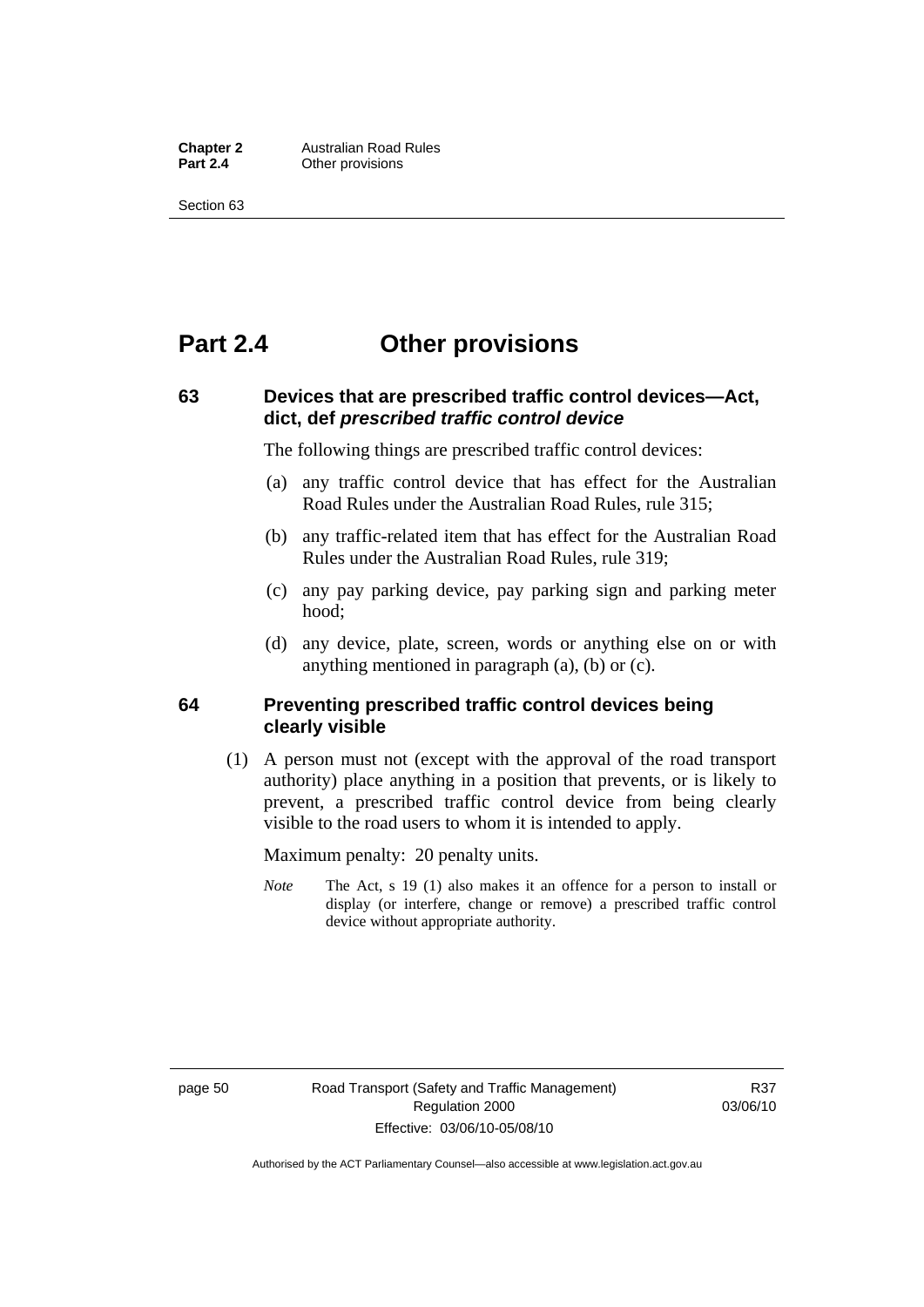- (2) The road transport authority, a police officer or an authorised person—
	- (a) may, orally or in writing, direct a person who has contravened subsection (1) by placing something to remove the thing within a stated reasonable time; or
	- (b) may remove the thing.
- (3) If a person is given a direction under subsection (2) (a), the person must comply with the direction.

Maximum penalty: 20 penalty units.

#### **65 Use of** *do not overtake turning vehicle sign*

A person must not drive a motor vehicle or combination displaying a *do not overtake turning vehicle sign* unless the motor vehicle or combination, together with any load or projection, is at least 7.5m long.

Maximum penalty: 20 penalty units.

#### U 66 Approvals etc by road transport authority

- (1) For the Australian Road Rules and this regulation, the road transport authority may, in writing—
	- (a) approve a protective helmet for bicycle riders as an approved bicycle helmet; or
	- (b) approve a child restraint as an approved child restraint; or
	- (c) approve a protective helmet for motorbike riders as an approved motorbike helmet; or
	- (d) approve a canopy, cage or other device fitted to a vehicle; or
	- (e) declare a person to be an emergency worker.

page 51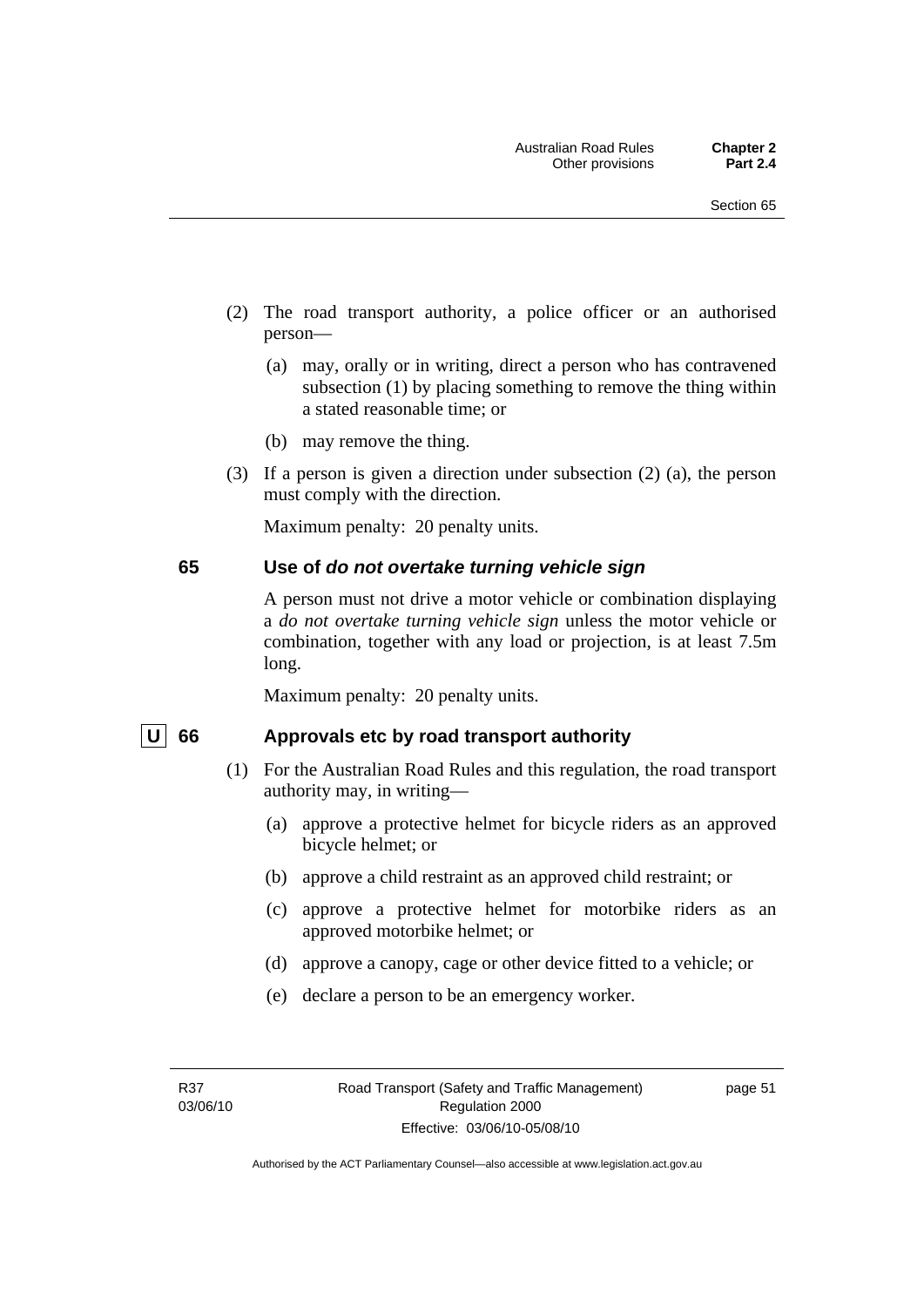Section 67

- (2) An approval or declaration is a disallowable instrument.
	- *Note* A disallowable instrument must be notified, and presented to the Legislative Assembly, under the Legislation Act.

#### **67 Exemption from requirement about riding on motorbikes**

The road transport authority may, for the purpose of allowing a sporting or similar event to be filmed, exempt a person from the Australian Road Rules, rule 271 (2) to the extent that it requires the person to face forward while being carried as a passenger on a motorbike.

# **68 Defence of complying with direction of police officer or authorised person**

- (1) It is a defence to a prosecution of a person for an offence against a provision of this chapter if, at the time of the offence, the person was obeying a direction given to the person under the Australian Road Rules, rule 304 (1).
- (2) To remove any doubt, it is declared that a person must obey a direction given to the person under the Australian Road Rules, rule 304 (1), whether or not the person may contravene a provision of this chapter by obeying the direction.

# **69 Exemption for driver of police vehicles**

- (1) A provision of this chapter does not apply to the driver of a police vehicle if—
	- (a) in the circumstances—
		- (i) the driver is taking reasonable care; and
		- (ii) it is reasonable that the provision should not apply; and
	- (b) if the vehicle is a motor vehicle that is moving—the vehicle is displaying a blue or red flashing light or sounding an alarm.

page 52 Road Transport (Safety and Traffic Management) Regulation 2000 Effective: 03/06/10-05/08/10

R37 03/06/10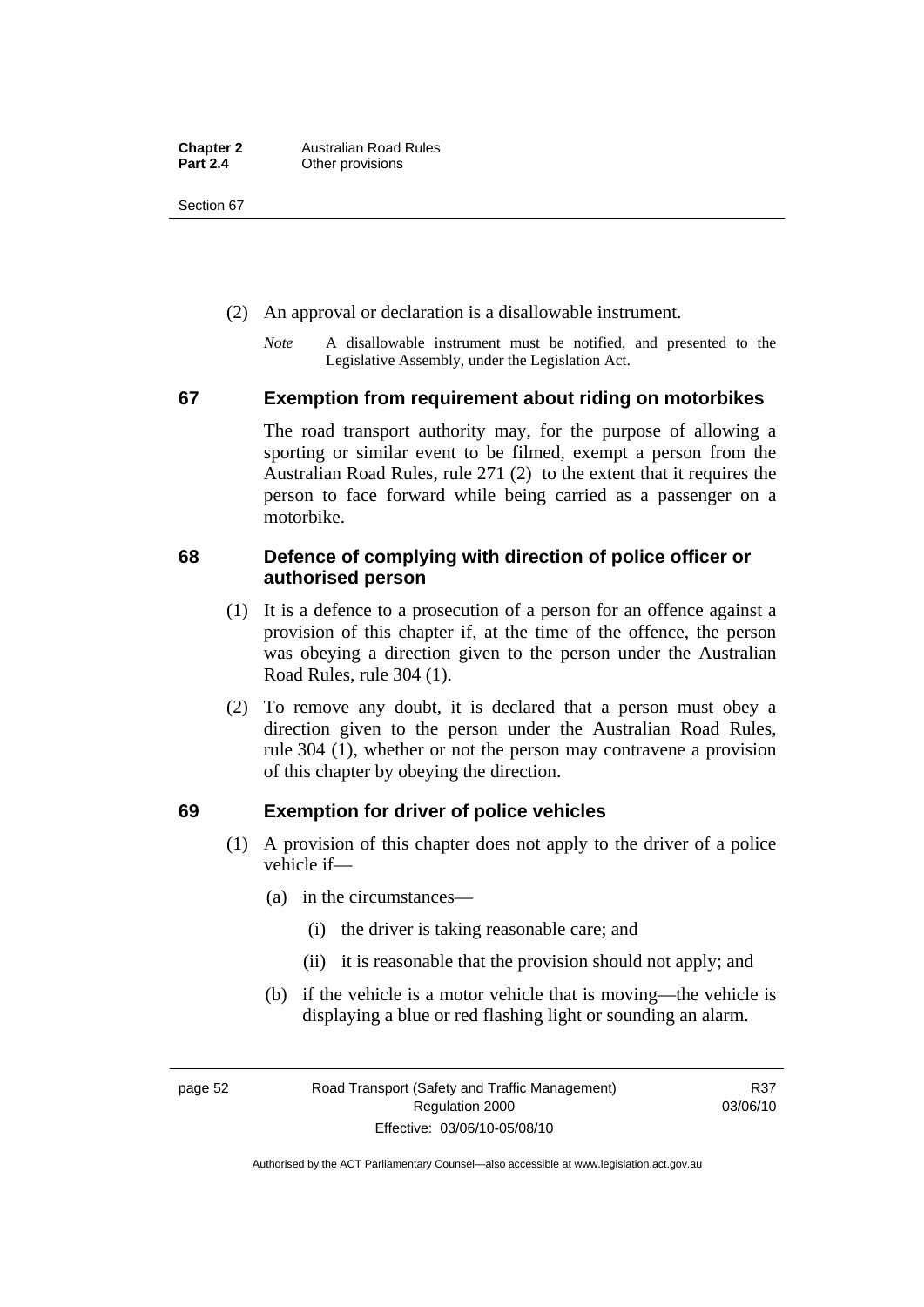- (2) Subsection (1) (b) does not apply to the driver if, in the circumstances, it is reasonable—
	- (a) not to display the light or sound the alarm; or
	- (b) for the vehicle not to be fitted or equipped with a blue or red flashing light or an alarm.

#### **70 Exemption for driver of emergency vehicles**

A provision of this chapter does not apply to the driver of an emergency vehicle if—

- (a) in the circumstances—
	- (i) the driver is taking reasonable care; and
	- (ii) it is reasonable that the provision should not apply; and
- (b) if the vehicle is a motor vehicle that is moving—the vehicle is displaying a blue or red flashing light or sounding an alarm.

## **71 Stopping and parking exemption for police and emergency vehicles and authorised people**

(1) In this section:

# *stopping or parking provision of this chapter*—see section 58 (1).

- (2) A stopping or parking provision of this chapter does not apply to the driver of a police vehicle or emergency vehicle if, in the circumstances—
	- (a) the driver is taking reasonable care; and
	- (b) it is reasonable that the provision should not apply.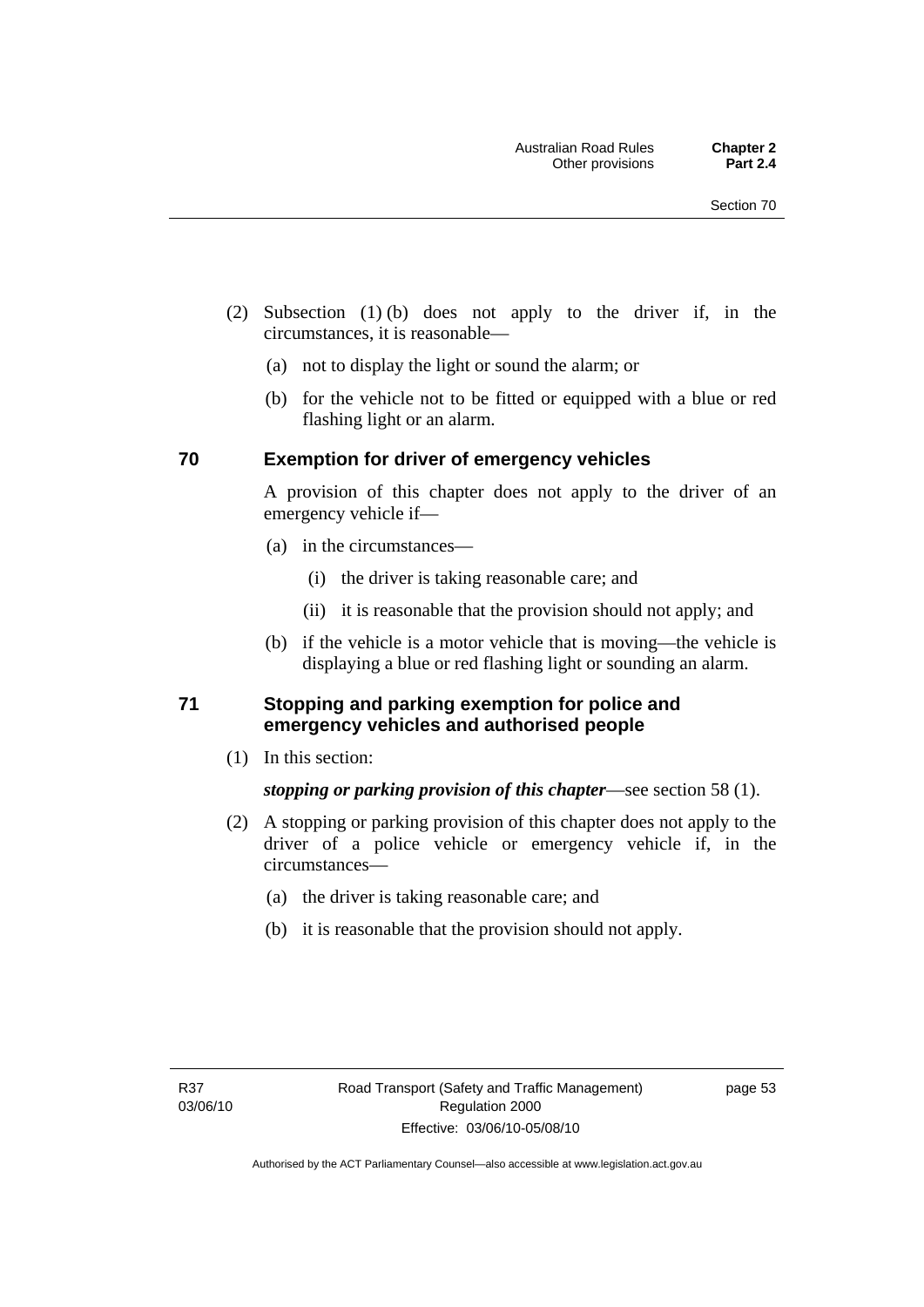| <b>Chapter 2</b> | <b>Australian Road Rules</b> |
|------------------|------------------------------|
| <b>Part 2.4</b>  | Other provisions             |

Section 71

- (3) A stopping or parking provision of this chapter does not apply to an authorised person who is driving a vehicle in the course of the person's duty as an authorised person if, in the circumstances—
	- (a) the person is taking reasonable care; and
	- (b) it is reasonable that the provision should not apply.

page 54 Road Transport (Safety and Traffic Management) Regulation 2000 Effective: 03/06/10-05/08/10

R37 03/06/10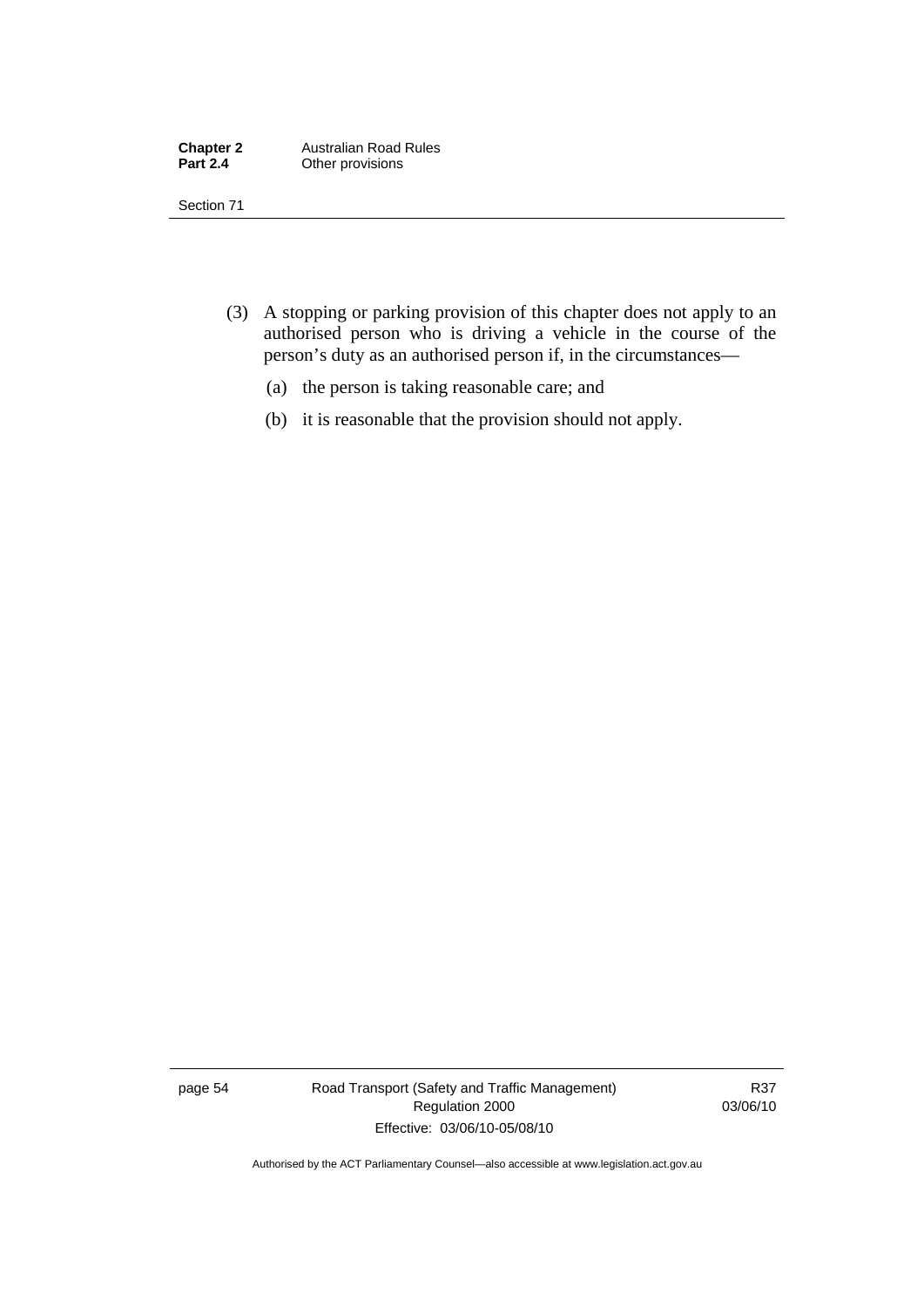# **Chapter 3 Parking**

# **Part 3.1 Parking schemes**

# **Division 3.1.1 Metered parking schemes**

# **72 Metered parking schemes**

- (1) The road transport authority may establish and operate metered parking schemes for any length of road or area.
- (2) For a metered parking scheme, the road transport authority—
	- (a) may set aside metered parking spaces; and
	- (b) may install parking meters for the payment of fees for metered parking spaces.

# **73 Metered parking areas**

- (1) The road transport authority may set aside a length of road or area as a metered parking area.
- (2) A metered parking area must be designated by metered parking signs.

# **74 Parking meters**

- (1) A parking meter must be installed at the space to which it applies or, if a parking meter applies to 2 or more spaces, close to the spaces.
- (2) The parking meter applying to a metered parking space must show or be capable of showing the fees fixed for the space under this division.
- (3) A parking meter must clearly show, or be capable of clearly showing, whether the relevant parking fee for the parking of a

page 55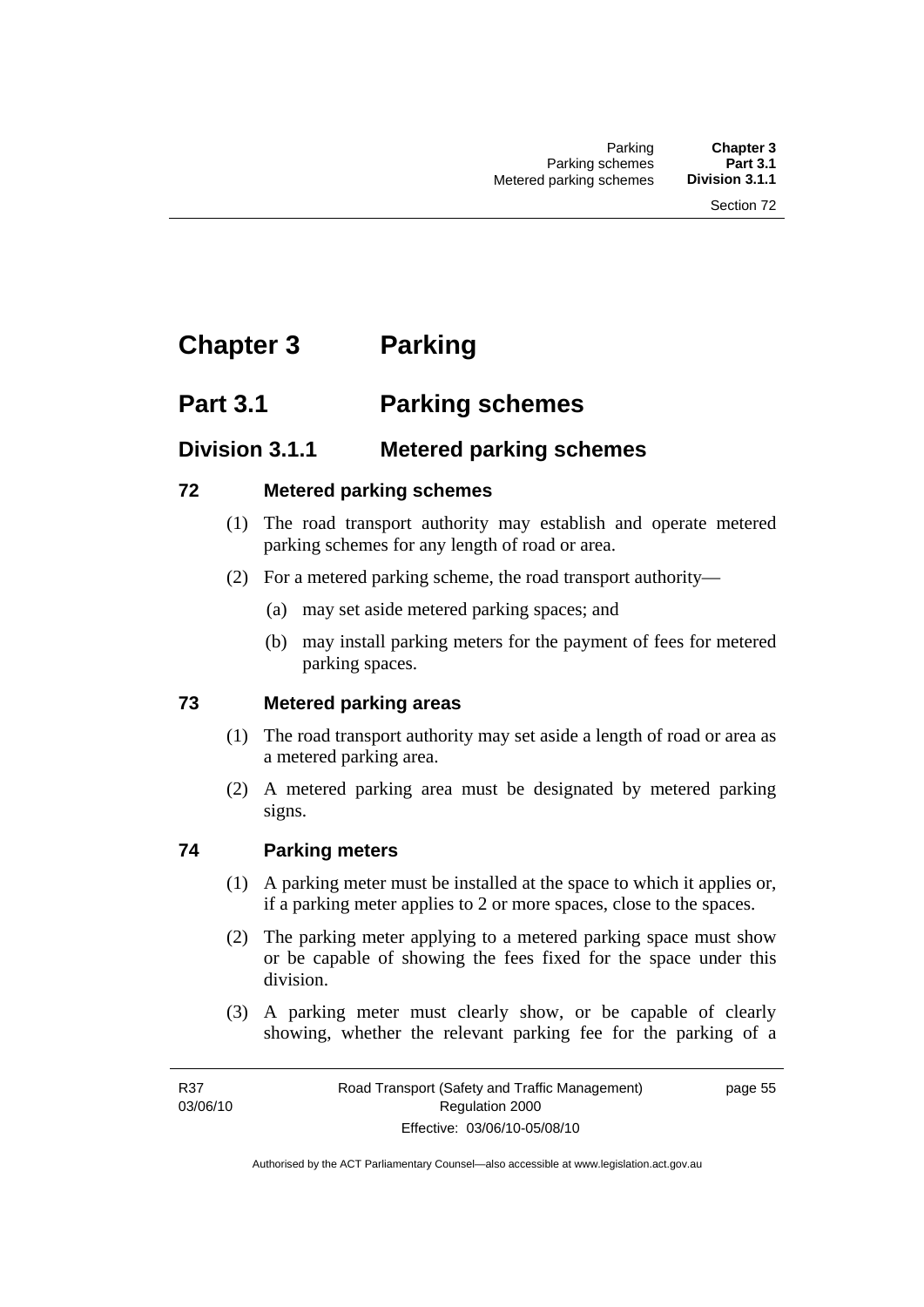vehicle in the metered parking space or spaces to which it applies has been paid.

 (4) A multi-space parking meter must also identify each metered parking space by its number.

#### **75 Metered parking spaces**

- (1) A metered parking space must be designated by a road marking.
- (2) For a metered parking space to which a multi-space parking meter applies, the number for the space and an arrow indicating the direction of the meter must be marked in or adjacent to the space.

# **Division 3.1.2 Ticket parking schemes**

*Note* The Australian Road Rules, r 207 (2) provides that a driver who parks in a ticket parking area must pay the fee and obey the instructions on the ticket. See also s 16.

# **75A Parking authorities**

- (1) A person may apply to the road transport authority to be a parking authority for a stated area.
- (2) The road transport authority may, in writing, declare the person to be a parking authority for a stated area (the *area of operations*).
	- *Note* The power to make the declaration includes the power to amend or repeal it (see Legislation Act, s 46).
- (3) The declaration is a disallowable instrument.
	- *Note* A disallowable instrument must be notified, and presented to the Legislative Assembly, under the Legislation Act.

#### **75B Parking authority guidelines**

 (1) The road transport authority must establish written guidelines for section 76A (the *parking authority guidelines*).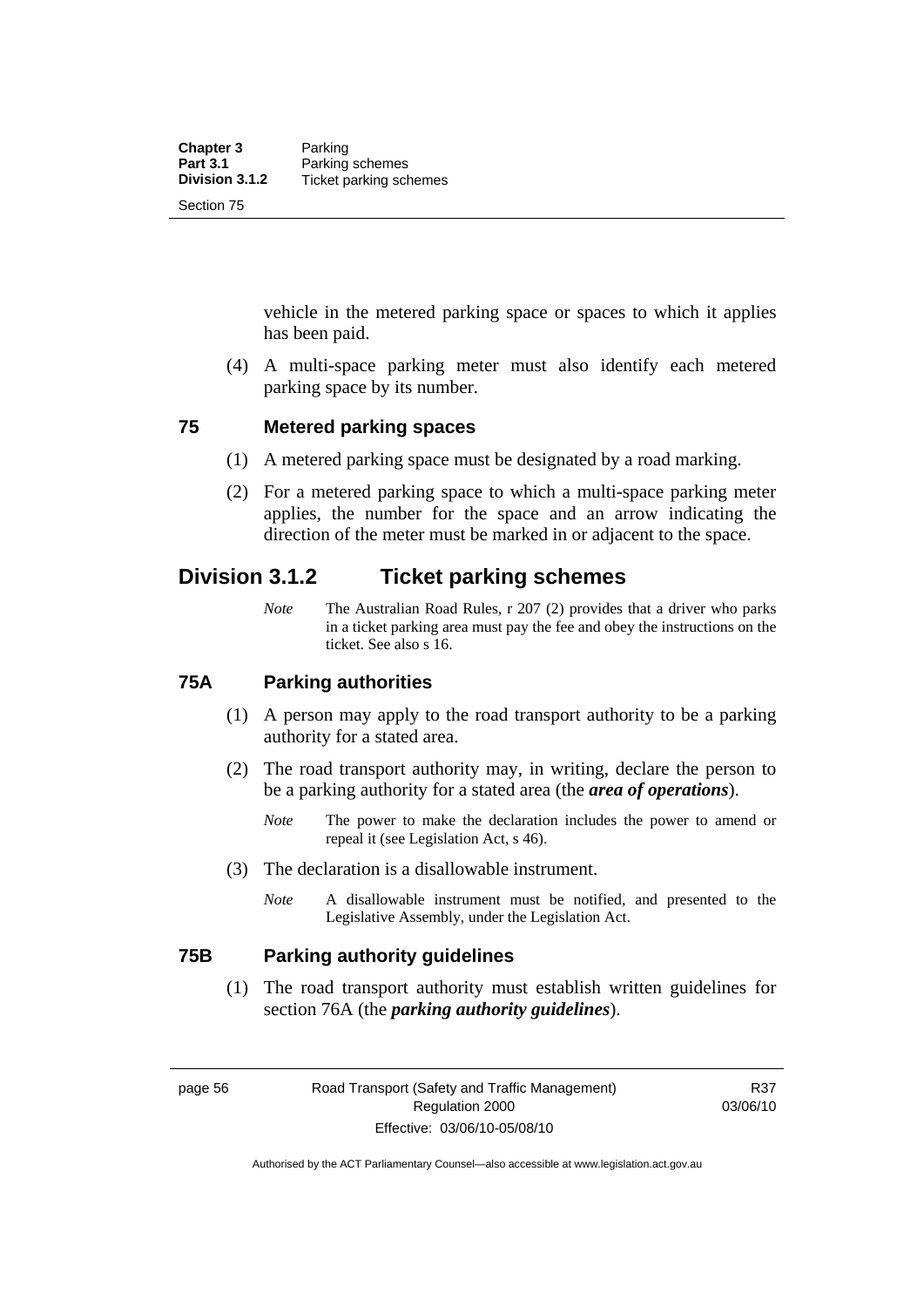- (2) The parking authority guidelines are a disallowable instrument.
	- *Note* A disallowable instrument must be notified, and presented to the Legislative Assembly, under the Legislation Act.
- (3) A parking authority is not entitled to provide, or charge for, parking in a ticket parking area if the parking authority does not comply with the parking authority guidelines.
- (4) A parking authority is taken to comply with the parking authority guidelines until the contrary is proved.

## **76 Ticket parking schemes—road transport authority**

- (1) The road transport authority may establish and operate a ticket parking scheme for any length of road or area.
- (2) For a ticket parking scheme, the road transport authority—
	- (a) may set aside a length of road or area as a ticket parking area; and
	- (b) may adopt the ways of, and schemes for, payment of the fees the authority considers appropriate; and
	- (c) may install pay parking devices.

# **76A Ticket parking schemes—parking authorities**

- (1) A parking authority may, in accordance with the parking authority guidelines, establish and operate a ticket parking scheme for any length of road or area within its area of operations.
- (2) For a ticket parking scheme, the parking authority may, in accordance with the parking authority guidelines—
	- (a) set aside a length of road or area within its area of operations as a ticket parking area; and
	- (b) fix fees for the parking of vehicles in the area; and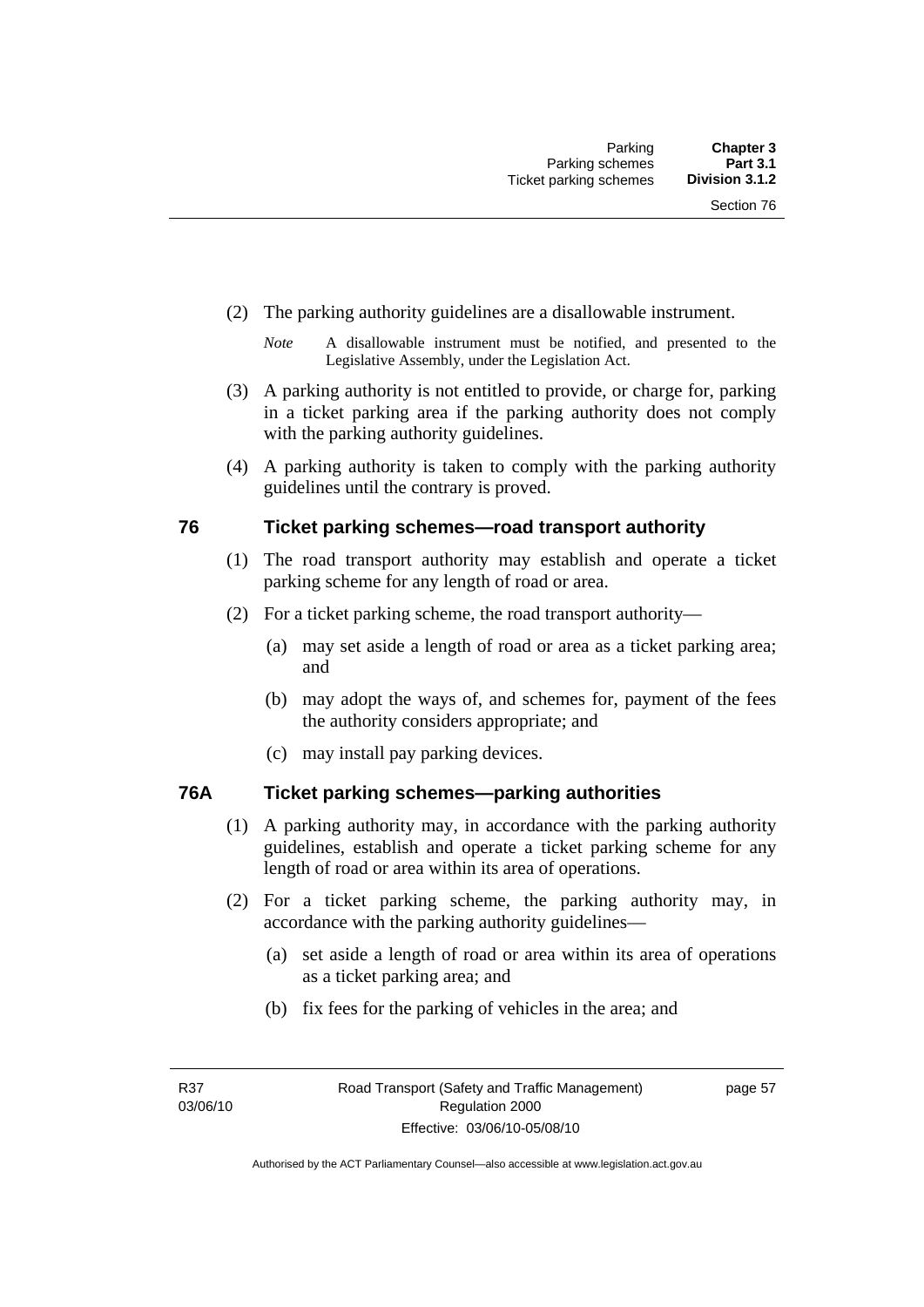- (c) adopt the ways of, and schemes for, payment of the fees the authority considers appropriate; and
- (d) install pay parking devices.
- *Note* Section 75A provides for the road transport authority to declare parking authorities and s 75B provides for parking authority guidelines.

#### **77 Ticket parking areas**

- (1) A ticket parking area must be designated by ticket parking signs.
- (2) A ticket parking area is taken to include only such lengths of road and areas to which ticket parking signs apply as are lawfully available, apart from this division, for the parking of vehicles.

#### **78 Ticket parking spaces**

A ticket parking area may be divided into ticket parking spaces, of a size suitable for parking a single vehicle, by a road marking.

#### **79 Ticket machines**

The ticket machine for a ticket parking area must show or be capable of showing the fees fixed for the area under this division.

#### **80 Parking tickets**

- (1) The following information must be printed on a parking ticket:
	- (a) the expiry date (expressed as the day of the month, the month and the year);
	- (b) for a parking ticket other than an RTA periodic ticket—the expiry time (expressed in hours and minutes);
	- (c) the name of the authority issuing the ticket;
	- (d) an indication of the ticket parking area where or for which the ticket is issued;

R37 03/06/10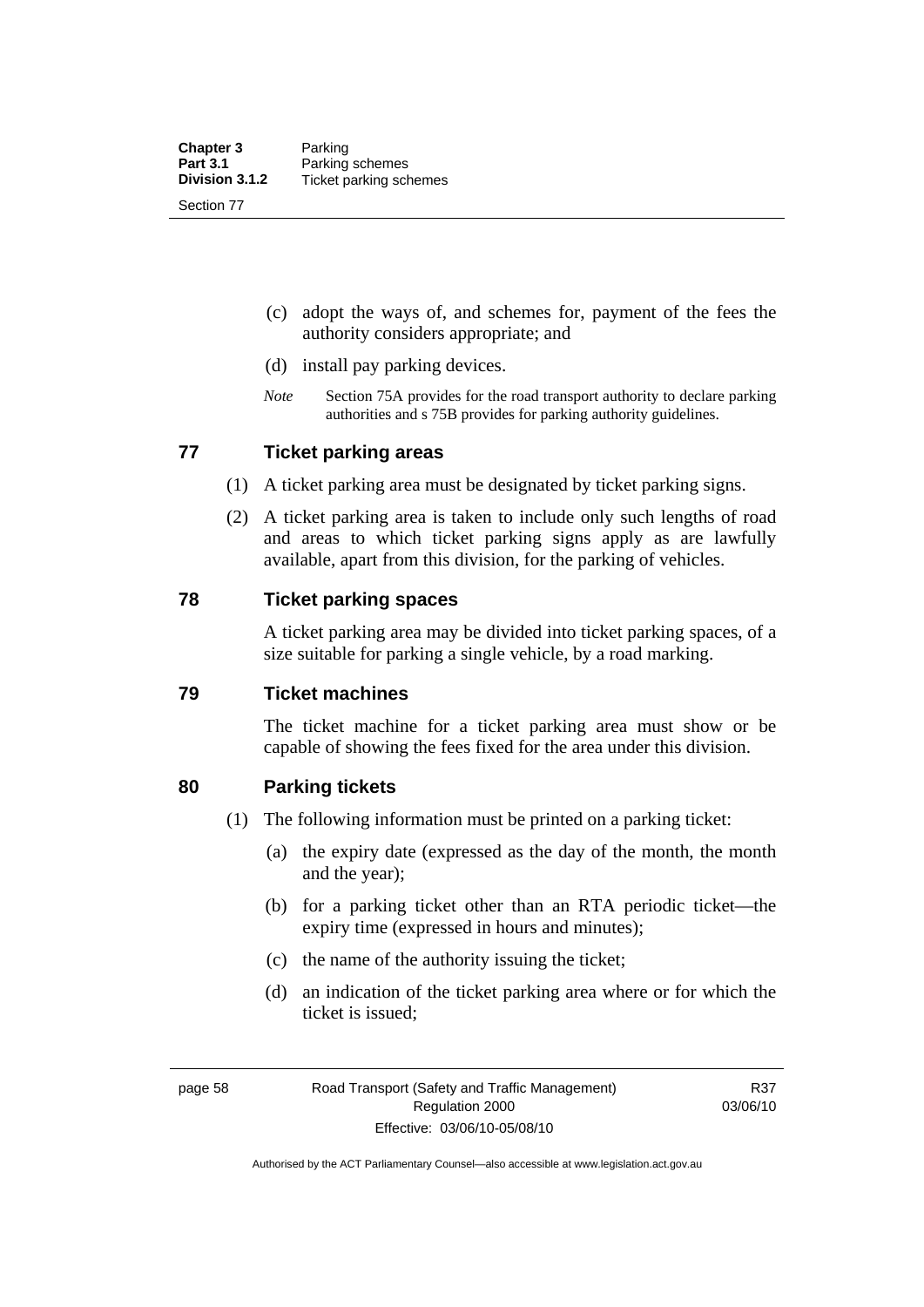- (e) the fee paid for the issue of the ticket or, for an RTA periodic ticket (except a ticket issued at a concessional price), the daily value of the ticket;
- (f) a serial number;
- (g) instructions for use of the ticket.

#### **Examples for par (d)**

- 1 a code for the ticket parking area where the ticket is issued
- 2 the number of the parking ticket machine which issued the ticket
- 3 for an RTA periodic ticket—the daily value of the ticket or the area where the ticket may be used
- *Note* An example is part of the regulation, is not exhaustive and may extend, but does not limit, the meaning of the provision in which it appears (see Legislation Act, s 126 and s 132).
- (2) A parking ticket must be legible and of a size and design that enables it to be easily displayed in or on a vehicle.
- (3) In this section:

*RTA periodic ticket*, for a ticket parking area, means a ticket issued by the road transport authority that is valid for parking in the area for a stated period of not less than 1 week.

#### **81 Duration of parking tickets**

A parking ticket takes effect when it is issued and expires at the expiry time stated on the ticket.

# **Division 3.1.3 Heavy vehicle parking**

#### **82 Definitions—div 3.1.3**

In this division:

*heavy vehicle* means a vehicle, whether loaded or unloaded, that is longer than 7.5m, has a GVM over 4.5t, and is used for commercial purposes.

page 59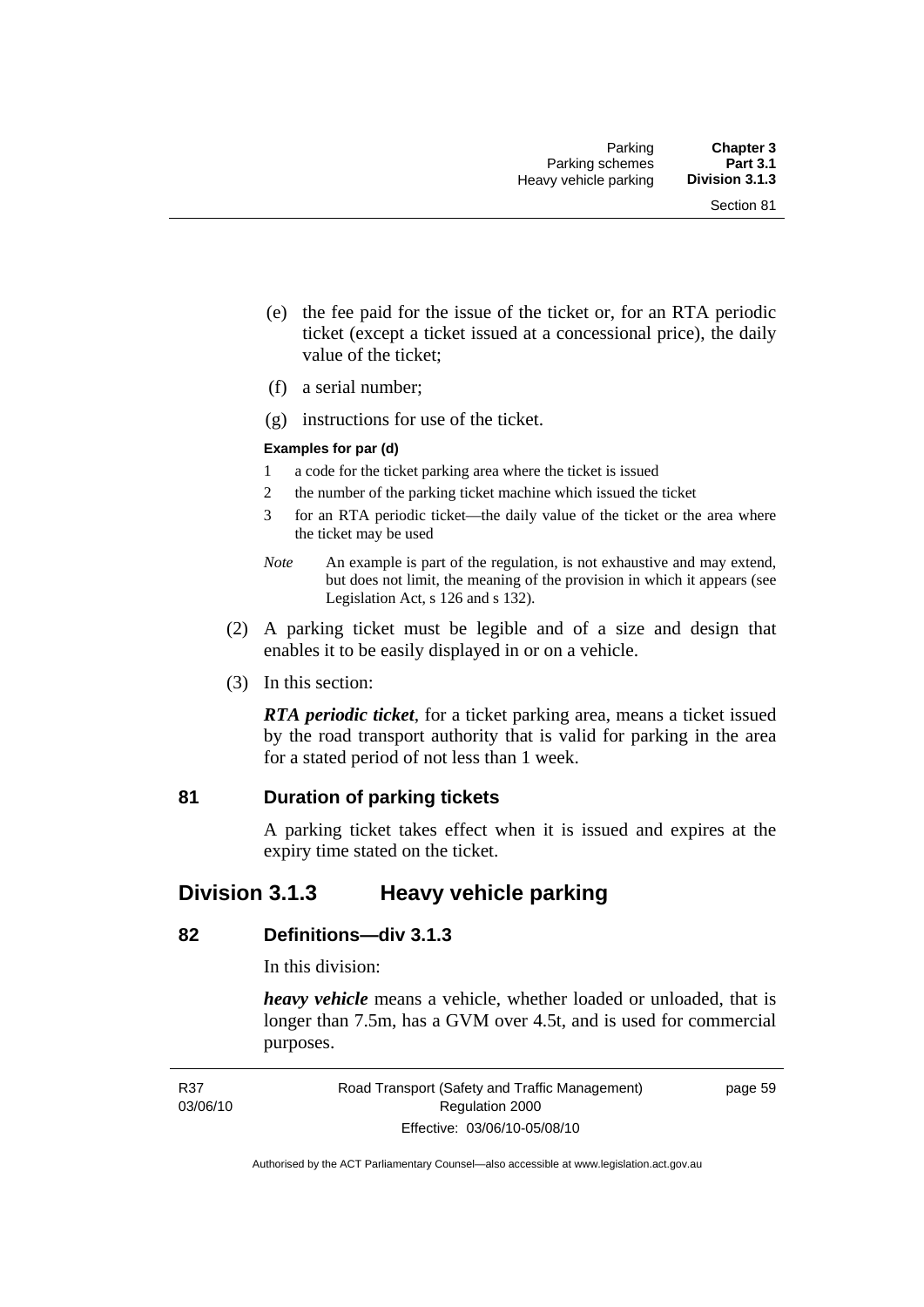**Chapter 3** Parking<br>**Part 3.1** Parking **Part 3.1 Parking schemes**<br>**Division 3.1.3 Heavy vehicle pa Division 3.1.3** Heavy vehicle parking

Section 83

#### *land adjoining residential land*—see section 83.

*residential land* means land leased for residential purposes.

*stock truck* means a vehicle that has a GVM over 4.5t and is built or used to transport livestock.

#### **83 References in div 3.1.3 to land adjoining residential land**

A reference in this division to *land adjoining residential land* includes a reference to land that would, apart from an intervening road, adjoin that land.

#### **84 Vehicle parked partly on residential land**

For this division, a vehicle that is parked partly on residential land, and partly on adjoining land that is not residential land, is taken not to be parked on residential land.

#### **85 Parking of certain vehicles on residential land prohibited**

- (1) This section applies to a vehicle, whether loaded or unloaded, that is—
	- (a) a stock truck; or
	- (b) a semitrailer with the load space permanently enclosed by rigid construction or with sides enclosed by nonrigid material and a rigid roof; or
	- (c) higher than 3.6m and used for commercial purposes.
- (2) A person must not park a vehicle to which this section applies on residential land.

Maximum penalty: 20 penalty units.

#### **85A No more than 1 heavy vehicle on residential land**

(1) A person commits an offence if—

R37 03/06/10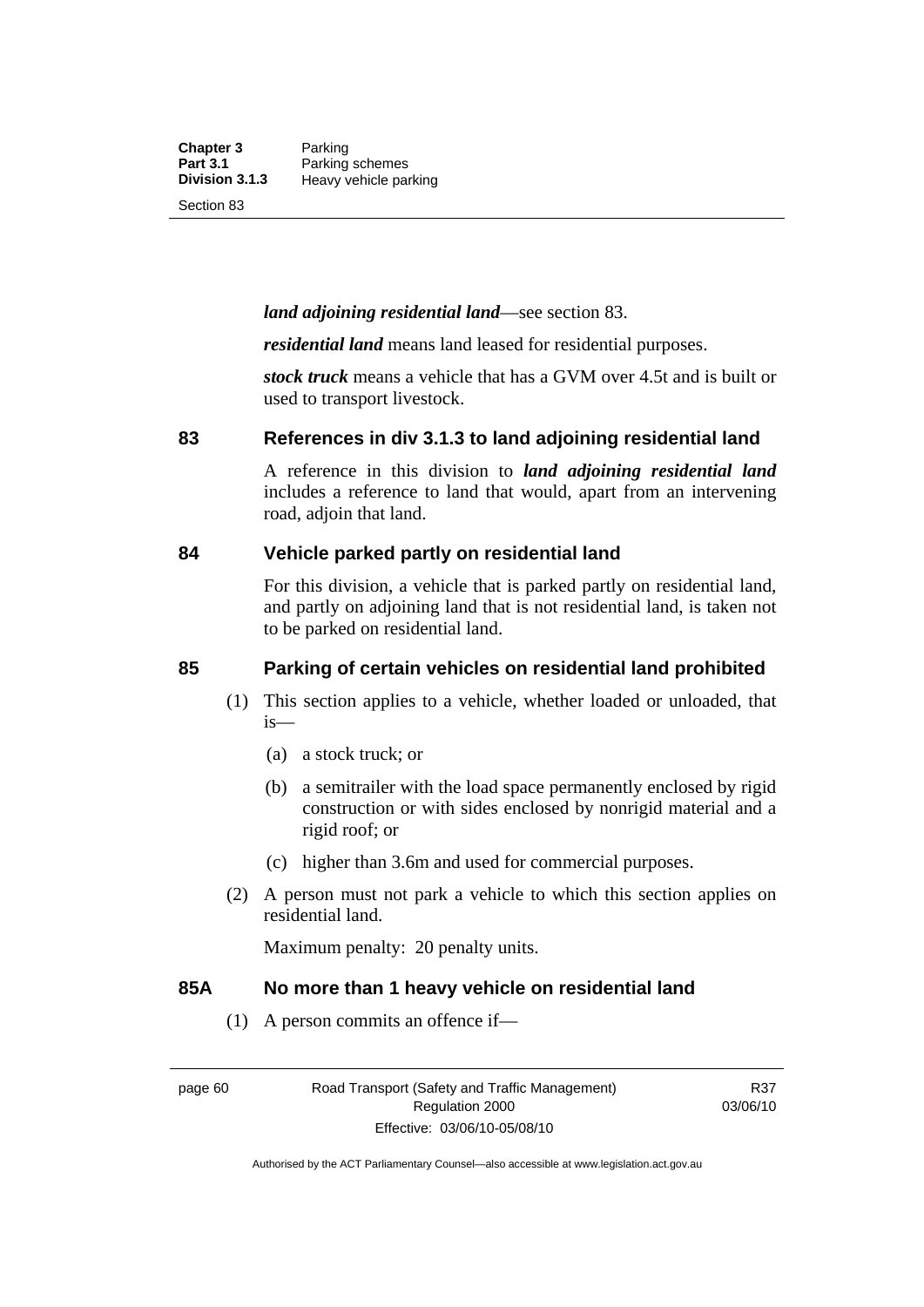- (a) the person parks 2 or more heavy vehicles on residential land; or
- (b) the person parks a heavy vehicle on residential land and there is already another heavy vehicle parked on the land.

Maximum penalty: 20 penalty units.

- (2) Subsection (1) does not apply if—
	- (a) only 2 heavy vehicles are parked on the residential land; and
	- (b) 1 vehicle is plant that is parked on the other vehicle; and
	- (c) no part of either vehicle is higher than 3.6m from the ground.
- (3) In this section:

*plant* means a motor vehicle that consists solely of—

- (a) a machine or implement that cannot carry a load, other than tools and accessories usually carried in or on the vehicle; or
- (b) a crane, forklift truck or bobcat; or
- (c) a bobcat and excavation equipment.

#### **85B Heavy vehicles to be parked away from residential land boundaries**

- (1) A person commits an offence if—
	- (a) the person parks a heavy vehicle on residential land; and
	- (b) any part of the vehicle when parked is—
		- (i) in front of the setback line of the front boundary of the land; or
		- (ii) less than 1.5m from any other boundary.

Maximum penalty: 20 penalty units.

(2) In this section:

R37 03/06/10 Road Transport (Safety and Traffic Management) Regulation 2000 Effective: 03/06/10-05/08/10

page 61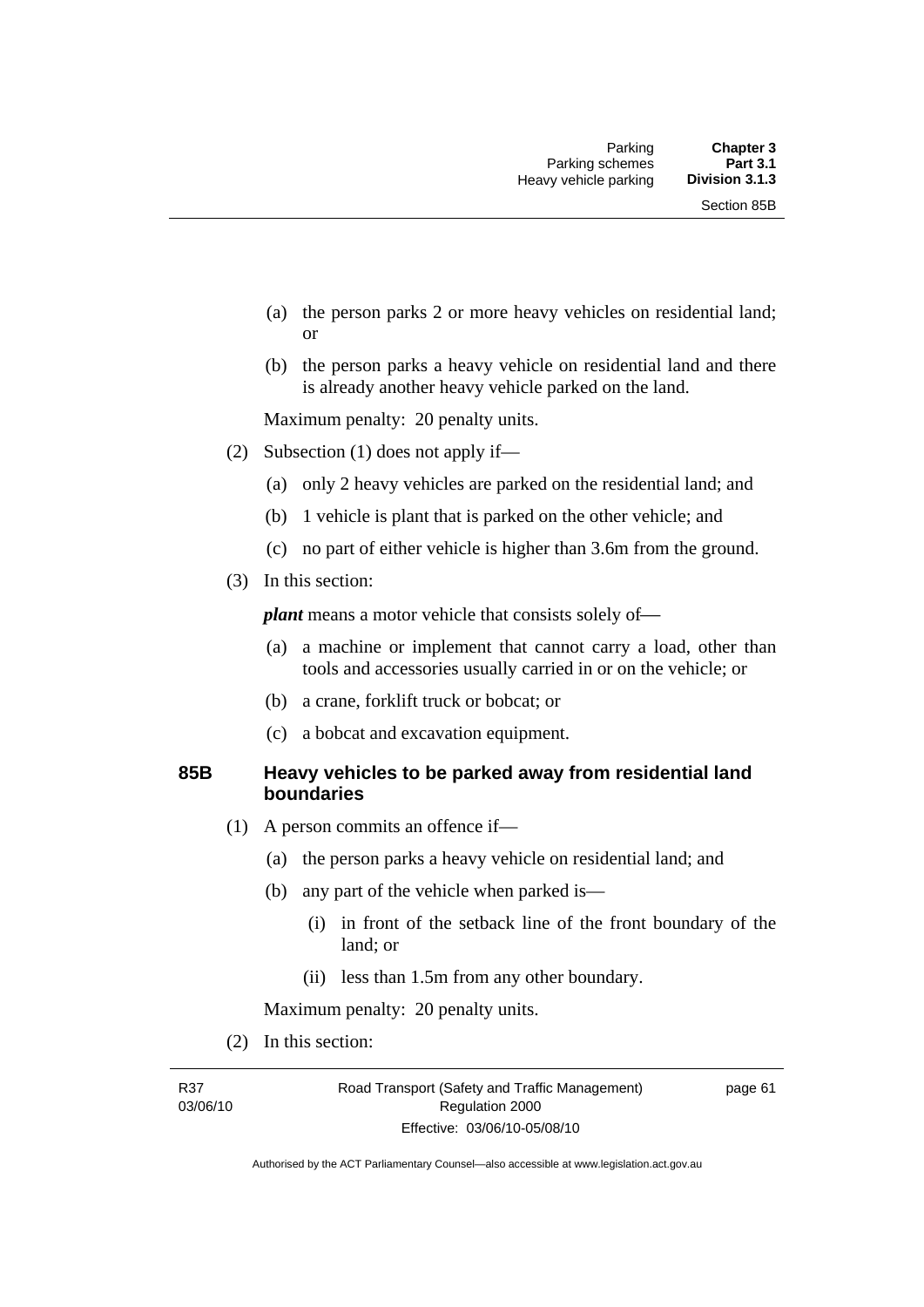*setback*, in relation to land—see the territory plan, part 13 (Definitions).

# **86 Parking of certain vehicles on land adjoining residential land prohibited**

- (1) This section applies to—
	- (a) a vehicle or combination, whether loaded or unloaded, that is longer than 7.5m; and
	- (b) a vehicle, whether loaded or unloaded, with a GVM over 4.5t.
- (2) A person must not park a vehicle or combination to which this section applies on land adjoining residential land for more than 1 hour.

Maximum penalty: 20 penalty units.

 (3) Subsection (2) does not apply to the vehicle or combination if the land where it is parked is residential land or land leased for commercial purposes.

## **87 Parking of certain commercial vehicles on land with multi-unit housing**

- (1) This section applies to a vehicle, whether loaded or unloaded, that is used for commercial purposes and is longer than 6m, higher than 2.6m or has a GVM over 3.75t.
- (2) A person must not park a vehicle to which this section applies on residential land with multi-unit housing.

Maximum penalty: 20 penalty units.

 (3) For this section, residential land has multi-unit housing if the land has more than 1 dwelling on it.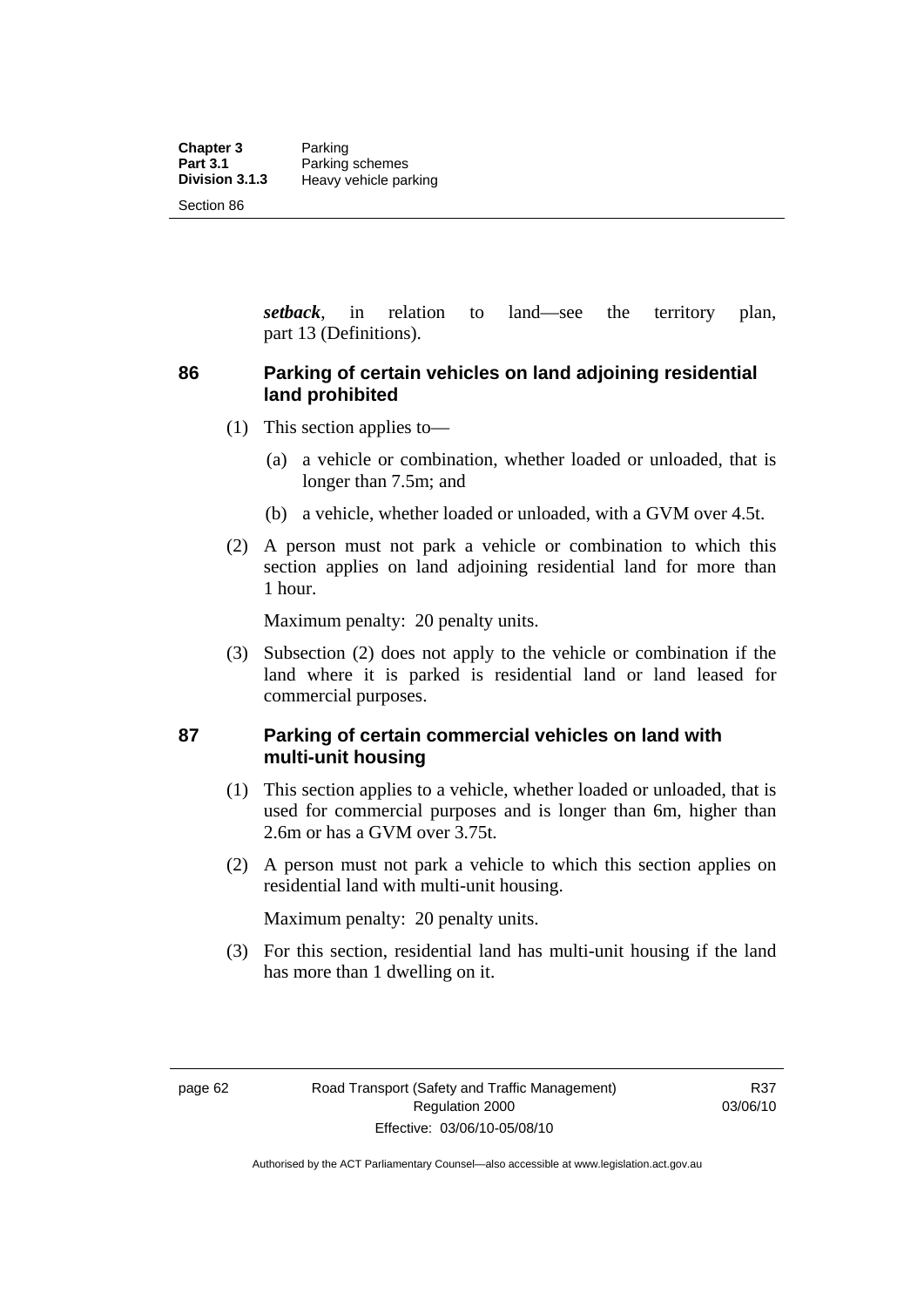(4) In this section:

*dwelling—*see the territory plan.

*Note* The territory plan defines *dwelling* as meaning 'a building or part of a building used as a self contained residence which must include food preparation facilities, a bath or shower, and a closet pan and wash basin'.

#### **87A No offence if reasonable necessity etc**

A person does not commit an offence against section 85, section 85A, section 85B, section 86 or section 87 if—

- (a) either of the following applies:
	- (i) it was reasonably necessary to park the vehicle on the land to avoid contravening the Act or another territory law;
	- (ii) the vehicle was parked on the land to deliver or collect goods or passengers, or to provide services; and
- (b) the vehicle was on the land no longer than was reasonable.

### **87B Heavy vehicle refrigeration units not to be operated on residential land**

A person commits an offence if—

- (a) the person parks a heavy vehicle that has a refrigeration unit on residential land; and
- (b) the refrigeration unit is running at any time while the vehicle is parked on the land.

Maximum penalty: 20 penalty units.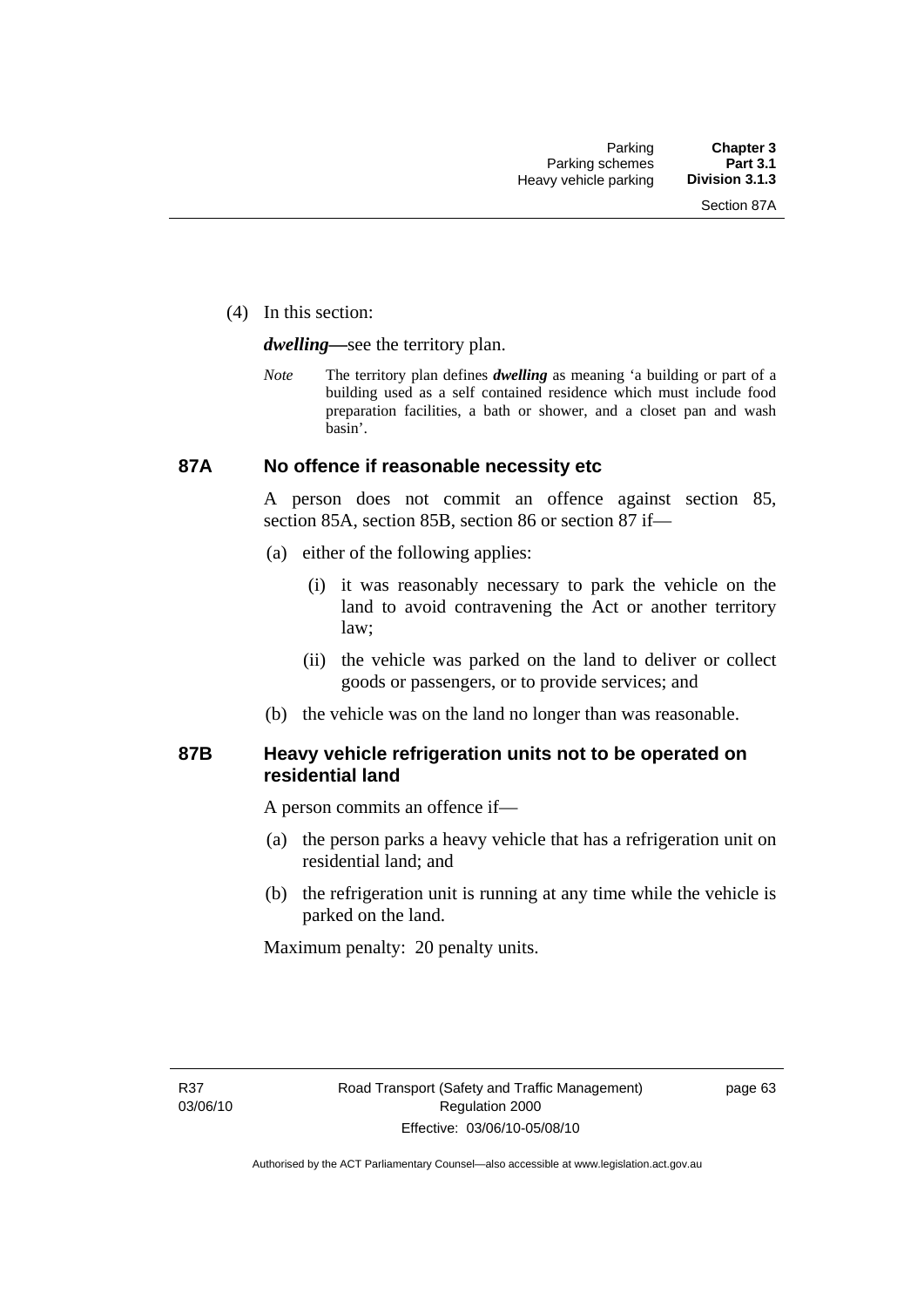### **87C Prohibition on night operation of heavy vehicle**

 (1) A person, other than an existing operator, commits an offence if the person operates a heavy vehicle parked on residential land at any time between 10 pm and 6 am.

Maximum penalty: 20 penalty units.

 (2) An existing operator commits an offence if the operator operates a heavy vehicle parked on residential land at any time between midnight and 5.30 am.

Maximum penalty: 20 penalty units.

(3) In this section:

*existing operator* means the holder of an existing operator's certificate issued under the *Motor Traffic Act 1936*, section 150R that is still in force.

### **88 Daily infringement**

A person who contravenes any of the following sections commits a separate offence for each day during any part of which the contravention continues:

- (a) section 85 (Parking of certain vehicles on residential land prohibited);
- (b) section 85A (No more than 1 heavy vehicle on residential land);
- (c) section 85B (Heavy vehicles to be parked away from residential land boundaries);
- (d) section 86 (Parking of certain vehicles on land adjoining residential land prohibited);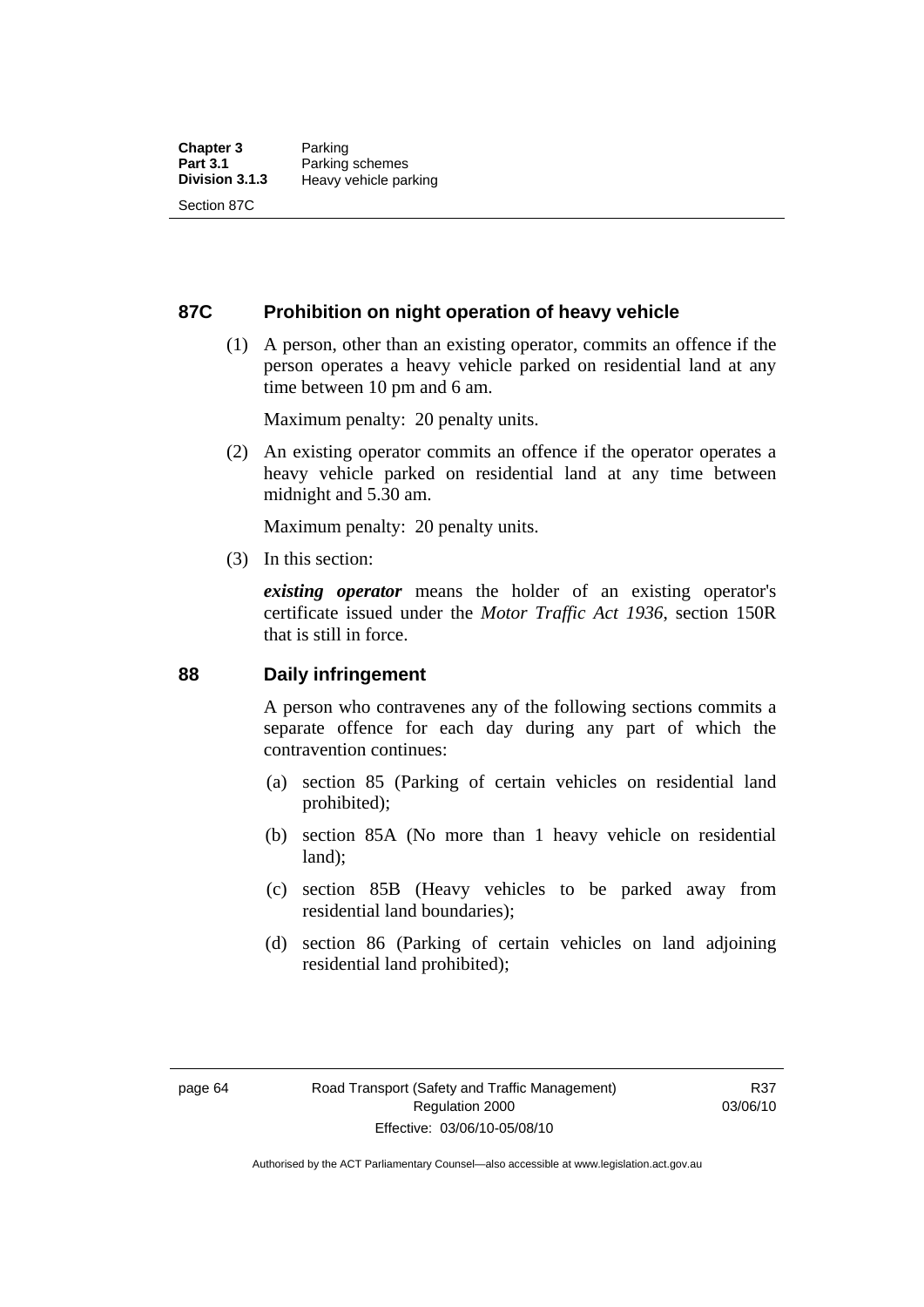- (e) section 87 (Parking of certain commercial vehicles on land with multi-unit housing);
- (f) section 87B (Heavy vehicle refrigeration units not to be operated on residential land).

## **Division 3.1.3A Heavy vehicle parking—enforcement**

### **89 Meaning of** *occupier***—div 3.1.3A**

In this division:

*occupier*, of premises, includes—

- (a) a person believed on reasonable grounds to be an occupier of the premises; and
- (b) a person apparently in charge of the premises.

#### **90 Power to enter premises**

- (1) For division 3.1.3 (Heavy vehicle parking), an authorised person may—
	- (a) enter premises with the occupier's consent; or
	- (b) enter premises if the authorised person believes on reasonable grounds that—
		- (i) a heavy vehicle is parked on the premises in contravention of that division; and
		- (ii) it is necessary to enter the premises to inspect, take measurements, or record identification particulars about the vehicle.
- (2) An authorised person may, without the consent of the occupier of premises, enter land around the premises to ask for consent to enter the premises.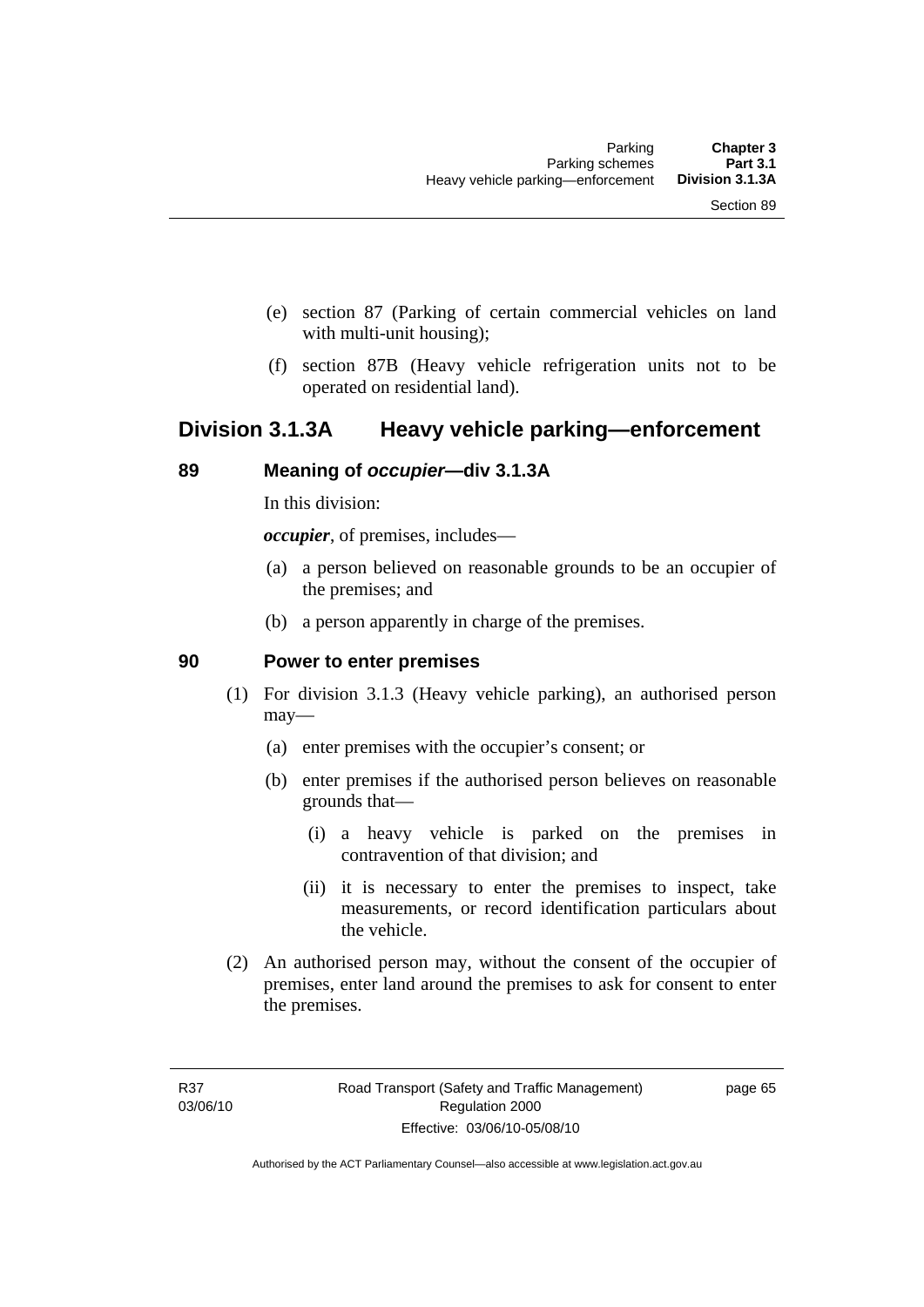- (3) An authorised person may enter premises under this section––
	- (a) for a contravention of section 87B or section 87C––at any time; and
	- (b) in any other case––between 8 am and 8 pm.

#### **91 Production of identity card**

An authorised person must not remain at premises entered under this division if the authorised person does not produce his or her identity card when asked by the occupier.

*Note* Identity cards for authorised people are provided for in the *Road Transport (General) Act 1999*, s 20.

#### **92 Consent to entry**

- (1) When seeking the consent of an occupier of premises to enter premises under section 90 (1) (a), an authorised person must—
	- (a) produce his or her identity card; and
	- (b) tell the occupier—
		- (i) the purpose of the entry; and
		- (ii) that consent may be refused.
- (2) If the occupier consents, the authorised person must ask the occupier to sign a written acknowledgment (an *acknowledgment of consent*)—
	- (a) that the occupier was told—
		- (i) the purpose of the entry; and
		- (ii) that consent may be refused; and
	- (b) that the occupier consented to the entry; and
	- (c) stating the time and date when consent was given.

page 66 Road Transport (Safety and Traffic Management) Regulation 2000 Effective: 03/06/10-05/08/10

R37 03/06/10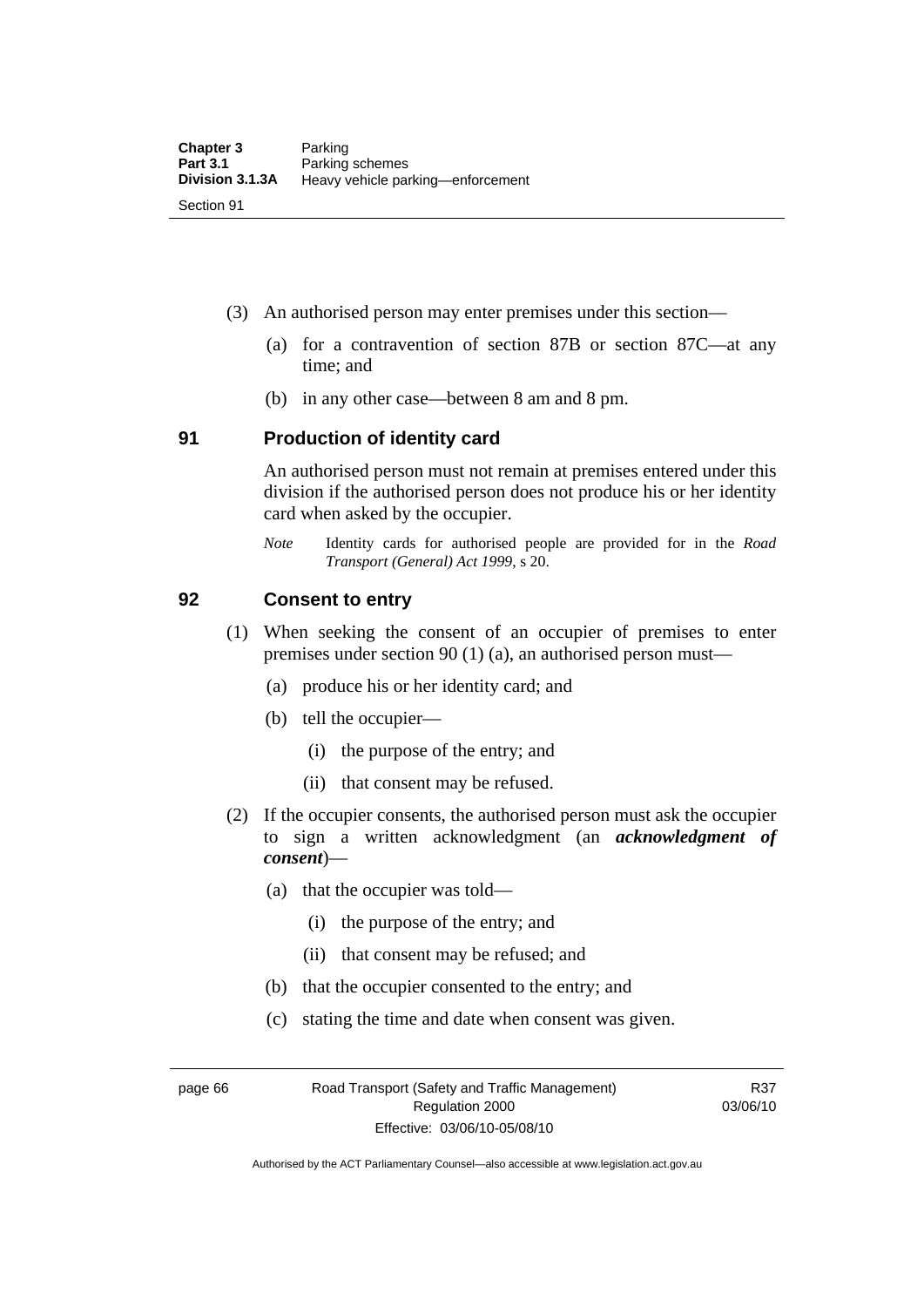- (3) If the occupier signs an acknowledgment of consent, the authorised person must immediately give a copy to the occupier.
- (4) A court must find that the occupier did not consent to entry to the premises by the authorised person under this division if—
	- (a) the question arises in a proceeding in the court whether the occupier consented to the entry; and
	- (b) an acknowledgment of consent is not produced in evidence; and
	- (c) it is not proved that the occupier consented to the entry.

#### **93 General powers on entry to premises**

- (1) An authorised person who enters premises under this division may, for division 3.1.3 (Heavy vehicle parking) and this division, do 1 or more of the following in relation to a heavy vehicle on the premises:
	- (a) inspect the vehicle (including for its identification particulars);
	- (b) take measurements;
	- (c) take photographs, films, or audio, video or other recordings;
	- (d) require the occupier, or anyone at the premises to—
		- (i) give the authorised person information; or
		- (ii) produce documents to the authorised person; or
		- (iii) give the authorised person reasonable help to exercise a power under this division.
	- *Note* The Legislation Act, s 170 and s 171 deal with the application of the privilege against self incrimination and client legal privilege.
- (2) A person must take all reasonable steps to comply with a requirement made of the person under subsection (1) (d).

Maximum penalty: 20 penalty units.

R37 03/06/10 page 67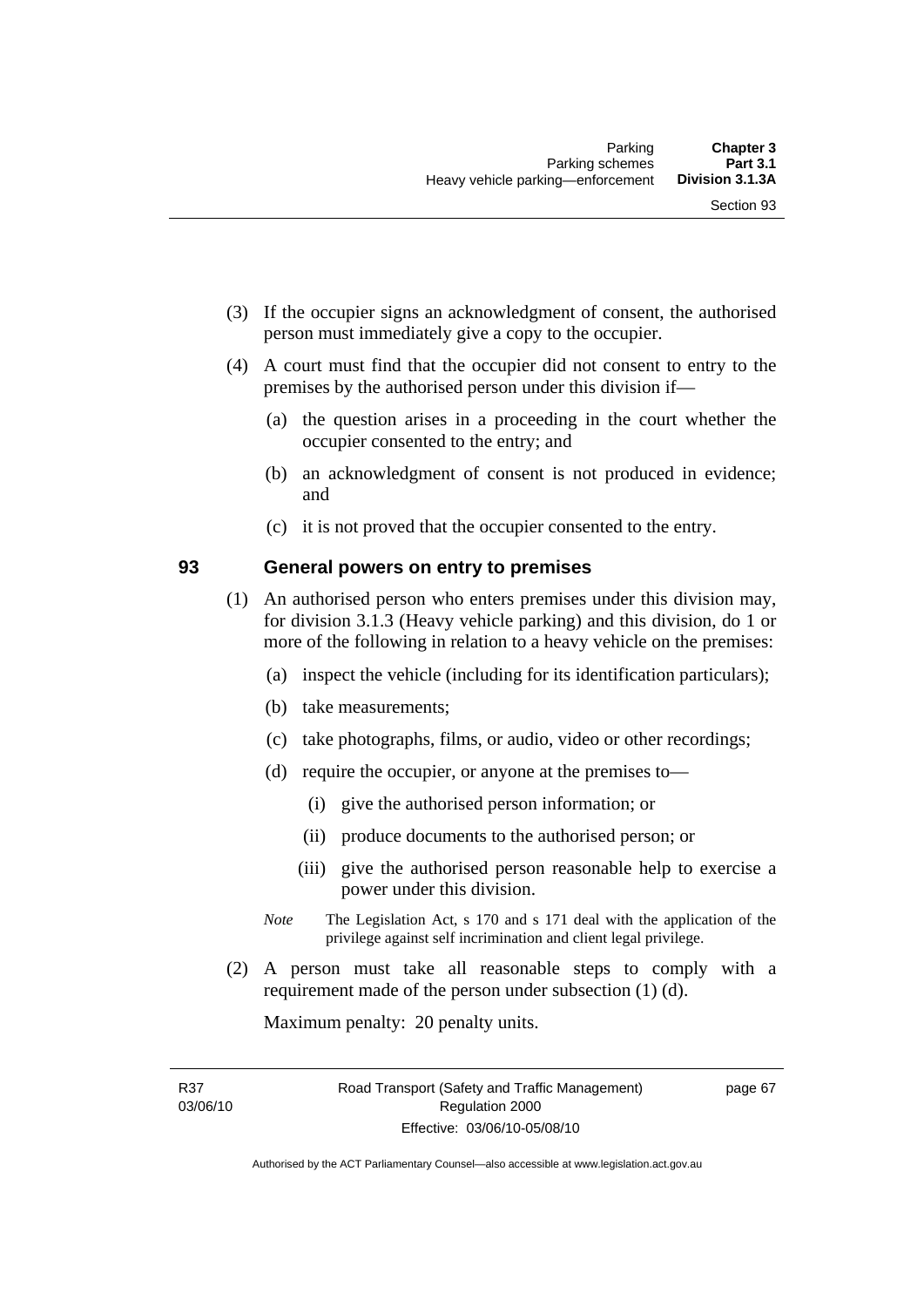### **94 Damage etc to be minimised**

- (1) In the exercise, or purported exercise, of a function under this division, an authorised person must take all reasonable steps to ensure that the authorised person, and any person assisting the authorised person, causes as little inconvenience, detriment and damage as practicable.
- (2) If an authorised person, or a person assisting an authorised person, damages anything in the exercise or purported exercise of a function under this division, the authorised person must give written notice of the particulars of the damage to the person the authorised person believes on reasonable grounds is the owner of the thing.
- (3) If the damage happens at premises entered under this division in the absence of the occupier, the notice may be given by leaving it, secured conspicuously, at the premises.

#### **95 Compensation for exercise of enforcement powers**

- (1) A person may claim compensation from the Territory if the person suffers loss or expense because of the exercise, or purported exercise, of a function under this division by an authorised person or a person assisting an authorised person.
- (2) Compensation may be claimed and ordered in a proceeding for—
	- (a) compensation brought in a court of competent jurisdiction; or
	- (b) an offence against this regulation brought against the person making the claim for compensation.
- (3) A court may order the payment of reasonable compensation for the loss or expense only if satisfied that it is just to make the order in the circumstances of the particular case.
- (4) A regulation may prescribe matters that may, must or must not be taken into account by the court in considering whether it is just to make the order.

Authorised by the ACT Parliamentary Counsel—also accessible at www.legislation.act.gov.au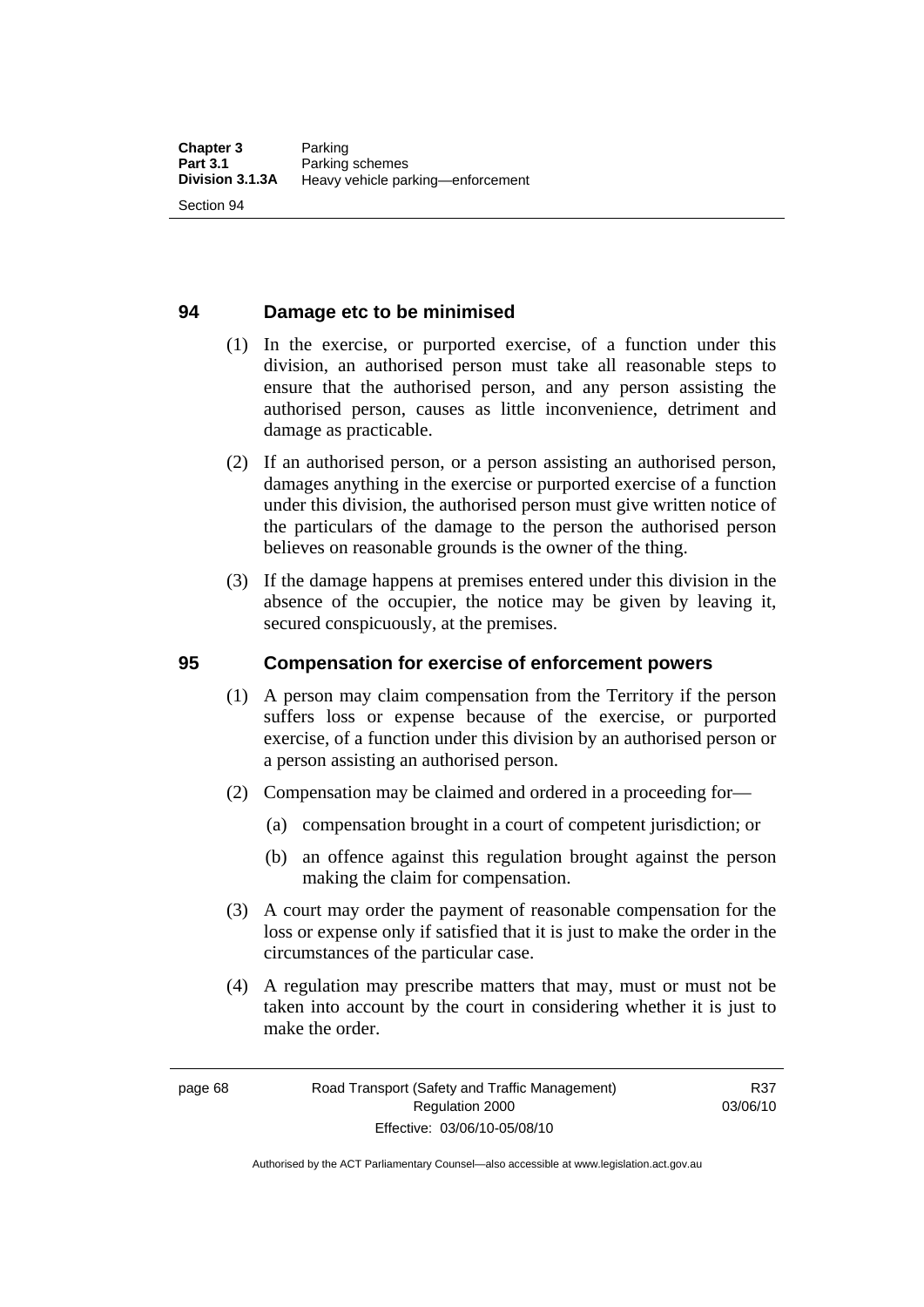## **Division 3.1.4 Miscellaneous**

## **97A Other powers to provide pay parking**

- (1) This part does not affect any other power of a parking authority to provide for parking on land within its area of operations.
- (2) A parking authority may exercise a power under this part in relation to land that it does not own only with the consent of the owner of the land.
- (3) Consent may be given subject to conditions, including conditions about the length and withdrawal of the consent.
- (4) Subject to the conditions of the consent, the consent may be withdrawn only after reasonable notice.
- (5) In this section:

*owner*, of land, includes lessee of land.

## **98 Overlapping schemes**

- (1) This part does not prevent the road transport authority or a parking authority from establishing and operating a pay parking scheme on the same length of road, or in the same area, where it is operating a different pay parking scheme.
- (2) The road transport authority or a parking authority may not recover the fee fixed for the parking of a vehicle in a metered space or ticket parking area if any other applicable parking fee has been paid for parking the vehicle in the space or area.

### **98A Income from ticket parking scheme**

- (1) All fees collected by a parking authority from the operation of a ticket parking scheme belong to the parking authority.
- (2) Any surplus arising from the operation of a ticket parking scheme may be applied at the discretion of the parking authority.

page 69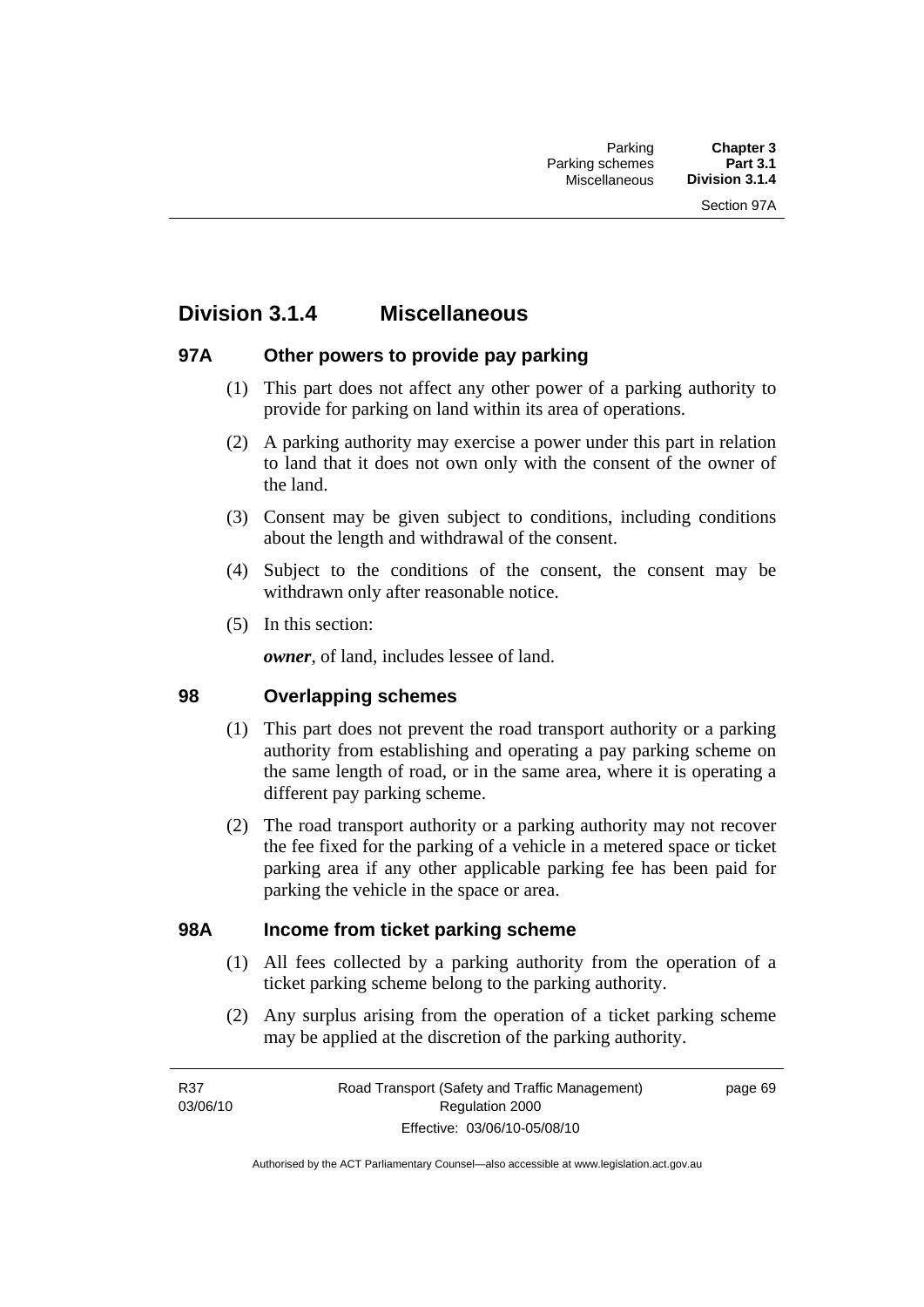| <b>Chapter 3</b> | Parking         |
|------------------|-----------------|
| <b>Part 3.1</b>  | Parking schemes |
| Division 3.1.4   | Miscellaneous   |
| Section 98B      |                 |

## **98B Costs of ticket parking scheme**

The costs of administering a ticket parking scheme operated by a parking authority under section 76A are to be borne by the parking authority.

#### **99 Trailers not separately chargeable**

A separate parking fee is not required to be paid for a trailer towed by another vehicle.

page 70 Road Transport (Safety and Traffic Management) Regulation 2000 Effective: 03/06/10-05/08/10

R37 03/06/10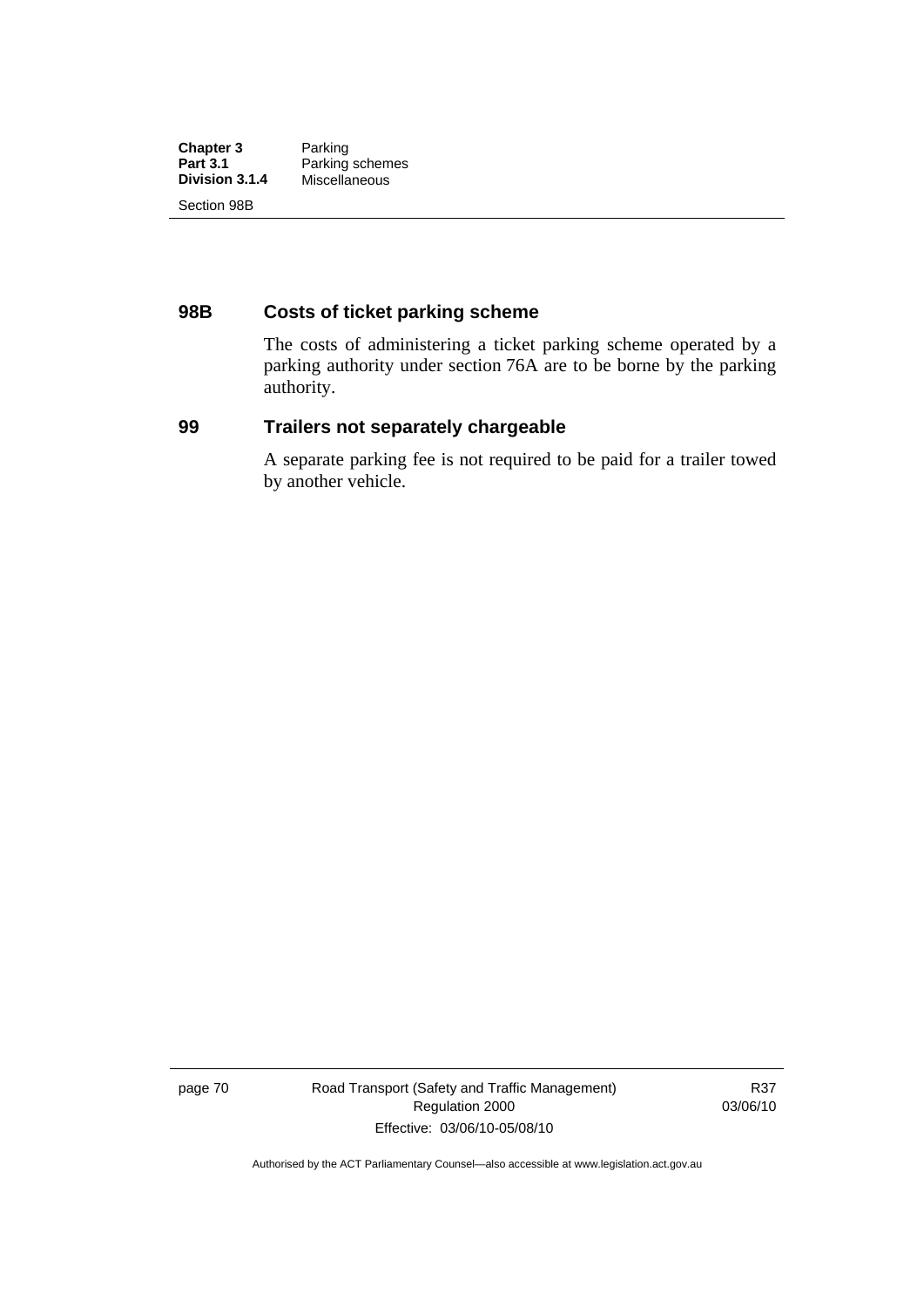# **Part 3.2 Parking permits and mobility parking scheme authorities**

## **100 Parking permits**

- (1) The road transport authority may issue a permit (a *parking permit*) of a kind mentioned in subsection (2) authorising the parking of a vehicle, without charge, on a length of road or in an area designated by a *permit zone sign* for use by holders of that kind of parking permit.
- (2) The parking permit may be of 1 or more of the following kinds:
	- (a) a business parking permit;
	- (b) a commuter parking permit;
	- (c) a loading zone permit;
	- (d) a resident parking permit;
	- (e) a resident's visitor parking permit;
	- (f) a special event parking permit;
	- (g) any other kind declared by the road transport authority for this section.
- (3) The parking permit may be issued subject to conditions.
- (4) The parking permit—
	- (a) must state when it expires; and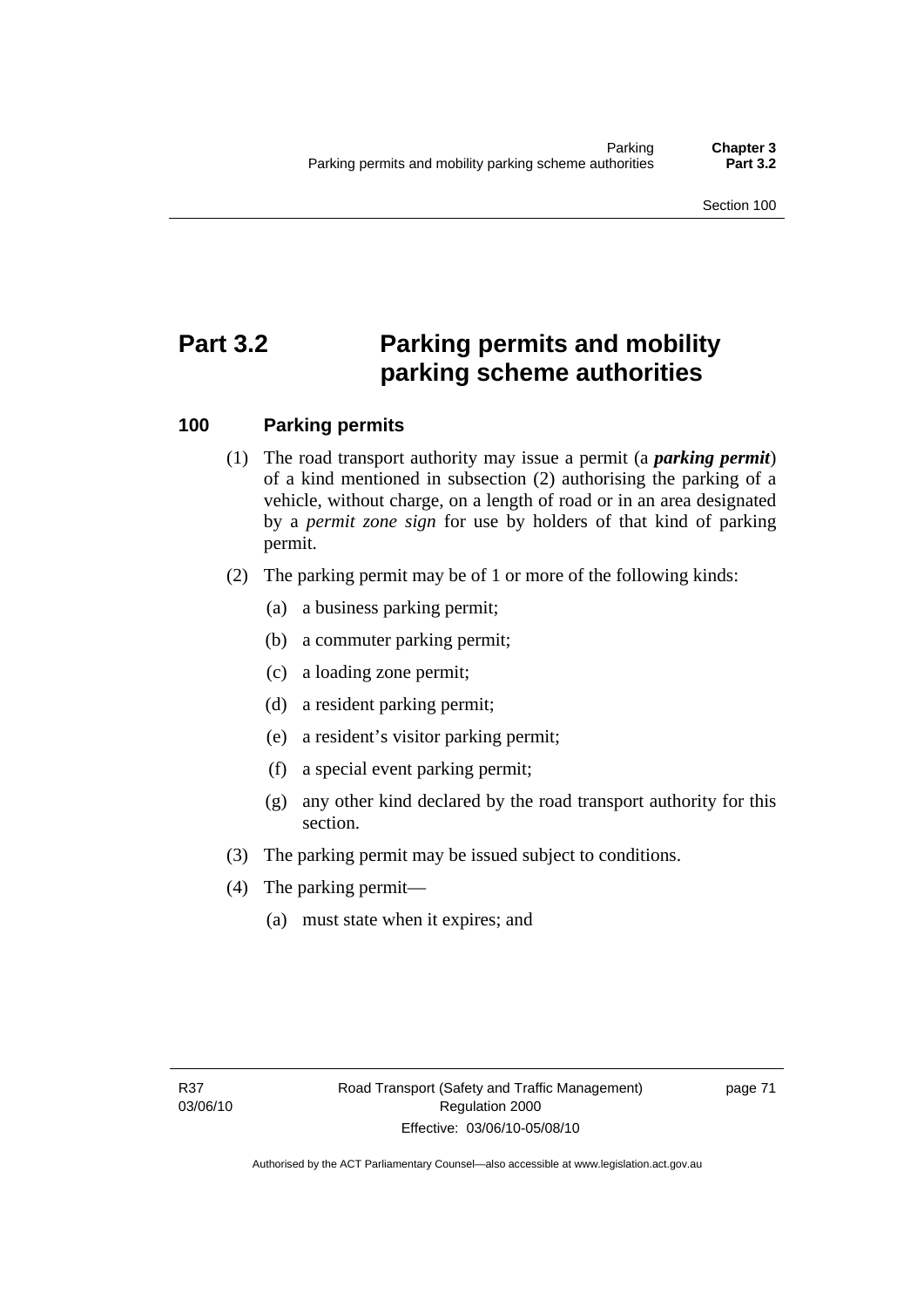Section 101

 (b) may state anything else that the road transport authority considers appropriate.

#### **Examples for par (b)**

- 1 the length of road or area to which the permit applies
- 2 any conditions to which the permit is subject
- 3 the maximum period which a vehicle may be parked in a designated area under the permit
- 4 the name or address of the person to whom it is issued
- *Note* An example is part of the regulation, is not exhaustive and may extend, but does not limit, the meaning of the provision in which it appears (see Legislation Act, s 126 and s 132).
- (5) The holder of a permit may surrender the permit by returning it to the road transport authority.
- (6) A declaration under subsection  $(2)$   $(g)$  is a notifiable instrument.

*Note* A notifiable instrument must be notified under the Legislation Act.

#### **101 Mobility parking scheme authorities**

- (1) The road transport authority may issue a mobility parking scheme authority—
	- (a) for use by a person with a disability; or
	- (b) for use by an entity for the transport of people with disabilities.
- (2) A mobility parking scheme authority may be issued subject to conditions.
- (3) A mobility parking scheme authority—
	- (a) must include a people with disabilities symbol; and
	- (b) must state when it expires; and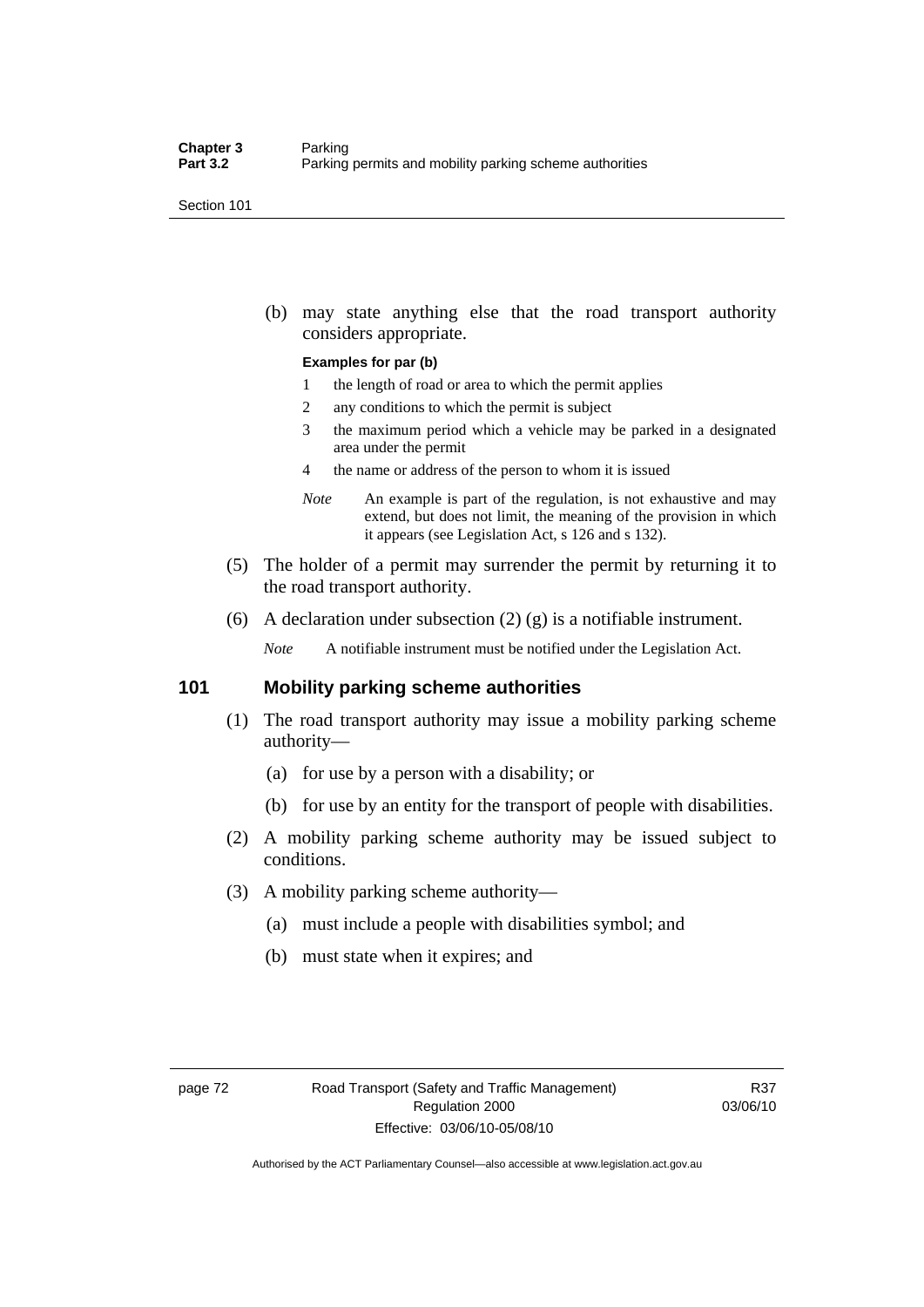- (c) may state anything else that the road transport authority considers appropriate.
- *Note 1 People with disabilities symbol* is defined in the ARR, dict.
- *Note 2* For parking by mobility parking scheme authority holders, see s 15 and ARR, r 206.

## **101A Parking permits and mobility parking scheme authorities—cancellation**

- (1) This section applies if the road transport authority proposes to cancel (the *proposed action*) a parking permit or mobility parking scheme authority.
- (2) The road transport authority must give the person to whom the parking permit or mobility parking scheme authority was issued a written notice stating—
	- (a) the proposed action; and
	- (b) an explanation for the proposed action; and
	- (c) that the person may, within 14 days after the day the person receives the notice, give a written response to the authority about the notice.
- (3) In deciding whether to take the proposed action, the road transport authority must consider any response given to the authority in accordance with the notice.
- (4) The road transport authority must give the person written notice of the authority's decision.
- (5) If the road transport authority decides to take the proposed action, the authority's decision takes effect the day after the day when notice of the decision is given to the person or, if the notice states a later date of effect, that date.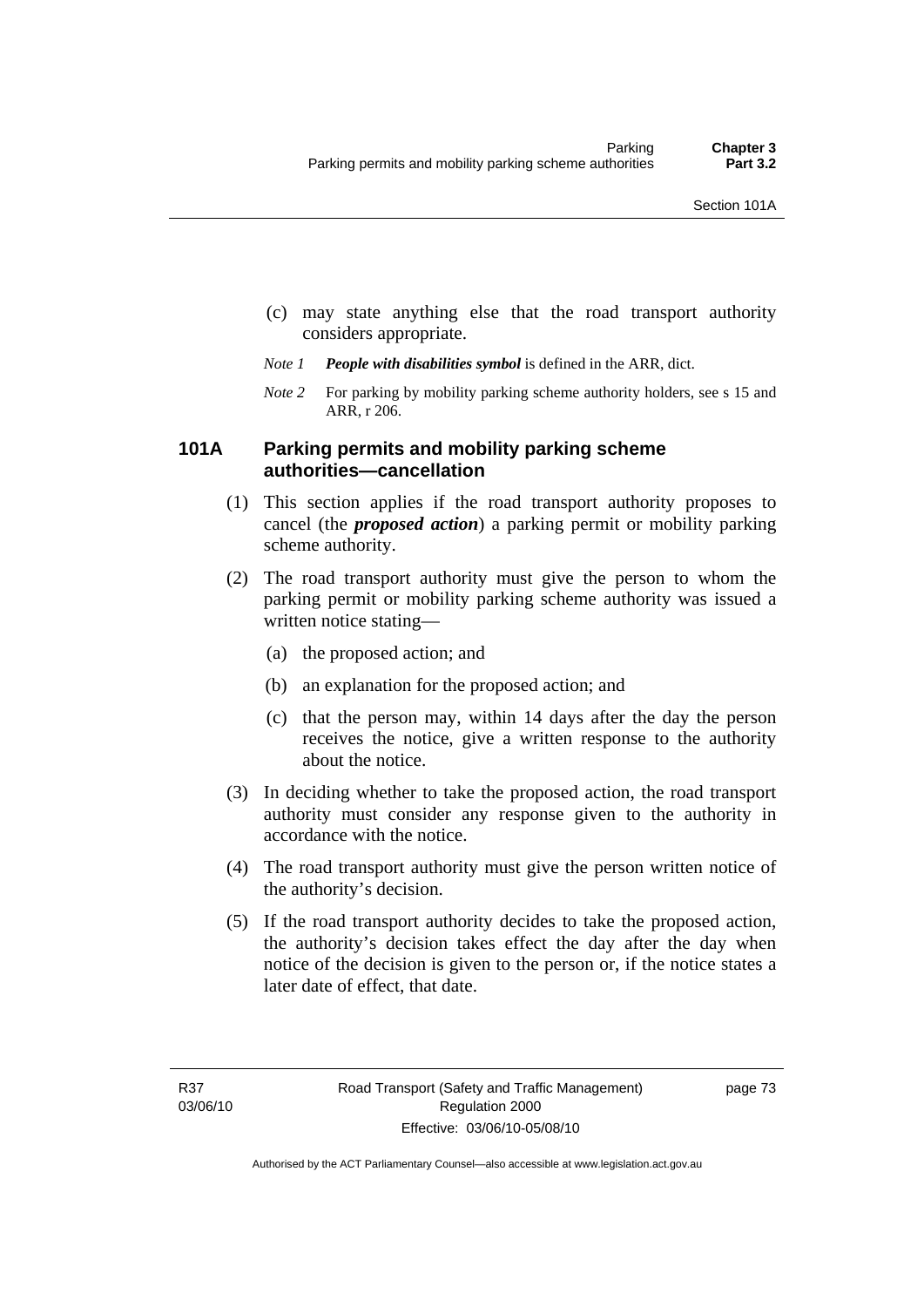Section 101B

## **101B Parking permits and mobility parking scheme authorities—return when cancelled**

If a parking permit or mobility parking scheme authority is cancelled under section 101A, the person to whom the parking permit or mobility parking scheme authority was issued must return the permit or authority to the road transport authority as soon as practicable but no later than 21 days after the date of effect of the cancellation of the permit or authority.

Maximum penalty: 20 penalty units.

page 74 Road Transport (Safety and Traffic Management) Regulation 2000 Effective: 03/06/10-05/08/10

R37 03/06/10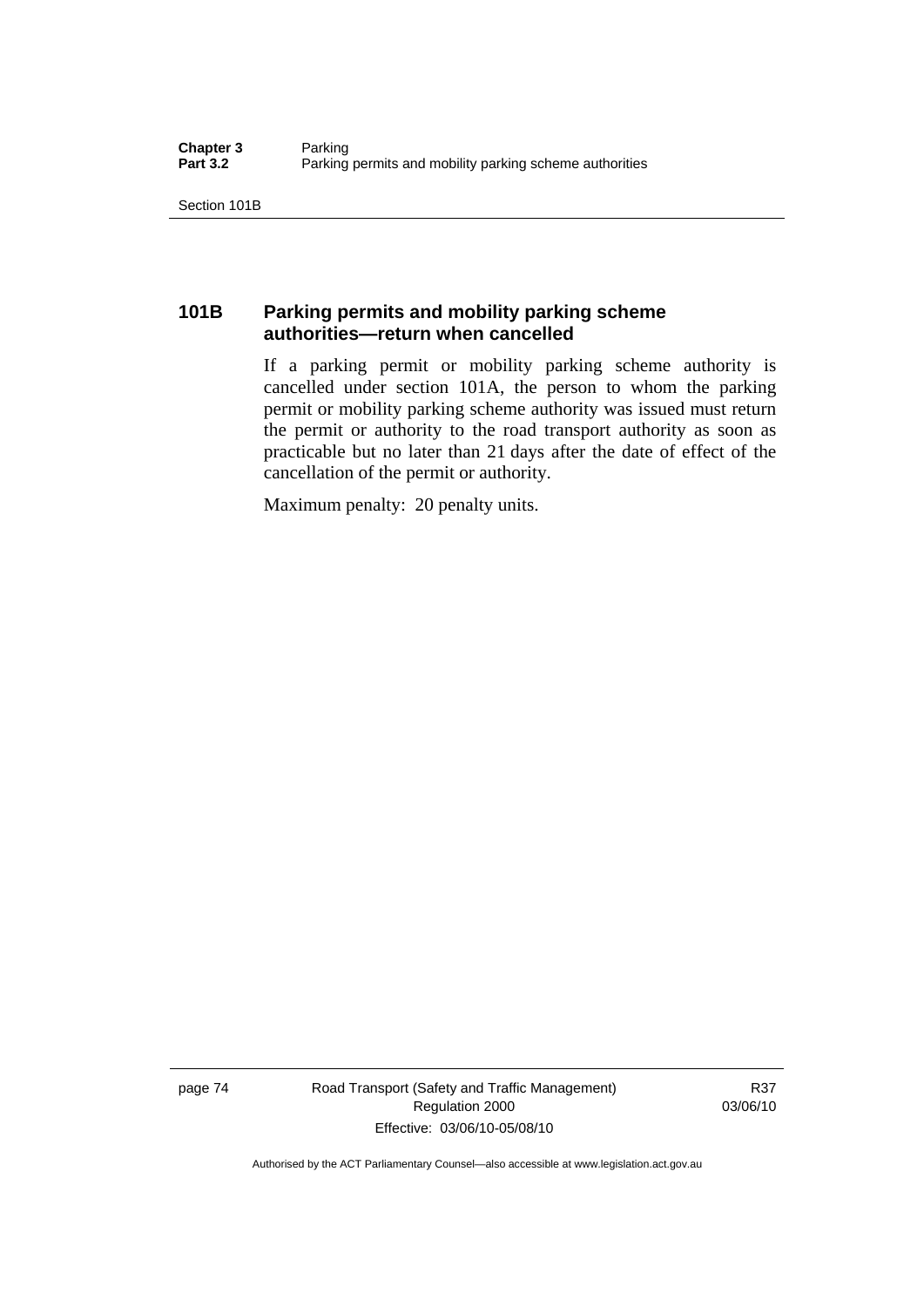## **Part 3.3 Parking—other provisions**

## **101C Marking tyres by parking inspectors**

A police officer or authorised person may mark the tyres on a vehicle using crayon, chalk or a similar substance as far as is reasonably necessary for the purpose of enforcing a provision of an Act relating to the regulation or prohibition of the parking of vehicles.

*Note* A reference to an Act includes a reference to the statutory instruments made or in force under the Act, including a regulation (see Legislation Act, s 104).

R37 03/06/10 Road Transport (Safety and Traffic Management) Regulation 2000 Effective: 03/06/10-05/08/10

page 75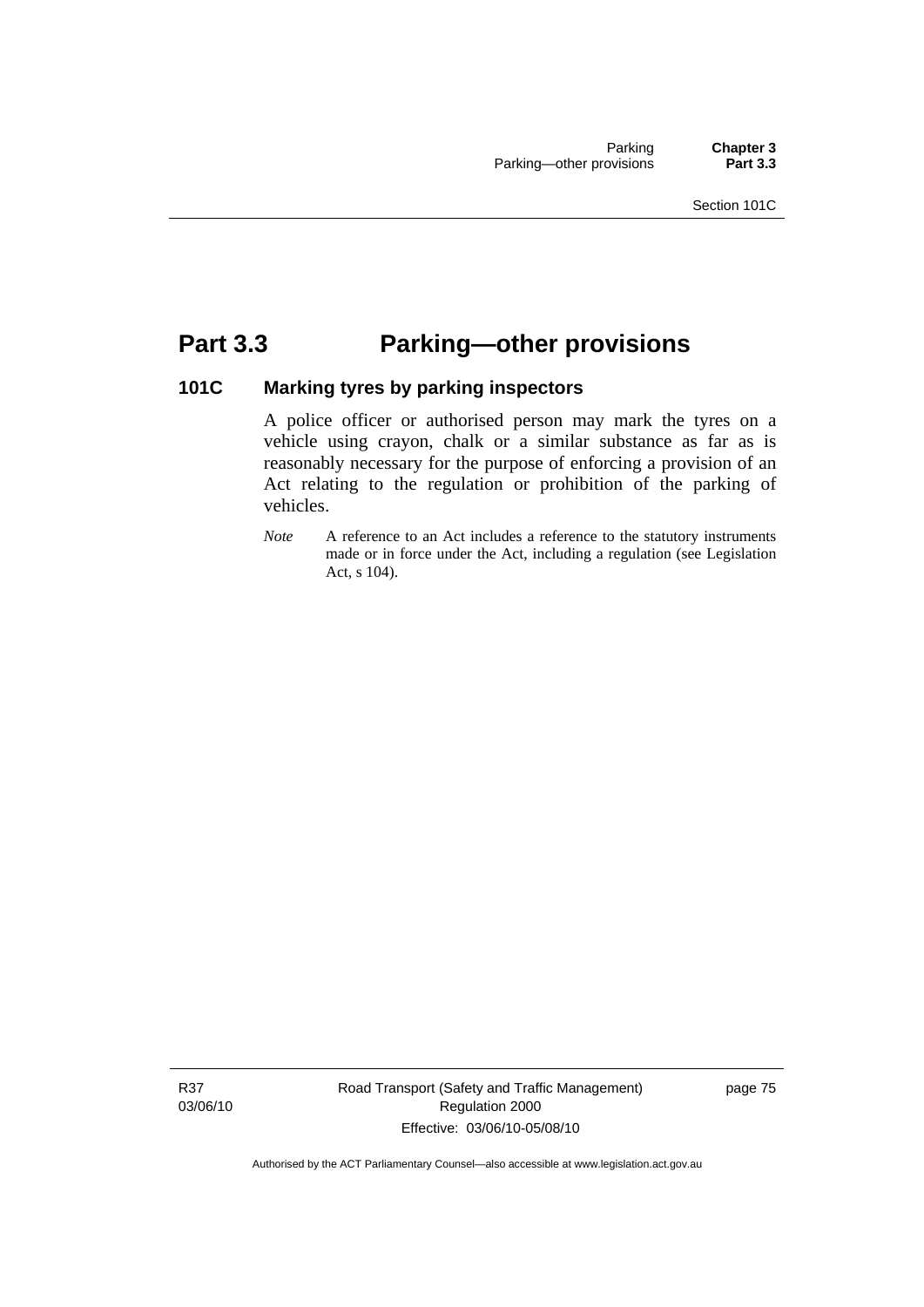Section 102

# **Chapter 4 Traffic offence detection devices**

#### **102 Definitions—ch 4**

In this chapter:

*approved police speedometer* means a speedometer approved under section 103A (Approval of police vehicle speedometers).

*digital camera detection device* means a camera detection device known as—

- (a) Gatsometer Digital Radar Camera System (DRCS) that includes, as a component, a radar speed measuring device; or
- (b) LaserCam 2000 that includes, as a component, a laser speed measuring device; or
- (c) LaserCam NT that includes, as a component, a laser speed measuring device.

*fixed camera detection device* means a camera detection device known as—

- (a) Centaur 2000 that includes, as a component, a piezo strip speed measuring device; or
- (b) Gatsometer Digital Radar Camera System (DRCS) that includes, as a component, a radar speed measuring device; or
- (c) Gatsometer Traffic Camera Digital (GTC-D) that includes, as a component, a loop detector speed measuring device; or
- (d) Gatsometer Traffic Camera (GTC-GS11) that includes, as a component, a loop detector speed measuring device; or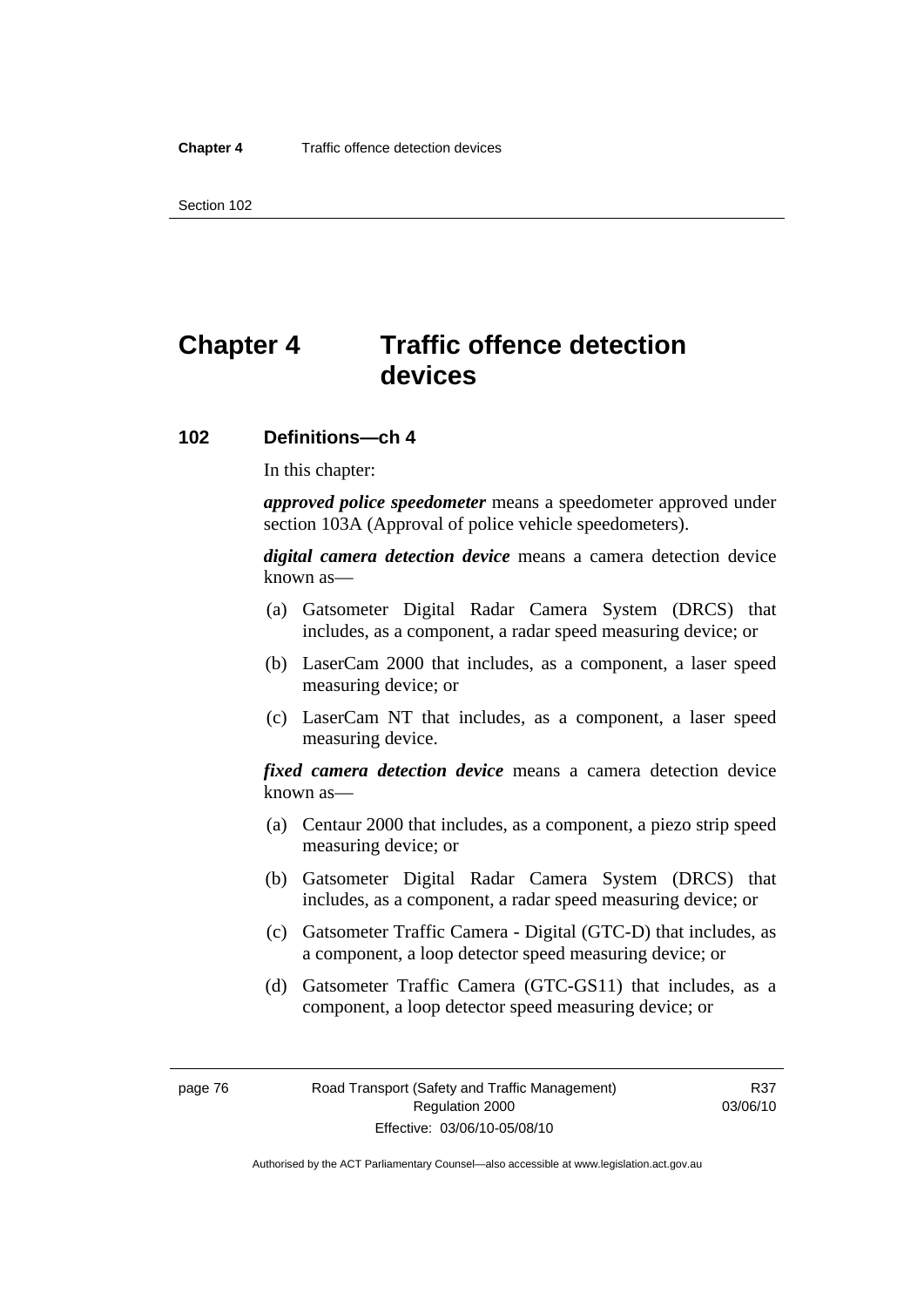(e) Gatsometer Multi Camera System (MCS) that includes, as a component, a loop detector speed measuring device.

*laser speed measuring device* means a speed measuring device known as—

- (a) Laser Technology Inc. LTI 20-20 Marksman; or
- (b) Laser Technology Inc. LTI 20-20 UltraLyte; or
- (c) Laser Technology Inc. LTI 20-20 UltraLyte LR; or
- (d) Laser Technology Inc. LTI 20-20 UltraLyte Compact; or
- (e) Laser Technology Inc. LTI 20-20 TruSpeed.

*loop detector speed measuring device* means a speed measuring device known as the Gatsometer Loop Detector (GLD4-2S).

*piezo strip speed measuring device* means a speed measuring device known as Truvelo M4 MPC.

*radar speed measuring device* means a speed measuring device known as—

- (a) Applied Concepts Inc. Stalker Dual; or
- (b) Gatsometer Radar 24; or
- (c) Kustom Signals, Inc. Silver Eagle; or
- (d) Kustom Signals, Inc. Silver Eagle II; or
- (e) Kustom Signals, Inc. Raptor RP-1.

*security checksum*, for an electronic file, means the number (whether numerals or numerals and letters) produced by the application of an algorithm to the contents of an electronic file or a copy of the file.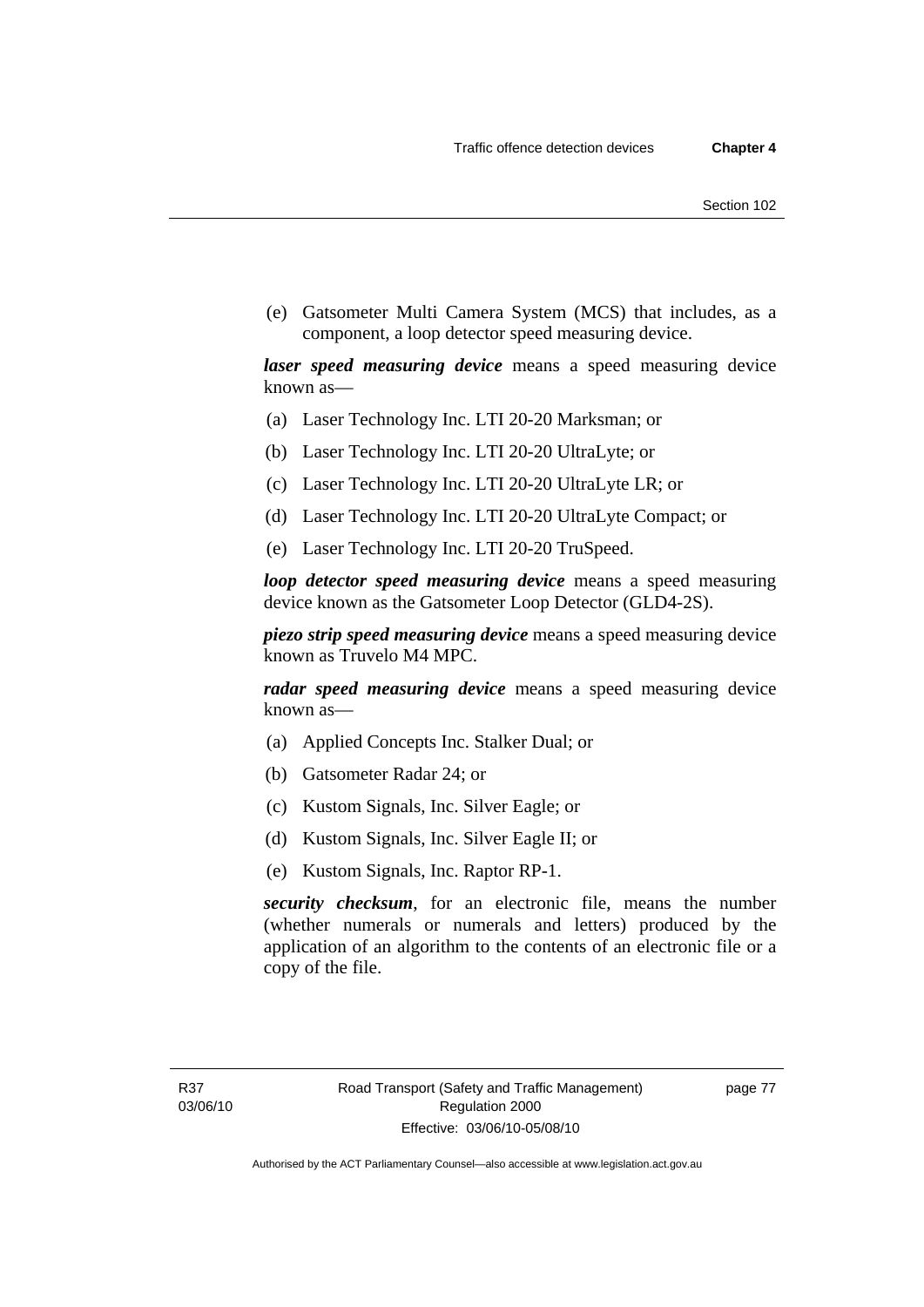*testing authority* means—

- (a) a department of electrical or electronic engineering at a university in Australia; or
- (b) the National Measurement Institute under the *National Measurement Act 1960* (Cwlth); or
- (c) an entity that is accredited by the National Association of Testing Authorities to test traffic offence detection devices; or
- (d) Technical Services, Australian Federal Police, Canberra; or
- (e) for an approved police speedometer—an entity approved in writing by the chief police officer to test approved police speedometers.
- *Note* An entity includes an individual, see the Legislation Act, dict, pt 1, def of *entity*.

*WORM disk* means a storage device for electronic data in which the data, once written, cannot be erased or overwritten.

### **103 Approved traffic offence detection devices**

- (1) For the Act, dictionary, definition of *approved camera detection device*, each digital camera detection device and fixed camera detection device is approved.
- (2) For the Act, dictionary, definition of *approved speed measuring device*, each laser speed measuring device, loop detector speed measuring device, piezo strip speed measuring device, radar speed measuring device and approved police speedometer is approved.

## **103A Approval of police vehicle speedometers**

 (1) For section 102, definition of *approved police speedometer*, the chief police officer may, in writing, approve a kind of speedometer that is fitted to a motor vehicle driven by a police officer for measuring the speed at which vehicles are being driven.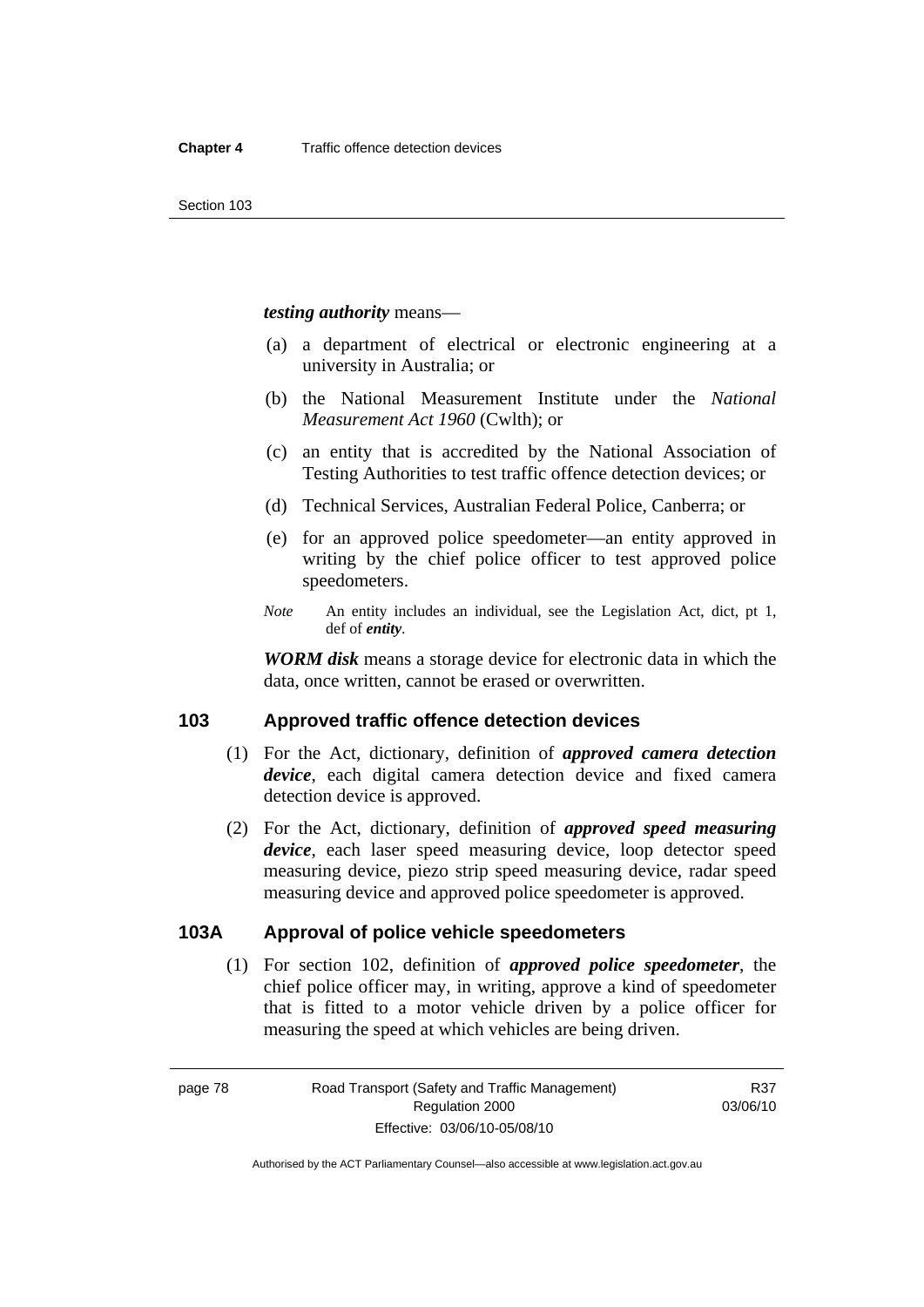(2) An approval is a notifiable instrument.

*Note* A notifiable instrument must be notified under the Legislation Act.

#### **104 Major testing of laser speed measuring devices**

- (1) The following devices must be tested in accordance with this section at least once every 12 months:
	- (a) a laser speed measuring device;
	- (b) the laser speed measuring device component of a digital camera detection device.
- (2) The test must be carried out—
	- (a) by a person approved under section 106 (Approved people testing and sealing); and
	- (b) in accordance with Australian Standard AS 4691.1-2, as in force on the commencement of this paragraph.
		- *Note 1* The text of an applied, adopted or incorporated law or instrument, whether applied as in force from time to time or at a particular time, is taken to be a notifiable instrument if the operation of the Legislation Act,  $s$  47 (5) or (6) is not disapplied (see s 47 (7)).
		- *Note 2* A notifiable instrument must be notified under the Legislation Act.
- (3) The Legislation Act, section 47 (5) does not apply in relation to subsection (2) (b).
- (4) The test must show whether the device—
	- (a) is operating in accordance with the manufacturer's specifications; and
	- (b) is accurate within a tolerance of 2km/h.
- (5) For this section, it is sufficient for the laser speed measuring device component of a digital camera detection device to be tested

page 79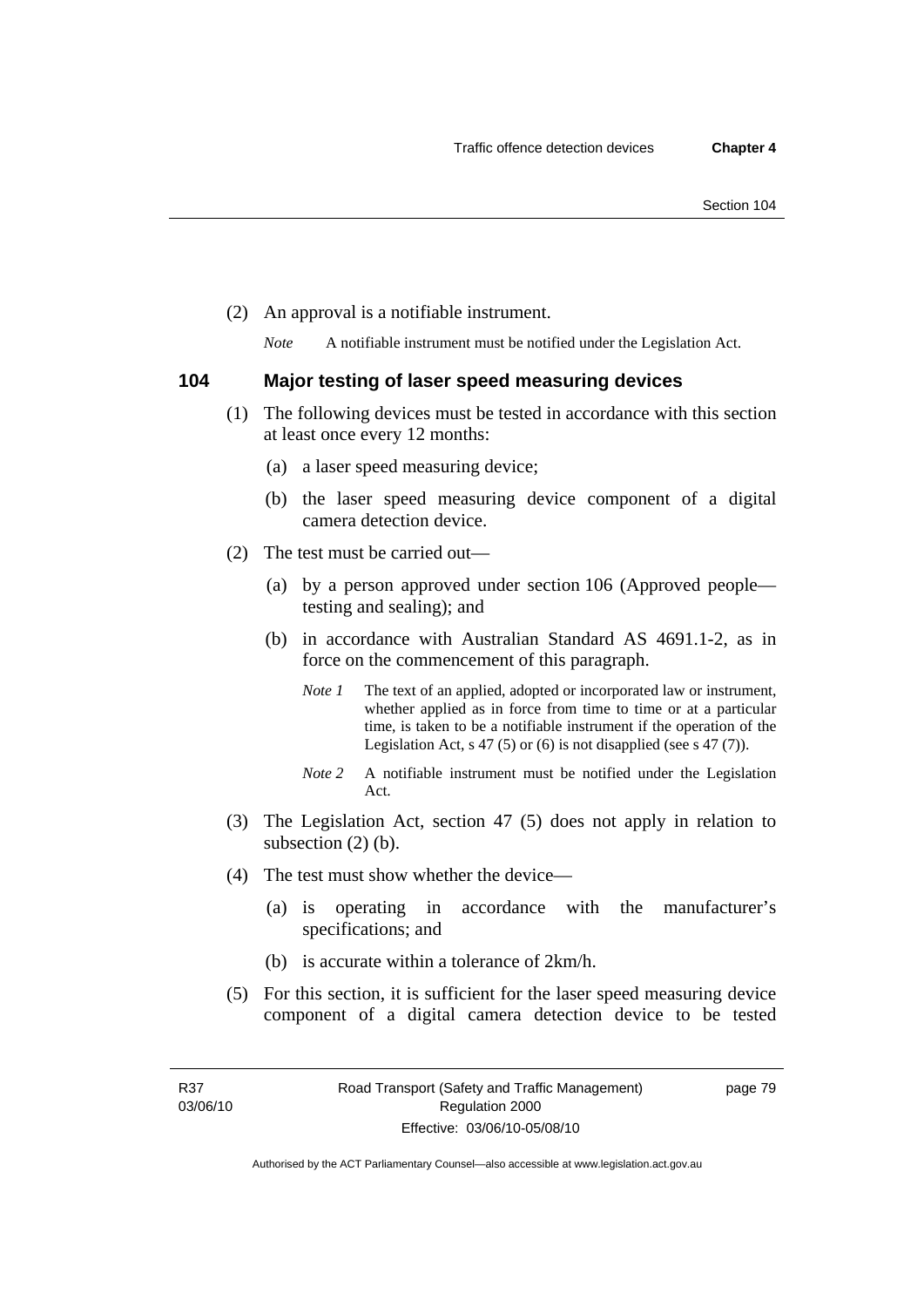separately from the other components of the device, and it is not necessary for the other components to be tested.

#### **104A Major testing of other traffic offence detection devices**

- (1) The following devices must be tested in accordance with this section:
	- (a) a radar speed measuring device that is not a component of a fixed camera detection device or a digital camera detection device;
	- (b) a radar speed measuring device component of a fixed camera detection device or a digital camera detection device;
	- (c) an approved police speedometer;
	- (d) the loop detector speed measuring device component of a fixed camera detection device;
	- (e) the piezo strip speed measuring device component of a fixed camera detection device.
- (2) The devices mentioned in subsection (1) must be tested at least once every 12 months.
- (3) The test must be carried out by a person approved under section 106 (Approved people—testing and sealing).
- (4) The test of a radar speed measuring device that is not a component of a fixed camera detection device, or a digital camera detection device, must show whether the device is operating in accordance with Australian Standard AS 2898.1-2, as in force on the commencement of this subsection.
	- *Note 1* The text of an applied, adopted or incorporated law or instrument, whether applied as in force from time to time or at a particular time, is taken to be a notifiable instrument if the operation of the Legislation Act, s 47 (5) or (6) is not disapplied (see s 47 (7)).
	- *Note 2* A notifiable instrument must be notified under the Legislation Act.

R37 03/06/10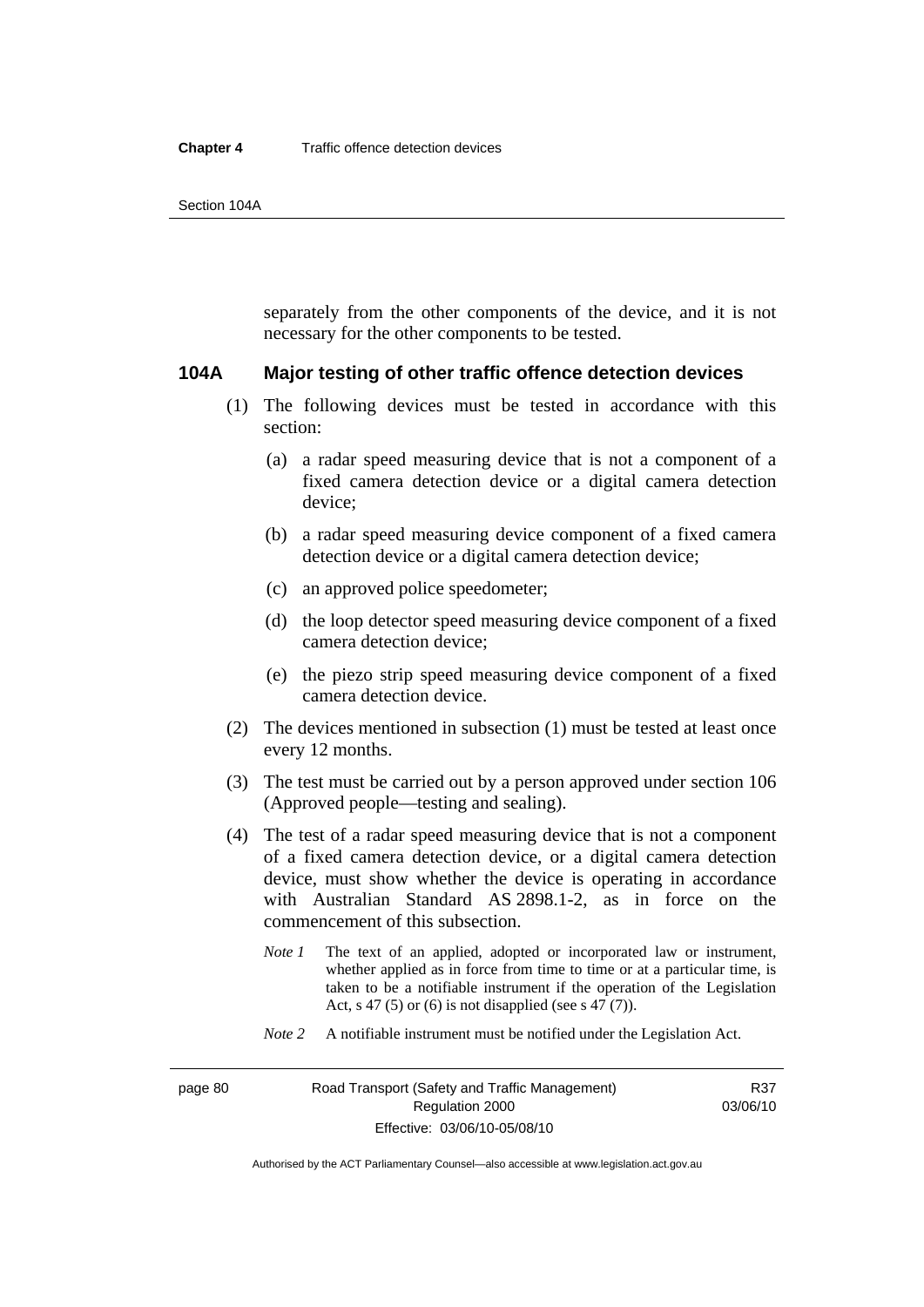- (5) The Legislation Act, section 47 (5) does not apply in relation to AS 2898.1-2 under subsection (4).
- (6) The test of the radar speed measuring device component of a fixed camera detection device, or a digital camera detection device, must show whether the device—
	- (a) is operating in accordance with the manufacturer's specifications; and
	- (b) for speeds of 100km/h and under—is accurate within a tolerance of 2km/h; and
	- (c) for speeds over 100km/h—is accurate within a tolerance of 2%.
- (7) The test of an approved police speedometer must show whether the device is accurate within a tolerance of 2%.
- (8) The test of the loop detector speed measuring device component of a fixed camera detection device must show whether the speed measuring device—
	- (a) for speeds of 100km/h and under—is accurate within a tolerance of 2km/h; and
	- (b) for speeds over 100km/h—is accurate within a tolerance of 2%.
- (9) The test of the piezo strip speed measuring device component of a fixed camera detection device must show whether the speed measuring device—
	- (a) is operating in accordance with the manufacturer's specifications; and
	- (b) is accurate within a tolerance of 2km/h.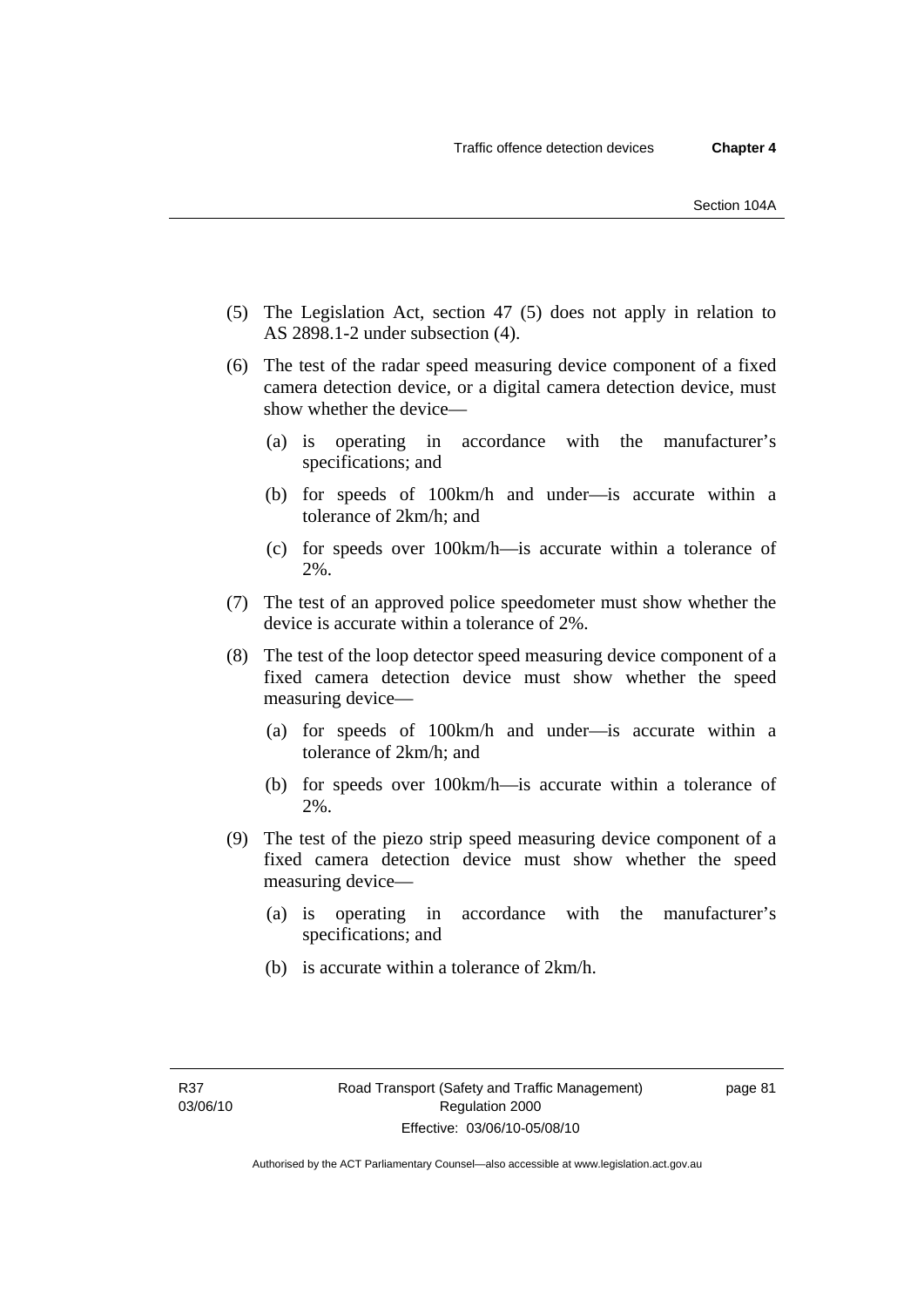## **104B Certification and sealing of traffic offence detection devices**

- (1) This section applies if a test of a traffic offence detection device under section 104 or section 104A establishes—
	- (a) a matter mentioned in section 104A (5) or (7) in relation to the device; or
	- (b) the matters mentioned in section 104 (4) or section 104A (3) in relation to the device.
- (2) The person who carried out the test must—
	- (a) sign a certificate to that effect; and
	- (b) if a seal on the device has been damaged or removed—seal the device.

### **105 Use of certain digital camera detection devices**

- (1) This section applies to the operation of a digital camera detection device that is located in a vehicle that can be moved from place to place to detect traffic offences.
- (2) The operator of a digital camera detection device that includes as a component a radar speed measuring device must ensure that the following operations are done in accordance with the manufacturer's instructions for the device:
	- (a) aligning the vehicle in which the device is located with the road;
	- (b) activating the device;
	- (c) operating the device.
- (3) The operator of a digital camera detection device that includes as a component a laser speed measuring device must ensure that the following operations are done in accordance with the manufacturer's instructions for the device:

R37 03/06/10

Authorised by the ACT Parliamentary Counsel—also accessible at www.legislation.act.gov.au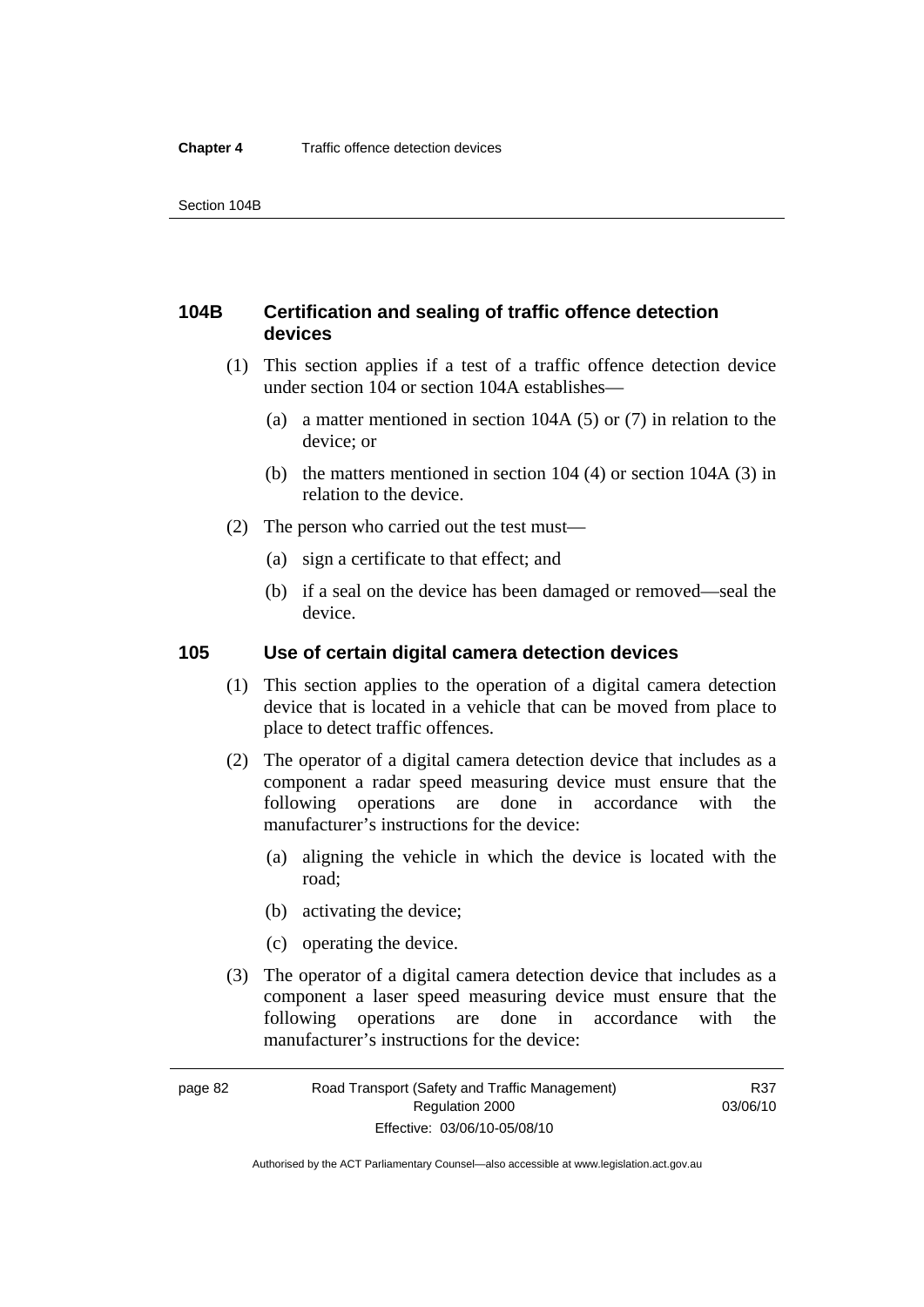- (a) testing the laser speed measuring component of the device at the beginning and end of each shift of the operator by carrying out the following checks:
	- (i) an instrument confidence check;
	- (ii) a calibration verification check;
	- (iii) a scope alignment check;
- (b) activating the device;
- (c) operating the device.
- (4) To remove any doubt, if a device mentioned in subsection (3) is used at more than 1 place during a shift of the operator, the operator is not required to carry out the checks mentioned in subsection (3) (a) each time the device is activated at a different place.
- (5) If the requirements set out in this section are met, the device may operate unattended.
- (6) If a device is used by 2 or more operators, who are working together during a shift, the requirements set out in this section may be carried out by different operators.
- (7) In this section:

*operator* means a person approved to use a traffic offence detection device under section 107 (Approved people—use).

#### **105A Use of certain laser speed measuring devices**

- (1) This section applies to a laser speed measuring device, other than a device mentioned in section 105 (Use of certain digital camera detection devices).
- (2) The operator of the laser speed measuring device must ensure that the following operations are done in accordance with the manufacturer's instructions for the device:

page 83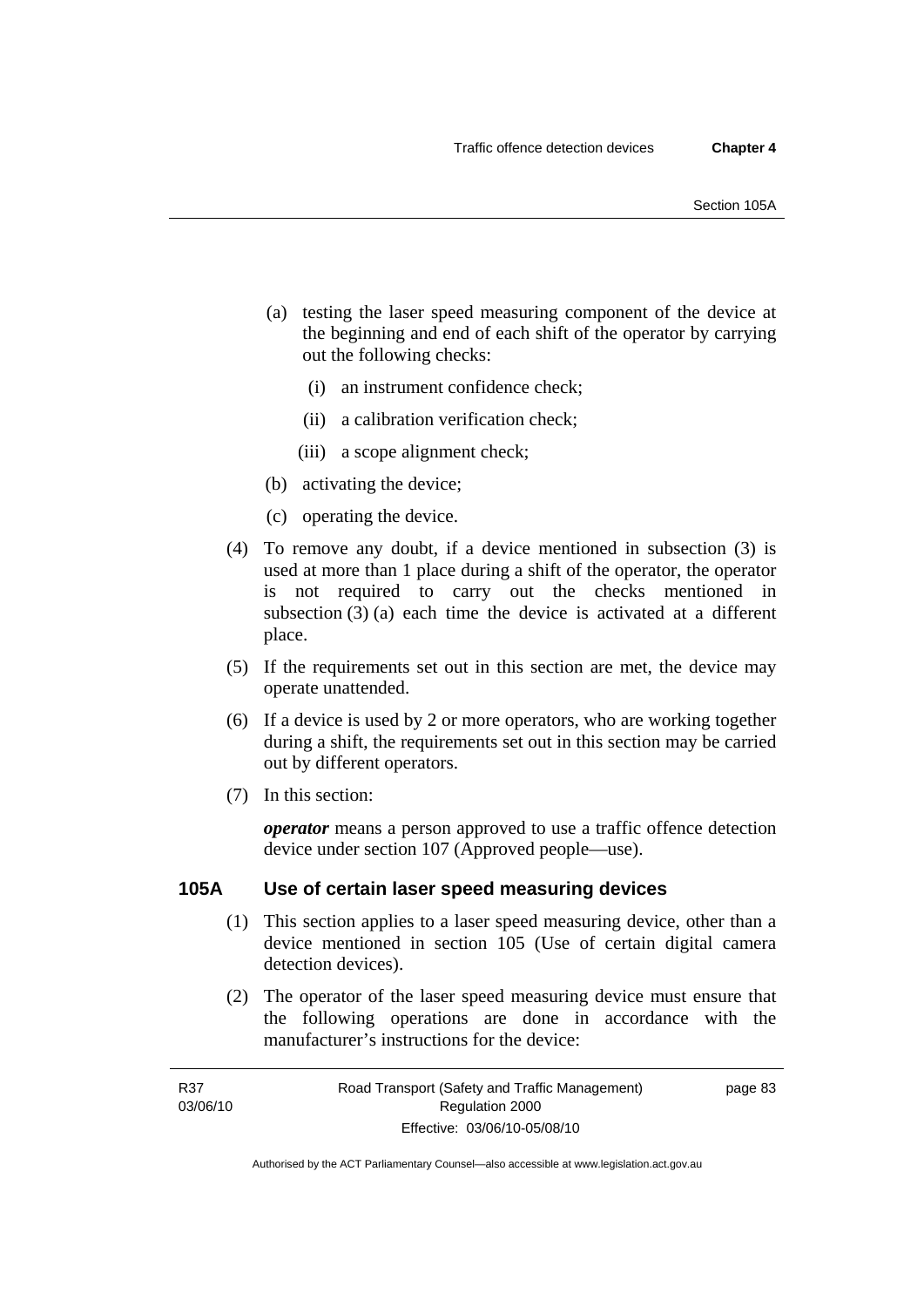- (a) testing the device at the beginning and end of each shift of the operator by carrying out the following checks:
	- (i) an instrument confidence check;
	- (ii) a calibration verification check;
	- (iii) a scope alignment check;
- (b) activating the device;
- (c) operating the device.
- (3) To remove any doubt, if the device is used at more than 1 place during a shift of the operator, the operator is not required to carry out the checks mentioned in subsection (1) (a) each time the device is activated at a different place.
- (4) If the device is used by 2 or more operators who are working together during the shift, the tests mentioned in subsection (1) (a) and (d) may be carried out by different operators.
- (5) In this section:

*operator* means a person approved to use a traffic offence detection device under section 107 (Approved people—use).

## **105B Use of certain radar speed measuring devices**

- (1) This section applies to a radar speed measuring device, other than a device that is a component of—
	- (a) a digital camera detection device; or
	- (b) a fixed camera detection device.
- (2) The radar speed measuring device must be used by an operator in accordance with the manufacturer's instructions for the device.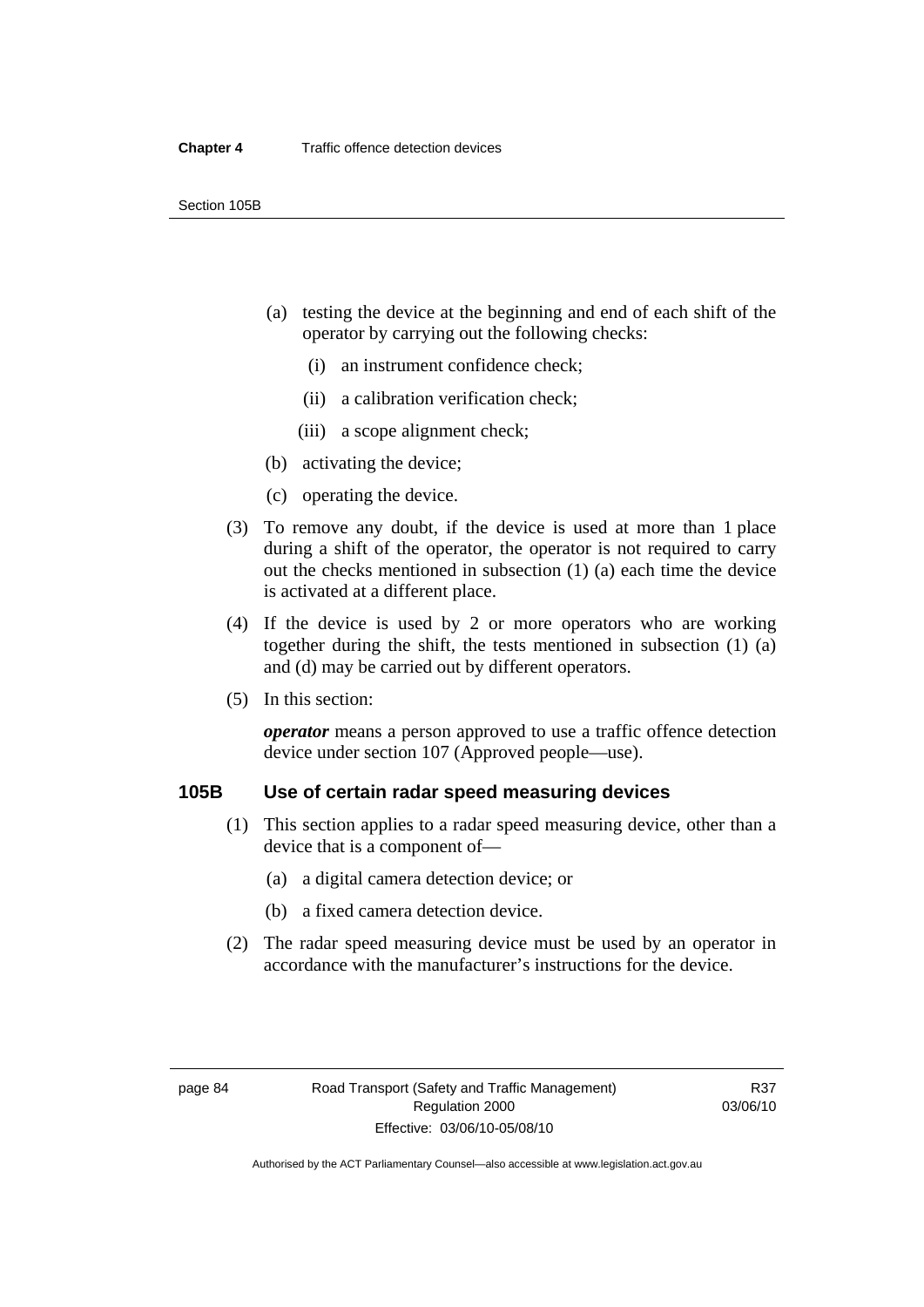- (3) The operator must test the device—
	- (a) at the beginning of each shift of the operator against an approved police speedometer; and
	- (b) at the end of each shift of the operator against the speedometer mentioned in paragraph (a); and
	- (c) if the operator's shift is longer than 9 hours—9 hours after the beginning of the shift against the speedometer mentioned in paragraph (a).
- (4) After each test, the device must be found to be accurate within a tolerance of 2 km/h.
- (5) To remove any doubt, if the device is used at more than 1 place during a shift of the operator, the operator is not required to carry out the checks mentioned in subsection (3) (a) each time the device is activated at a different place.
- (6) If the device is used by 2 or more operators who are working together during the shift, the tests mentioned in subsection (3) may be carried out by different operators.
- (7) In this section:

*operator* means a person approved to use a traffic offence detection device under section 107 (Approved people—use).

### **106 Approved people—testing and sealing**

Each person employed by a testing authority to test and seal traffic offence detection devices is approved to test and seal traffic offence detection devices.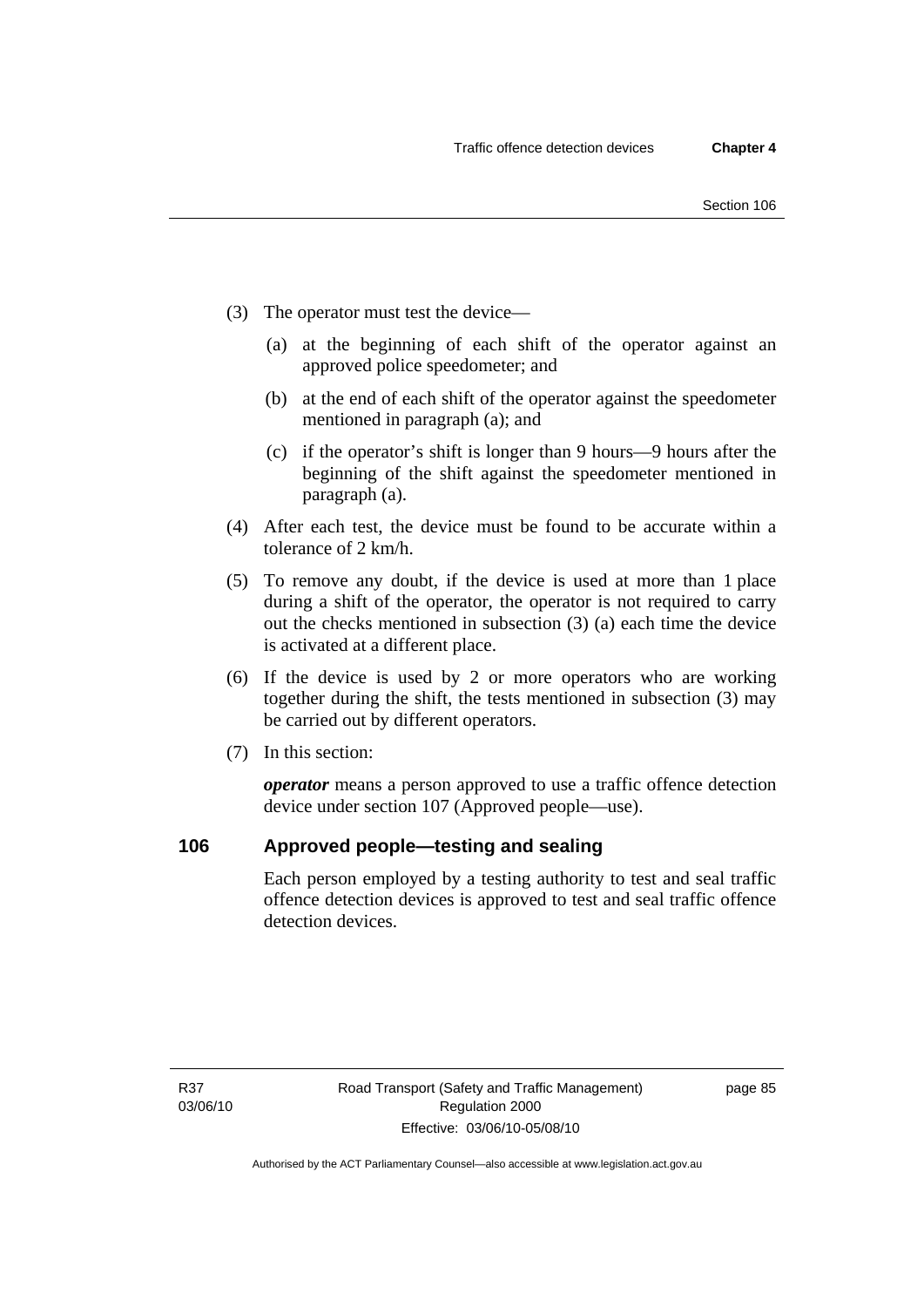## **107 Approved people—use**

- (1) Each police officer is approved to use any traffic offence detection device (other than a fixed camera detection device).
- (2) The road transport authority may approve a person who is not a police officer to use digital camera detection devices.
- (3) The road transport authority may only approve a person under subsection (2) if the authority is satisfied that the person has appropriate qualifications to operate, or experience in the operation of, digital camera detection devices.

## **107A Recording of camera detection device image files—Act, s 23 (2) (c) (ii)**

 (1) An electronic file created by a camera detection device must be recorded on a WORM disk or other storage medium for electronic data (the *recording medium*).

*Note Camera detection device*—see the Act, s 23.

- (2) The recording medium for a camera detection device may be—
	- (a) attached directly to, or located with, the device; or
	- (b) at a place other than the place where the device is located.

#### **Example—par (b)**

If a motor vehicle goes through a red traffic light and an image of the vehicle is taken by a fixed camera detection device, the electronic file created by the device in relation to the offence is sent along a wire or optical fibre, or across a wireless network, to a recording device in a building in another suburb and is stored at that building on a recording medium.

- *Note* An example is part of the regulation, is not exhaustive and may extend, but does not limit, the meaning of the provision in which it appears (see Legislation Act, s 126 and s 132).
- (3) If the recording medium for a camera detection device is at a place other than the place where the device is located—

page 86 Road Transport (Safety and Traffic Management) Regulation 2000 Effective: 03/06/10-05/08/10

R37 03/06/10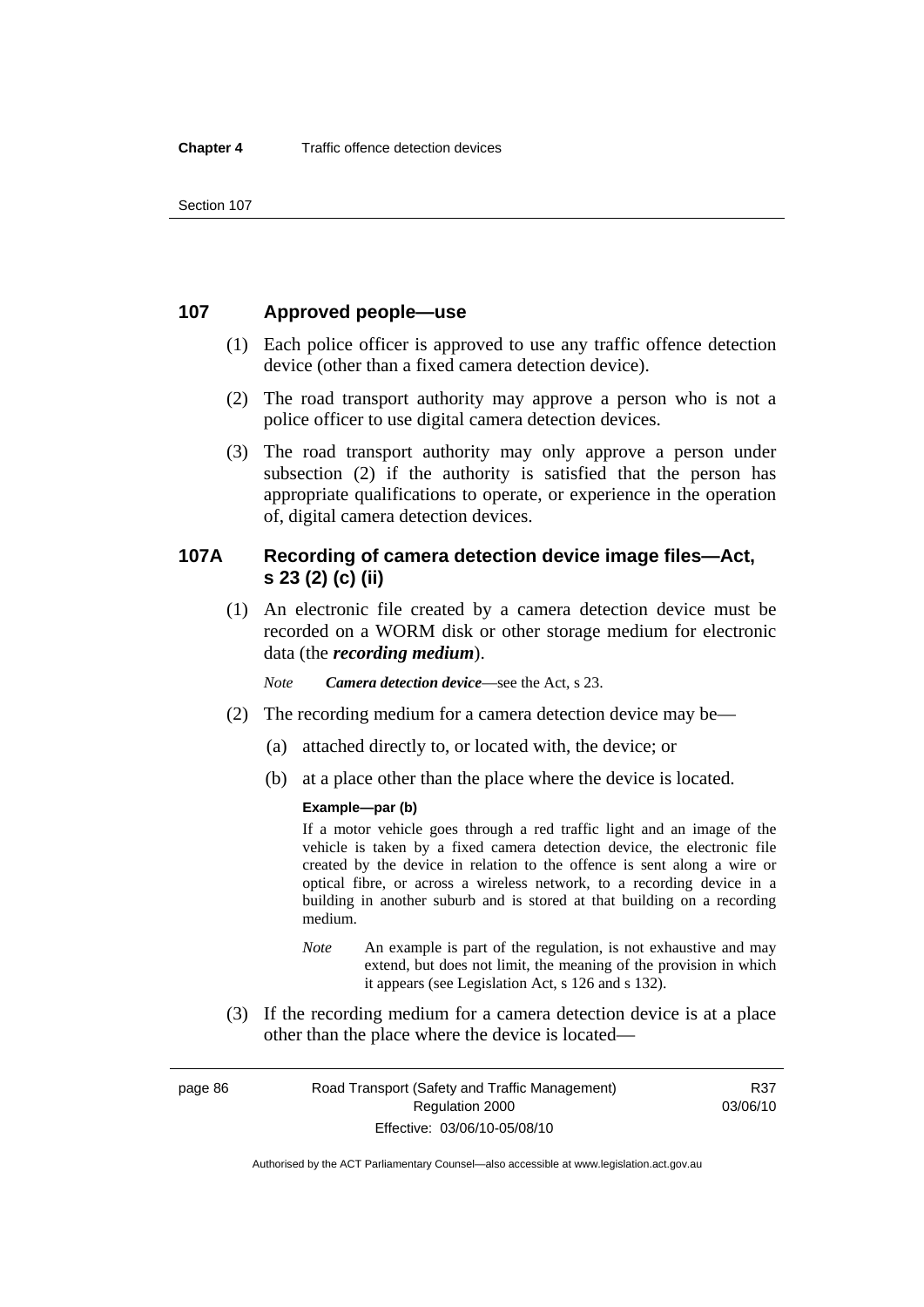- (a) the device must produce a security checksum for each electronic file created by the device; and
- (b) the device must encrypt the security checksum and the file; and
- (c) the security checksum and the encrypted file must be recorded as soon as practicable on a recording medium.
- (4) However, subsection (3) does not prevent other security measures being taken in relation to a security checksum or an electronic file before it is recorded on the recording medium.

## **107B Verification of camera detection device image files—Act, s 23 (2) (c) (iii)**

- (1) This section applies if an electronic file that contains an image of a vehicle taken by a camera detection device is recorded on a recording medium that is at a place other than the place where the device is located.
- (2) Before the image of the vehicle is produced from the file, the accuracy of the file must be verified by using a computer to—
	- (a) recalculate the security checksum for the file; and
	- (b) confirm that the security checksum produced by the recalculation is identical to the checksum produced by the device for the file.

### **108 Meaning of vehicle image codes**

- (1) This section defines the meaning of codes and other information indicated on an image of a vehicle taken by an approved camera detection device.
	- *Note* Information etc that is indicated on an image includes information etc accompanying or reasonably associated with the image (see Act, dict, def of *indicated on*).

R37 03/06/10

Authorised by the ACT Parliamentary Counsel—also accessible at www.legislation.act.gov.au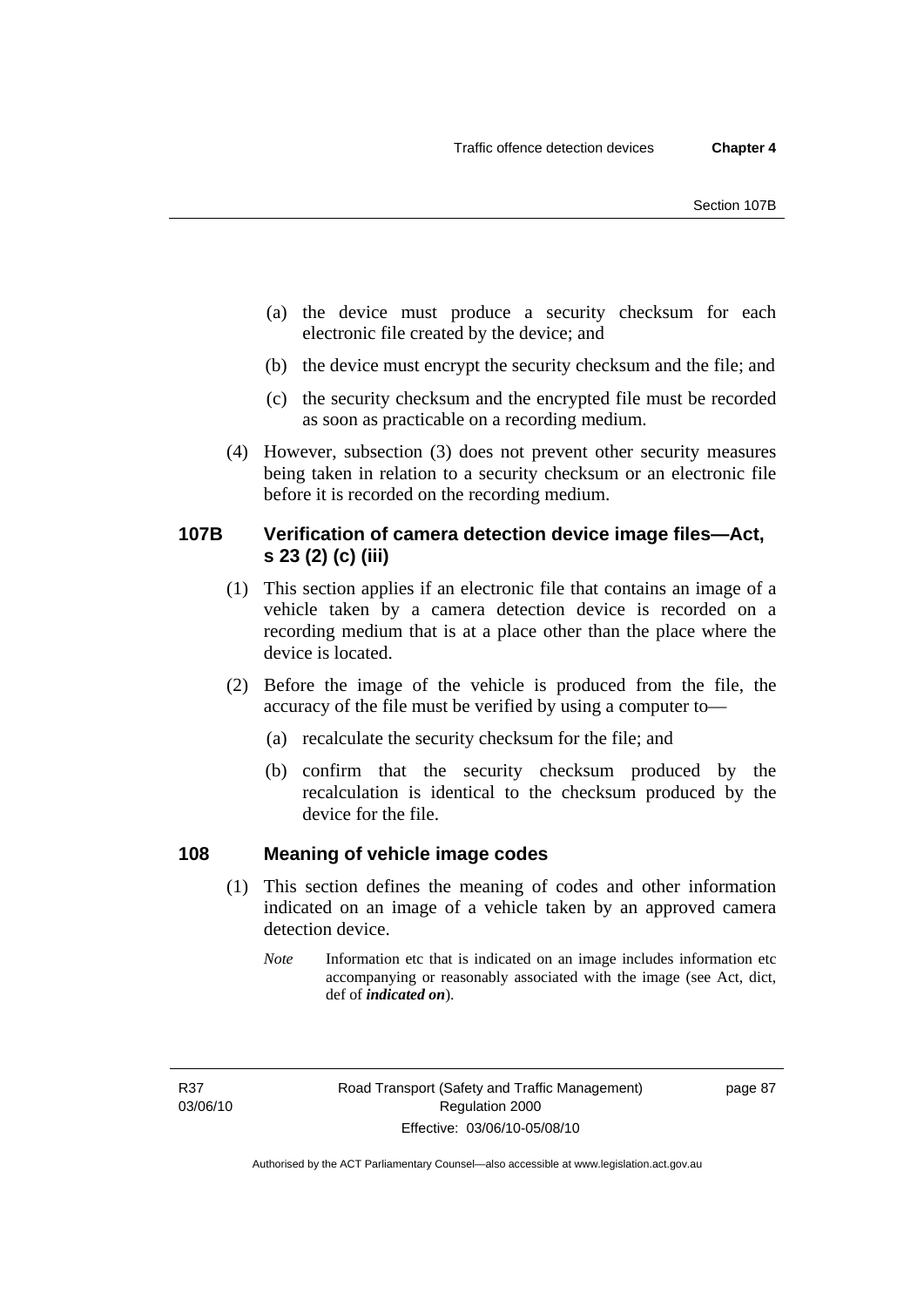#### Section 108

- (2) It is not necessary that all the codes and other information mentioned in this section be indicated on an image but if they do appear they have the meaning given in this section.
- (3) The characters (whether numbers, letters or both) in the field immediately after 'Device' is the code for—
	- (a) the laser speed measuring device component of the digital camera detection device that took the image; or
	- (b) the radar speed measuring device component of the digital camera detection device, or fixed camera detection device, that took the image; or
	- (c) the piezo strip speed measuring device component of the fixed camera detection device that took the image; or
	- (d) the loop detector speed measuring device component of the fixed camera detection device that took the image.

#### **Example**

'Device: 012409' indicates that the code for the laser speed measuring device component of the digital detection device, or piezo strip speed measuring device component of the fixed camera detection device, that took the image, is 012409.

 (4) The characters (whether numbers, letters or both) in the field immediately after 'Location' or 'Loc' is the code for the place where the image was taken (the *location code*).

#### **Example**

'Location: sls0015' indicates that the code for the place where the image was taken is 0015 (see sch 1, part 1.1, item 15).

(5) A location code has the meaning given by schedule 1.

#### **Example**

The location code '0015' indicates that the image was taken at Kingsford Smith Drive between Kuringa Drive and Spalding Street (see sch 1, part 1.1, item 15).

 (6) For subsection (5) and schedule 1, if a road (however described) mentioned in an item of schedule 1 intersects with another road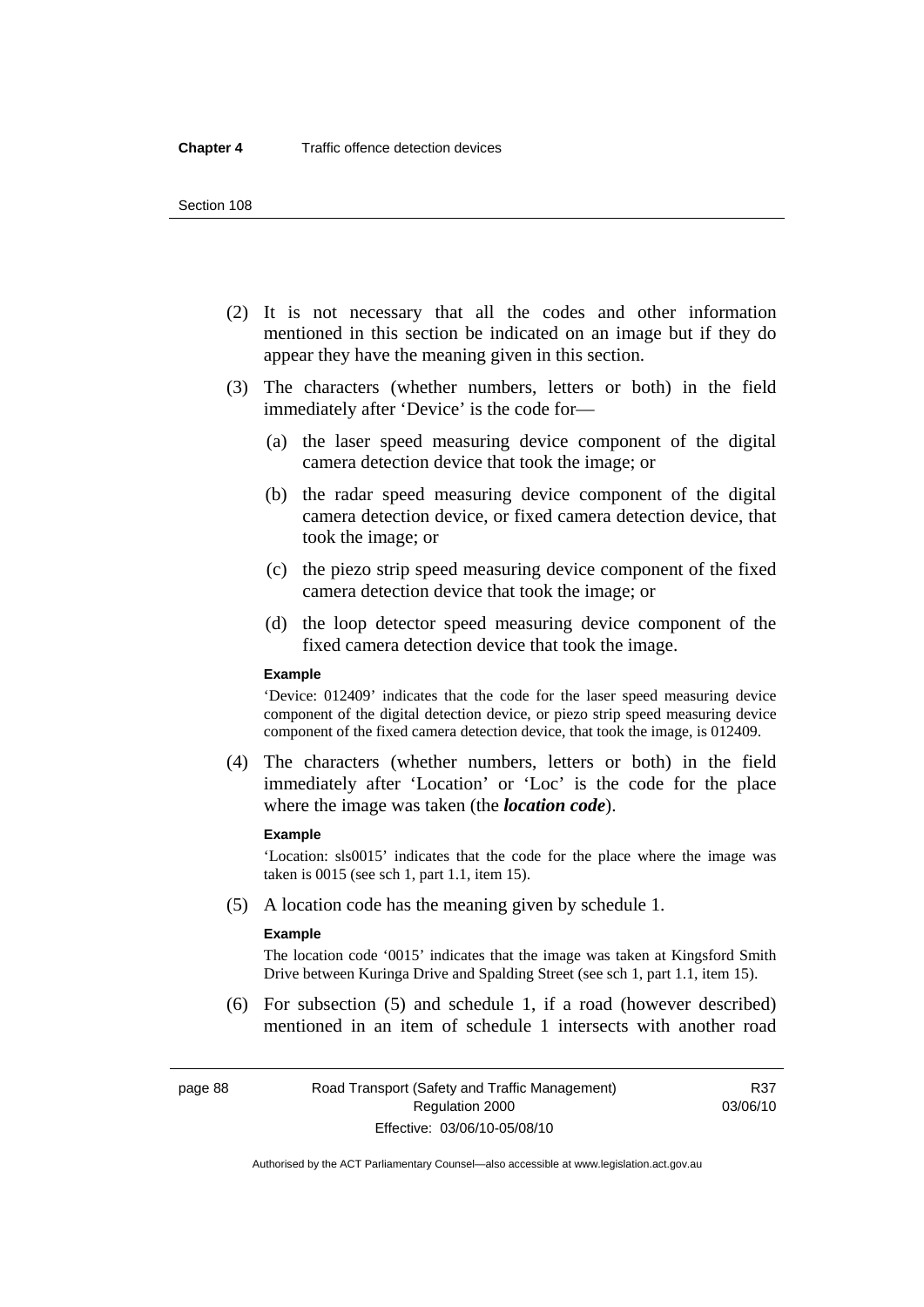(however described) more than once, the word '(north)' or '(south)' is included after the name of the road to indicate the intersection relevant to the meaning of the location code.

#### **Example**

The location code '0003' means that the image was taken on Athllon Drive between Beasley Street '(south)' and Sulwood Drive (see sch 1, part 1.1, item 3). As Beasley Street intersects Athllon Drive more than once, the word 'south' indicates that the southern intersection is the relevant intersection.

 (7) The characters in the field immediately after 'Date' is the date when the image was taken, with the first 2 numbers indicating the day of the month, followed by an abbreviation for the month and the year.

#### **Example**

'Date: 15/11/00' indicates that the image was taken on 15 November 2000.

 (8) The numbers in the field immediately after 'Time' is the time when the image was taken, stated in the 24-hour clock system.

#### **Examples**

- 1 'Time: 11.07.00.23' indicates that the image was taken at 0.23 seconds after 11.07 am.
- 2 'Time: 13:53:10:07' indicates that the image was taken at 10.07 seconds after 1.53 pm.
- (9) The letter in the field immediately after 'Direction' or 'Dir' indicates—
	- (a) for an image taken by a digital camera detection device whether the general direction in which the vehicle was travelling was away from or towards the device, with 'A' indicating away from the device and 'T' indicating towards the device; or
	- (b) for an image taken by a fixed camera detection device—the general direction in which the vehicle was travelling when the image was taken, with 'N' indicating north, 's' indicating south, 'E' indicating east and 'W' indicating west.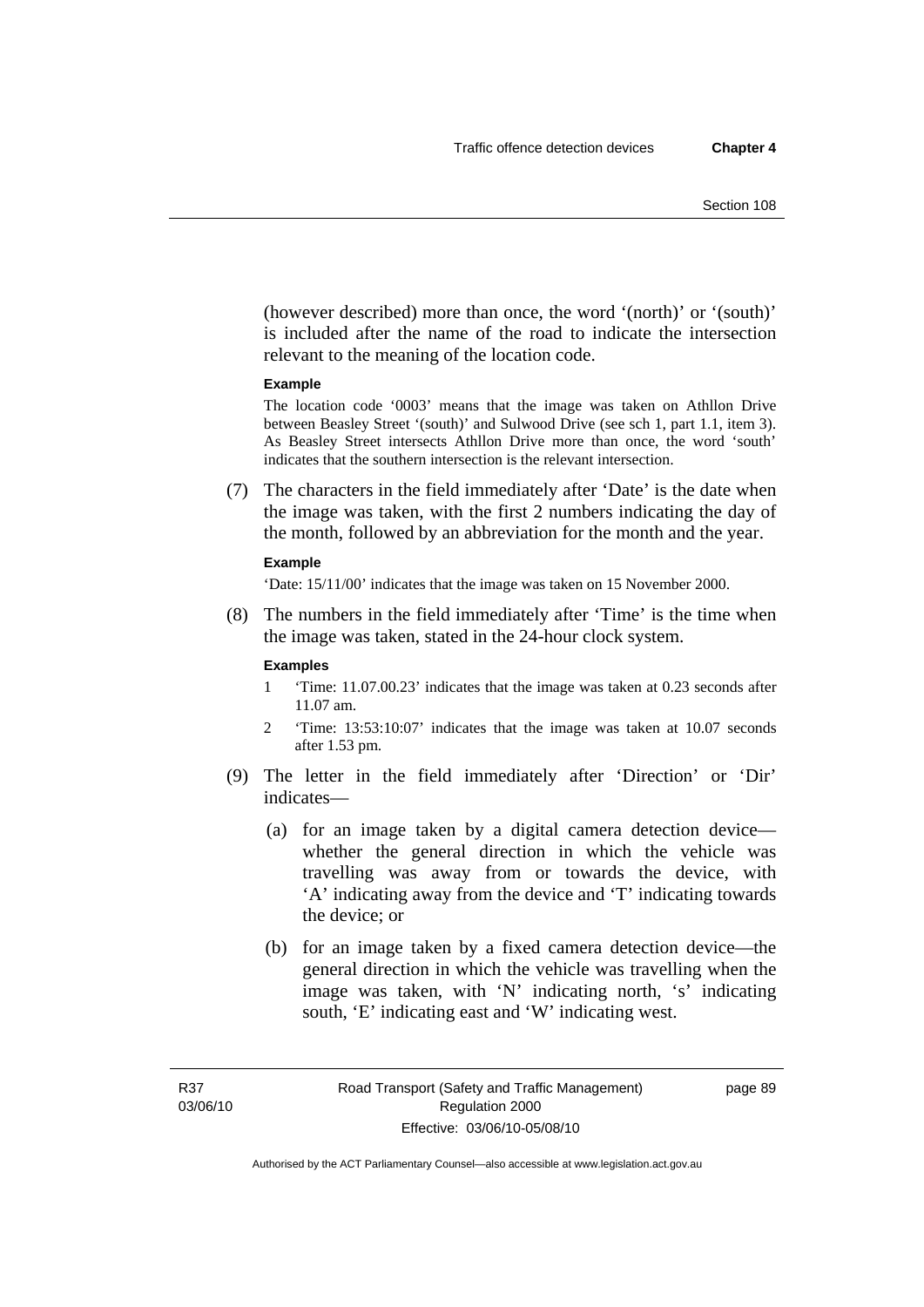Section 108

#### **Example for par (a)**

'Direction: A' indicates that when the image was taken the vehicle was generally travelling away from the digital camera detection device that took the image.

#### **Example for par (b)**

'Direction: N' indicates that when the image was taken the vehicle was travelling in the general direction of north.

 (10) The characters in the field immediately after 'Lane' is the code for the lane in which the vehicle was travelling when the image was taken, with the following codes having the stated meaning:

'L1' means the lane next to the centre of the road

'L2' means the lane immediately to the left of L1

'L3' means the lane immediately to the left of L2

'L4' means the lane immediately to the left of L3.

#### **Example**

'Lane: L1' indicates that the vehicle was travelling in the lane next to the centre of the road when the image was taken.

 (11) The number in the field immediately after 'Red time' is the time in seconds and part seconds (stated as a fraction) that a red traffic light or red traffic arrow facing the driver of the vehicle had been showing before the driver entered the intersection concerned.

#### **Example**

'Red time: 1.50' indicates that the red traffic light or red traffic arrow facing the driver of the vehicle had been showing for 1.5 seconds before the driver entered the intersection concerned.

 (12) The number in the field immediately after 'Speed li' is the speed limit applying to the driver of the vehicle for the length of road where the driver was driving when the image was taken.

#### **Example**

'Speed li: 60' indicates that the speed limit applying to the driver of the vehicle for the length of road where the driver was driving when the image was taken is 60 km/h.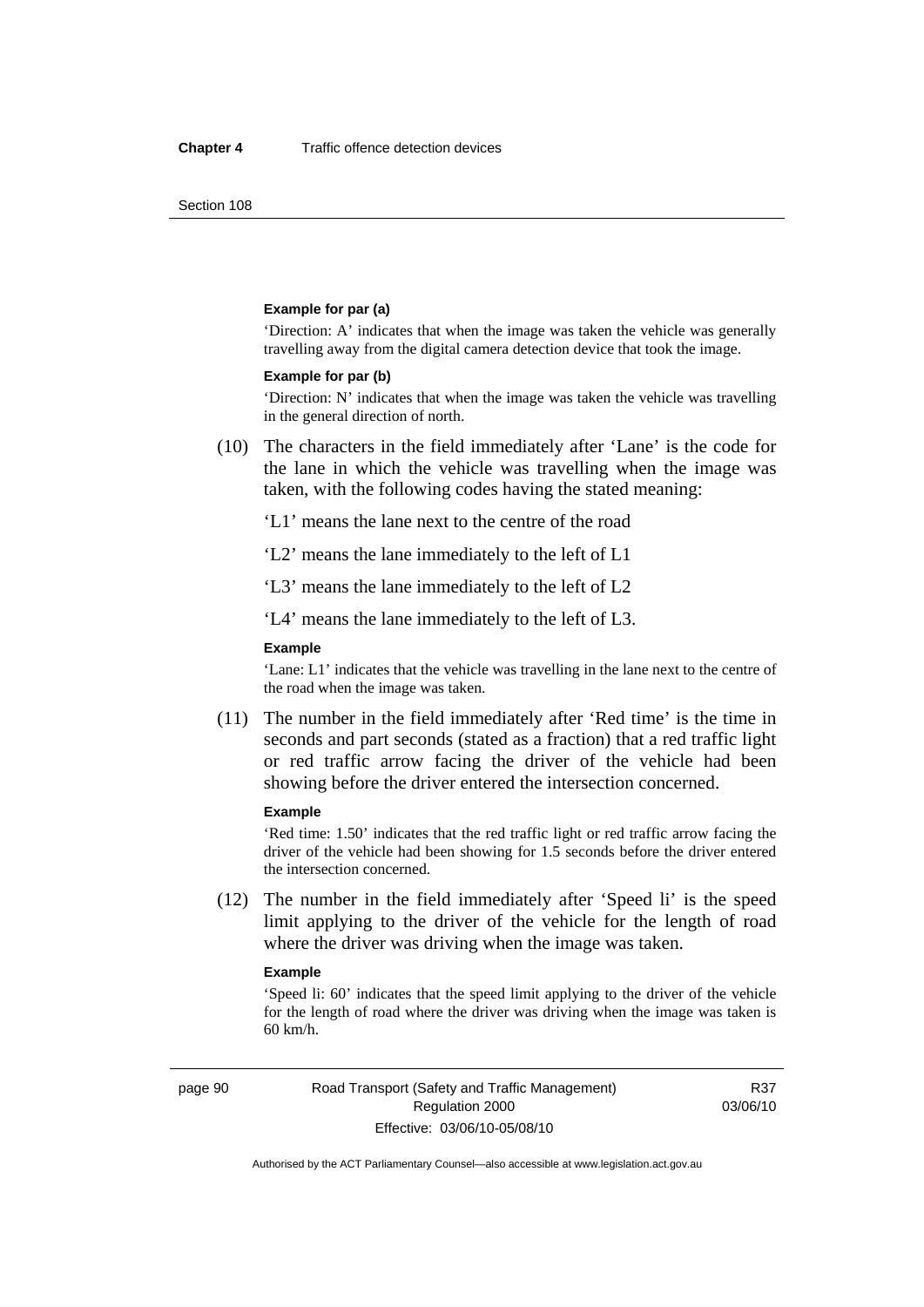(13) The number in the field immediately after 'Speed' is the speed in kilometres per hour at which the driver of the vehicle was driving when the image was taken.

#### **Example**

'Speed: 82' indicates that the driver of the vehicle was driving at 82 km/h when the image was taken.

 (14) The characters (whether numbers, letters or both) in the field immediately after 'Operator' is the code for the person responsible for the use of the device when the image was taken.

#### **Example**

'Operator: op002' indicates that the code for the person responsible for the device when the image was taken is operator 002.

 (15) The characters (whether numbers, letters or both) in the field immediately after 'Disk' is the code for the recording medium used to record the image of the vehicle.

#### **Example**

'Disk: WD0022' indicates that the code for the WORM disk used to record the image was WD0022.

*Note* An example is part of the regulation, is not exhaustive and may extend, but does not limit, the meaning of the provision in which it appears (see Legislation Act, s 126 and s 132).

R37 03/06/10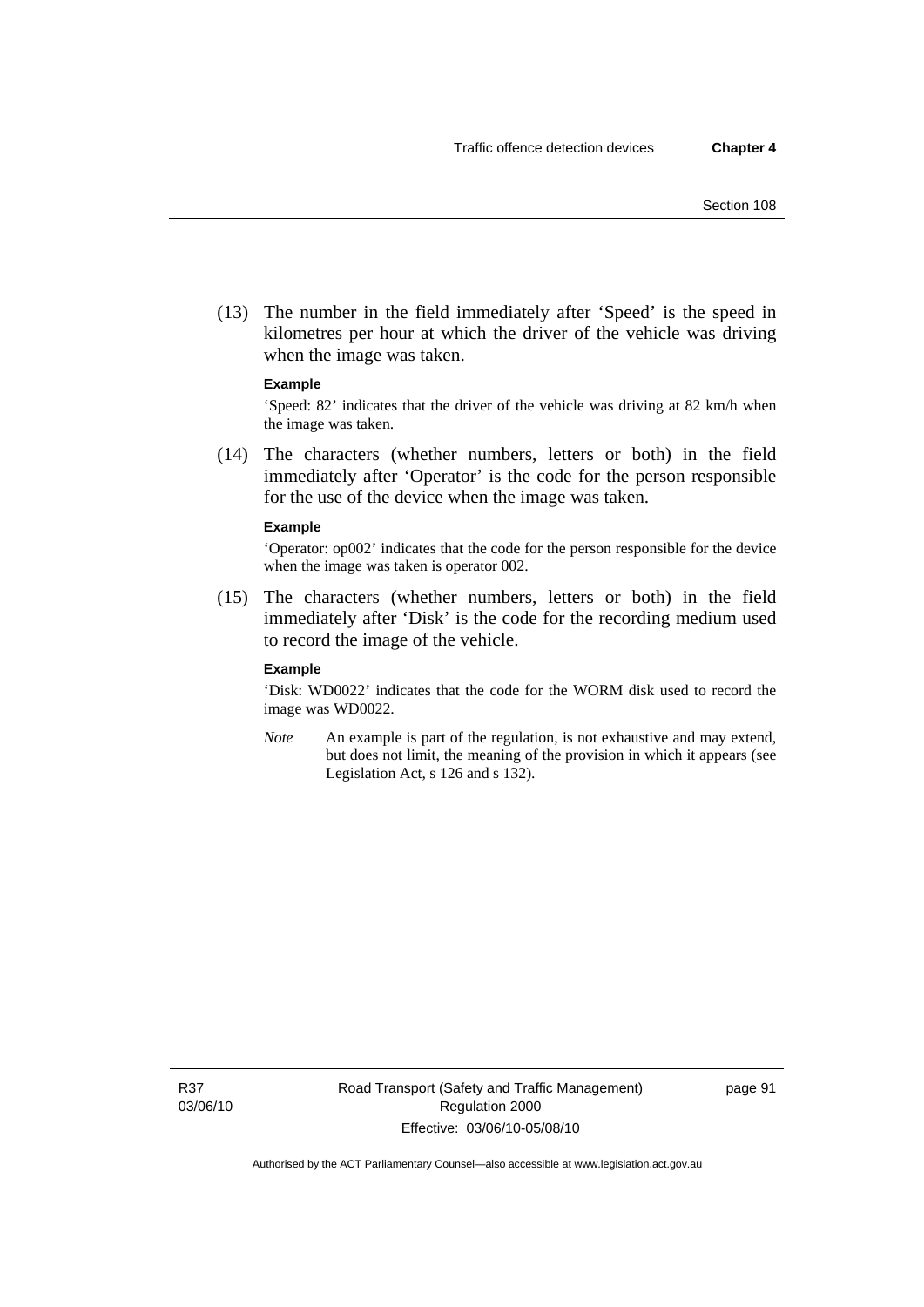#### **Chapter 5** Miscellaneous

## **Chapter 5 Miscellaneous**

### **109 Additional powers of police**

- (1) A police officer may request or signal the driver of a vehicle to stop the vehicle.
- (2) A person must not, without reasonable excuse, fail to comply with a request or signal made or given by a police officer under subsection  $(1)$ .

Maximum penalty: 20 penalty units.

 (3) A police officer may, during a temporary obstruction or danger to traffic or in an emergency, direct the responsible person for or driver of a vehicle parked in any part of a pay parking area to remove the vehicle or, if no-one appears to be in charge of the vehicle, remove the vehicle.

## **110 Prohibition on car minding**

- (1) The chief police officer may, by written notice given to a person, prohibit the person from—
	- (a) parking, minding, caring for, or taking charge of any motor vehicle or trailer (other than a motor vehicle or trailer of which the person is the driver) on a road; or
	- (b) offering his or her services for any such purpose.
- (2) A person who is given a notice under subsection (1) must comply with the notice.

Maximum penalty: 20 penalty units.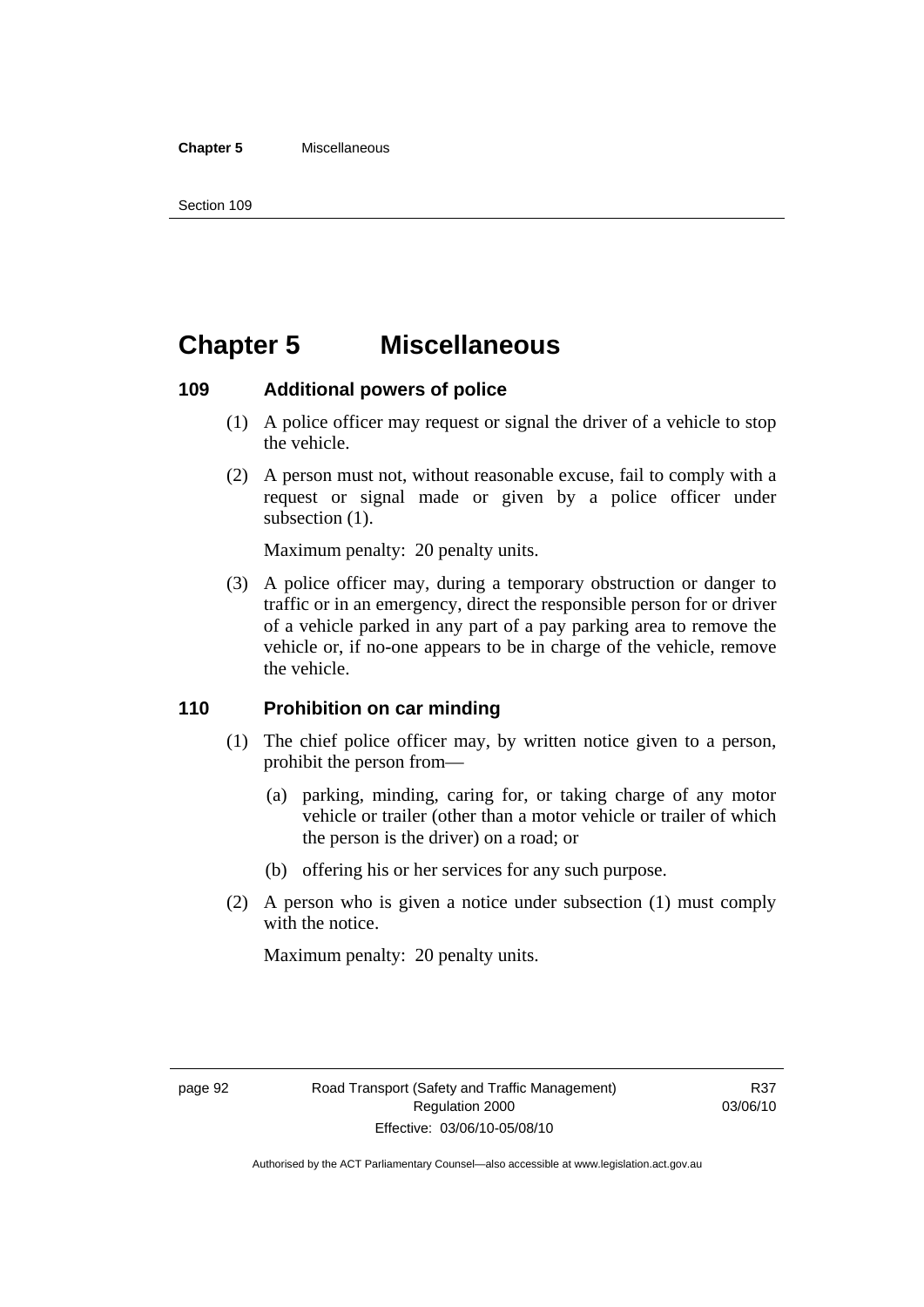- (3) This section does not authorise the chief police officer to prohibit the proprietor of a parking station or parking area—
	- (a) from parking, minding, caring for, or taking charge of a motor vehicle or trailer in or on the parking station or parking area; or
	- (b) from offering the proprietor's services for that purpose—
		- (i) whether by the display or publication of an advertisement in relation to the parking station or parking area or otherwise; and
		- (ii) whether the services are performed or offered to be performed by the proprietor or by an employee or agent of the proprietor.

## **111 Removal of unattended vehicles—Act, s 32 (1) (c)**

A police officer or authorised person may move an unattended vehicle from a road or road related area to a retention area if the vehicle is in—

- (a) a bus lane; or
- (b) a length of road to which a *clearway sign* applies; or
- (c) a transit lane.

- **U 112 Disposal of impounded vehicles—Act, s 10K** 
	- (1) This section applies to a vehicle impounded under the following provisions of the Act:
		- (a) section 10A (Impounding of vehicles used for menacing driving on court order before conviction etc);
		- (b) section 10B (Impounding or forfeiture of vehicles on conviction etc for certain offences);
		- (c) section 10C (Powers of police officers to seize and impound vehicles used in committing certain offences).

page 93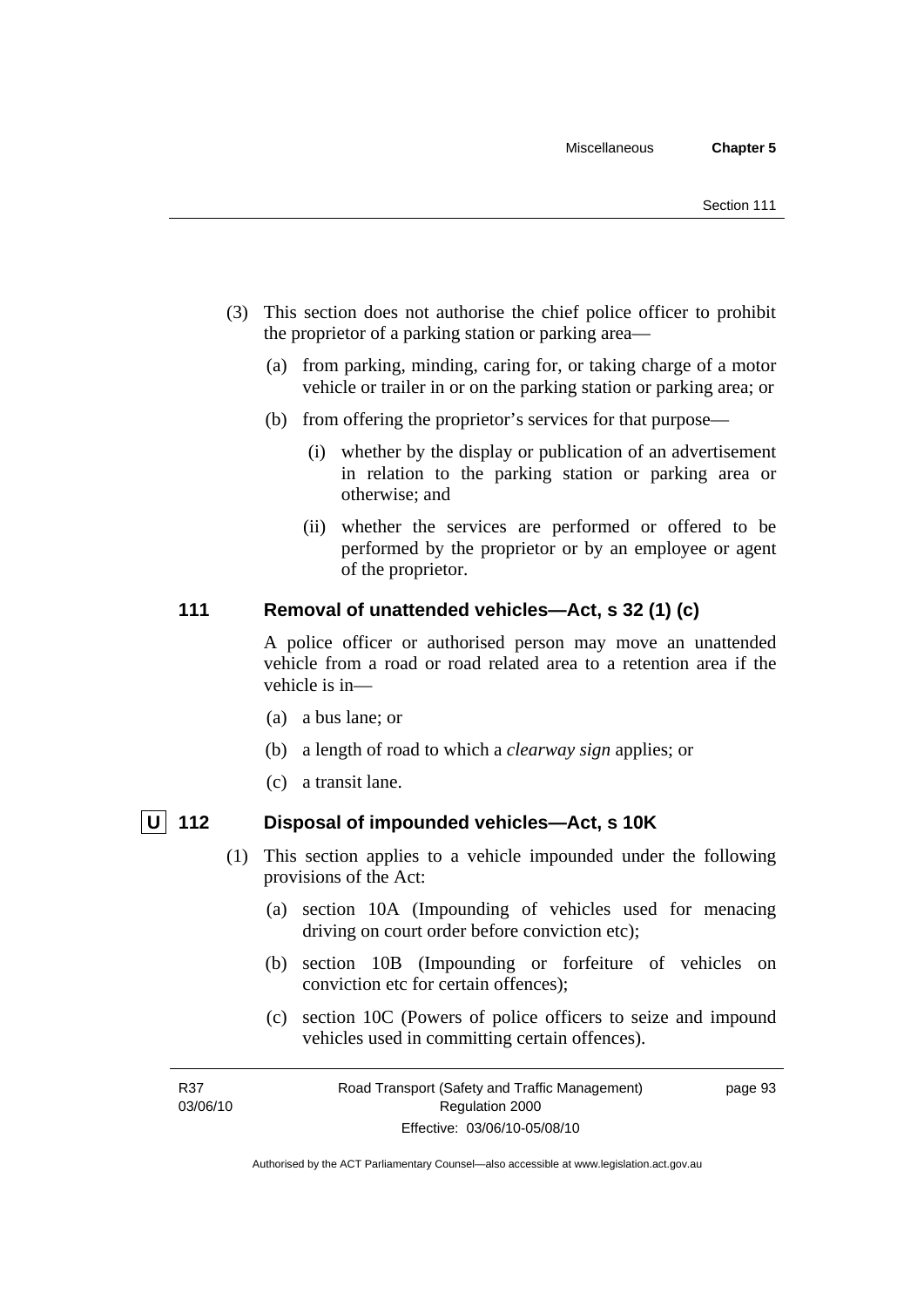#### **Chapter 5** Miscellaneous

Section 112

- (2) If a person has not applied to the chief police officer for the release of the vehicle at the end of the period of impoundment, the chief police officer must, by notice served on the registered operator of the vehicle and every person who has a registered interest in the vehicle, warn them that the vehicle may be offered for sale if the vehicle is not removed from the place of impoundment within 28 days after the day of service of the notice.
- (3) The vehicle may be offered for sale, by public auction or public tender, if the vehicle is not removed within 28 days after service of the notice or, if more than 1 notice is served under subsection (2), the later of the notices.
- (4) A person may apply to the chief police officer for payment to the person of the balance of the proceeds of sale of a vehicle within 1 year after the vehicle is sold in accordance with subsection (3).
- (5) The balance of the proceeds of sale may be paid to the person if the person satisfies the chief police officer that—
	- (a) the person was lawfully entitled to possession of the vehicle immediately before its sale; and
	- (b) there was a reasonable excuse for the person's failure to obtain release of the vehicle before it was sold.
- (6) In this section:

*balance of the proceeds of sale*, of a vehicle, means the proceeds of the sale of the vehicle less—

- (a) any fee or other amount payable under the *Road Transport (General) Act 1999* for the seizure, impounding and storage of the vehicle; and
- (b) the reasonable costs of or incidental to the sale.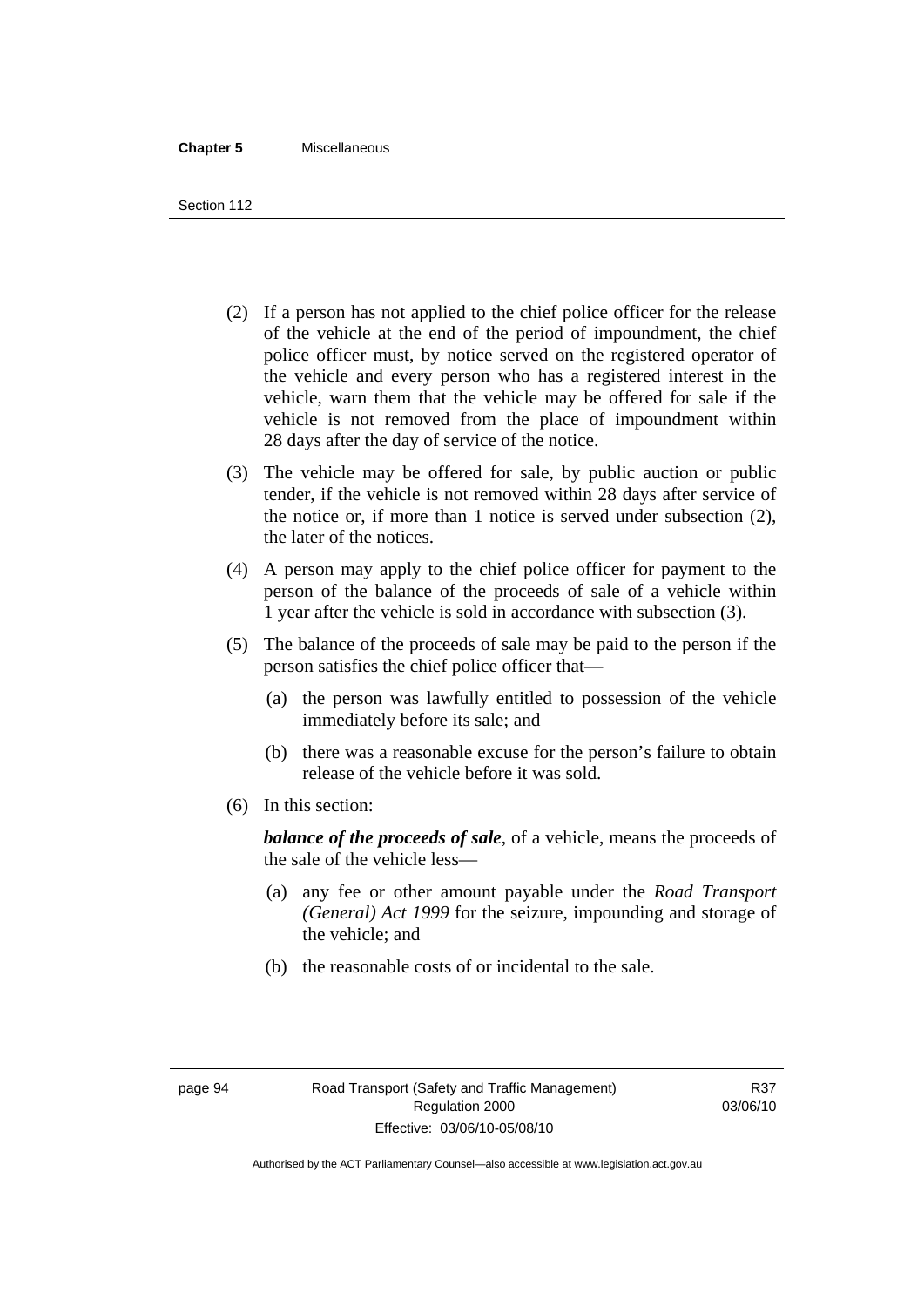## **112A Disposal of forfeited vehicles—Act, s 10K**

A vehicle that has been forfeited to the Territory under the Act, section 10B (Impounding or forfeiture of vehicles on conviction etc for certain offences) may be offered for sale by public auction or public tender.

## **113 Responsible person to inspect driver licence**

 (1) Before permitting someone else to drive a motor vehicle, the responsible person for, or the person in charge of, the vehicle must require the person to produce his or her Australian driver licence or external driver licence and must inspect the licence.

Maximum penalty: 20 penalty units.

 (2) It is a defence to a prosecution of a person for an offence against subsection (1) if the person proves that the person had taken reasonable steps (other than those mentioned in the subsection) to ensure the person permitted to drive the motor vehicle was the holder of a current Australian driver licence or external driver licence.

## **114 Responsible person's consent**

The person in charge of a motor vehicle or trailer on a road must not, without reasonable excuse, permit anyone to use the vehicle without the consent of the responsible person for the vehicle.

Maximum penalty: 20 penalty units.

## **115 Standards for safe carriage of loads—Act, s 14 (2)**

The prescribed standards are the performance standards in the *Load Restraint Guide—Guidelines and Performance Standards for the Safe Carriage of Loads on Road Vehicles*, 2nd ed (2004) published by the National Transport Commission.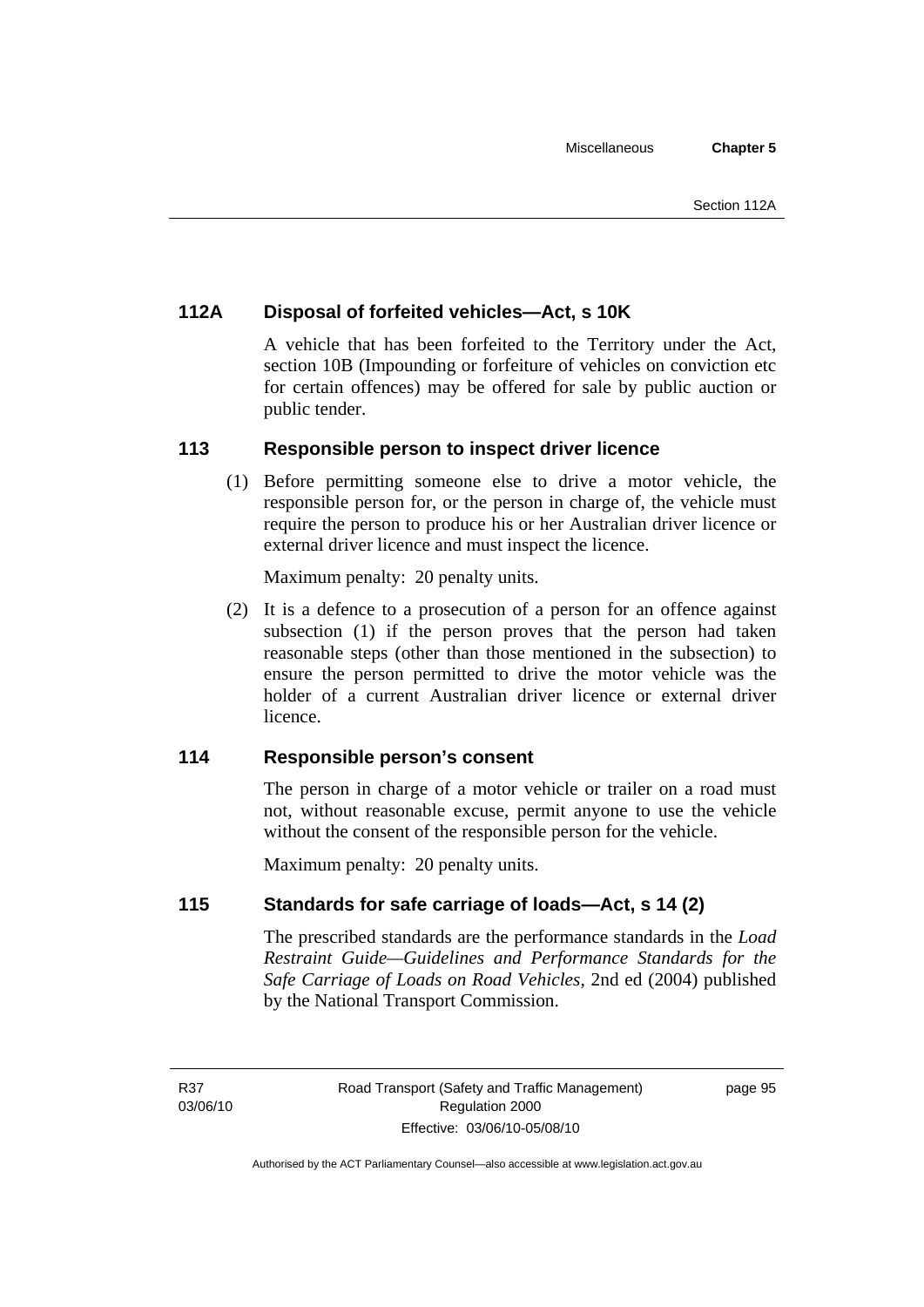# **Schedule 1 Meaning of location codes on images**

(see s 108)

# **Part 1.1 Digital camera detection devices**

**Table 1.1** 

| column 1<br>item | column 2<br>location<br>code | column 3<br>place where image was taken                                       |
|------------------|------------------------------|-------------------------------------------------------------------------------|
| 1                | 0001                         | Adelaide Avenue between Hopetoun Circuit and Kent Street                      |
| 2                | 0002                         | <b>Antill Street</b>                                                          |
| 3                | 0003                         | Athllon Drive between Beasley Street (south) and Sulwood<br>Drive             |
| 4                | 0004                         | Belconnen Way between Barry Drive and Coulter Drive                           |
| 5                | 0005                         | Bowen Drive between Brisbane Avenue and Kings Avenue                          |
| 6                | 0006                         | Coppins Crossing Road between Uriarra Road and William<br><b>Hovell Drive</b> |
| 7                | 0007                         | Drakeford Drive between Sulwood Drive and Athllon Drive                       |
| 8                | 0008                         | Erindale Drive between Sulwood Drive and Sternberg Crescent                   |
| 9                | 0009                         | Florey Drive between Southern Cross Drive and Ginninderra<br>Drive            |
| 10               | 0010                         | Ginninderra Drive between Tillyard Drive and Kingsford Smith<br>Drive         |
| 11               | 0011                         | Ginninderra Drive between Ellenborough Street and Braybrook<br><b>Street</b>  |
| 12               | 0012                         | Gungahlin Drive between Wells Station Drive and Gundaroo<br>Drive             |
| 13               | 0013                         | Hindmarsh Drive between Dalrymple Street and Jerrabomberra<br>Avenue          |

#### page 96 Road Transport (Safety and Traffic Management) Regulation 2000 Effective: 03/06/10-05/08/10

R37 03/06/10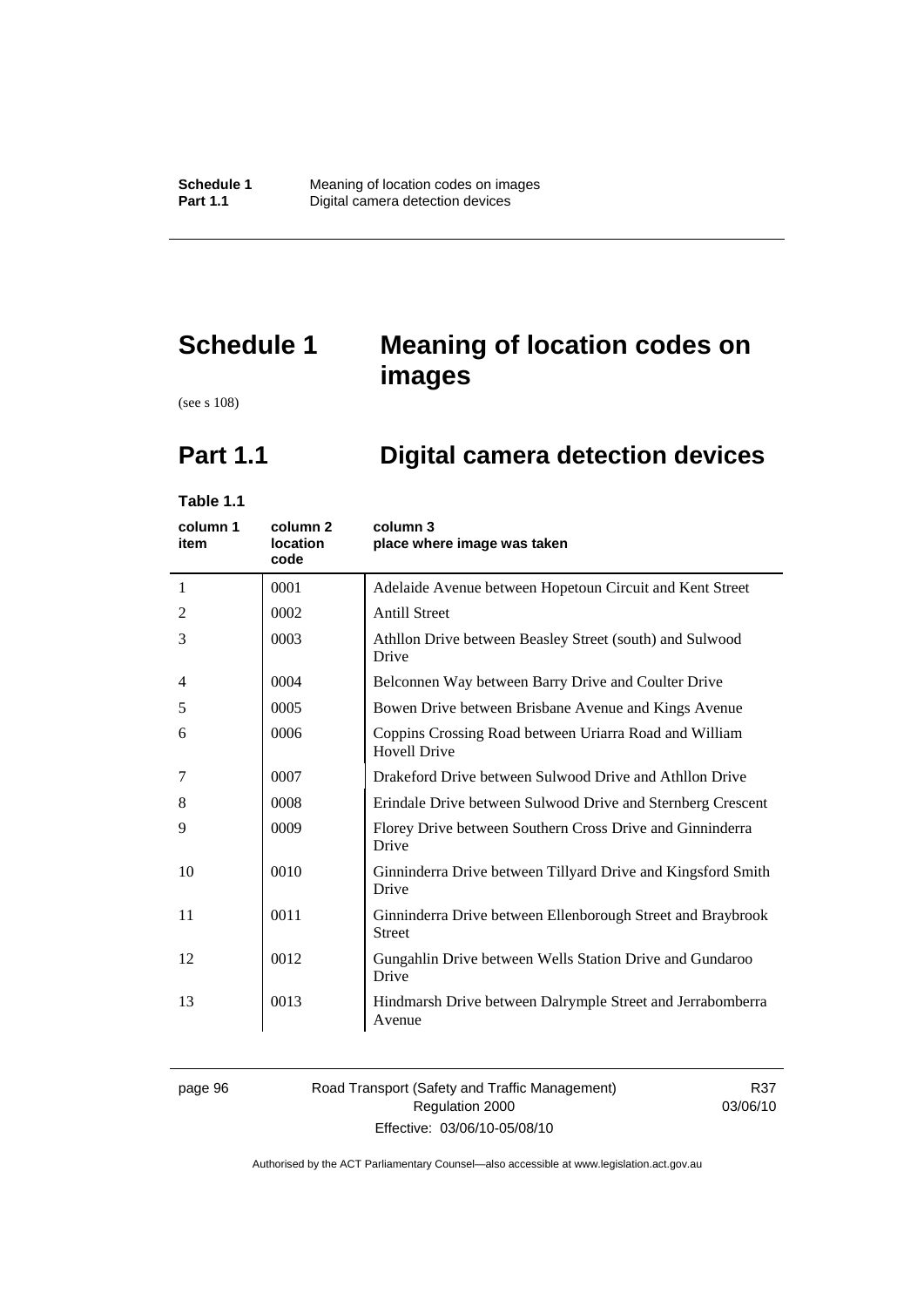| column 1<br>item | column 2<br>location<br>code | column 3<br>place where image was taken                                    |
|------------------|------------------------------|----------------------------------------------------------------------------|
| 14               | 0014                         | Hindmarsh Drive between Athllon Drive and Melrose Drive                    |
| 15               | 0015                         | Kingsford Smith Drive between Kuringa Drive and Spalding<br><b>Street</b>  |
| 16               | 0016                         | Lady Denman Drive between Cotter Road and Barrenjoey Drive                 |
| 17               | 0017                         | Long Gully Road                                                            |
| 18               | 0018                         | Melrose Drive between Athllon Drive and Hindmarsh Drive                    |
| 19               | 0019                         | Monaro Highway between Canberra Avenue and Hindmarsh<br>Drive              |
| 20               | 0020                         | Monaro Highway between Hindmarsh Drive and Isabella Drive                  |
| 21               | 0021                         | Mugga Lane between Narrabundah Lane and Long Gully Road                    |
| 22               | 0022                         | Northbourne Avenue between Macarthur Avenue and Antill<br><b>Street</b>    |
| 23               | 0023                         | Parkes Way between Clunies Ross Street and Glenloch<br>Interchange         |
| 24               | 0024                         | Tuggeranong Parkway between Lakeside Interchange and<br><b>Cotter Road</b> |
| 25               | 0025                         | Tuggeranong Parkway between Hindmarsh Drive and Cotter<br>Road             |
| 26               | 0026                         | Tuggeranong Parkway between Hindmarsh Drive and Sulwood<br>Drive           |
| 27               | 0027                         | Yamba Drive between Mawson Drive and Beasley Street                        |
| 28               | 0028                         | Pocket Avenue                                                              |
| 29               | 0029                         | Owen Dixon Drive (excluding residential service road of same<br>name)      |
| 30               | 0030                         | <b>Taverner Street</b>                                                     |
| 31               | 0031                         | Springvale Drive                                                           |
| 32               | 0032                         | Kerrigan Street                                                            |
| 33               | 0033                         | Gladstone Street, Hall                                                     |
| 34               | 0034                         | <b>Heysen Street</b>                                                       |

R37 03/06/10

#### Road Transport (Safety and Traffic Management) Regulation 2000 Effective: 03/06/10-05/08/10

page 97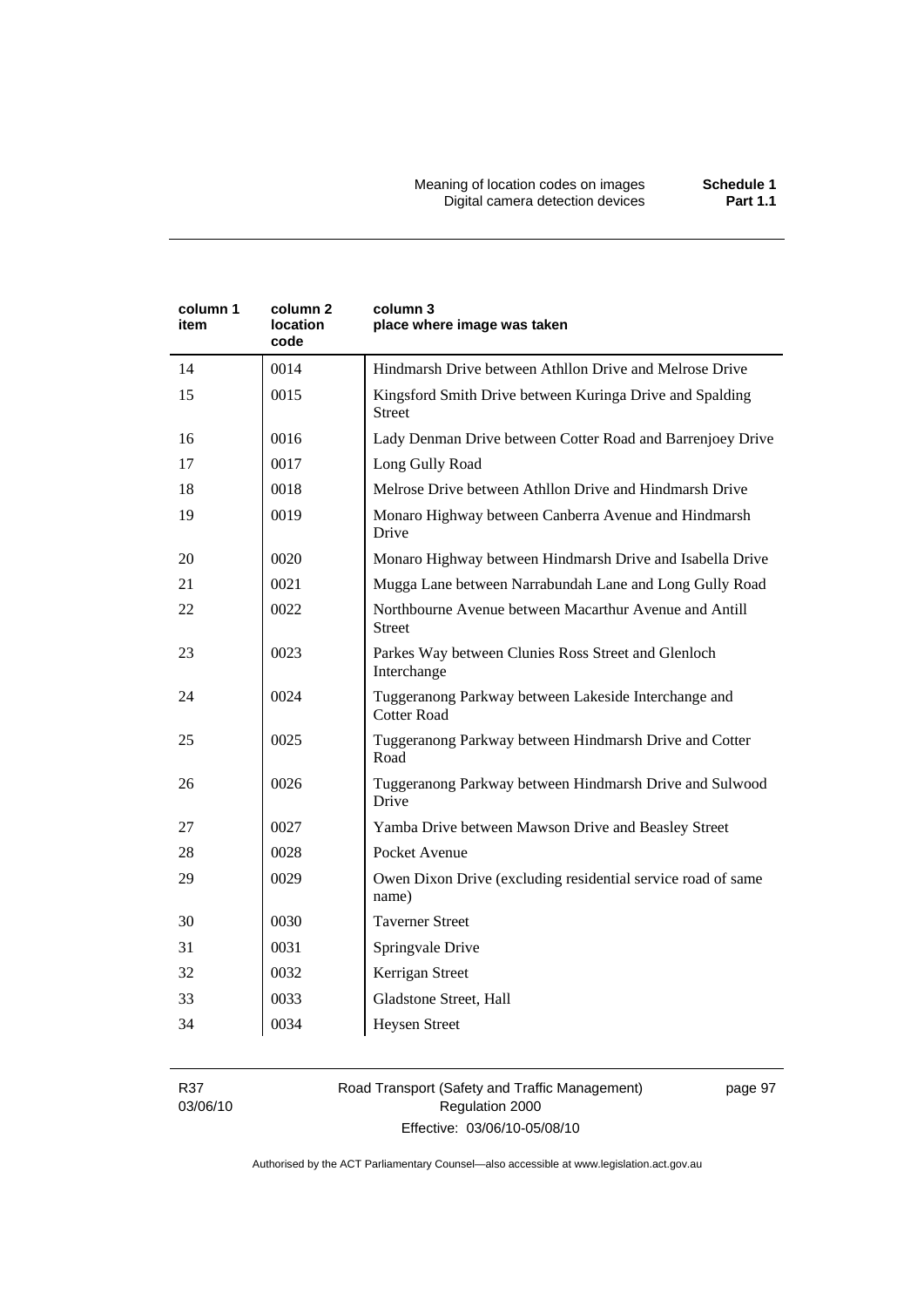| column 1<br>item | column 2<br><b>location</b><br>code | column 3<br>place where image was taken                             |
|------------------|-------------------------------------|---------------------------------------------------------------------|
| 35               | 0035                                | Mugga Way                                                           |
| 36               | 0036                                | <b>Badimara Street</b>                                              |
| 37               | 0037                                | Namatjira Drive                                                     |
| 38               | 0038                                | Empire Circuit between Grey Street and Canberra Avenue              |
| 39               | 0039                                | <b>Longmore Crescent</b>                                            |
| 40               | 0040                                | Maribyrnong Avenue                                                  |
| 41               | 0041                                | <b>Learmonth Drive</b>                                              |
| 42               | 0042                                | <b>Petterd Street</b>                                               |
| 43               | 0043                                | <b>Williamson Street</b>                                            |
| 44               | 0044                                | <b>Tillyard Drive</b>                                               |
| 45               | 0045                                | Dryandra Street between Fairfax Street and Archibald Street         |
| 46               | 0046                                | Newman Morris Circuit                                               |
| 47               | 0047                                | Chuculba Crescent                                                   |
| 48               | 0048                                | Livingston Avenue                                                   |
| 49               | 0049                                | Clive Steele Avenue                                                 |
| 50               | 0050                                | Darwinia Terrace                                                    |
| 51               | 0051                                | La Perouse Street                                                   |
| 52               | 0052                                | <b>Novar Street</b>                                                 |
| 53               | 0053                                | Goyder Street between Dalrymple Street and Jerrabomberra<br>Avenue  |
| 54               | 0054                                | Launceston Street between Hindmarsh Drive and Melrose Drive         |
| 55               | 0055                                | Athllon Drive between Hindmarsh Drive and Beasley Street<br>(south) |
| 56               | 0056                                | Athllon Drive between Sulwood Drive and Anketell Street<br>(north)  |
| 57               | 0057                                | Northbourne Avenue between Barry Drive and Macarthur<br>Avenue      |
| 58               | 0058                                | Northbourne Avenue between Antill Street and Barton Highway         |

page 98 Road Transport (Safety and Traffic Management) Regulation 2000 Effective: 03/06/10-05/08/10

R37 03/06/10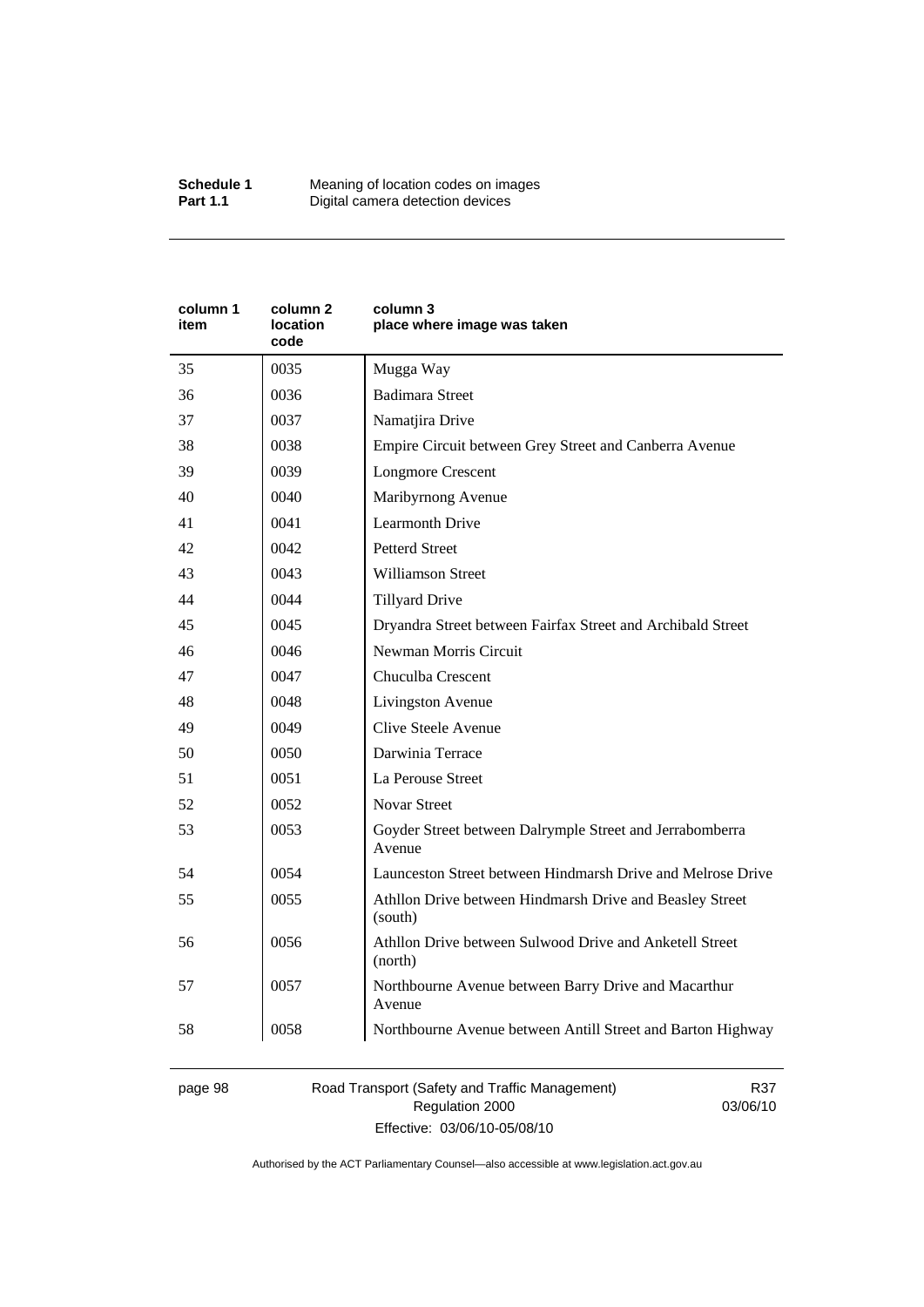| column 1<br>item | column <sub>2</sub><br><b>location</b><br>code | column 3<br>place where image was taken                                        |
|------------------|------------------------------------------------|--------------------------------------------------------------------------------|
| 59               | 0059                                           | Belconnen Way between Coulter Drive and Kingsford Smith<br>Drive               |
| 60               | 0060                                           | Phillip Avenue between Majura Avenue and Federal Highway                       |
| 61               | 0061                                           | Barton Highway between Federal Highway and Kuringa Drive                       |
| 62               | 0062                                           | Drakeford Drive between Athllon Drive and Isabella Drive                       |
| 63               | 0063                                           | Hindmarsh Drive between Athllon Drive and Dalrymple Street                     |
| 64               | 0064                                           | Hindmarsh Drive between Jerrabomberra Avenue and Canberra<br>Avenue            |
| 65               | 0065                                           | <b>Barry Drive</b>                                                             |
| 66               | 0066                                           | Ginninderra Drive between Braybrook Street and Kingsford<br><b>Smith Drive</b> |
| 67               | 0067                                           | Ginninderra Drive between Tillyard Drive and Florey Drive                      |
| 68               | 0068                                           | Erindale Drive between Long Gully Road and Sulwood Drive                       |
| 69               | 0069                                           | Erindale Drive between Soward Way and Judkins Street                           |
| 70               | 0070                                           | Kuringa Drive between Owen Dixon Drive and Barton Highway                      |
| 71               | 0071                                           | Launceston Street between Bowes Street and Furzer Street                       |
| 72               | 0072                                           | Monaro Highway between Johnson Drive and Isabella Drive                        |
| 73               | 0073                                           | Mugga Lane between Hindmarsh Drive and Narrabundah Lane                        |
| 74               | 0074                                           | Mugga Lane between Long Gully Road and Monaro Highway                          |
| 75               | 0075                                           | Parkes Way between Clunies Ross Street and Edinburgh<br>Avenue                 |
| 76               | 0076                                           | Yamba Drive between Kitchener Street and Bateson Road                          |
| 77               | 0077                                           | Yarra Glen between Carruthers Street and Adelaide Avenue                       |
| 78               | 0078                                           | Canberra Avenue between Mildura Street and Monaro Highway                      |
| 79               | 0079                                           | Canberra Avenue between Harman Naval Station and Newcastle<br><b>Street</b>    |
| 80               | 0080                                           | Kings Avenue between Bowen Drive and Parkes Way                                |
| 81               | 0081                                           | William Hovell Drive between Bindubi Street and Coulter Drive                  |

R37 03/06/10 Road Transport (Safety and Traffic Management) Regulation 2000 Effective: 03/06/10-05/08/10

page 99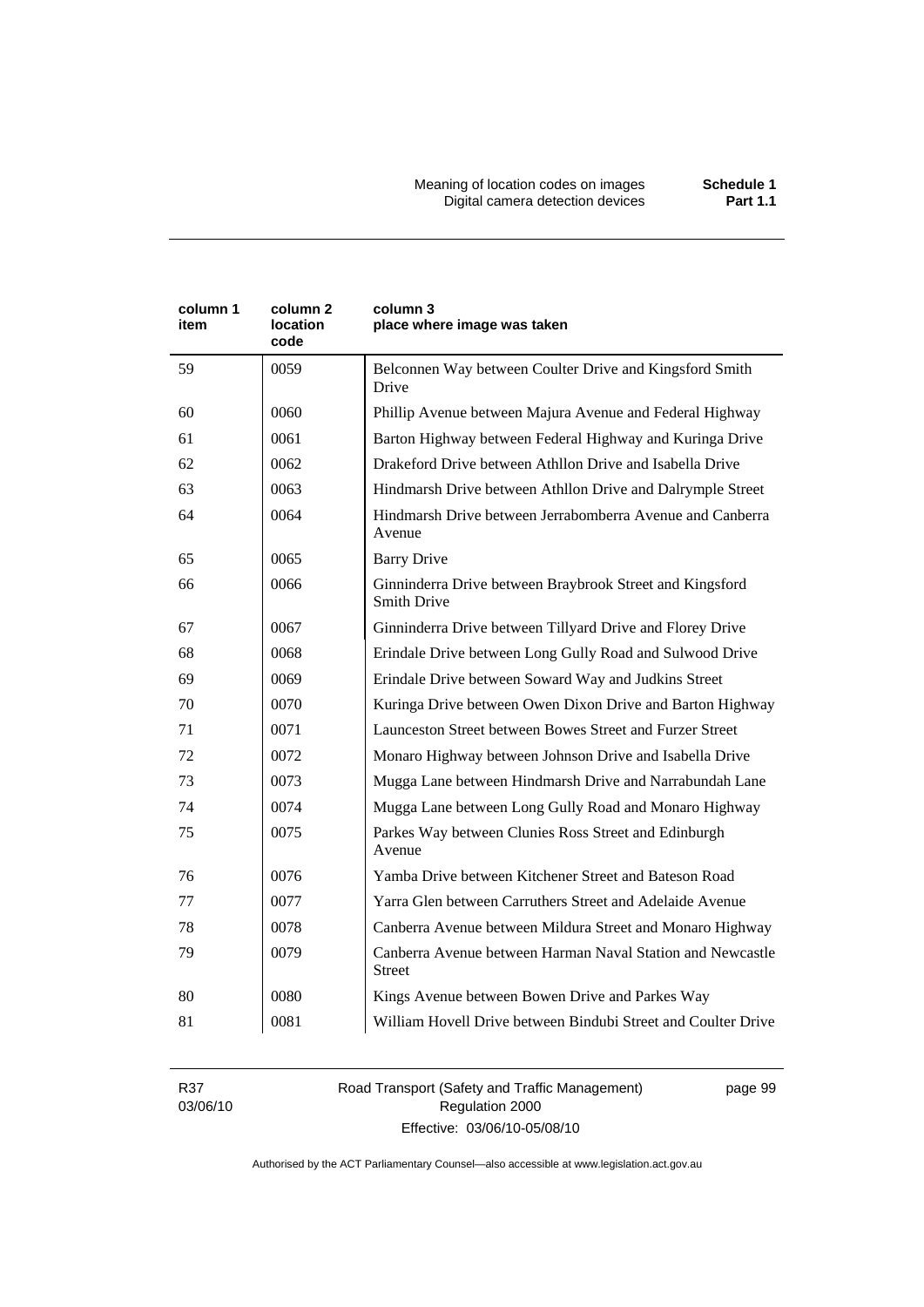| column 1<br>item | column 2<br>location<br>code | column 3<br>place where image was taken                                        |
|------------------|------------------------------|--------------------------------------------------------------------------------|
| 82               | 0082                         | William Hovell Drive between Coulter Drive and Drake<br><b>Brockman Drive</b>  |
| 83               | 0083                         | Commonwealth Ave between King Edward Terrace and London<br>Circuit             |
| 84               | 0084                         | Gundaroo Drive between Burrowa Street and Gungahlin Drive                      |
| 85               | 0085                         | Gundaroo Drive between Barton Highway and Nudurr Drive                         |
| 86               | 0086                         | Bindubi Street between Bandjalong Cres and Cross Street                        |
| 87               | 0087                         | Clift Crescent between Hemmings Crescent and Rohan Street                      |
| 88               | 0088                         | Cotter Road between Eucumbene Drive and Mount Stromlo<br>Road                  |
| 89               | 0089                         | Federal Highway between Antill Street and Majura Road                          |
| 90               | 0090                         | Majura Road between Federal Highway and Fairbairn Avenue                       |
| 91               | 0091                         | Ellenborough Street between Ginninderra Drive and<br>Maribyrnong Avenue        |
| 92               | 0092                         | Northbourne Avenue between Barton Highway and Stirling<br>Avenue               |
| 93               | 0093                         | Southern Cross Drive between Coulter Drive and Kingsford<br><b>Smith Drive</b> |
| 94               | 0094                         | Southern Cross Drive between Kingsford Smith Drive and<br>Spofforth Street     |
| 95               | 0095                         | Sulwood Drive between Erindale Drive and Tuggeranong<br>Parkway                |
| 96               | 0096                         | Coulter Drive between Belconnen Way and Lachlan Street                         |
| 97               | 0097                         | Eastern Valley Way between Belconnen Way and College<br><b>Street</b>          |
| 98               | 0098                         | Haydon Drive between Belconnen Way and Ginninderra Drive                       |
| 99               | 0099                         | Yamba Drive between Hindmarsh Drive and Wisdom Street                          |
| 100              | 0100                         | Jansz Crescent between La Perouse Street and Carnegie<br>Crescent              |
| 101              | 0101                         | Nemarang Crescent between the north and south intersections                    |

# page 100 Road Transport (Safety and Traffic Management) Regulation 2000 Effective: 03/06/10-05/08/10

R37 03/06/10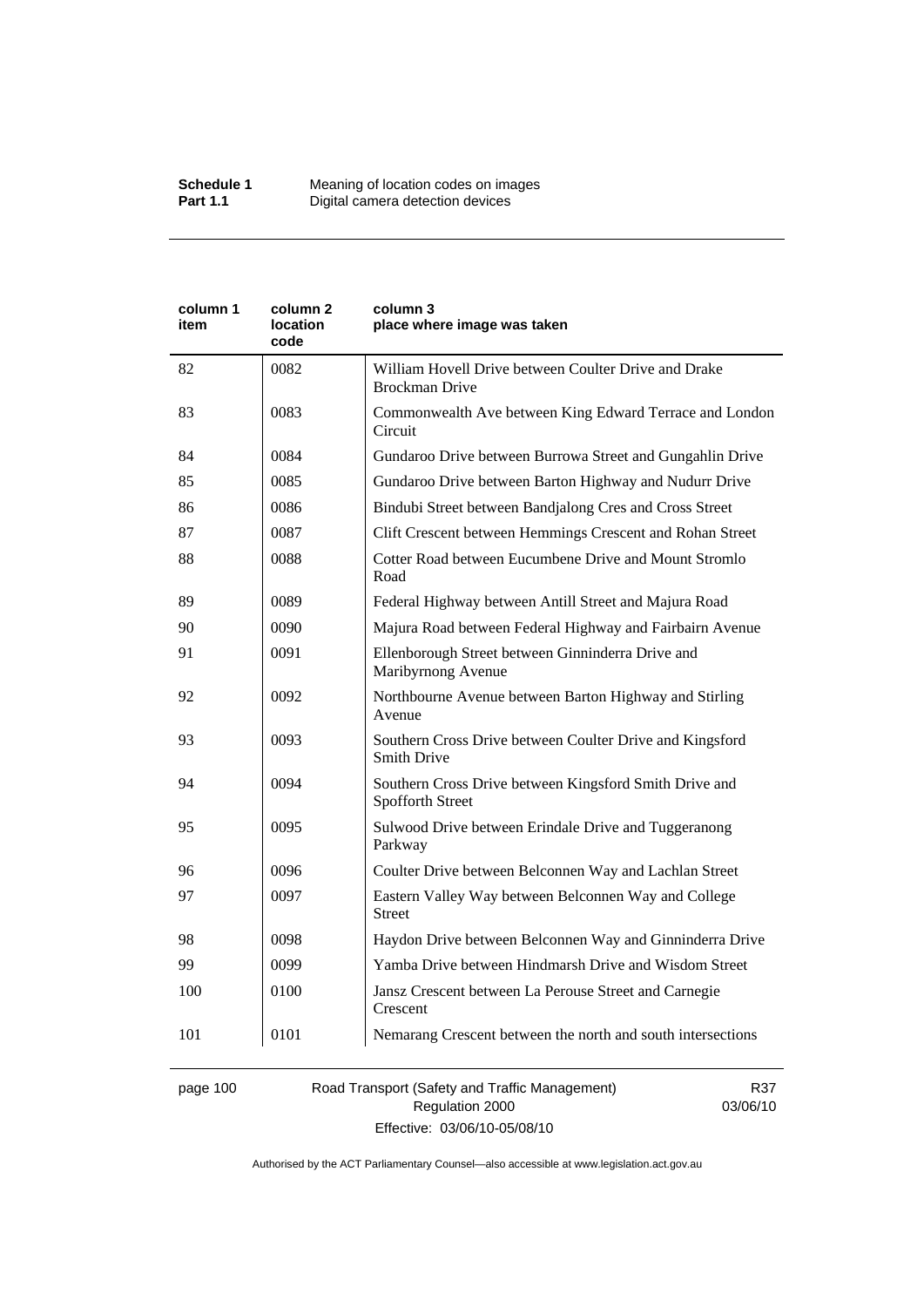Meaning of location codes on images **Schedule 1**  Digital camera detection devices **Part 1.1** 

| column 1<br>item | column 2<br>location<br>code | column 3<br>place where image was taken                                                |
|------------------|------------------------------|----------------------------------------------------------------------------------------|
|                  |                              | with Badimara Street                                                                   |
| 102              | 0102                         | Fairbairn Avenue between Anzac Parade and Pialligo Avenue                              |
| 103              | 0103                         | Flinders Way between Mugga Way and Canberra Avenue                                     |
| 104              | 0104                         | Mawson Drive between Athllon Drive and Yamba Drive                                     |
| 105              | 0105                         | Stonehaven Crescent between Hopetoun Circuit and Strickland<br>Crescent                |
| 106              | 0106                         | William Webb Drive between Ginninderra Drive and Owen<br>Dixon Drive                   |
| 107              | 0107                         | Ross Smith Crescent between Chewings Street and Southern<br><b>Cross Drive</b>         |
| 108              | 0108                         | Spofforth Street between Drake Brockman Drive and Southern<br><b>Cross Drive</b>       |
| 109              | 0109                         | Ginninderra Drive between Florey Drive and Kerrigan Street                             |
| 110              | 0110                         | Archdall Street between Ginnninderra Drive and Osburn Drive                            |
| 111              | 0111                         | Limestone Avenue between Ainslie Avenue and Wakefield<br>Avenue                        |
| 112              | 0112                         | Copland Drive between Ginninderra Drive and Owen Dixon<br>Drive                        |
| 113              | 0113                         | Anketell Street between the north and south intersections with<br><b>Athllon Drive</b> |
| 114              | 0114                         | Groom Street between Carruthers Street and Kent Street                                 |
| 115              | 0115                         | Isabella Drive between Drakeford Drive and Monaro Highway                              |
| 116              | 0116                         | Ashley Drive between Johnson Drive and Erindale Drive                                  |
| 117              | 0117                         | Tharwa Drive between Drakeford Drive and Johnson Drive                                 |
| 118              | 0118                         | Tharwa Drive between Drakeford Drive and Knoke Avenue                                  |
| 119              | 0119                         | Horse Park Drive between Federal Highway and Katherine<br>Avenue                       |
| 120              | 0120                         | Kalgoorlie Crescent between the east and west intersections<br>with Badimara Street    |

R37 03/06/10 Road Transport (Safety and Traffic Management) Regulation 2000 Effective: 03/06/10-05/08/10

page 101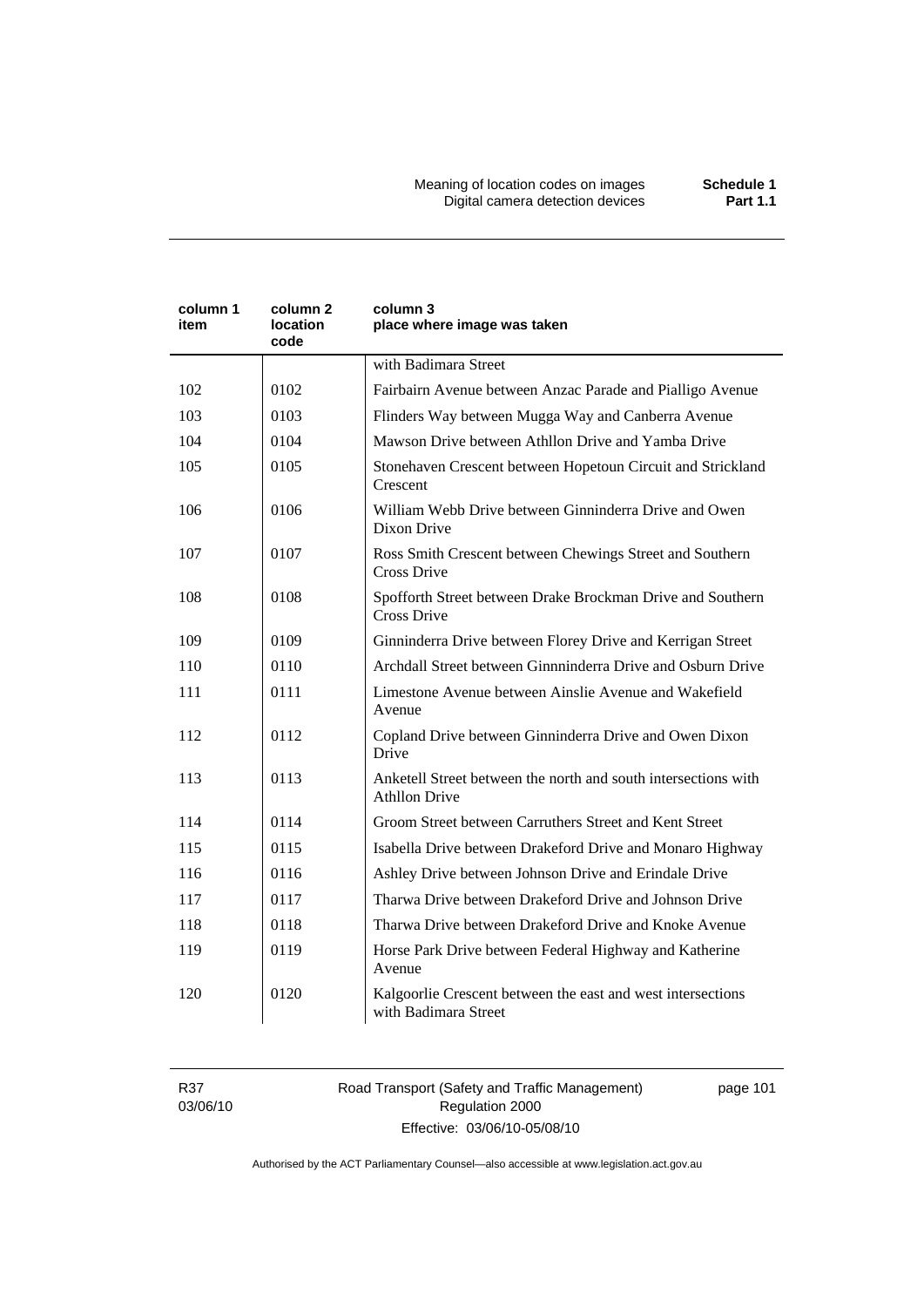# **Part 1.2 Fixed camera detection devices**

# **Table 1.2**

| column 1<br>item | column 2<br><b>location</b><br>code | column 3<br>place where image was taken               |
|------------------|-------------------------------------|-------------------------------------------------------|
| 1                | 1001                                | Northbourne Avenue/London Circuit                     |
| 2                | 1002                                | Northbourne Avenue/Barry Drive/Cooyong Street         |
| 3                | 1003                                | Coulter Drive/Southern Cross Drive/Luxton Street      |
| $\overline{4}$   | 1004                                | Drakeford Drive/Boddington Crescent/Marconi Crescent  |
| 5                | 1005                                | Benjamin Way/Chan Street/Cameron Avenue               |
| 6                | 1006                                | Northbourne Avenue/Antill Street/Mouat Street         |
| 7                | 1007                                | Ginninderra Drive/Aikman Drive                        |
| 8                | 1008                                | Hindmarsh Drive/Tuggeranong Parkway                   |
| 9                | 1009                                | Kingsford Smith Drive/Southern Cross Drive            |
| 10               | 1010                                | Belconnen Way/Bindubi Street/Eastern Valley Way       |
| 11               | 1011                                | Ginninderra Drive/Coulter Drive                       |
| 12               | 1012                                | Ginninderra Drive/Baldwin Drive/Haydon Drive          |
| 13               | 1013                                | Macarthur Avenue/David Street/Wattle Street           |
| 14               | 1014                                | Benjamin Way/College Street                           |
| 15               | 1015                                | Barry Drive/North Road/McCaughey Street               |
| 16               | 1016                                | Ginninderra Drive/Copland Drive/John Cleland Crescent |
| 17               | 1017                                | Hindmarsh Drive/Ainsworth Street                      |
| 18               | 1018                                | Monaro Highway/Newcastle Street/Dairy Road            |
| 19               | 1019                                | Belconnen Way/Caswell Drive                           |
| 20               | 1020                                | <b>Barry Drive/Marcus Clarke Street</b>               |
| 21               | 1021                                | Hindmarsh Drive/Yamba Drive                           |
| 22               | 1022                                | Hindmarsh Drive/Ball Street                           |
| 23               | 1023                                | Canberra Avenue/Hindmarsh Drive/Newcastle Street      |

page 102 Road Transport (Safety and Traffic Management) Regulation 2000 Effective: 03/06/10-05/08/10

R37 03/06/10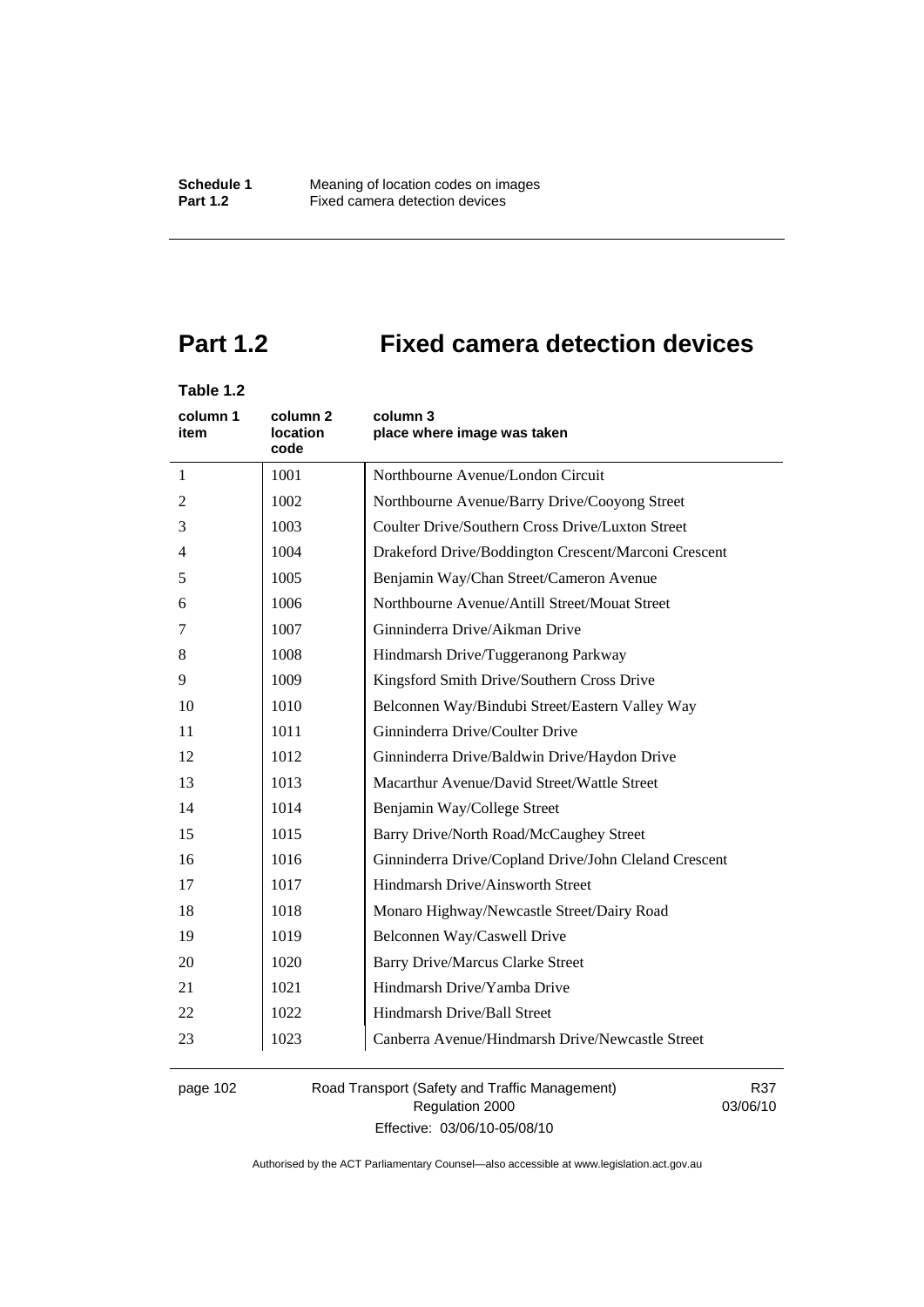| column 1<br>item | column 2<br>location<br>code | column 3<br>place where image was taken                                  |
|------------------|------------------------------|--------------------------------------------------------------------------|
| 24               | 1024                         | Canberra Avenue/Captain Cook Crescent/Manuka Circle                      |
| 25               | 1025                         | Gungahlin Drive/Gundaroo Drive                                           |
| 26               | 1026                         | Barton Highway between Curran Drive and Gold Creek Road                  |
| 27               | 1027                         | Barton Highway between Gungahlin Drive and Ellenborough<br><b>Street</b> |
| 28               | 1028                         | Monaro Highway between Lanyon Drive and Sheppard Street                  |
| 29               | 1029                         | Monaro Highway between Mugga Lane and Isabella Drive                     |
| 30               | 1030                         | Federal Highway between Zelling Street and Antill Street                 |
| 31               | 1031                         | Federal Highway between Antill Street and Majura Road                    |
| 32               | 1032                         | Monaro Highway near Hindmarsh Drive overpass                             |
| 33               | 1033                         | Tuggeranong Parkway near Hindmarsh Drive underpass                       |
| 34               | 1034                         | Tuggeranong Parkway near Cotter Road overpass, northbound                |
| 35               | 1035                         | Tuggeranong Parkway near Cotter Road overpass, southbound                |

R37 03/06/10 Road Transport (Safety and Traffic Management) Regulation 2000 Effective: 03/06/10-05/08/10

page 103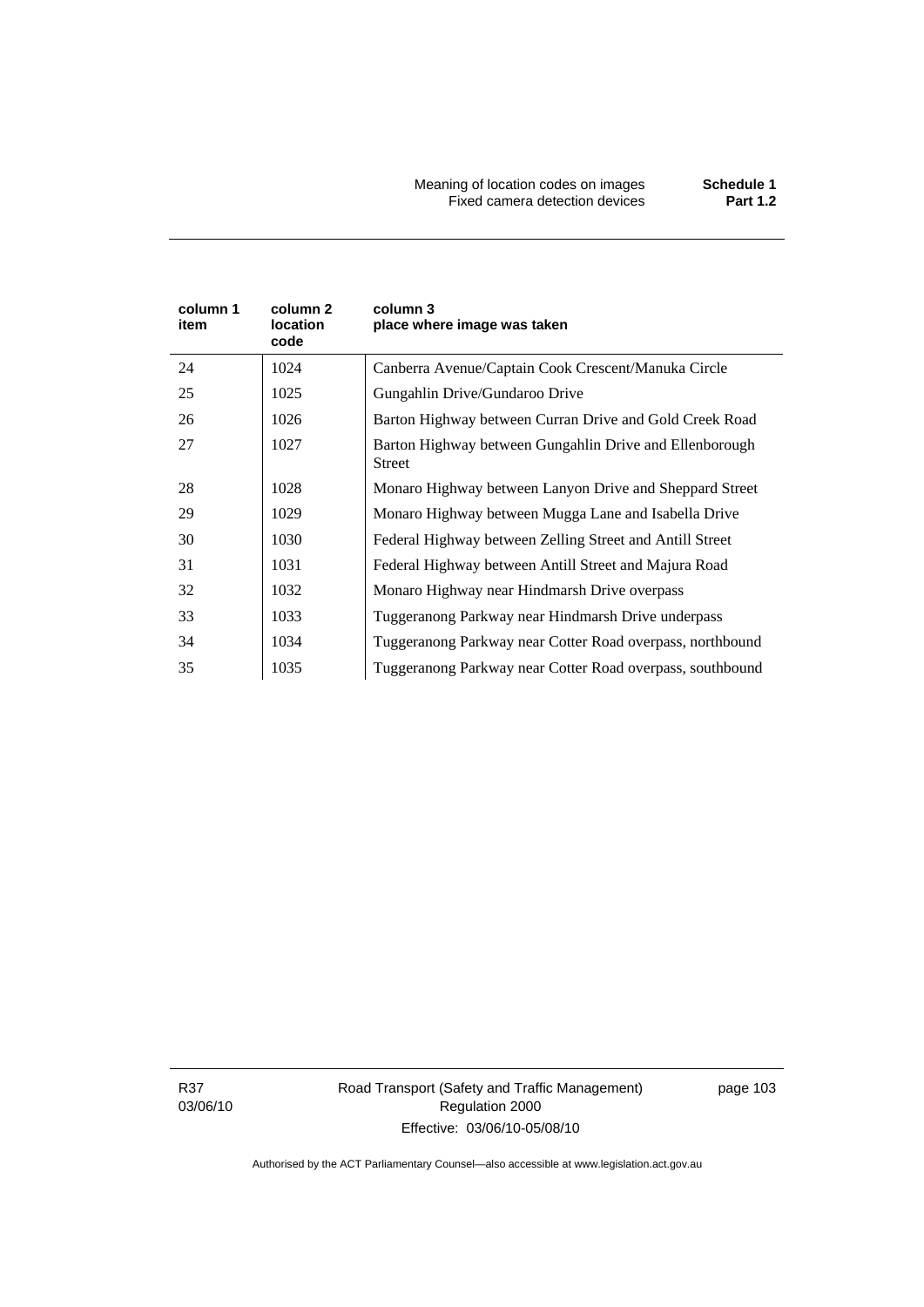# **Dictionary**

(see s 3)

*Note 1* The Legislation Act contains definitions and other provisions relevant to this regulation.

*Note 2* For example, the Legislation Act, dict, pt 1, defines the following terms:

- ambulance service
	- chief police officer
- contravene
- exercise
- fire brigade
- rural fire service
- SES
- territory plan
- the Territory.
- *Note 3* Terms used in this regulation have the same meaning that they have in the *Road Transport (Safety and Traffic Management) Act 1999* (see Legislation Act, s 148.) For example, the following terms are defined in the *Road Transport (Safety and Traffic Management) Act 1999*, dict:
	- authorised person
	- camera detection device (see s 23)
	- indicated on
	- registered interest
	- road related area
	- speed measuring device
	- traffic offence detection device.

*Note 4* The *Road Transport (General) Act 1999* contains definitions relevant to this Regulation. For example, the following terms are defined in the *Road Transport (General) Act 1999*, dictionary:

- another jurisdiction
- **bicycle**
- combination

page 104 Road Transport (Safety and Traffic Management) Regulation 2000 Effective: 03/06/10-05/08/10

R37 03/06/10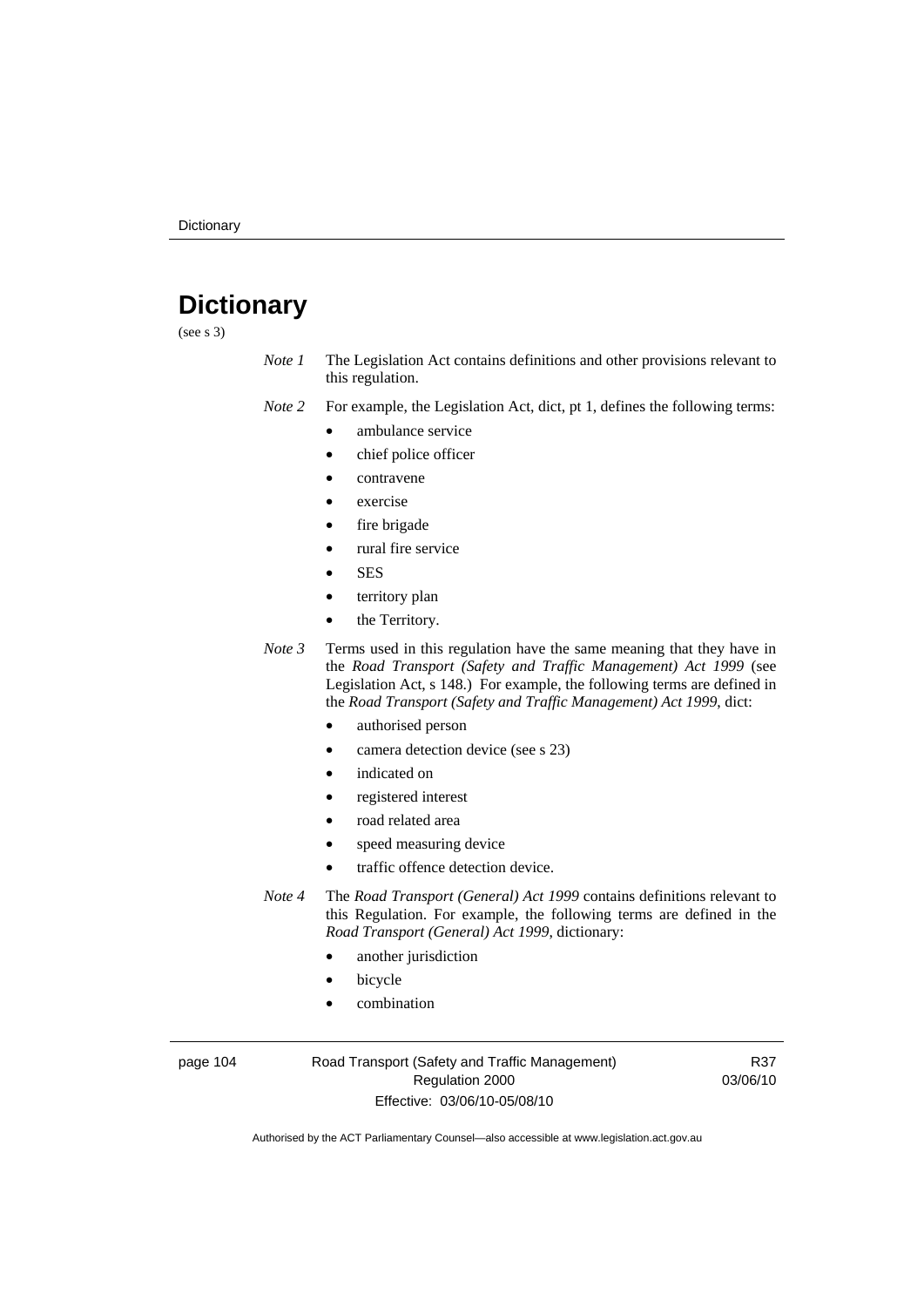- driver
- jurisdiction
- motor vehicle
- National Transport Commission
- ride
- road transport authority (or authority) (see s 16)
- road transport legislation (see s 6)
- taxi
- trailer
- use (in relation to a vehicle).

*approved child restraint* means a child restraint approved by the road transport authority under section 66 (1) (b).

*approved police speedometer*, for chapter 4 (Traffic offence detection devices)—see section 102.

*area*—see the Australian Road Rules, dictionary.

*area of operations*, for a parking authority, means the area of operations declared for the parking authority under section 75A.

*ARR* means Australian Road Rules.

*articulated vehicle* means a motor vehicle with—

- (a) 2 rigid sections, each of which has wheels; and
- (b) the rear section pivoted on, and part of the rear section (other than a pole, drawbar or similar device, or an accessory of the motor vehicle) superimposed on, the front section.

*Australian driver licence*—see the *Road Transport (Driver Licensing) Act 1999*, dictionary.

*Australian Road Rules*—see section 5.

*axle group*—see the *Road Transport (Vehicle Registration) Regulation 2000*, dictionary.

R37 03/06/10 page 105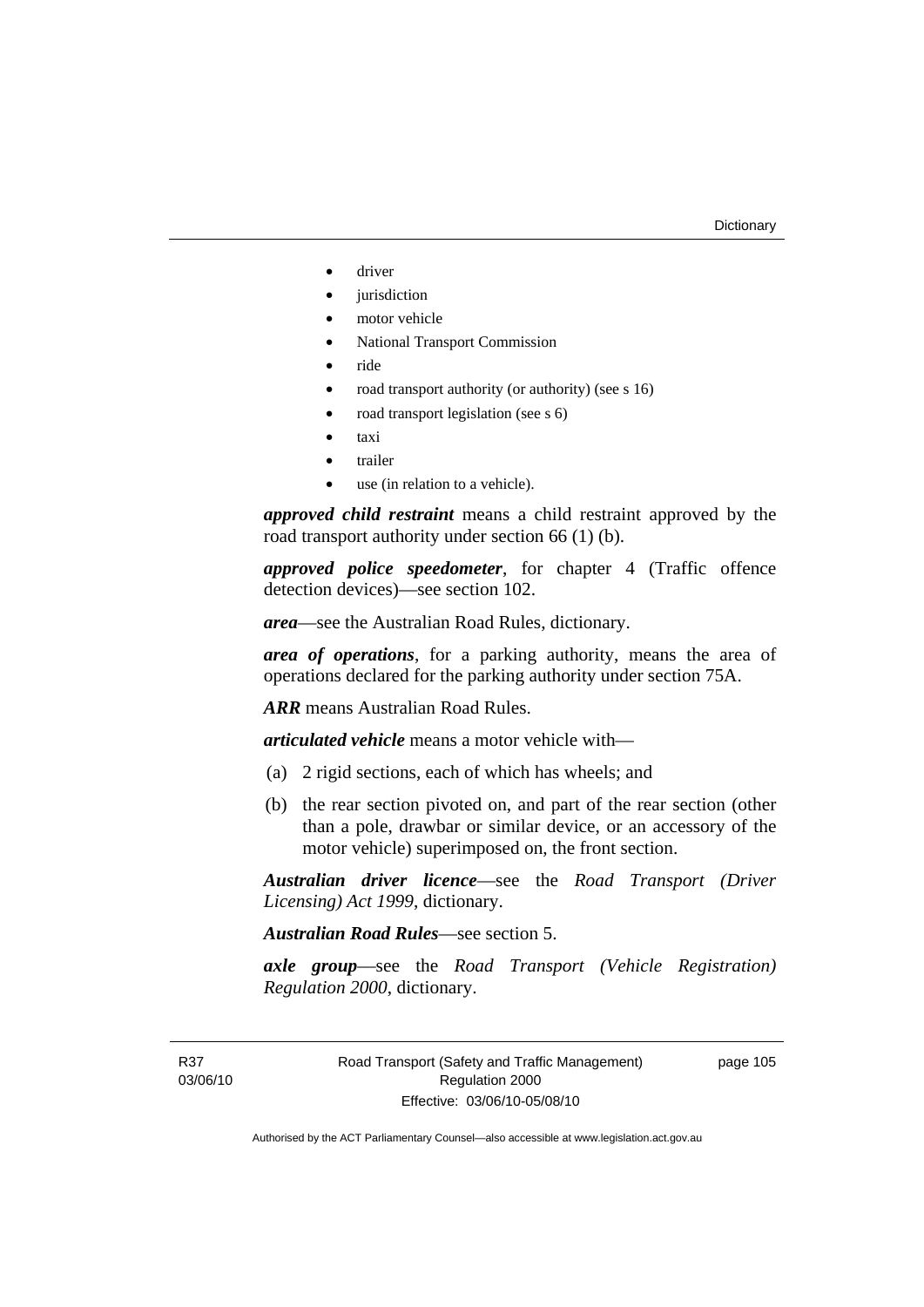*B-double*—see the *Road Transport (Vehicle Registration) Regulation 2000*, dictionary.

**built-up area**, in relation to a length of road—see the Australian Road Rules, dictionary.

*bus*—see the Australian Road Rules, dictionary.

*bus lane*—see the Australian Road Rules, rule 154.

*camera detection device*—see the Act, section 23 (1) (Use of camera detection devices).

*centre of the road*—see the Australian Road Rules, dictionary.

*clearway sign*—see the Australian Road Rules, schedule 2, rule 314, rule 315 and rule 316.

*controlled parking hours*, in relation to a pay parking space, means the periods (as indicated by information on or with traffic signs applying to the space) when a vehicle may not be parked in the space unless the relevant parking fee has been paid.

*converter dolly*—see the *Road Transport (Vehicle Registration) Regulation 2000*, dictionary.

*crash*—see the Australian Road Rules, dictionary.

*demand responsive service vehicle*—see the *Road Transport (Public Passenger Services) Act 2001*, section 81.

*digital camera detection device*, for chapter 4 (Traffic offence detection devices)—see section 102.

*dog trailer*—see the *Road Transport (Vehicle Registration) Regulation 2000*, dictionary.

*do not overtake turning vehicle sign*—see the Australian Road Rules, schedule 4, rule 319 and rule 320.

*drawbar*—see the *Road Transport (Vehicle Registration) Regulation 2000*, dictionary.

page 106 Road Transport (Safety and Traffic Management) Regulation 2000 Effective: 03/06/10-05/08/10

R37 03/06/10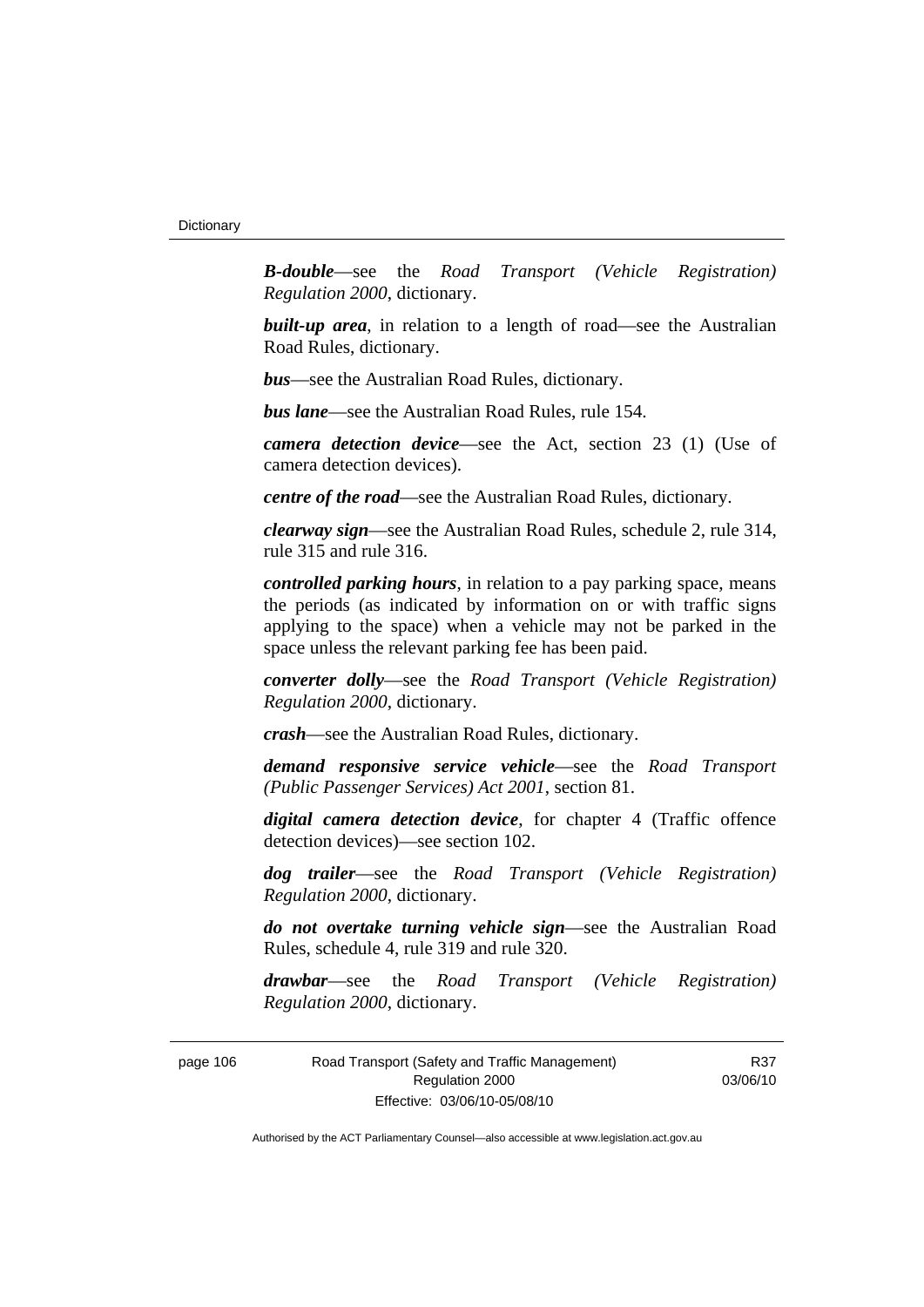*driver's vehicle*, for a driver*—*see the Australian Road Rules, dictionary.

*emergency stopping lane*—see the Australian Road Rules, rule 95.

*emergency vehicle* means any vehicle driven by a person who is—

- (a) an emergency worker; and
- (b) driving the vehicle in the course of his or her duties as an emergency worker.

*emergency worker*—see section 33 (1).

*external driver licence*—see the *Road Transport (Driver Licensing) Act 1999*, dictionary.

*fixed camera detection device*, for chapter 4 (Traffic offence detection devices)—see section 102.

*footpath*—see the Australian Road Rules, dictionary.

*give way*—see the Australian Road Rules, dictionary.

*GVM*—see the *Road Transport (Vehicle Registration) Act 1999*, dictionary.

*heavy vehicle*, for division 3.1.3 (Heavy vehicle parking)—see section 82.

*hire car*—see the *Road Transport (Public Passenger Services) Act 2001*, section 67.

*implement*—see the *Road Transport (Vehicle Registration) Regulation 2000*, dictionary.

*land adjoining residential land*, for division 3.1.3 (Heavy vehicle parking)—see section 82.

*laser speed measuring device*, for chapter 4 (Traffic offence detection devices)—see section 102.

*length*, of road—see the Australian Road Rules, dictionary.

R37 03/06/10 Road Transport (Safety and Traffic Management) Regulation 2000 Effective: 03/06/10-05/08/10

page 107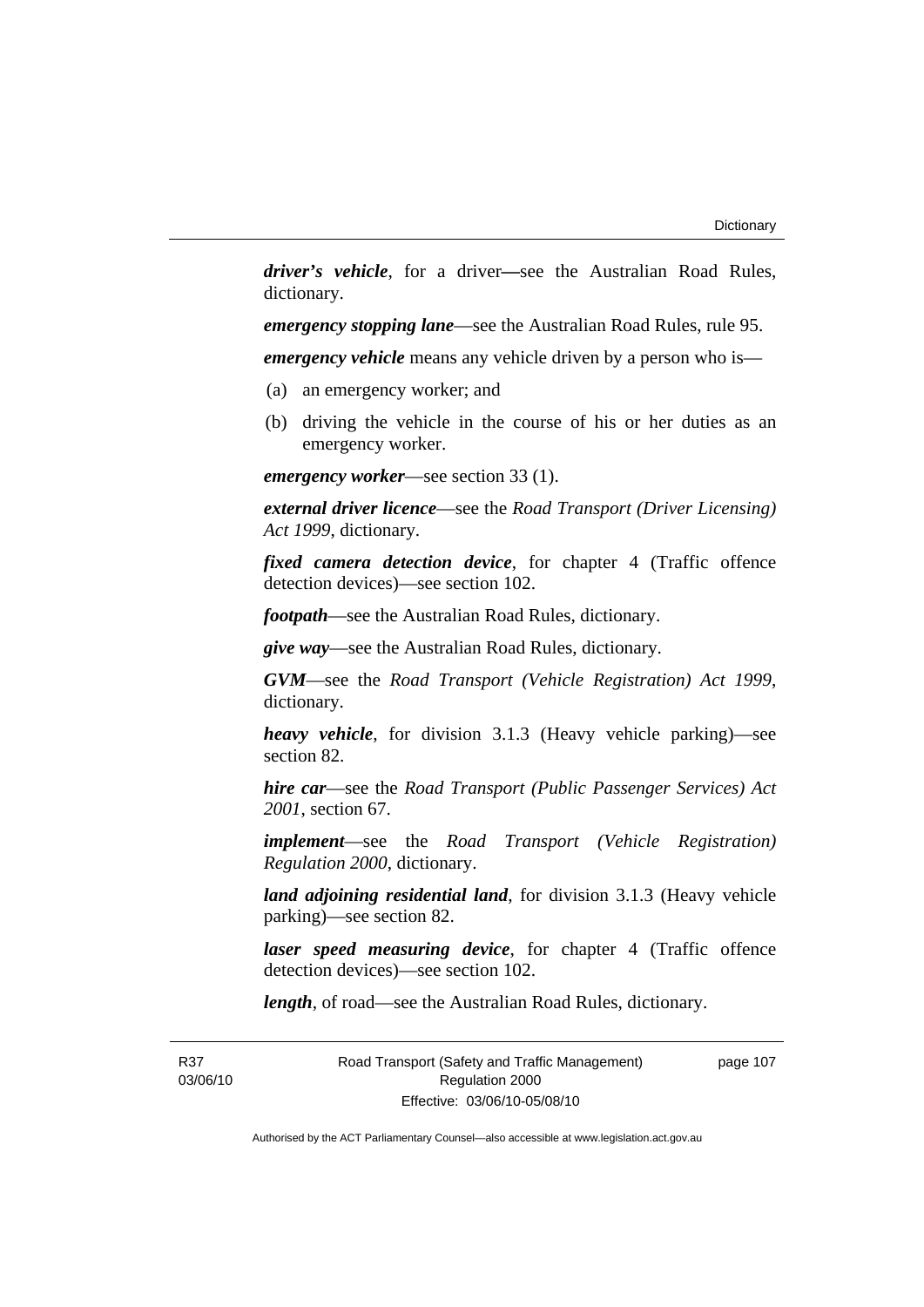*lift and tow trailer* means a trailer consisting of an axle group and a drawbar designed to support 1 axle group of a vehicle under tow.

*loading zone*—see the Australian Road Rules, rule 179.

*marked foot crossing*—see the Australian Road Rules, dictionary.

*metered parking area* means a length of road or area that is set aside as a metered parking area in accordance with section 73.

*metered parking scheme* means a metered parking scheme under division 3.1.1.

*metered parking sign* means a *permissive parking sign* with the word 'meter' on or with the sign.

*metered parking space* means an area that is a metered parking space mentioned in section 75.

*mobility parking scheme authority* means an authority issued under section 101.

*motorbike*—see the Australian Road Rules, dictionary, definition of *motor bike*.

*multi-space parking meter* means a parking meter that applies to 2 or more metered parking spaces.

*nature strip*—see the Australian Road Rules, dictionary.

*night*—see the Australian Road Rules, dictionary.

*no parking sign*—see the Australian Road Rules, schedule 2, schedule 3, rule 314, rule 315 and rule 316.

*no trucks sign*—see the Australian Road Rules, schedule 2, rule 314, rule 315 and rule 316.

*oncoming vehicle*, for a driver—see the Australian Road Rules, dictionary.

*park*—see section 3B.

page 108 Road Transport (Safety and Traffic Management) Regulation 2000 Effective: 03/06/10-05/08/10

R37 03/06/10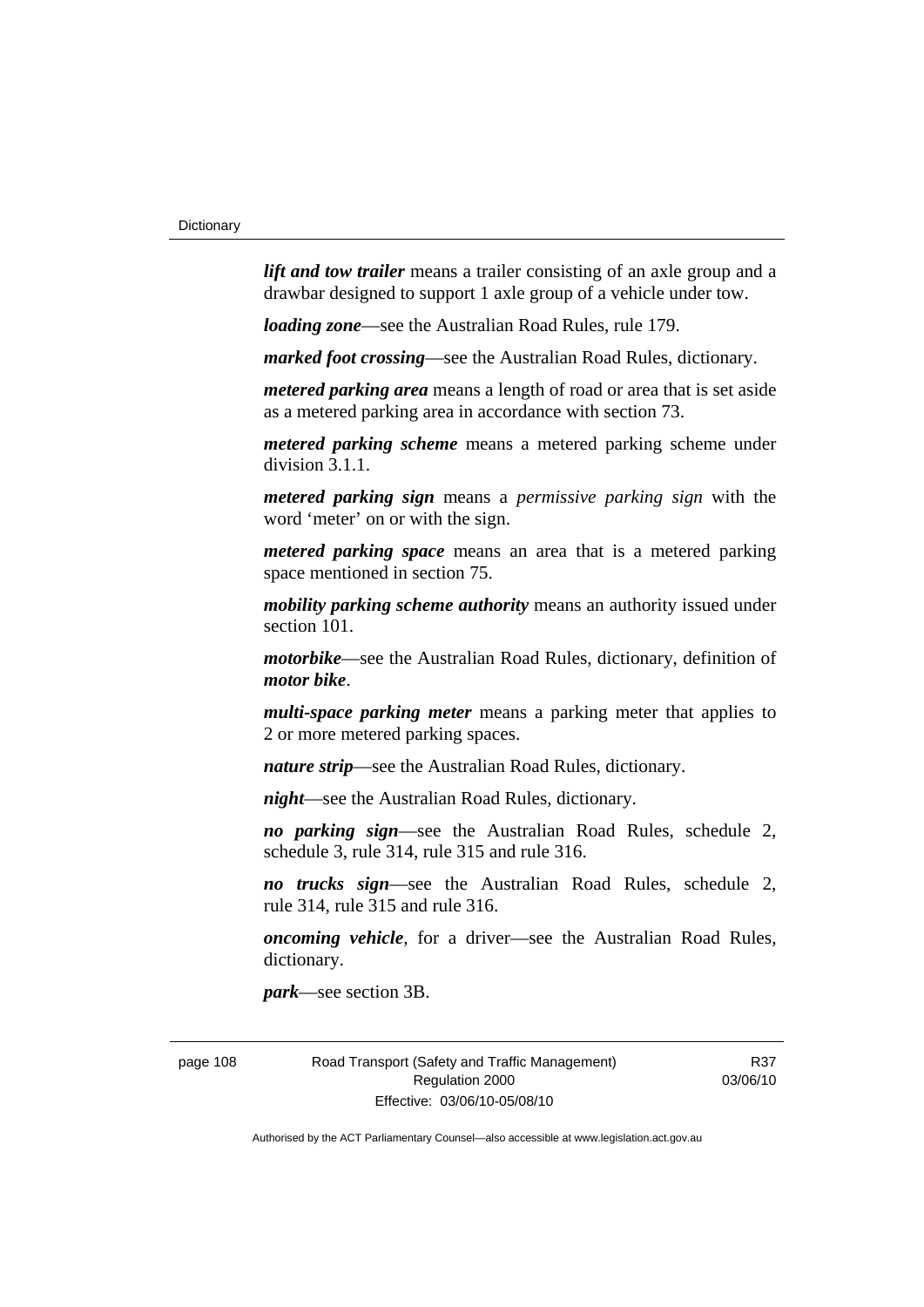*parking authority* means a person declared to be a parking authority under section 75A.

*parking authority guidelines*—see section 75B (1).

*parking bay*—see the Australian Road Rules, dictionary.

*parking control sign*—see the Australian Road Rules, dictionary.

*parking meter* means a device designed to indicate, or capable of indicating, whether the relevant parking fee for the parking of a vehicle in a metered parking space has been paid, and includes the stand on which the device is erected.

*parking meter hood* means a hood or other cover designed to be fitted to a parking meter and to cover the part of the meter that would normally display a sign with the word 'expired' when the meter is not in operation.

*parking permit* means a parking permit issued under section 100.

*parking ticket* means a ticket issued by the road transport authority or a parking authority (by means of a parking ticket machine) for display in or on a vehicle as evidence of the prepayment of a parking fee.

*parking ticket machine* means a device designed to issue parking tickets, and includes the stand on which the device is erected.

*pay parking area* means a metered parking area or ticket parking area.

*pay parking device* means a parking meter or parking ticket machine.

*pay parking scheme* means a metered parking scheme or ticket parking scheme.

*pay parking sign* means a metered parking sign or ticket parking sign.

R37 03/06/10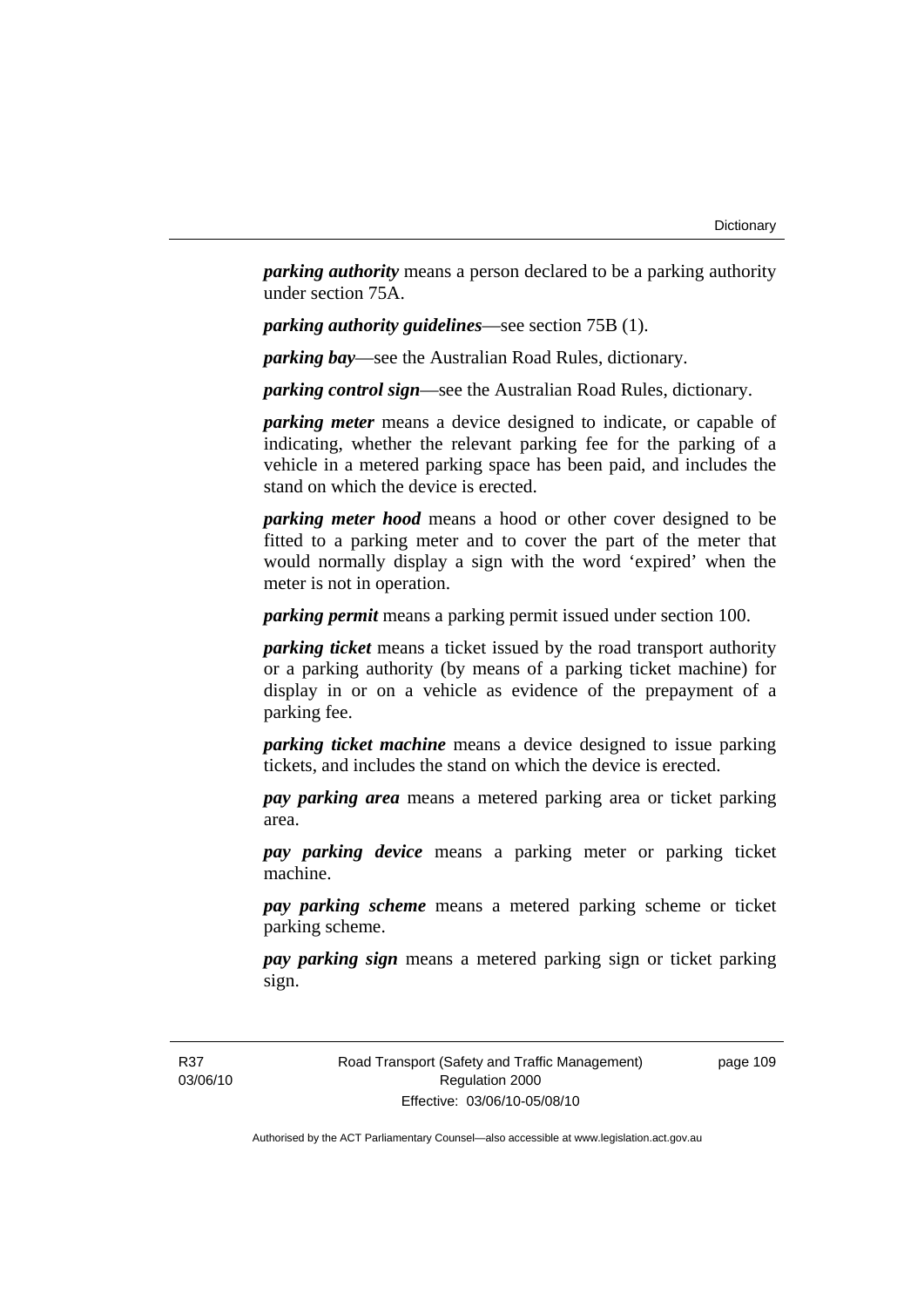*pay parking space* means a metered parking space or ticket parking space.

*pedestrian*—see the Australian Road Rules, rule 18.

*permissive parking sign*—see the Australian Road Rules, schedule 2, schedule 3, rule 314, rule 315 and rule 316.

*person with a disability* means a person—

- (a) who cannot walk because of permanent or temporary loss of the use of 1 or both legs or another permanent medical or physical condition; or
- (b) whose physical condition is detrimentally affected by walking 100m; or
- (c) who needs to use a walking frame, crutches, callipers, a scooter, a wheelchair or a similar mobility aid.

*piezo strip speed measuring device*, for chapter 4 (Traffic offence detection devices)—see section 102.

*police vehicle* means any vehicle driven by a person who is—

- (a) a police officer; and
- (b) driving the vehicle in the course of his or her duties as a police officer.

*postal vehicle*—see the Australian Road Rules, dictionary.

*premises* includes land.

*prime mover*—see the *Road Transport (Vehicle Registration) Regulation 2000*, dictionary.

*public bus*—see the *Road Transport (Public Passenger Services) Act 2001*, dictionary.

*radar speed measuring device*, for chapter 4 (Traffic offence detection devices)—see section 102.

page 110 Road Transport (Safety and Traffic Management) Regulation 2000 Effective: 03/06/10-05/08/10

R37 03/06/10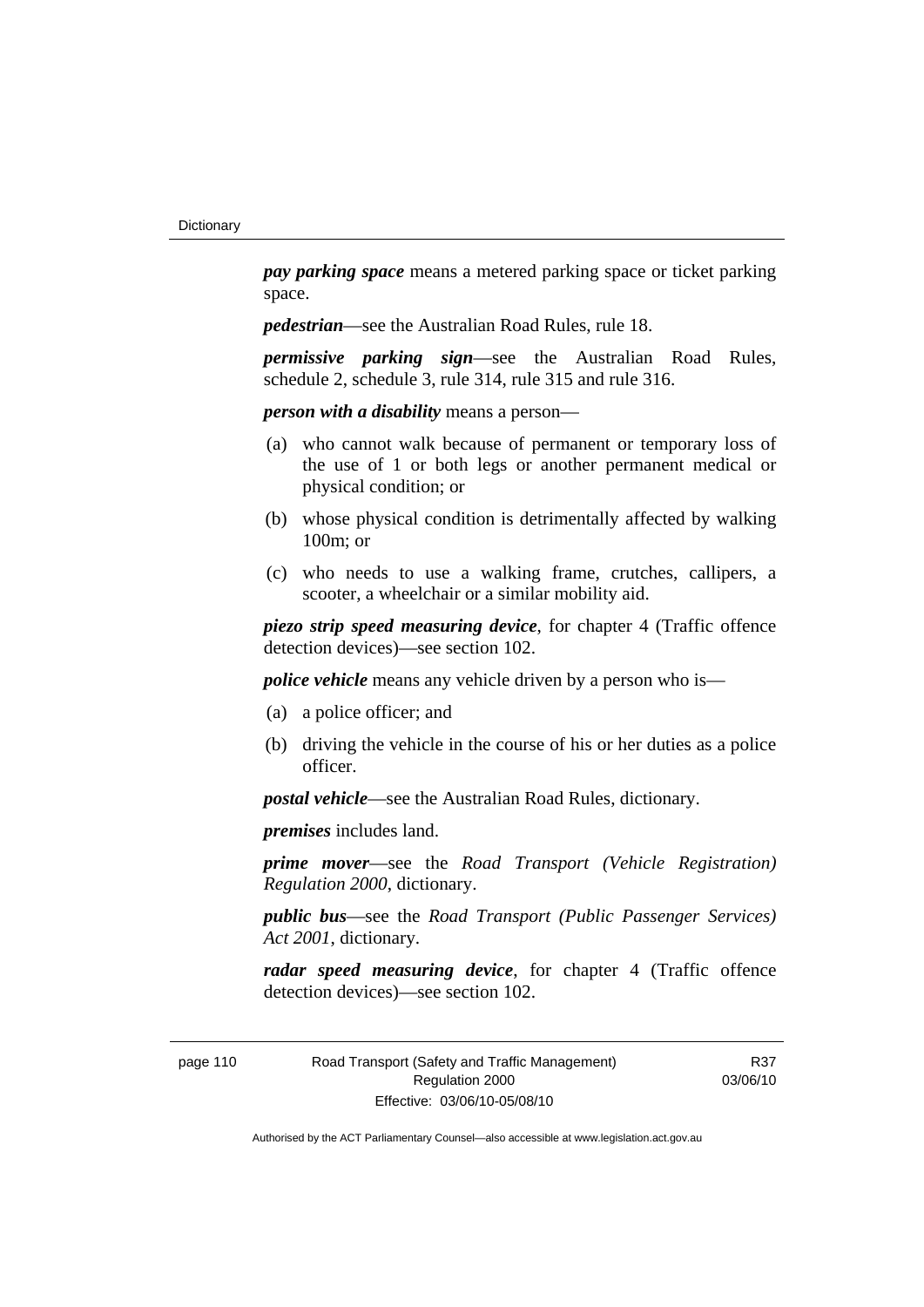*recording medium*, for chapter 4 (Traffic offence detection devices)—see section 107B (1).

*red traffic arrow*—see the Australian Road Rules, dictionary.

*red traffic light*—see the Australian Road Rules, dictionary.

*registered operator*—see the *Road Transport (Vehicle Registration) Act 1999*, dictionary.

*relevant parking fee*, for parking a vehicle in a pay parking space, means the fee for parking the vehicle in the space, for the day and time when the vehicle is parked in the space, as indicated on or with the parking meter or parking ticket machine applying to the space.

*residential land*, for division 3.1.3 (Heavy vehicle parking)—see section 82.

*rider*—see the Australian Road Rules, rule 17.

*road*—see section 3A.

*road marking*—see the Australian Road Rules, dictionary.

*road train*—see the *Road Transport (Vehicle Registration) Regulation 2000*, dictionary.

*road user*—see the Australian Road Rules, rule 14.

*security checksum*, for chapter 4 (Traffic offence detection devices)—see section 102.

*semitrailer*—see the *Road Transport (Vehicle Registration) Regulation 2000*, dictionary.

*stock truck*, for division 3.1.3 (Heavy vehicle parking)—see section 82.

*stop*—see section 3B.

*testing authority*, for chapter 4 (Traffic offence detection devices) see section 102.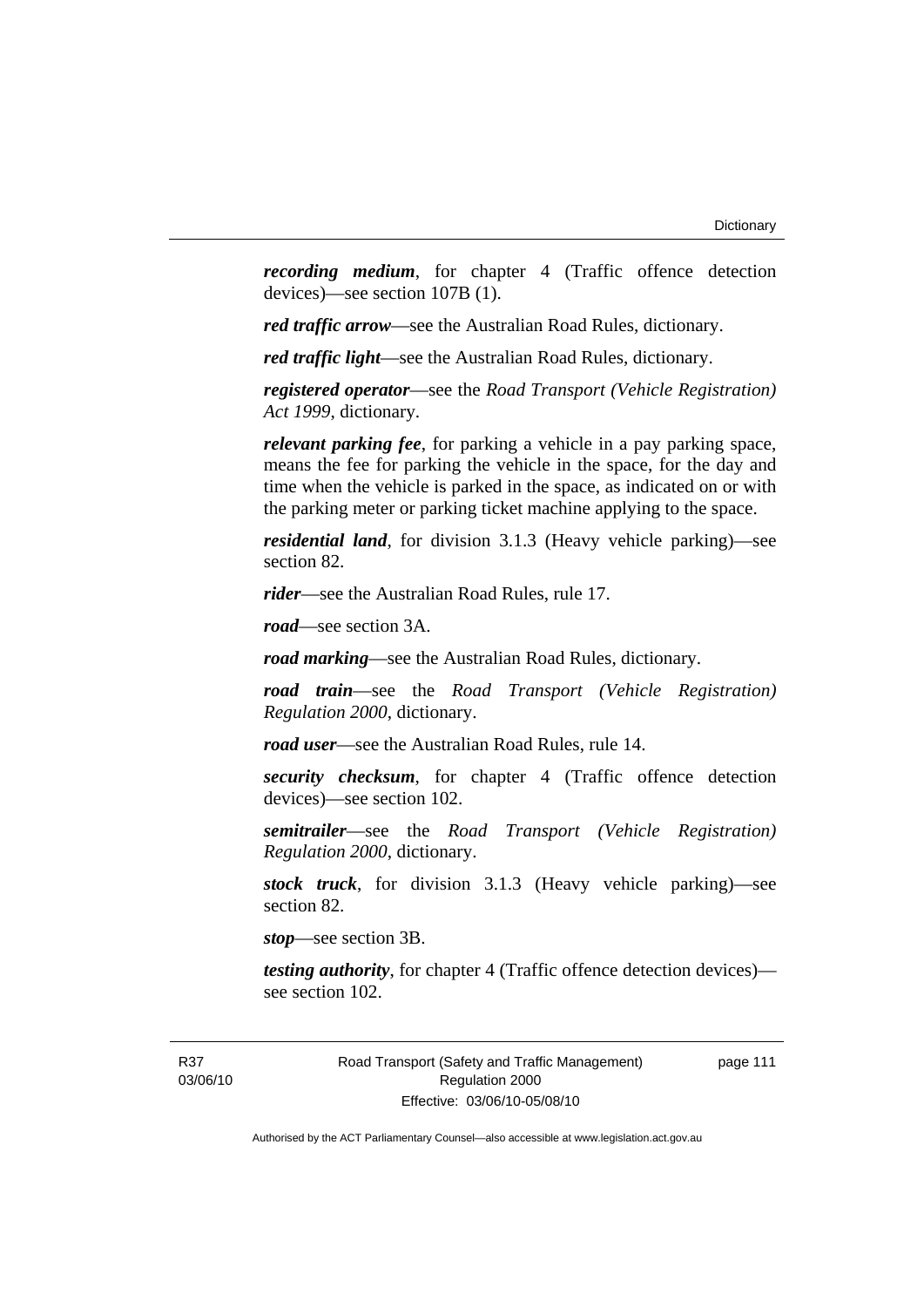#### *ticket parking area*—

- (a) means a length of road or area that is set aside as a ticket parking area under section 76 (2) (a) or section 76A (2) (a); but
- (b) does not include a length of road or area that, under section 77 (2), is not taken to be included in the length of road or area set aside.

*ticket parking scheme* means a ticket parking scheme under division 3.1.2.

*ticket parking sign* means a *permissive parking sign* with the word 'ticket' on or with the sign.

*ticket parking space* means a ticket parking space under section 78.

*tow truck*—see the *Road Transport (Vehicle Registration) Regulation 2000*, dictionary.

*towing attachment* means a device fitted to a vehicle to which the drawbar of a trailer may be attached.

*tractor*—see the *Road Transport (Vehicle Registration) Regulation 2000*, dictionary.

*traffic control device*—see the Australian Road Rules, dictionary.

*traffic-related item*—see the Australian Road Rules, dictionary.

*traffic sign*—see the Australian Road Rules, dictionary.

*traffic signals*—see the Australian Road Rules, dictionary.

*transit lane*—see the Australian Road Rules, rule 156.

*truck lane*—see the Australian Road Rules, rule 157.

*vehicle*—see the Australian Road Rules, rule 15.

*wheeled recreational device*—see the Australian Road Rules, dictionary.

*wheeled toy*—see the Australian Road Rules, dictionary.

page 112 Road Transport (Safety and Traffic Management) Regulation 2000 Effective: 03/06/10-05/08/10 R37 03/06/10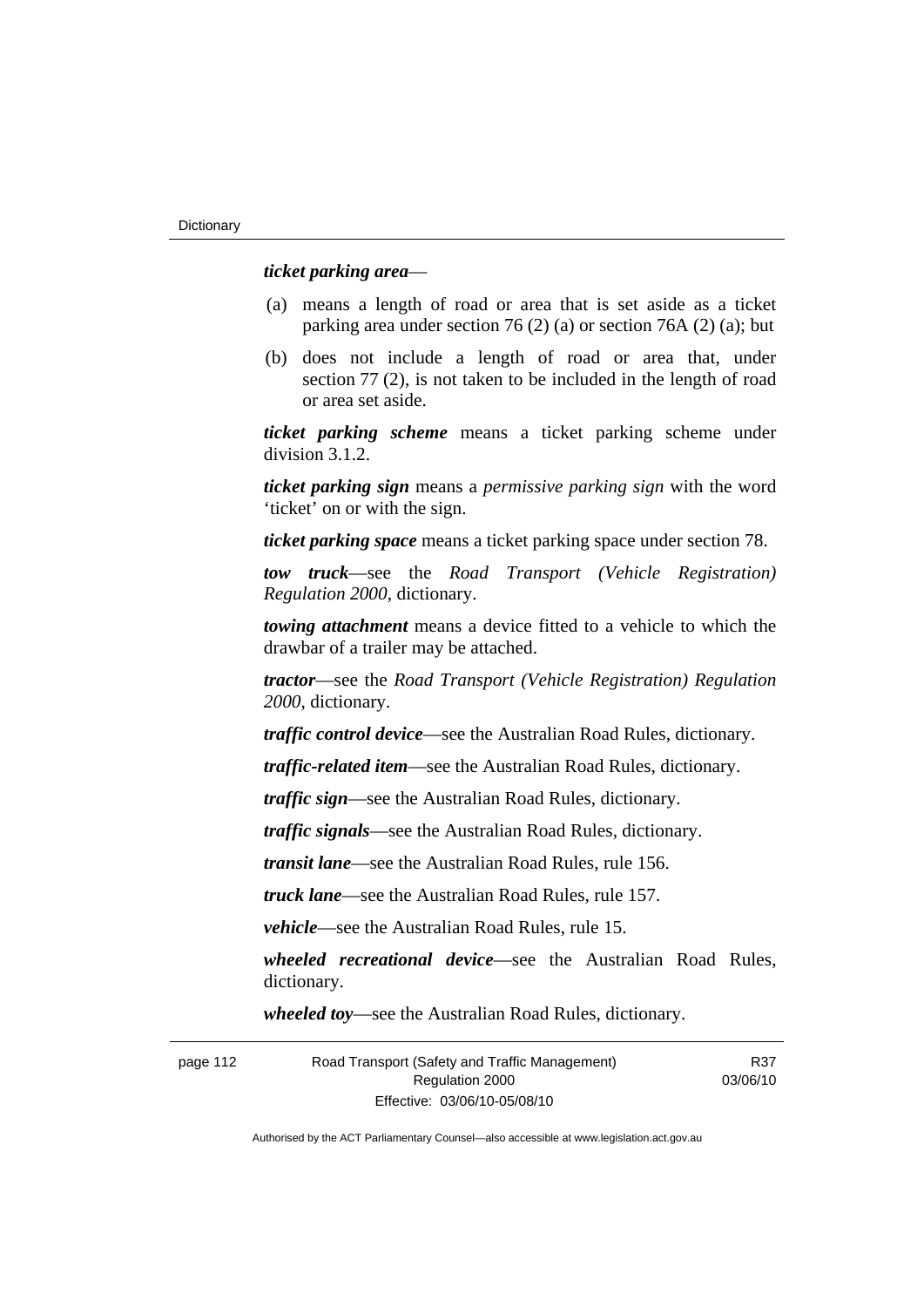*with*, for information about the application of a traffic control device—see the Australian Road Rules, dictionary.

*WORM disk*, for chapter 4 (Traffic offence detection devices)—see section 102.

Road Transport (Safety and Traffic Management) Regulation 2000 Effective: 03/06/10-05/08/10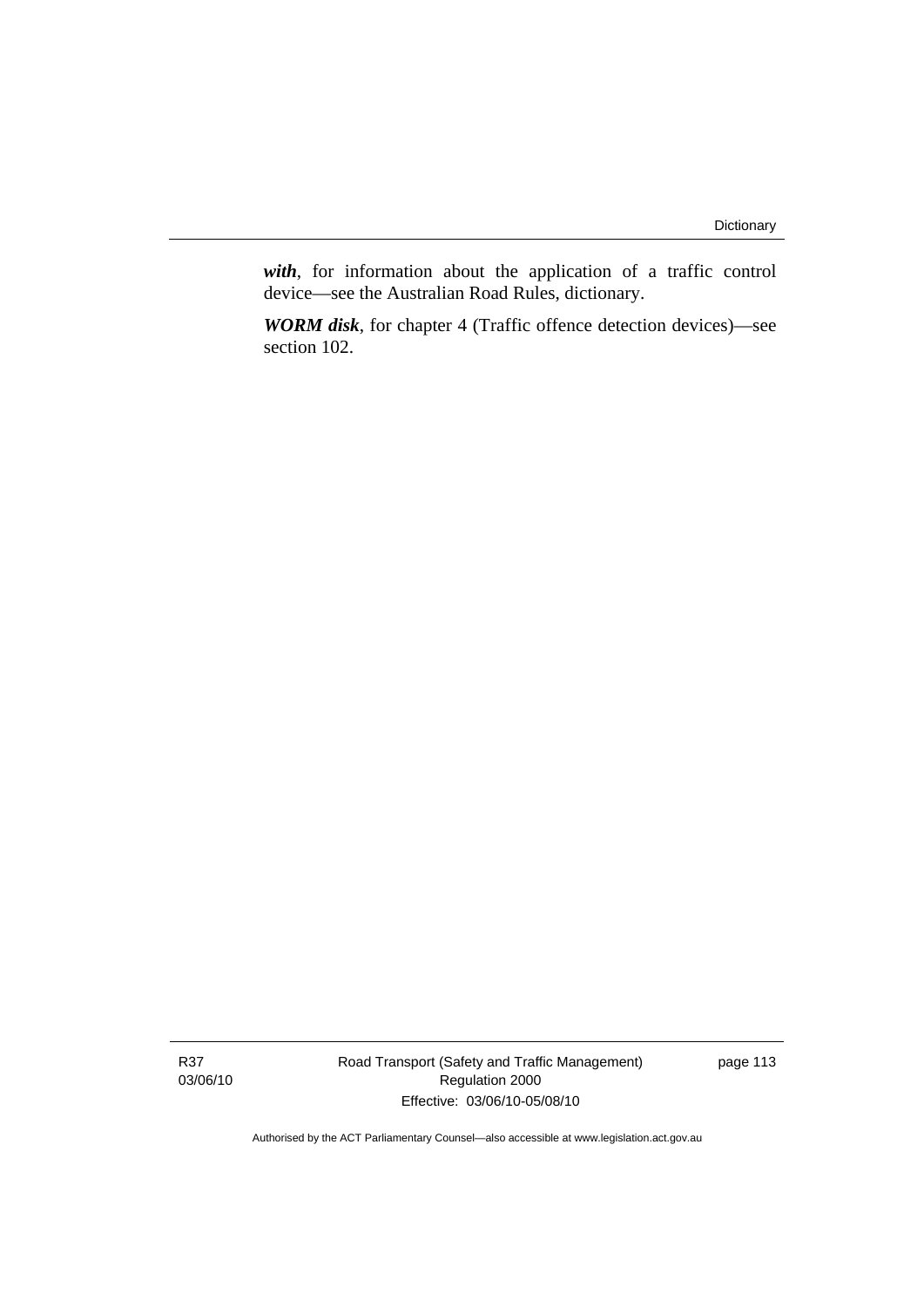1 About the endnotes

# **Endnotes**

# **1 About the endnotes**

Amending and modifying laws are annotated in the legislation history and the amendment history. Current modifications are not included in the republished law but are set out in the endnotes.

Not all editorial amendments made under the *Legislation Act 2001*, part 11.3 are annotated in the amendment history. Full details of any amendments can be obtained from the Parliamentary Counsel's Office.

Uncommenced amending laws and expiries are listed in the legislation history and the amendment history. These details are underlined. Uncommenced provisions and amendments are not included in the republished law but are set out in the last endnote.

If all the provisions of the law have been renumbered, a table of renumbered provisions gives details of previous and current numbering.

The endnotes also include a table of earlier republications.

| $am = amended$                               | $ord = ordinance$                         |
|----------------------------------------------|-------------------------------------------|
| $amdt = amendment$                           | $orig = original$                         |
| $ch = chapter$                               | par = paragraph/subparagraph              |
| $def = definition$                           | $pres = present$                          |
| $dict = dictionary$                          | $prev = previous$                         |
| $disallowed = disallowed by the Legislative$ | $(\text{prev}) = \text{previously}$       |
| Assembly                                     | $pt = part$                               |
| $div = division$                             | $r = rule/subrule$                        |
| $exp = expires/expired$                      | $renum = renumbered$                      |
| $Gaz = gazette$                              | $reloc = relocated$                       |
| $hdg =$ heading                              | $R[X]$ = Republication No                 |
| $IA = Interpretation Act 1967$               | $RI = reissue$                            |
| $ins = inserted/added$                       | $s = section/subsection$                  |
| $LA =$ Legislation Act 2001                  | $sch = schedule$                          |
| $LR =$ legislation register                  | $sdiv = subdivision$                      |
| $LRA =$ Legislation (Republication) Act 1996 | $sub = substituted$                       |
| $mod = modified/modification$                | $SL = Subordinate$ Law                    |
| $o = order$                                  | underlining = whole or part not commenced |
| $om = omitted/repealed$                      | or to be expired                          |
|                                              |                                           |

# **2 Abbreviation key**

page 114 Road Transport (Safety and Traffic Management) Regulation 2000 Effective: 03/06/10-05/08/10

R37 03/06/10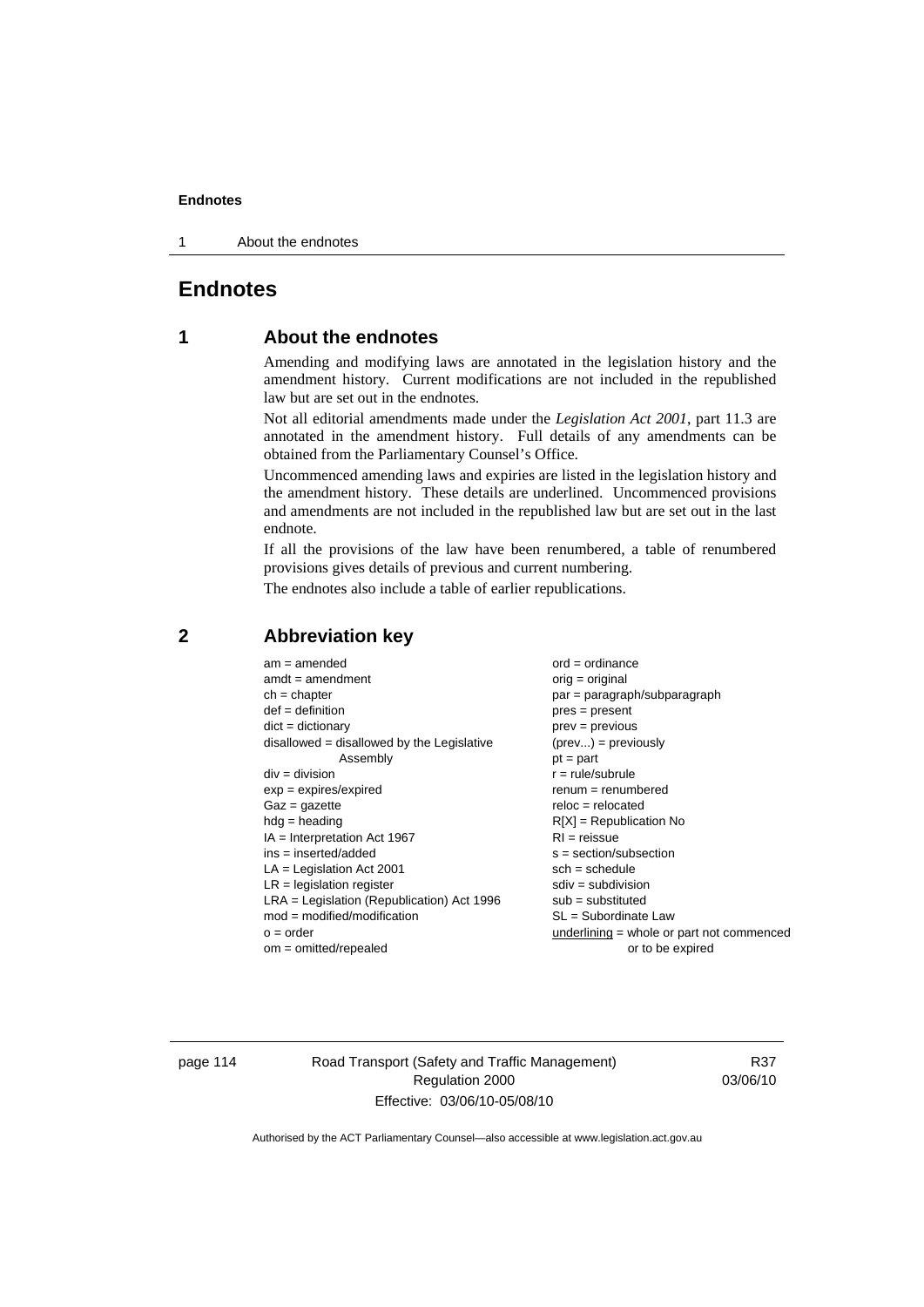### **3 Legislation history**

This regulation was originally the *Road Transport (Safety and Traffic Management) Regulations 2000*. It was renamed under the *Legislation Act 2001*.

#### **Road Transport (Safety and Traffic Management) Regulation 2000 SL 2000 No 10**

- notified 29 February 2000 (Gaz 2000 No S6)
- s 1, s 2 commenced 29 February 2000 (IA 10B)
- remainder commenced 1 March 2000 (s 2 and Gaz 2000 No S5)

#### as amended by

#### **Legislative Assembly AR2000-2**

notified 18 May 2000 (Gaz 2000 No 20 p 505) commenced 18 May 2000 (SLA s 6 (13))

#### **Road Transport (Safety and Traffic Management) Regulations Amendment SL 2000 No 21 pt 2**

notified 18 May 2000 (Gaz 2000 No 20) commenced 18 May 2000 (s 1)

#### **Road Transport Legislation Regulations Amendment SL 2000 No 33 pt 2**

notified 2 August 2000 (Gaz 2000 No S41) commenced 2 August 2000 (s 1)

#### **Road Transport Legislation Regulations Amendment SL 2000 No 52 pt 2**

notified 14 December 2000 (Gaz 2000 No 50) commenced 14 December 2000 (s 1)

#### **Road Transport Legislation Amendment Act 2001 No 27 sch 4**

notified 24 May 2001 (Gaz 2001 No 21) s 1, s 2 commenced 24 May 2001 (IA s 10B) sch 4 commenced 24 May 2001 (s 2)

### **Road Transport (Safety and Traffic Management) Amendment Act 2001 No 29 pt 3**

notified 24 May 2001 (Gaz 2001 No 21) commenced 24 May 2001 (s 2)

R37 03/06/10 Road Transport (Safety and Traffic Management) Regulation 2000 Effective: 03/06/10-05/08/10

page 115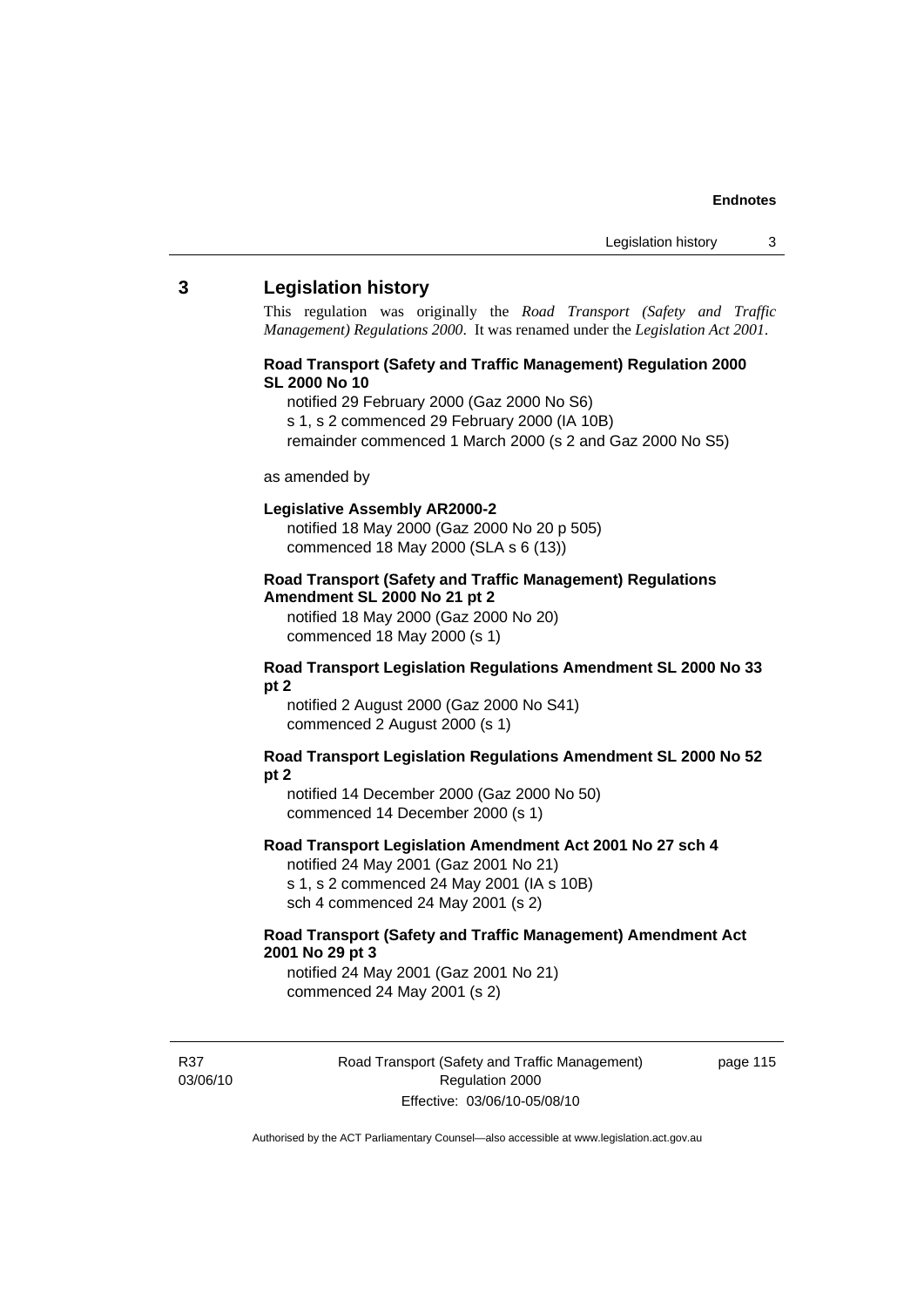3 Legislation history

# **Legislation (Consequential Amendments) Act 2001 No 44 pt 348**

notified 26 July 2001 (Gaz 2001 No 30) s 1, s 2 commenced 26 July 2001 (IA s 10B) pt 348 commenced 12 September 2001 (s 2 and see Gaz 2001 No S65)

# **Statute Law Amendment Act 2001 No 56 pt 3.46**

notified 5 September 2001 (Gaz 2001 No S 65) s 1, s 2 commenced 5 September 2001 (IA s 10B) pt 3.46 commenced 12 September 2001 (amdt 3.475)

### **Road Transport (Safety and Traffic Management) Regulations Amendment 2001 SL 2001 No 32**

notified 11 September 2001 (Gaz 2001 No S69) commenced 11 September 2001 (s 1)

# **Road Transport (Public Passenger Services) Act 2001 No 62 pt 1.12**

notified 10 September 2001 (Gaz 2001 No S66) s 1, s 2 commenced 10 September 2001 (IA s 10B)

pt 1.12 commenced 1 December 2001 (s 2 and CN 2001 No 2)

#### **Road Transport Legislation Amendment Regulations 2002 SL No 2 pt 5**

notified LR 27 February 2002 s 1, s 2 commenced 27 February 2002 (LA s 75) pt 5 commenced 1 March 2002 (s 2 and see CN 2002 No 2)

# **Road Transport (Safety and Traffic Management) Amendment Regulations 2002 SL No 7**

notified LR 15 April 2002 commenced 16 April 2002 (s 2)

#### **Statute Law Amendment Act 2002 No 30 pt 3.73**

notified LR 16 September 2002

s 1, s 2 taken to have commenced 19 May 1997 (LA s 75 (2)) pt 3.73 commenced 17 September 2002 (s 2 (1))

page 116 Road Transport (Safety and Traffic Management) Regulation 2000 Effective: 03/06/10-05/08/10

R37 03/06/10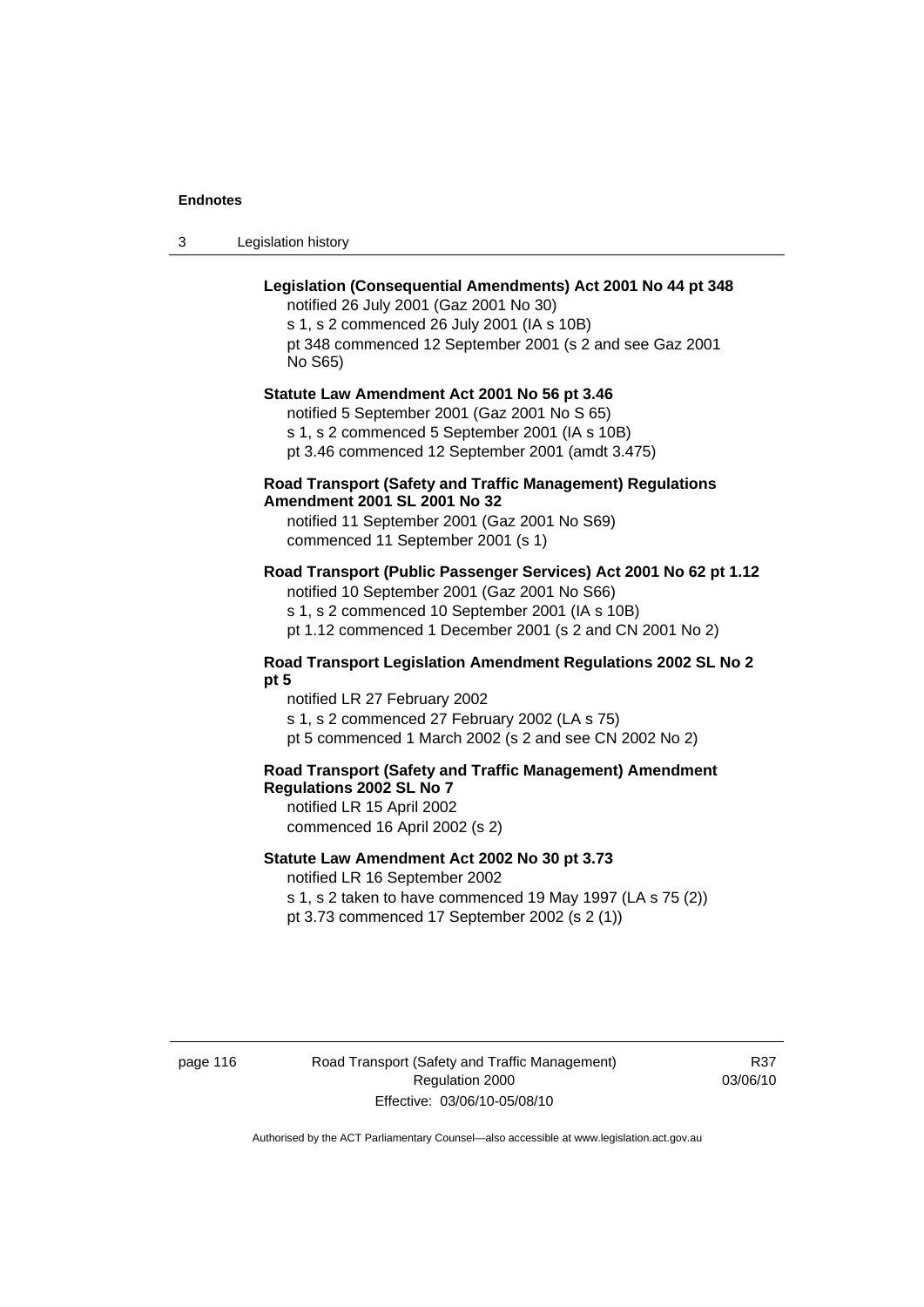# **Road Transport Legislation Amendment Regulations 2002 (No 2) SL2002-31 pt 5**

notified LR 31 October 2002 s 1, s 2 commenced 31 October 2002 (LA s 75 (1)) pt 5 commenced 1 November 2002 (s 2 (1))

#### **Criminal Code 2002 No 51 pt 1.20**

notified LR 20 December 2002

s 1, s 2 commenced 20 December 2002 (LA s 75) pt 1.20 commenced 1 January 2003 (s 2 (1))

# **Urban Services (Application of Criminal Code) Amendment**

**Regulations 2002 SL2003-1 pt 4** 

notified LR 9 January 2003 s 1, s 2 commenced 9 January 2003 (LA s 75 (1)) pt 4 commenced 10 January 2003 (s 2 (3) and see LA s 73 (3) (b))

#### **Road Transport (Safety and Traffic Management) Amendment Regulations 2003 (No 1) SL2003-12**

notified LR 22 May 2003 s 1, s 2 commenced 22 May 2003 (LA s 75 (1)) remainder commenced 1 June 2003 (s 2 and CN2003-3)

#### **Road Transport (Safety and Traffic Management) Amendment Regulations 2003 (No 2) SL2003-14**

notified LR 10 June 2003 s 1, s 2 commenced 10 June 2003 (LA s 75 (1)) remainder commenced 11 June 2003 (s 2)

#### **Dangerous Substances Act 2004 A2004-7 sch 1 pt 1.8**

notified LR 19 March 2004 s 1, s 2 commenced 19 March 2004 (LA s 75 (1)) sch 1 pt 1.8 commenced 5 April 2004 (s 2 and CN2004-6)

# **Road Transport Legislation (Australian Road Rules) Amendment Regulations 2004 (No 1) SL2004-16 pt 3**

notified LR 24 May 2004 s 1, s 2 commenced 24 May 2004 (LA s 75 (1)) pt 3 commenced 19 July 2004 (s 2 and CN2004-10)

R37 03/06/10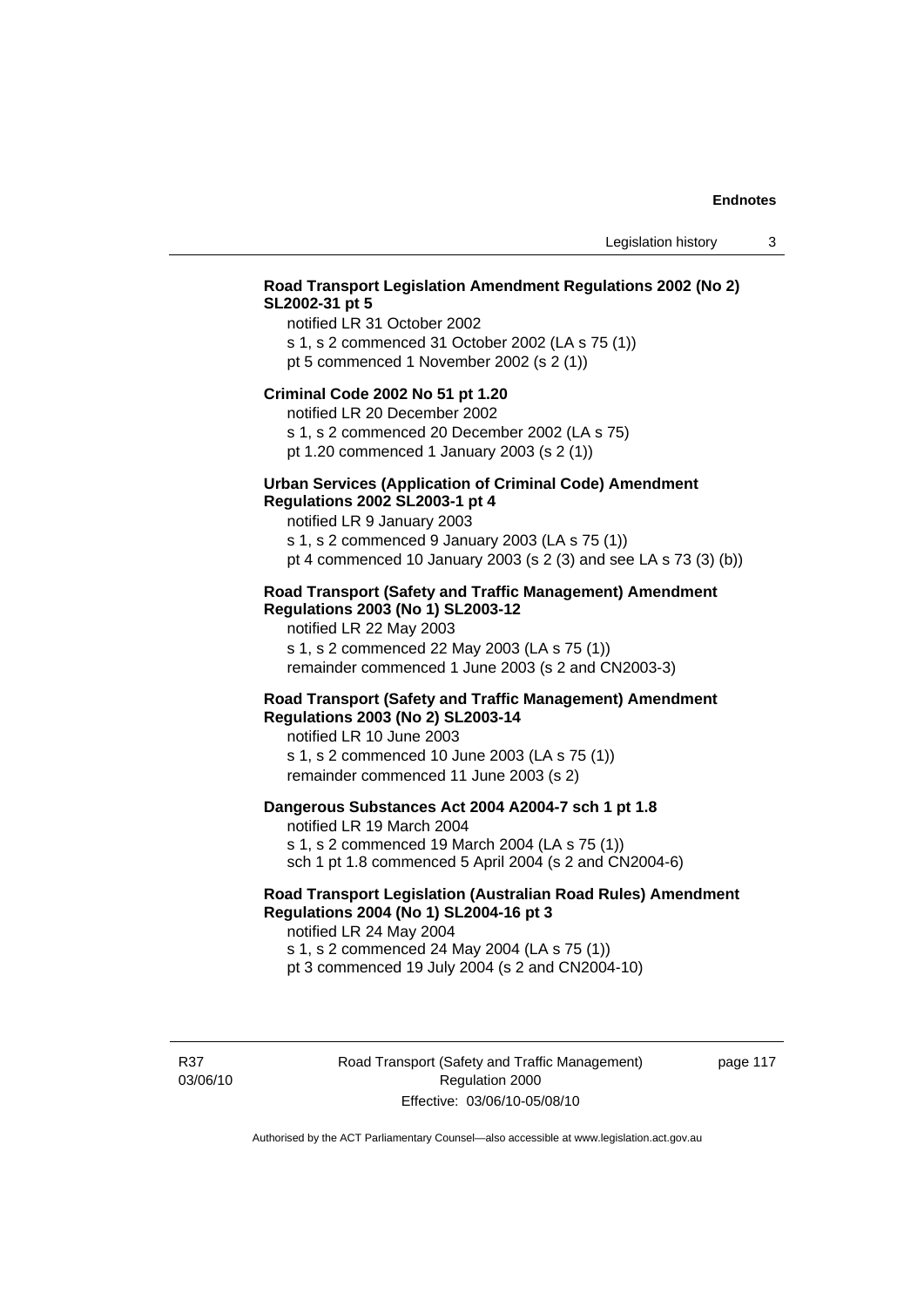3 Legislation history

#### **Emergencies Act 2004 A2004-28 sch 3 pt 3.20**

notified LR 29 June 2004 s 1, s 2 commenced 29 June 2004 (LA s 75 (1)) sch 3 pt 3.20 commenced 1 July 2004 (s 2 (1) and CN2004-11)

#### **Road Transport Legislation Amendment Regulations 2004 (No 1) SL2004-47 pt 5**

notified LR 9 September 2004

s 1, s 2 commenced 9 September 2004 (LA s 75 (1))

pt 5 commenced 10 September 2004 (s 2)

#### **Road Transport Legislation (Hire Cars) Amendment Regulation 2005 (No 1) SL2005-4 sch 2 pt 2.4**

notified LR 7 March 2005

s 1, s 2 commenced 7 March 2005 (LA s 75 (1)) sch 2 pt 2.4 commenced 9 March 2005 (s 2 and see Road Transport (Public Passenger Services) (Hire Cars) Amendment Act 2004 A2004-69, s 2 and LA s 79)

#### **Road Transport (Safety and Traffic Management) Amendment Regulation 2005 (No 1) SL2005-7**

notified LR 8 April 2005 s 1, s 2 commenced 8 April 2005 (LA s 75 (1)) remainder commenced 9 April 2005 (s 2)

#### **Road Transport (Safety and Traffic Management) Amendment Regulation 2005 (No 2) SL2005-22**

notified LR 15 September 2005 s 1, s 2 commenced 15 September 2005 (LA s 75 (1)) remainder commenced 16 September 2005 (s 2)

#### **Statute Law Amendment Act 2005 (No 2) A2005-62 sch 1 pt 1.4**  notified LR 21 December 2005

s 1, s 2 commenced 21 December 2005 (LA s 75 (1)) sch 1 pt 1.4 commenced 11 January 2006 (s 2 (1))

# **Road Transport (Safety and Traffic Management) Amendment Regulation 2006 (No 1) SL2006-4**

notified LR 16 January 2006 s 1, s 2 commenced 16 January 2006 (LA s 75 (1)) remainder commenced 17 January 2006 (s 2)

page 118 Road Transport (Safety and Traffic Management) Regulation 2000 Effective: 03/06/10-05/08/10

R37 03/06/10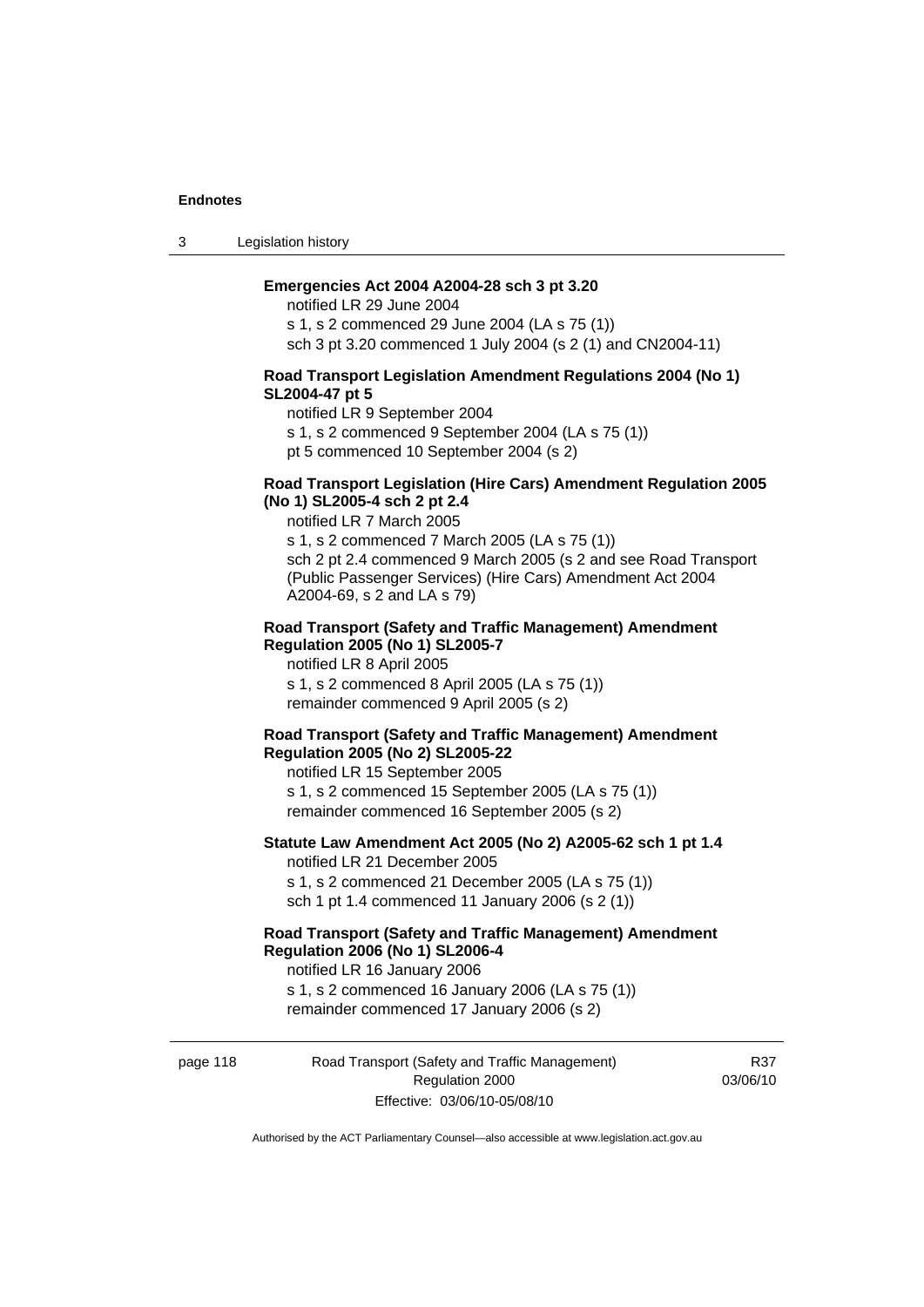# **Road Transport (Public Passenger Services) Amendment Regulation 2006 (No 1) SL2006-32 sch 1 pt 1.5**

notified LR 26 June 2006

s 1, s 2 commenced 26 June 2006 (LA s 75 (1)) sch 1 pt 1.5 commenced 3 July 2006 (s 2 (2))

#### **Road Transport (Safety and Traffic Management) Amendment Regulation 2006 (No 2) SL2006-51**

notified LR 4 December 2006

s 1, s 2 commenced 4 December 2006 (LA s 75 (1)) remainder commenced 5 December 2006 (s 2)

### **Road Transport (Safety and Traffic Management) Amendment Regulation 2007 (No 1) SL2007-20**

notified LR 30 July 2007 s 1, s 2 commenced 30 July 2007 (LA s 75 (1)) remainder commenced 31 July 2007 (s 2)

### **Planning and Development (Consequential Amendments) Act 2007 A2007-25 sch 1 pt 1.29**

notified LR 13 September 2007

s 1, s 2 commenced 13 September 2007 (LA s 75 (1)) sch 1 pt 1.29 commenced 31 March 2008 (s 2 and see Planning and Development Act 2007 A2007-24, s 2 and CN2008-1)

#### **Road Transport (Safety and Traffic Management) Amendment Regulation 2008 (No 1) SL2008-40**

notified LR 11 September 2008 s 1, s 2 commenced 11 September 2008 (LA s 75 (1)) remainder commenced 11 March 2009 (s 2 and LA s 79)

#### **Road Transport Legislation Amendment Regulation 2008 (No 2) SL2008-47 sch 1 pt 1.3**

notified LR 1 December 2008 s 1, s 2 commenced 1 December 2008 (LA s 75 (1)) sch 1 pt 1.3 commenced 2 December 2008 (s 2)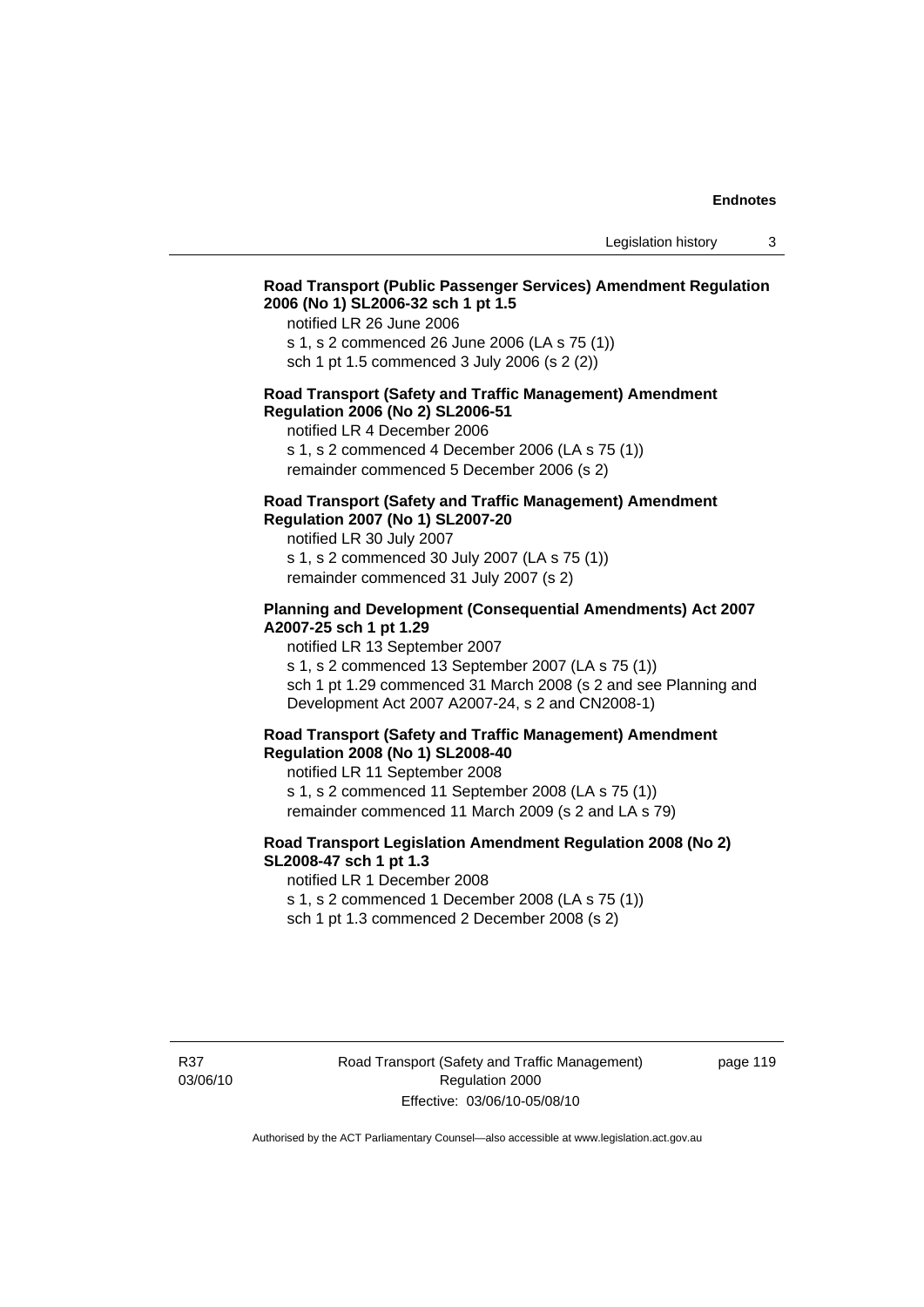3 Legislation history

# **Road Transport Legislation Amendment Regulation 2009 (No 1) SL2009-6 pt 4**

notified LR 11 March 2009

s 1, s 2 commenced 11 March 2009 (LA s 75 (1))

pt 4 commenced 16 March 2009 (s 2 and CN2009-7)

#### **Road Transport (Safety and Traffic Management) Amendment Regulation 2009 (No 1) SL2009-7**

notified LR 12 March 2009

s 1, s 2 commenced 12 March 2009 (LA s 75 (1)) remainder commenced 13 March 2009 (s 2)

#### **Road Transport (Mass, Dimensions and Loading) Act 2009 A2009-22 sch 1 pt 1.10**

notified LR 3 September 2009 s 1, s 2 commenced 3 September 2009 (LA s 75 (1)) sch 1 pt 1.10 commenced 3 March 2010 (s 2 and LA s 79)

#### **Dangerous Goods (Road Transport) Act 2009 A2009-34 sch 1 pt 1.3**

notified LR 28 September 2009 s 1, s 2 commenced 28 September 2009 (LA s 75 (1)) sch 1 pt 1.3 commenced 2 April 2010 (s 2, CN2010-5 and LA s 77 (3))

#### **Road Transport Legislation Amendment Regulation 2010 (No 1) SL2010-5 pt 4**

notified LR 1 March 2010 s 1, s 2 commenced 1 March 2010 (LA s 75 (1)) s 55, ss 58-62 commence 15 March 2011 (s 2 (2)) pt 4 remainder commenced 15 March 2010 (s 2 (1))

# **Road Transport Legislation Amendment Regulation 2010 (No 2) SL2010-7 pt 5**

notified LR 16 March 2010

s 1, s 2 commenced 16 March 2010 (LA s 75 (1))

pt 5 commenced 17 March 2010 (s 2 (1))

page 120 Road Transport (Safety and Traffic Management) Regulation 2000 Effective: 03/06/10-05/08/10

R37 03/06/10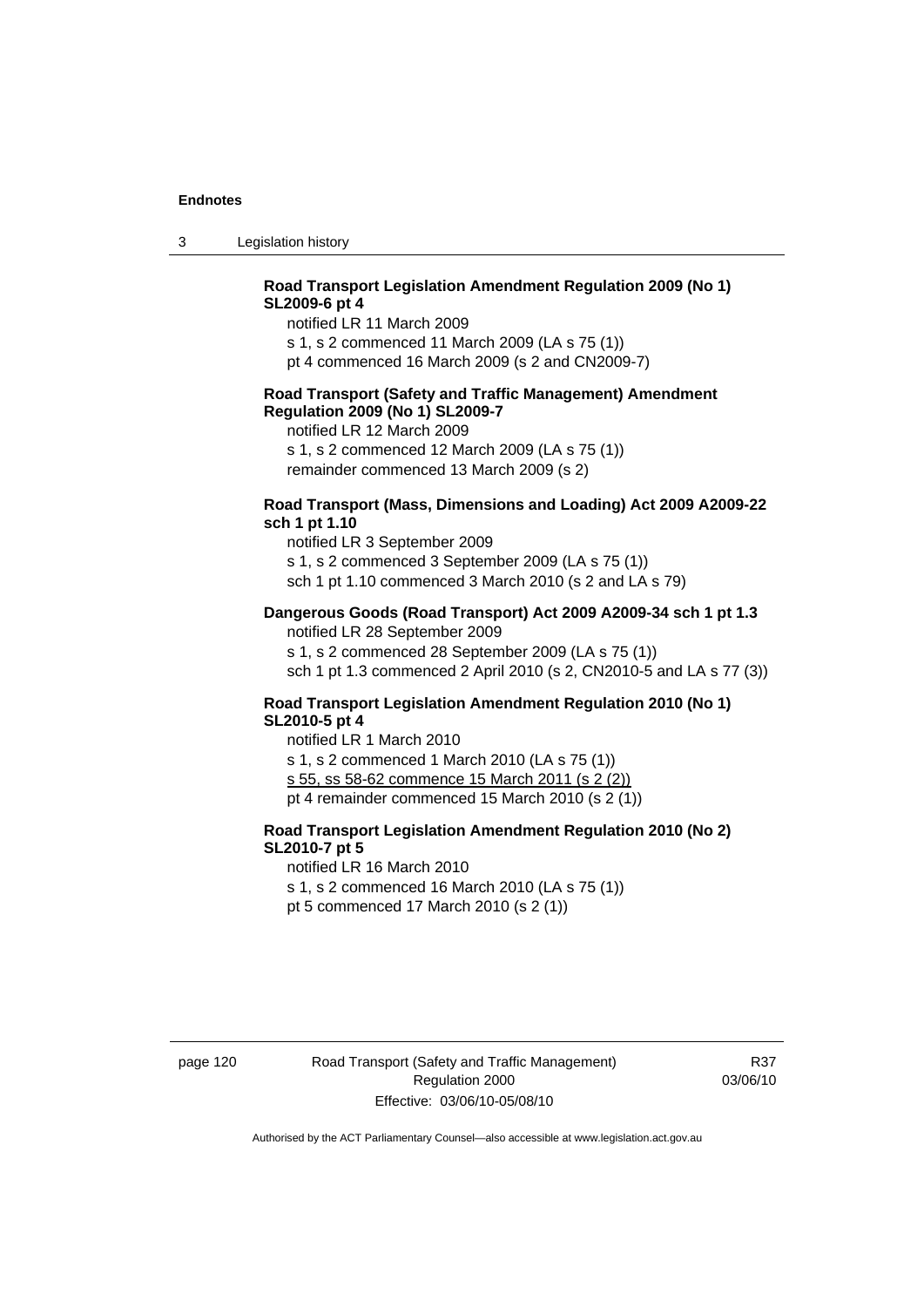|   |                                     | Amendment history<br>4                                                                                                                                                                                                                                                          |
|---|-------------------------------------|---------------------------------------------------------------------------------------------------------------------------------------------------------------------------------------------------------------------------------------------------------------------------------|
|   |                                     | Personal Property Securities Act 2010 A2010-15 sch 2 pt 2.5<br>notified LR 1 April 2010<br>s 1, s 2 commenced 1 April 2010 (LA s 75 (1))<br>sch 2 pt 2.5 awaiting commencement (s $2(2)-(4)$ )                                                                                  |
|   | Note 1                              | If a commencement notice has not fixed a commencement day<br>before the day of the registration commencement time, the<br>remaining provisions automatically commence on the day of<br>the registration commencement time (see s 2 (2), LA s 79 does<br>not apply to this Act). |
|   | Note 2                              | For the meaning of registration commencement time see the<br>Personal Property Securities Act 2009 (Cwlth).                                                                                                                                                                     |
|   |                                     | Statute Law Amendment Act 2010 A2010-18 sch 3 pt 3.21<br>notified LR 13 May 2010<br>s 1, s 2 commenced 13 May 2010 (LA s 75 (1))<br>sch 3 pt 3.21 commenced 3 June 2010 (s 2)                                                                                                   |
| 4 | <b>Amendment history</b>            |                                                                                                                                                                                                                                                                                 |
|   | Name of regulation<br>s 1           | am R18 LA                                                                                                                                                                                                                                                                       |
|   | <b>Dictionary</b><br>s <sub>2</sub> | om Act 2001 No 27 amdt 4.24<br>ins SL2005-22 amdt 1.1                                                                                                                                                                                                                           |
|   | s 3 hdg<br>s 3                      | Dictionary—application to Australian Road Rules<br>bracketed note exp 17 September 2002 (s 4 (3))<br>am Act 2001 No 44 amdt 1.3793<br>sub SL2005-22 amdt 1.1                                                                                                                    |
|   | s 3A                                | Road includes road related area<br>ins SL2005-22 amdt 1.1                                                                                                                                                                                                                       |
|   | Meaning of park and stop<br>s 3B    | ins SL2005-22 amdt 1.1                                                                                                                                                                                                                                                          |
|   | <b>Notes</b><br>s 4 hda<br>s 4      | bracketed note exp 17 September 2002 (s 4 (3))<br>am Act 2001 No 44 amdt 1.3794; Act 2002 No 30 amdt 3.769<br>(2), (3) exp 17 September 2002 (s (4 (3))                                                                                                                         |
|   | s 4A                                | Offences against regulation-application of Criminal Code etc<br>ins SL2003-1 s 16                                                                                                                                                                                               |
|   |                                     |                                                                                                                                                                                                                                                                                 |

R37 03/06/10 Road Transport (Safety and Traffic Management) Regulation 2000 Effective: 03/06/10-05/08/10

page 121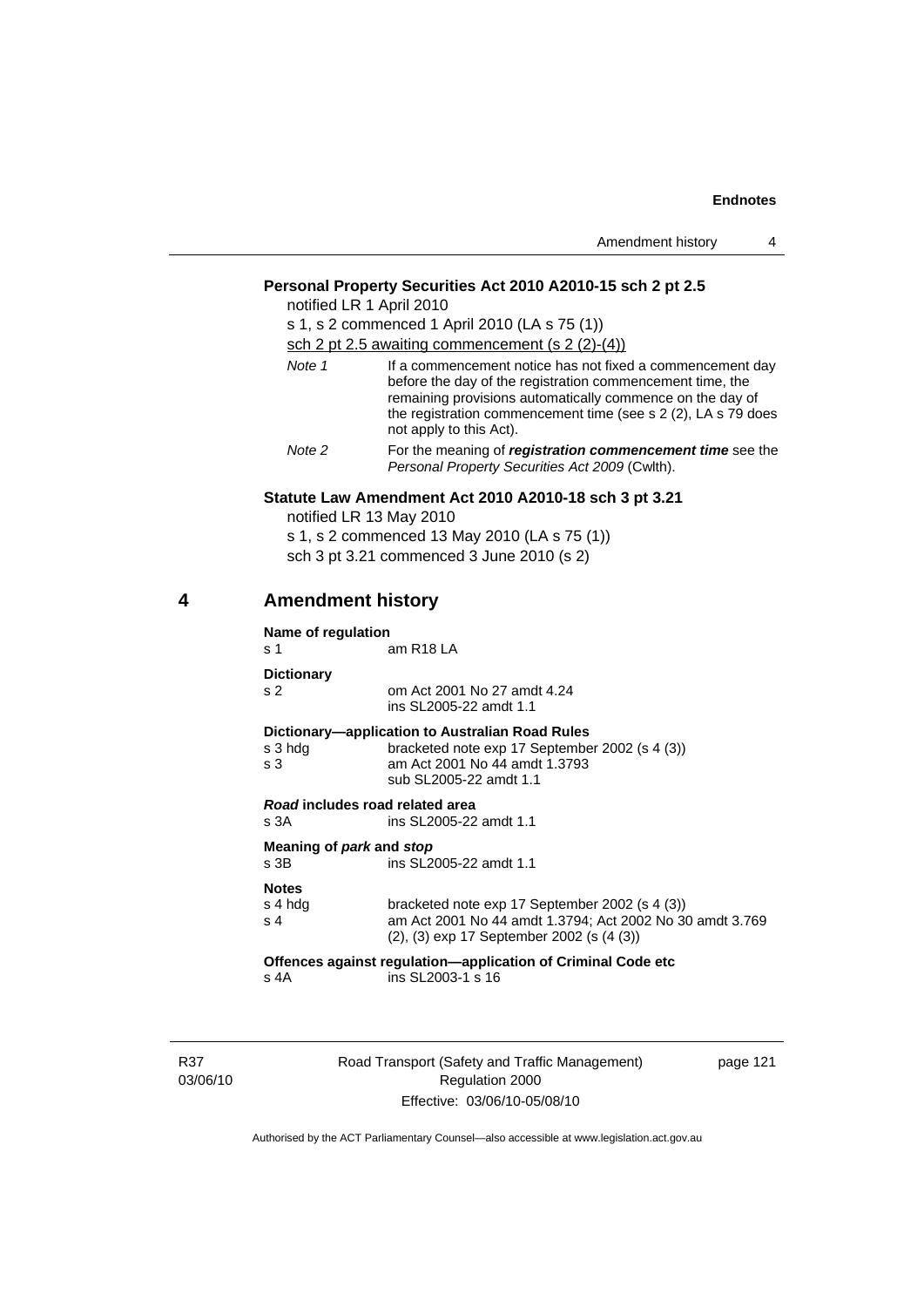| 4 | Amendment history                                                                                                                                                                                                                                            |
|---|--------------------------------------------------------------------------------------------------------------------------------------------------------------------------------------------------------------------------------------------------------------|
|   | Offences against regulation are strict liability offences<br>ins SL2003-1 s 16<br>s 4B                                                                                                                                                                       |
|   | General defence of accident or reasonable effort<br>s 4C<br>ins SL2003-1 s 16                                                                                                                                                                                |
|   | <b>Meaning of Australian Road Rules</b><br>s 5 hdg<br>bracketed note exp 17 September 2002 (s 4 (3))<br>sub SL2004-16 s 25<br>s 5<br>am SL2005-22 amdt 1.2<br>sub SL2010-5 s 51                                                                              |
|   | Incorporation of Australian Road Rules into ACT law<br>bracketed note exp 17 September 2002 (s 4 (3))<br>s 6 hda                                                                                                                                             |
|   | Transitional-ARR r 266 and r 267<br>s 6A<br>ins SL2010-5 s 52<br>exp 14 March 2011 (s 6A (2))                                                                                                                                                                |
|   | General<br>div 2.2.1 hdg<br>note 2<br>am 2000 No 52 s 3; 2001 No 32 s 3; 2002 No 31 s 22;<br>SL2003-12 s 4; SL2004-16 ss 26-30<br>sub SL2005-22 s 4<br>am SL2006-32 amdt 1.92; items renum R24 LA; SL2010-5<br>s 53, s 54; items renum R34 LA; SL2010-5 s 55 |
|   | div 2.2.1 hdg<br>sub SL2005-22 s 4<br>note 3<br>am A2009-22 amdt 1.25                                                                                                                                                                                        |
|   | References to another law of this jurisdiction etc<br>bracketed note exp 17 September 2002 (s 4 (3))<br>s 7 hdg<br>am Act 2001 No 44 amdt 1.3795, amdt 1.3796<br>s 7                                                                                         |
|   | ARR r 10 (2)-penalties for offences<br>s 8 hdg<br>bracketed note exp 17 September 2002 (s 4 (3))                                                                                                                                                             |
|   | ARR r 25 (2)-default speed-limit in built-up area<br>ins SL2003-12 s 5<br>s 8A<br>om SL2004-16 s 31                                                                                                                                                          |
|   | ARR r 95-emergency stopping lane only signs<br>bracketed note exp 17 September 2002 (s 4 (3))<br>s 9 hdg<br>am SL2005-22 amdt 1.3<br>s 9                                                                                                                     |
|   | ARR r 104-no truck signs<br>bracketed note exp 17 September 2002 (s 4 (3))<br>s 10 hdg<br>am SL2005-22 amdt 1.4<br>s 10                                                                                                                                      |
|   |                                                                                                                                                                                                                                                              |

page 122 Road Transport (Safety and Traffic Management) Regulation 2000 Effective: 03/06/10-05/08/10

R37 03/06/10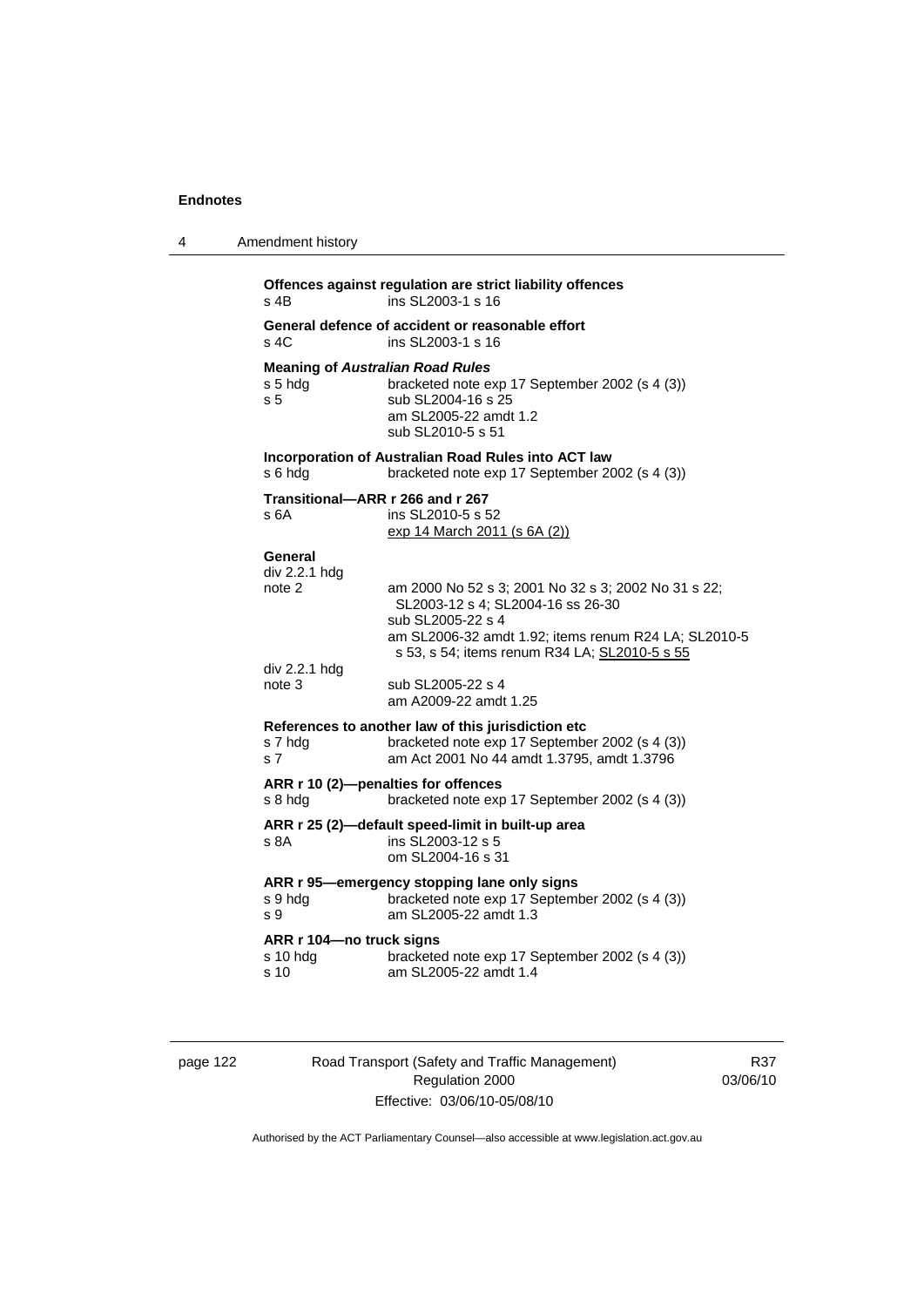Amendment history 4

| ARR r 158 (2) (c)-other vehicles permitted to travel in bus lanes<br>bracketed note exp 17 September 2002 (s 4 (3))<br>s 12 hdg<br>sub 2002 No 31 s 23; SL2005-4 amdt 2.38<br>s 12<br>am SL2006-32 amdt 1.93<br>ARR r 170 (1)-driver not to stop in intersection unless permitted<br>ins SL2004-16 s 32<br>s 12A<br>om SL2010-5 s 56<br>ARR r 179 (1) (c)-stopping in a loading zone-goods and permit vehicles<br>bracketed note exp 17 September 2002 (s 4 (3))<br>s 13 hda<br>s 13<br>sub SL2005-22 s 5<br>ARR r 179 (1) (c) and (2) (c)-stopping in loading zone-taxis<br>s 13A<br>ins SL2005-22 s 5<br>ARR r 183-stopping in a bus zone<br>ins SL2006-32 amdt 1.94<br>s 13B<br>ARR r 195-stopping at or near a bus stop<br>ins SL2006-32 amdt 1.94<br>s 13C<br>ARR r 199 (2)-stopping near postbox<br>s 14 hdg<br>bracketed note exp 17 September 2002 (s 4 (3))<br>ARR r 206 (2) (b), (c)-time extension for people with disabilities permit<br>bracketed note exp 17 September 2002 (s 4 (3))<br>s 15 hdg<br>sub SL2005-22 amdt 1.5<br>ARR r 207 (2) (a)-fees for parking in pay parking spaces<br>bracketed note exp 17 September 2002 (s 4 (3))<br>s 16 hdg<br>ARR r 213 (5)-making a motor vehicle secure-exception<br>ins Legislative Assembly AR2000-2 (see Gaz 2000 No 20)<br>s 16A<br>am SL2004-16 s 33<br>sub SL2005-22 amdt 1.6<br>ARR r 216 (3)—towing a vehicle at night or in hazardous weather conditions<br>s 18 hdg<br>bracketed note exp 17 September 2002 (s 4 (3))<br>sub A2009-34 amdt 1.6<br>s 18<br>ARR r 225-use of radar detectors<br>s 22 hdg<br>bracketed note exp 17 September 2002 (s 4 (3))<br>ARR r 236 (6)-hitchhiking, roadside commerce etc permitted<br>s 22A<br>ins SL2004-16 s 34<br>ARR r 244C-motorised scooters not to be used<br>bracketed note exp 17 September 2002 (s 4 (3))<br>s 23 hdg<br>sub SL2010-5 s 57<br>s 23 |  |  |
|-----------------------------------------------------------------------------------------------------------------------------------------------------------------------------------------------------------------------------------------------------------------------------------------------------------------------------------------------------------------------------------------------------------------------------------------------------------------------------------------------------------------------------------------------------------------------------------------------------------------------------------------------------------------------------------------------------------------------------------------------------------------------------------------------------------------------------------------------------------------------------------------------------------------------------------------------------------------------------------------------------------------------------------------------------------------------------------------------------------------------------------------------------------------------------------------------------------------------------------------------------------------------------------------------------------------------------------------------------------------------------------------------------------------------------------------------------------------------------------------------------------------------------------------------------------------------------------------------------------------------------------------------------------------------------------------------------------------------------------------------------------------------------------------------------------------------------------------------------------------------|--|--|
|                                                                                                                                                                                                                                                                                                                                                                                                                                                                                                                                                                                                                                                                                                                                                                                                                                                                                                                                                                                                                                                                                                                                                                                                                                                                                                                                                                                                                                                                                                                                                                                                                                                                                                                                                                                                                                                                       |  |  |
|                                                                                                                                                                                                                                                                                                                                                                                                                                                                                                                                                                                                                                                                                                                                                                                                                                                                                                                                                                                                                                                                                                                                                                                                                                                                                                                                                                                                                                                                                                                                                                                                                                                                                                                                                                                                                                                                       |  |  |
|                                                                                                                                                                                                                                                                                                                                                                                                                                                                                                                                                                                                                                                                                                                                                                                                                                                                                                                                                                                                                                                                                                                                                                                                                                                                                                                                                                                                                                                                                                                                                                                                                                                                                                                                                                                                                                                                       |  |  |
|                                                                                                                                                                                                                                                                                                                                                                                                                                                                                                                                                                                                                                                                                                                                                                                                                                                                                                                                                                                                                                                                                                                                                                                                                                                                                                                                                                                                                                                                                                                                                                                                                                                                                                                                                                                                                                                                       |  |  |
|                                                                                                                                                                                                                                                                                                                                                                                                                                                                                                                                                                                                                                                                                                                                                                                                                                                                                                                                                                                                                                                                                                                                                                                                                                                                                                                                                                                                                                                                                                                                                                                                                                                                                                                                                                                                                                                                       |  |  |
|                                                                                                                                                                                                                                                                                                                                                                                                                                                                                                                                                                                                                                                                                                                                                                                                                                                                                                                                                                                                                                                                                                                                                                                                                                                                                                                                                                                                                                                                                                                                                                                                                                                                                                                                                                                                                                                                       |  |  |
|                                                                                                                                                                                                                                                                                                                                                                                                                                                                                                                                                                                                                                                                                                                                                                                                                                                                                                                                                                                                                                                                                                                                                                                                                                                                                                                                                                                                                                                                                                                                                                                                                                                                                                                                                                                                                                                                       |  |  |
|                                                                                                                                                                                                                                                                                                                                                                                                                                                                                                                                                                                                                                                                                                                                                                                                                                                                                                                                                                                                                                                                                                                                                                                                                                                                                                                                                                                                                                                                                                                                                                                                                                                                                                                                                                                                                                                                       |  |  |
|                                                                                                                                                                                                                                                                                                                                                                                                                                                                                                                                                                                                                                                                                                                                                                                                                                                                                                                                                                                                                                                                                                                                                                                                                                                                                                                                                                                                                                                                                                                                                                                                                                                                                                                                                                                                                                                                       |  |  |
|                                                                                                                                                                                                                                                                                                                                                                                                                                                                                                                                                                                                                                                                                                                                                                                                                                                                                                                                                                                                                                                                                                                                                                                                                                                                                                                                                                                                                                                                                                                                                                                                                                                                                                                                                                                                                                                                       |  |  |
|                                                                                                                                                                                                                                                                                                                                                                                                                                                                                                                                                                                                                                                                                                                                                                                                                                                                                                                                                                                                                                                                                                                                                                                                                                                                                                                                                                                                                                                                                                                                                                                                                                                                                                                                                                                                                                                                       |  |  |
|                                                                                                                                                                                                                                                                                                                                                                                                                                                                                                                                                                                                                                                                                                                                                                                                                                                                                                                                                                                                                                                                                                                                                                                                                                                                                                                                                                                                                                                                                                                                                                                                                                                                                                                                                                                                                                                                       |  |  |
|                                                                                                                                                                                                                                                                                                                                                                                                                                                                                                                                                                                                                                                                                                                                                                                                                                                                                                                                                                                                                                                                                                                                                                                                                                                                                                                                                                                                                                                                                                                                                                                                                                                                                                                                                                                                                                                                       |  |  |
|                                                                                                                                                                                                                                                                                                                                                                                                                                                                                                                                                                                                                                                                                                                                                                                                                                                                                                                                                                                                                                                                                                                                                                                                                                                                                                                                                                                                                                                                                                                                                                                                                                                                                                                                                                                                                                                                       |  |  |

R37 03/06/10 Road Transport (Safety and Traffic Management) Regulation 2000 Effective: 03/06/10-05/08/10

page 123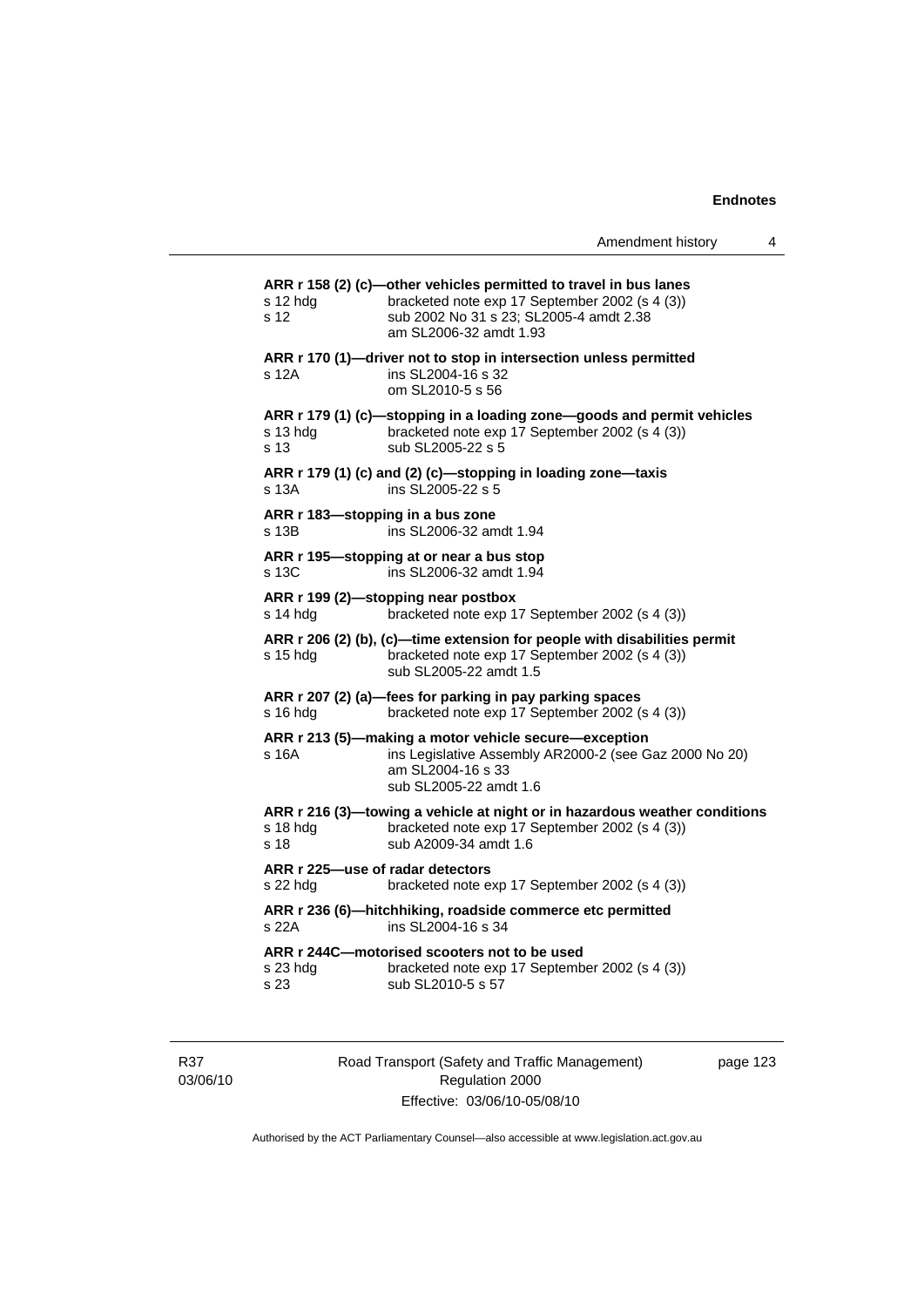4 Amendment history

| s 23A                                | ins 2000 No 21 s 3<br>om SL2004-16 s 35                                                                                                       |
|--------------------------------------|-----------------------------------------------------------------------------------------------------------------------------------------------|
|                                      | ins SL2010-5 s 58                                                                                                                             |
|                                      | ARR r 266 (2B)-children travelling in goods compartments                                                                                      |
| s 23B                                | ins 2001 No 32 s 4<br>am 2002 No 2 s 28; Act 2002 No 51 amdt 1.38; SL2005-4<br>amdt 2.39, amdt 2.40; SL2006-32 amdt 1.95<br>sub SL2010-5 s 58 |
| s 24 hdg<br>s 24                     | ARR r 266 (7)-wearing of seatbelts by passengers under 16 years old<br>bracketed note exp 17 September 2002 (s 4 (3))<br>am SL2010-5 s 59     |
| s 25 hdg<br>s 25                     | ARR r 267 (3)-certificates of exemption from wearing seatbelts<br>bracketed note exp 17 September 2002 (s 4 (3))<br>om SL2010-5 s 60          |
| s 26 hdg                             | ARR r 270 (3)-wearing motorbike helmets<br>bracketed note exp 17 September 2002 (s 4 (3))                                                     |
| s 27 hdg                             | ARR r 271 (6)-riding on motorbikes<br>bracketed note exp 17 September 2002 (s 4 (3))                                                          |
| s 27A                                | ARR r 280 (2) (a)-other vehicles to which B light rules apply<br>ins 2002 No 31 s 24<br>sub SL2005-4 amdt 2.41; SL2006-32 amdt 1.96           |
| s 28 hdg<br>s 28                     | ARR r 287 (3), (4)-duties of participants in crashes<br>bracketed note exp 17 September 2002 (s 4 (3))<br>sub SL2008-40 s 4                   |
|                                      | ARR r 289 (1) (g)-driving on nature strip                                                                                                     |
| s 29 hdg<br>s 29                     | bracketed note exp 17 September 2002 (s 4 (3))<br>am SL2004-16 s 36; pars renum R16 LA (see<br>SL2004-16 s 37); SL2005-22 amdt 1.7            |
| s 30                                 | ARR r 298-driving with a person in or on trailer<br>am SL2005-22 amdt 1.8                                                                     |
| ARR r 313-postal workers<br>s 32 hdg | bracketed note exp 17 September 2002 (s 4 (3))                                                                                                |
|                                      | ARR dict-definitions for dictionary                                                                                                           |
| s 33 hdg<br>s 33                     | bracketed note exp 17 September 2002 (s 4 (3))<br>am SL2005-22 amdt 1.9                                                                       |
|                                      | def emergency worker am A2004-28 amdt 3.61<br>def <i>hire car</i> ins SL2005-4 amdt 2.43                                                      |
|                                      | def oversize vehicle sub A2009-22 amdt 1.26<br>def <b>police officer</b> sub Act 2001 No 56 amdt 3.475                                        |

page 124 Road Transport (Safety and Traffic Management) Regulation 2000 Effective: 03/06/10-05/08/10

R37 03/06/10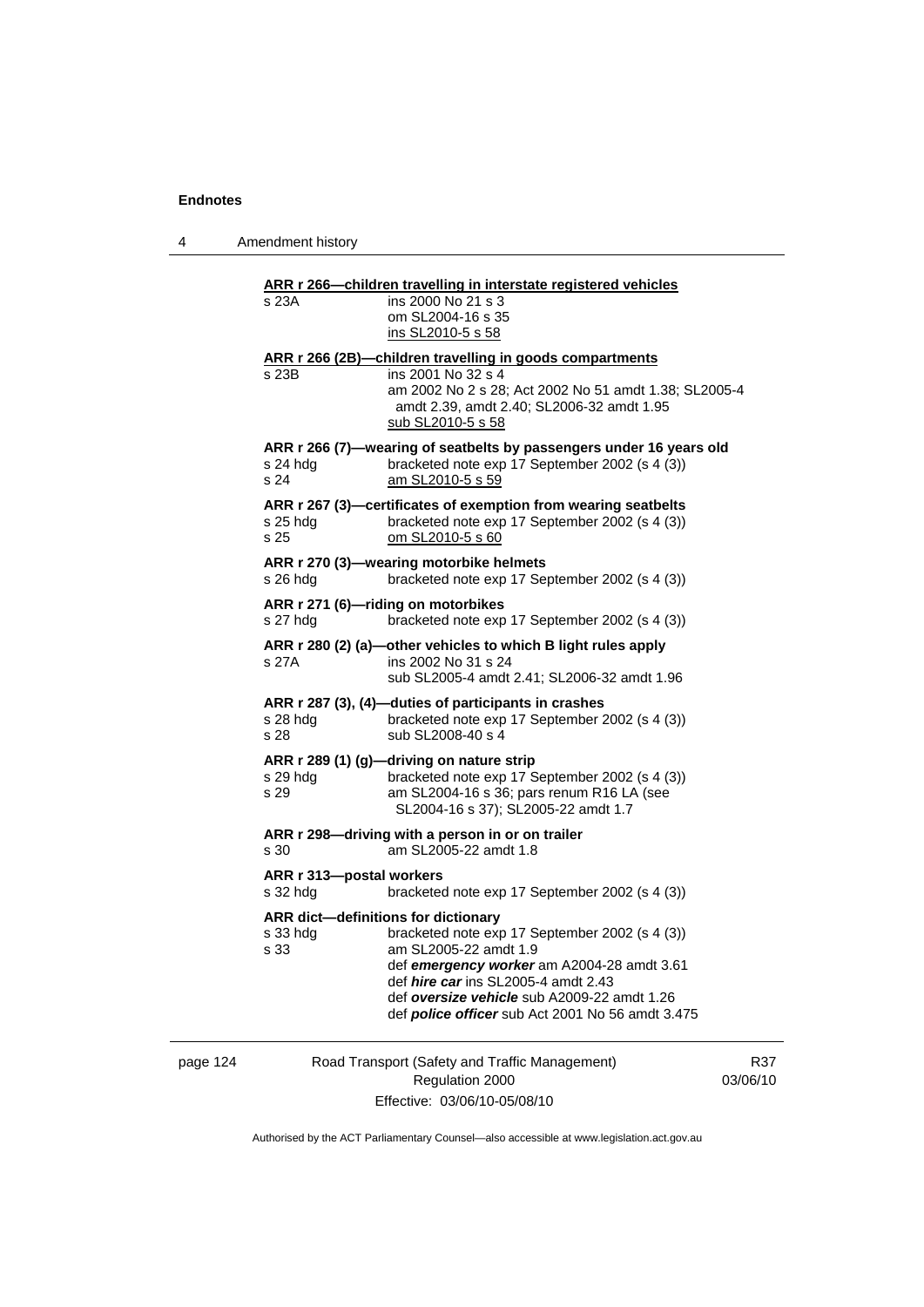|                 |                                                         | def private hire car om SL2005-4 amdt 2.44<br>def <i>public bus</i> sub Act 2001 No 62 amdt 1.38<br>def restricted hire vehicle om SL2005-4 amdt 2.44<br>def <i>taxi</i> sub 2002 No 2 s 29<br>am SL2005-4 amdt 2.42 |     |
|-----------------|---------------------------------------------------------|----------------------------------------------------------------------------------------------------------------------------------------------------------------------------------------------------------------------|-----|
|                 | div 2.2.3 hdg                                           | <b>Offences against the Australian Road Rules</b><br>om SL2003-1 s 17                                                                                                                                                |     |
|                 | <b>Application of Criminal Code</b><br>s 34 hdg<br>s 34 | bracketed note exp 17 September 2002 (s 4 (3))<br>sub Act 2002 No 51 amdt 1.39<br>om SL2003-1 s 17                                                                                                                   |     |
|                 | s 35 hdg<br>s 35                                        | Offences are strict liability offences<br>bracketed note exp 17 September 2002 (s 4 (3))<br>am Act 2002 No 51 amdt 1.40<br>om SL2003-1 s 17                                                                          |     |
|                 | s 36 hdg<br>s 36                                        | General defence of accident or reasonable effort<br>bracketed note exp 17 September 2002 (s 4 (3))<br>am Act 2002 No 51 amdt 1.41<br>om SL2003-1 s 17                                                                |     |
|                 | s 37 hdg                                                | Making unnecessary engine noise<br>bracketed note exp 17 September 2002 (s 4 (3))                                                                                                                                    |     |
|                 | Emission of waste oil or grease<br>s 38 hdg             | bracketed note exp 17 September 2002 (s 4 (3))                                                                                                                                                                       |     |
|                 | Safety of persons on trailers<br>s 39 hdg<br>s 39       | bracketed note exp 17 September 2002 (s 4 (3))<br>am SL2005-22 amdt 1.10, amdt 1.11                                                                                                                                  |     |
|                 | s 40 hdg                                                | Passengers in sidecars to be seated<br>bracketed note exp 17 September 2002 (s 4 (3))                                                                                                                                |     |
|                 | s 41 hdg                                                | Number of vehicles that may be drawn<br>bracketed note exp 17 September 2002 (s 4 (3))                                                                                                                               |     |
|                 | Towing by vehicles under 4.5t<br>s $42$ hdg             | bracketed note exp 17 September 2002 (s 4 (3))                                                                                                                                                                       |     |
|                 | s 43 hdg                                                | Lights on motor vehicles generally<br>bracketed note exp 17 September 2002 (s 4 (3))                                                                                                                                 |     |
|                 | <b>Metered parking</b><br>div 2.3.5 hdg                 | sub SL2005-22 s 6                                                                                                                                                                                                    |     |
|                 | $s$ 44 hdg<br>s 44                                      | Metered parking—parking in spaces<br>bracketed note exp 17 September 2002 (s 4 (3))<br>sub SL2005-22 s 7                                                                                                             |     |
| R37<br>03/06/10 |                                                         | Road Transport (Safety and Traffic Management)<br>Regulation 2000                                                                                                                                                    | pag |

Effective: 03/06/10-05/08/10

e 125

Authorised by the ACT Parliamentary Counsel—also accessible at www.legislation.act.gov.au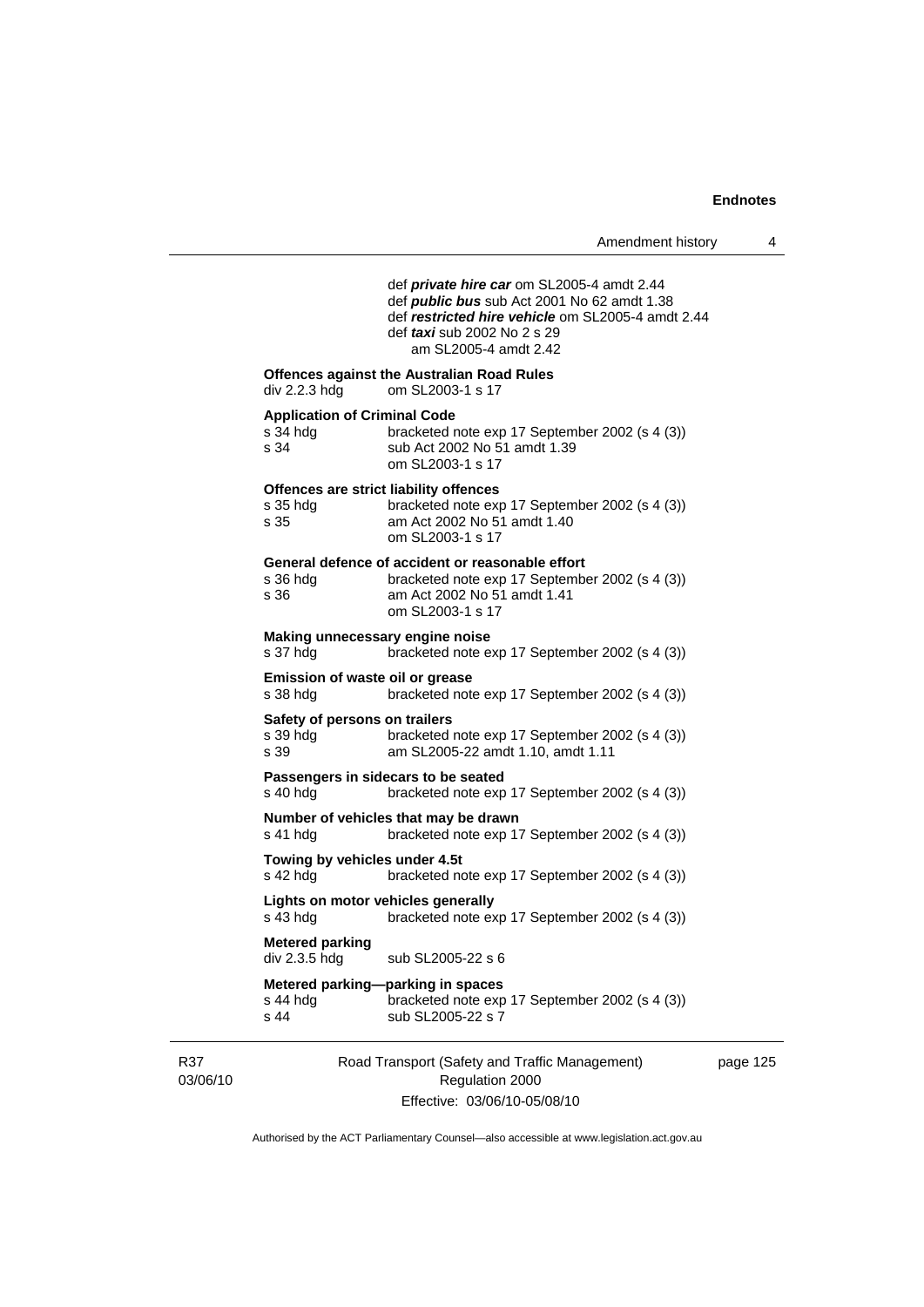```
4 Amendment history 
Metered parking—parking fees 
s 44A ins SL2005-22 s 7 
Metered parking—maximum length of stay 
                  ins SL2005-22 s 7Metered parking—exceptions to s 44A and s 44B<br>s 45 hdg bracketed note exp 17 Septembe
                   bracketed note exp 17 September 2002 (s 4 (3))
s 45 sub SL2005-22 s 7 
Temporary closure of metered parking spaces 
s 46 hdg bracketed note exp 17 September 2002 (s 4 (3))
Misuse of parking meters 
s 47 hdg bracketed note exp 17 September 2002 (s 4 (3)) 
Interfering with parking meters etc 
s 48 hdg bracketed note exp 17 September 2002 (s 4 (3))
Ticket parking 
div 2.3.6 hdg orig div 2.3.6 hdg renum as div 2.3.8 hdg
                    ins by SL2005-22 s 8 
Ticket parking—parking in spaces<br>s 49 hdg bracketed note e
s 49 hdg bracketed note exp 17 September 2002 (s 4 (3))<br>s 49 sub SL2005-22 s 8
                   sub SL2005-22 s 8
Ticket parking—display of tickets 
s 49A ins SL2005-22 s 8 
                    am SL2010-7 s 42 
Ticket parking—maximum length of stay 
                  ins SL2005 - 22 s 8Ticket parking—exceptions to s 49A and s 49B 
s 50 hdg bracketed note exp 17 September 2002 (s 4 (3)) 
s 50 sub SL2005-22 s 8 
Temporary closure of ticket parking spaces and areas 
s 51 hdg bracketed note exp 17 September 2002 (s 4 (3)) 
                    sub SL2005-22 amdt 1.12 
s 51 am 2002 No 7 s 4, s 5; regs renum R6 LA (see 2002 No 7 s 6) 
Use of false or damaged parking tickets etc 
                   bracketed note exp 17 September 2002 (s 4 (3))
s 52 sub SL2005-22 s 9
Misuse of parking ticket machines<br>s 53 hdd bracketed note e.
                   bracketed note exp 17 September 2002 (s 4 (3))
s 53 sub SL2005-22 s 9
```
page 126 Road Transport (Safety and Traffic Management) Regulation 2000 Effective: 03/06/10-05/08/10

R37 03/06/10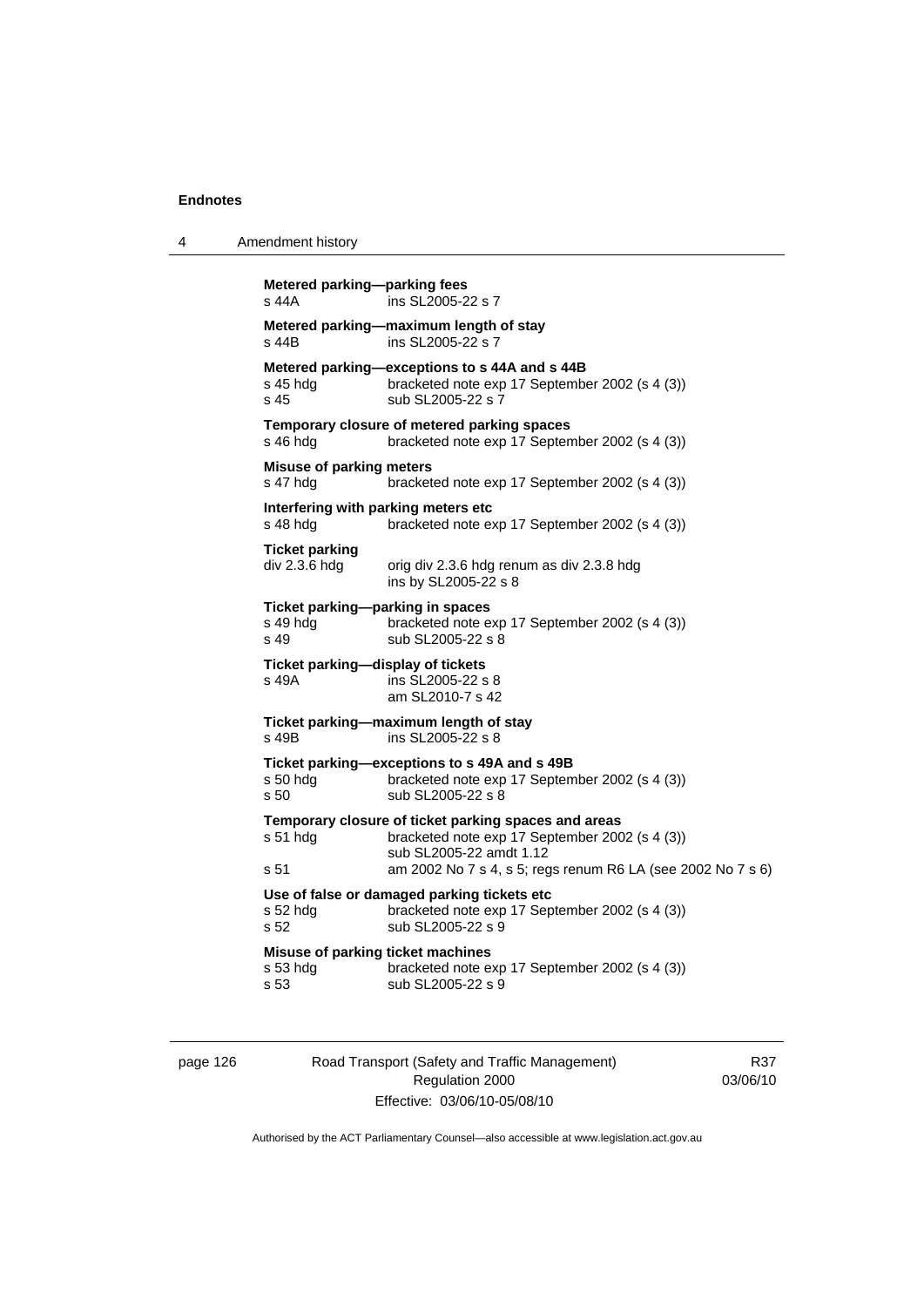| s 54 hdg                                             | Interfering with parking ticket machines etc<br>bracketed note exp 17 September 2002 (s 4 (3))                                                                   |
|------------------------------------------------------|------------------------------------------------------------------------------------------------------------------------------------------------------------------|
| Interfering with parking tickets<br>s 55 hda<br>s 55 | bracketed note exp 17 September 2002 (s 4 (3))<br>sub SL2005-22 s 10                                                                                             |
| div 2.3.7 hdg                                        | Other ACT road rules about stopping and parking<br>ins SL2005-22 s 10                                                                                            |
| authorities                                          | Unauthorised use of parking permits and mobility parking scheme                                                                                                  |
| s 56 hda<br>s 56                                     | bracketed note exp 17 September 2002 (s 4 (3))<br>am Act 2002 No 30 amdt 3.770<br>sub SL 2005-22 s 10                                                            |
| s 56A                                                | Interfering with parking permits and mobility parking scheme authorities<br>ins SL2005-22 s 10                                                                   |
| s 57                                                 | No stopping on a road with a red kerb<br>am 2001 No 32 s 5<br>exp 1 December 2002 (s 57 (2))                                                                     |
| s 57A hdg<br>s 57A                                   | Stopping public buses in bus zones and at bus stops<br>bracketed note exp 17 September 2002 (s 4 (3))<br>ins 2000 No 33 s 3<br>am 2001 Act No 62 amdts 1.39-1.41 |
| s 58 hdg<br>s 58                                     | Stopping in an emergency etc or to comply with another law<br>bracketed note exp 17 September 2002 (s 4 (3))<br>am SL2005-22 s 11, s 12                          |
| <b>Other ACT road rules</b><br>div 2.3.8 hdg         | (prev div 2.3.6 hdg) ins SL2005-22 s 13                                                                                                                          |
| s 59 hdg                                             | <b>Carrying dangerous substances</b><br>bracketed note exp 17 September 2002 (s 4 (3))<br>sub A2004-7 amdt 1.14                                                  |
| s 59                                                 | am A2004-7 amdt 1.15, amdt 1.16<br>om A2009-34 amdt 1.7                                                                                                          |
| s 60 hdg                                             | Interrupting funeral processions etc<br>bracketed note exp 17 September 2002 (s 4 (3))                                                                           |
| s 61 hdg                                             | Driving on roads closed to traffic<br>bracketed note exp 17 September 2002 (s 4 (3))                                                                             |
| s 62 hdg                                             | Use of wheeled recreational devices and wheeled toys on roads<br>bracketed note exp 17 September 2002 (s 4 (3))                                                  |

R37 03/06/10 Road Transport (Safety and Traffic Management) Regulation 2000 Effective: 03/06/10-05/08/10

page 127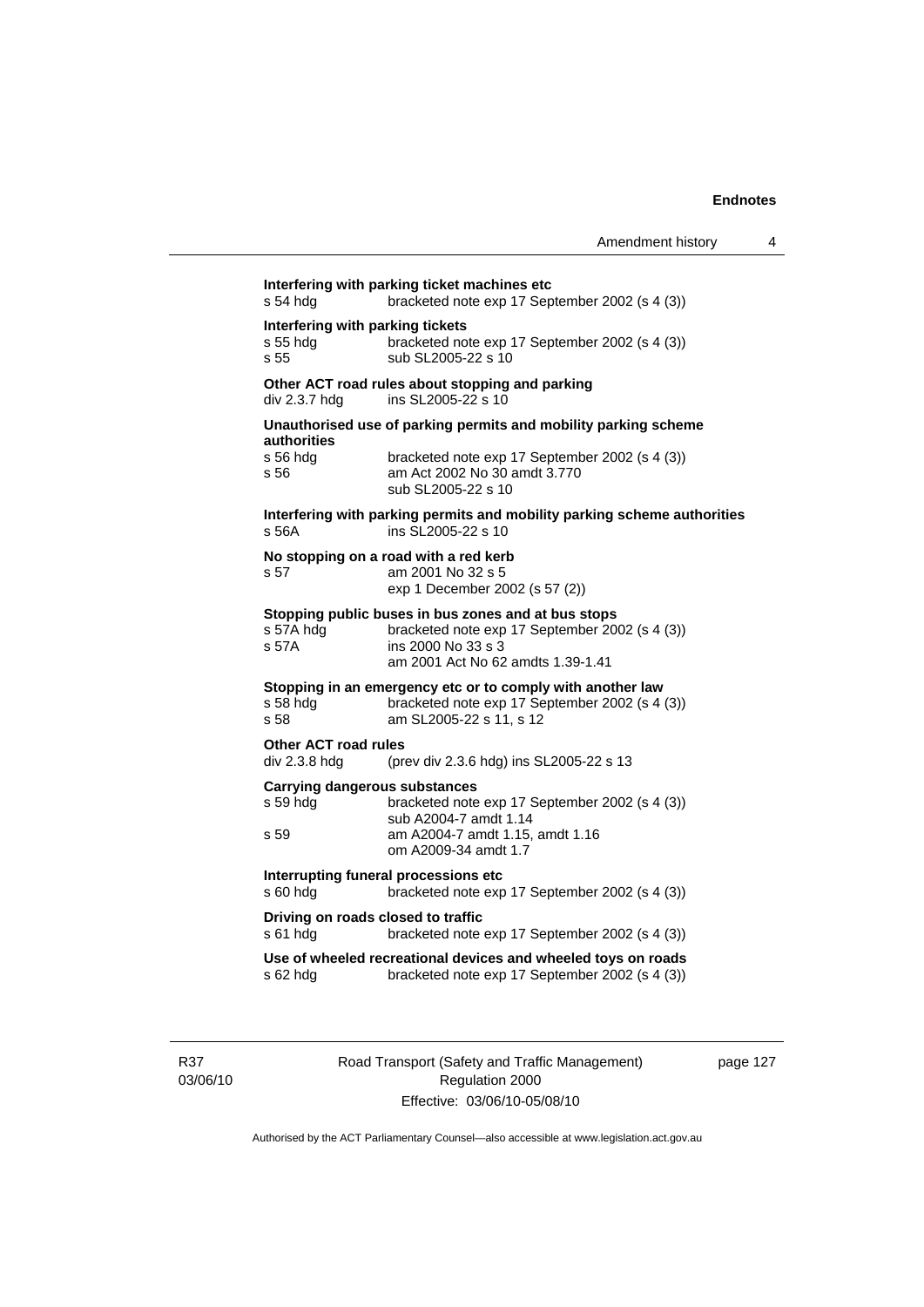| 4        | Amendment history                                                                                                                 |                                                                                                                                                             |                 |  |  |
|----------|-----------------------------------------------------------------------------------------------------------------------------------|-------------------------------------------------------------------------------------------------------------------------------------------------------------|-----------------|--|--|
|          | traffic control device<br>s 63 hdg<br>s 63                                                                                        | Devices that are prescribed traffic control devices-Act, dict, def prescribed<br>bracketed note exp 17 September 2002 (s 4 (3))<br>sub SL2005-22 s 14       |                 |  |  |
|          | Preventing prescribed traffic control devices being clearly visible<br>bracketed note exp 17 September 2002 (s 4 (3))<br>s 64 hdg |                                                                                                                                                             |                 |  |  |
|          | $s$ 65 hdg                                                                                                                        | Use of do not overtake turning vehicle sign<br>bracketed note exp 17 September 2002 (s 4 (3))                                                               |                 |  |  |
|          | s 66<br>s 66                                                                                                                      | Approvals etc by road transport authority<br>am Act 2001 No 44 amdt 1.3797, amdt 1.3798<br>am SL2010-5 s 61, s 62                                           |                 |  |  |
|          | $s68h$ dg                                                                                                                         | Defence of complying with direction of police officer or authorised person<br>bracketed note exp 17 September 2002 (s 4 (3))                                |                 |  |  |
|          | s 69 hdg                                                                                                                          | <b>Exemption for driver of police vehicles</b><br>bracketed note exp 17 September 2002 (s 4 (3))                                                            |                 |  |  |
|          | s 70 hda                                                                                                                          | Exemption for driver of emergency vehicles<br>bracketed note exp 17 September 2002 (s 4 (3))                                                                |                 |  |  |
|          | authorised people<br>s 71 hdg<br>s 71                                                                                             | Stopping and parking exemption for police and emergency vehicles and<br>bracketed note exp 17 September 2002 (s 4 (3))<br>sub 2002 No 7 s 7; SL2005-22 s 15 |                 |  |  |
|          | Parking<br>ch 3 hdg                                                                                                               | ins 2001 No 32 s 6                                                                                                                                          |                 |  |  |
|          | <b>Metered parking schemes</b><br>s 72 hdg                                                                                        | bracketed note exp 17 September 2002 (s 4 (3))                                                                                                              |                 |  |  |
|          | <b>Metered parking areas</b><br>s 73 hdg<br>s 73                                                                                  | bracketed note exp 17 September 2002 (s 4 (3))<br>am SL2005-22 amdt 1.13                                                                                    |                 |  |  |
|          | <b>Parking meters</b><br>s 74 hdg                                                                                                 | bracketed note exp 17 September 2002 (s 4 (3))                                                                                                              |                 |  |  |
|          | <b>Metered parking spaces</b><br>s 75 hdg<br>s 74                                                                                 | bracketed note exp 17 September 2002 (s 4 (3))<br>am SL2005-22 s 16                                                                                         |                 |  |  |
|          | <b>Parking authorities</b><br>s 75A                                                                                               | ins 2002 No 7 s 8                                                                                                                                           |                 |  |  |
|          | <b>Parking authority guidelines</b><br>s 75B hdg<br>s 75B                                                                         | bracketed note exp 17 September 2002 (s 4 (3))<br>ins 2002 No 7 s 8                                                                                         |                 |  |  |
| page 128 |                                                                                                                                   | Road Transport (Safety and Traffic Management)<br>Regulation 2000                                                                                           | R37<br>03/06/10 |  |  |

Authorised by the ACT Parliamentary Counsel—also accessible at www.legislation.act.gov.au

Effective: 03/06/10-05/08/10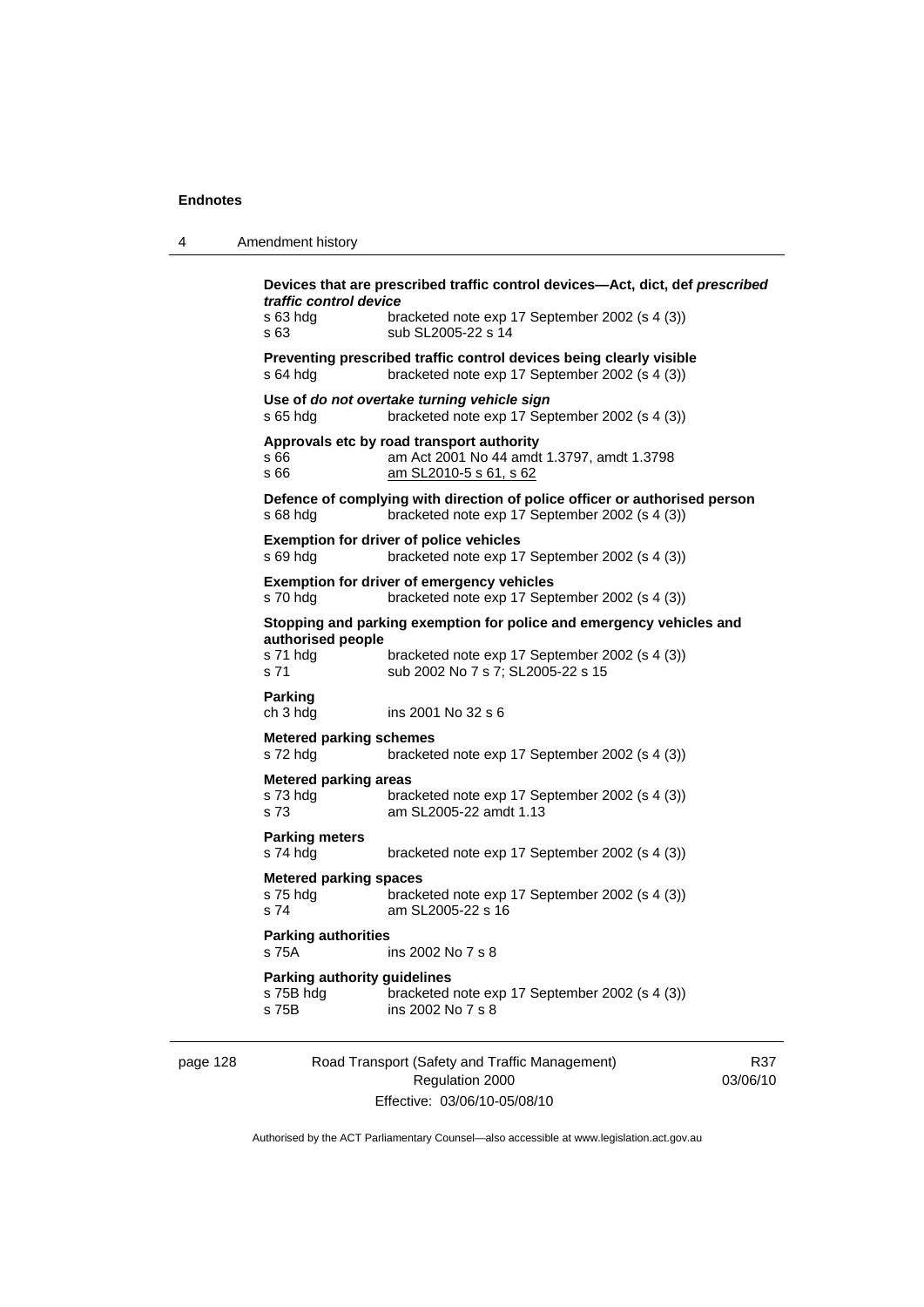| s 76 hdg                                       | sub 2002 No 7 s 9<br>bracketed note exp 17 September 2002 (s 4 (3))                                                                 |
|------------------------------------------------|-------------------------------------------------------------------------------------------------------------------------------------|
| s 76                                           | am SL2005-22 s 17                                                                                                                   |
| s 76A hdg                                      | Ticket parking schemes-parking authorities<br>bracketed note exp 17 September 2002 (s 4 (3))<br>sub SL2005-22 amdt 1.14             |
| s 76A                                          | ins 2002 No 7 s 10                                                                                                                  |
| <b>Ticket parking areas</b>                    |                                                                                                                                     |
| s 77 hdg<br>s 77                               | bracketed note exp 17 September 2002 (s 4 (3))<br>am SL2005-22 amdt 1.15, amdt 1.16<br>(3), (4) exp 1 December 2006 (s 77 (4))      |
| <b>Ticket parking spaces</b>                   |                                                                                                                                     |
| s 78 hdg                                       | bracketed note exp 17 September 2002 (s 4 (3))                                                                                      |
| <b>Ticket machines</b><br>s 79 hda             | bracketed note exp 17 September 2002 (s 4 (3))                                                                                      |
| <b>Parking tickets</b>                         |                                                                                                                                     |
| s 80 hda<br>s 80                               | bracketed note exp 17 September 2002 (s 4 (3))<br>am 2002 No 7 s 11; SL2005-22 ss 18-20; SL2010-7 ss 43-46                          |
| <b>Duration of parking tickets</b><br>s 81 hdg | bracketed note exp 17 September 2002 (s 4 (3))                                                                                      |
| Definitions-div 3.1.3                          |                                                                                                                                     |
| s 82 hda<br>s 82                               | bracketed note exp 17 September 2002 (s 4 (3))<br>def code of practice om SL2008-47 amdt 1.4<br>def exemption om SL2008-47 amdt 1.4 |
|                                                | def existing operator om SL2008-47 amdt 1.4<br>def existing operator's certificate om SL2008-47 amdt 1.4                            |
| s 83 hdg                                       | References in div 3.1.3 to land adjoining residential land<br>bracketed note exp 17 September 2002 (s 4 (3))                        |
| s 84 hdg                                       | Vehicle parked partly on residential land<br>bracketed note exp 17 September 2002 (s 4 (3))                                         |
|                                                | Parking of certain vehicles on residential land prohibited                                                                          |
| s 85 hda<br>s 85                               | bracketed note exp 17 September 2002 (s 4 (3))<br>am SL2005-22 amdt 1.17; SL2008-47 amdt 1.5                                        |
| s 85A                                          | No more than 1 heavy vehicle on residential land<br>ins SL2008-47 amdt 1.6                                                          |
|                                                | Heavy vehicles to be parked away from residential land boundaries                                                                   |

R37 03/06/10 Road Transport (Safety and Traffic Management) Regulation 2000 Effective: 03/06/10-05/08/10

page 129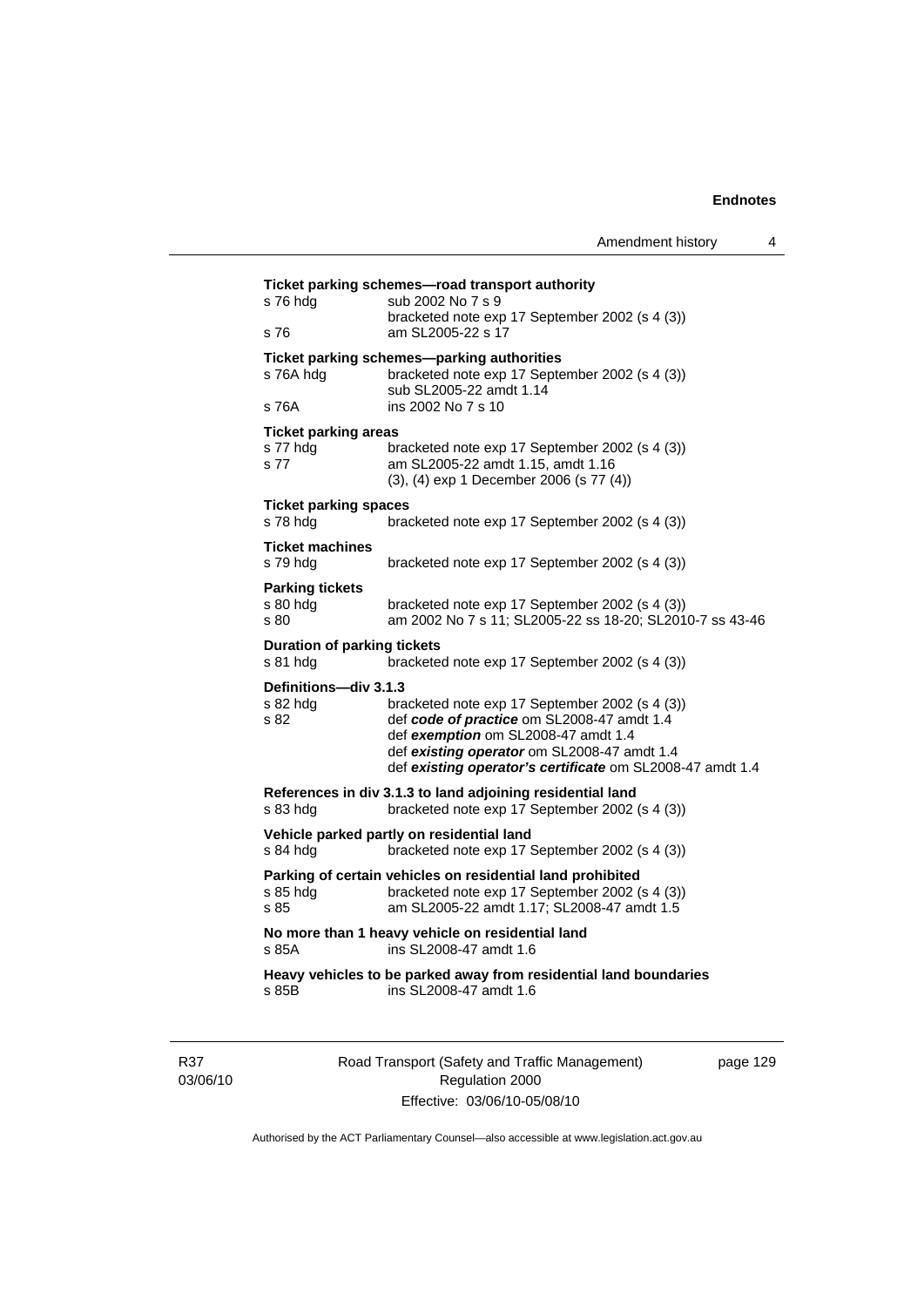| 4 | Amendment history                                                                                                                                                                                                                                                                                        |  |  |
|---|----------------------------------------------------------------------------------------------------------------------------------------------------------------------------------------------------------------------------------------------------------------------------------------------------------|--|--|
|   | Parking of certain vehicles on land adjoining residential land prohibited<br>s 86 hdg<br>bracketed note exp 17 September 2002 (s 4 (3))<br>am SL2005-22 amdt 1.17; SL2008-47 amdt 1.7, amdt 1.8;<br>s 86<br>ss renum R29 LA                                                                              |  |  |
|   | Parking of certain commercial vehicles on land with multi-unit housing<br>bracketed note exp 17 September 2002 (s 4 (3))<br>s 87 hdg<br>sub A2007-25 amdt 1.165<br>am Act 2002 No 30 amdt 3.771; SL2005-22 amdt 1.17;<br>s 87<br>A2007-25 amdt 1.166, amdt 1.167; SL2008-47 amdt 1.9;<br>ss renum R29 LA |  |  |
|   | No offence if reasonable necessity etc<br>ins SL2008-47 amdt 1.10<br>s 87A                                                                                                                                                                                                                               |  |  |
|   | Heavy vehicle refrigeration units not to be operated on residential land<br>ins SL2008-47 amdt 1.10<br>s 87B                                                                                                                                                                                             |  |  |
|   | Prohibition on night operation of heavy vehicle<br>ins SL2008-47 amdt 1.10<br>s 87C                                                                                                                                                                                                                      |  |  |
|   | <b>Daily infringement</b><br>s 88 hdg<br>bracketed note exp 17 September 2002 (s 4 (3))<br>s 88<br>am A2007-25 amdt 1.168<br>sub SL2008-47 amdt 1.11                                                                                                                                                     |  |  |
|   | Heavy vehicle parking-enforcement<br>div 3.1.3A hdg<br>ins SL2008-47 amdt 1.13                                                                                                                                                                                                                           |  |  |
|   | Meaning of occupier-div 3.1.3A<br>s 89 hdg<br>bracketed note exp 17 September 2002 (s 4 (3))<br>am Act 2001 No 44 amdt 1.3799, amdt 1.3800<br>s 89<br>om SL2008-47 amdt 1.12<br>ins SL2008-47 amdt 1.13                                                                                                  |  |  |
|   | Power to enter premises<br>s 90 hdg<br>bracketed note exp 17 September 2002 (s 4 (3))<br>am Act 2001 No 44 amdts 1.3801-1.3803<br>s 90<br>def the code of practice om Act 2001 No 44 amdt 1.3803<br>om SL2008-47 amdt 1.12<br>ins SL2008-47 amdt 1.13                                                    |  |  |
|   | Production of identity card<br>s 91 hdg<br>bracketed note exp 17 September 2002 (s 4 (3))<br>om SL2008-47 amdt 1.12<br>s 91<br>ins SL2008-47 amdt 1.13                                                                                                                                                   |  |  |
|   |                                                                                                                                                                                                                                                                                                          |  |  |

page 130 Road Transport (Safety and Traffic Management) Regulation 2000 Effective: 03/06/10-05/08/10

R37 03/06/10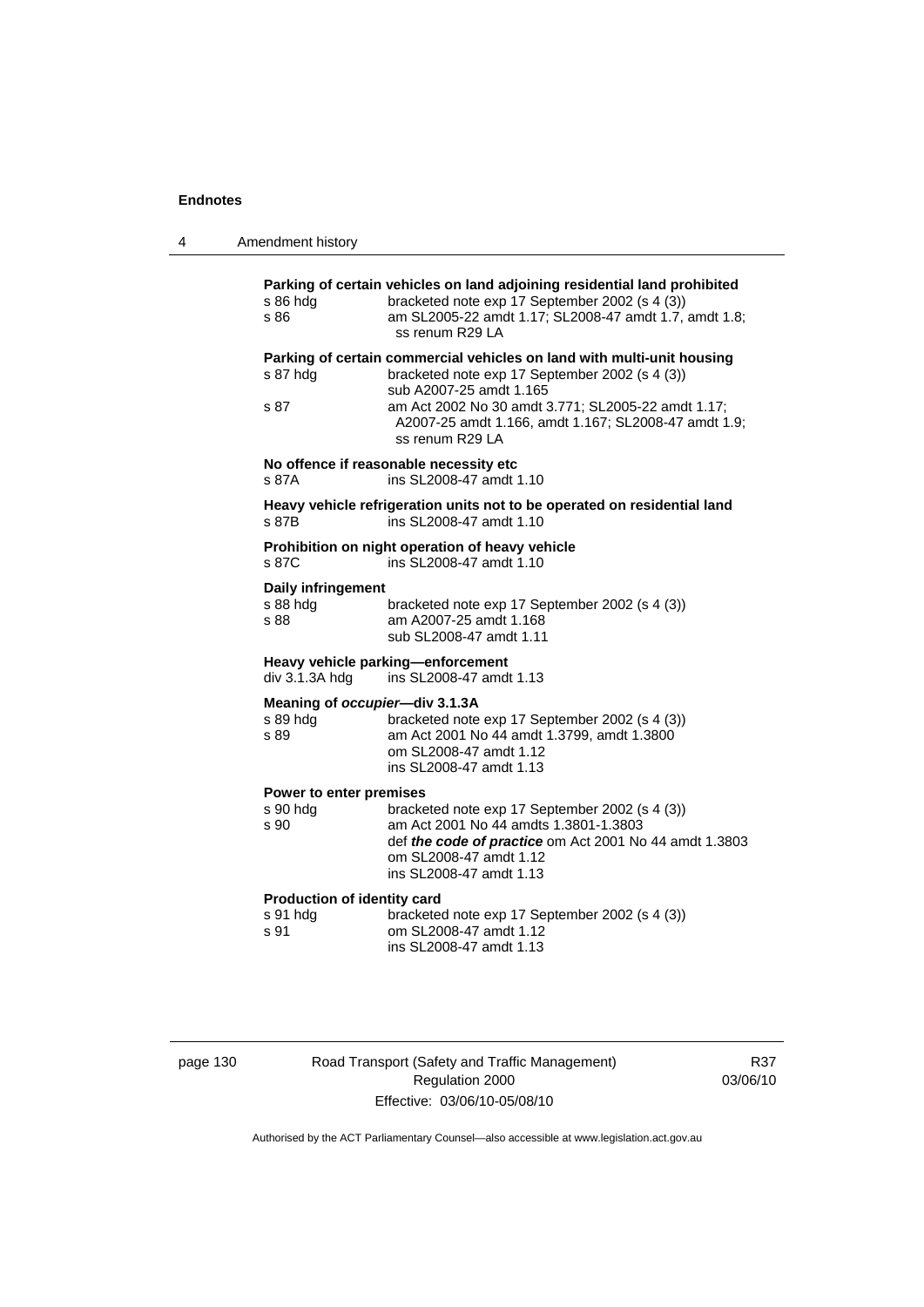| <b>Consent to entry</b>                                     |                                                                                                                                                                 |
|-------------------------------------------------------------|-----------------------------------------------------------------------------------------------------------------------------------------------------------------|
| s 92 hdg<br>s 92                                            | bracketed note exp 17 September 2002 (s 4 (3))<br>am SL2005-22 s 21<br>om SL2008-47 amdt 1.12<br>ins SL2008-47 amdt 1.13<br>am A2010-18 amdt 3.93               |
|                                                             | General powers on entry to premises                                                                                                                             |
| s 93 hdg<br>s 93                                            | bracketed note exp 17 September 2002 (s 4 (3))<br>om SL2008-47 amdt 1.12<br>ins SL2008-47 amdt 1.13                                                             |
| Damage etc to be minimised                                  |                                                                                                                                                                 |
| s 94 hda<br>s 94                                            | bracketed note exp 17 September 2002 (s 4 (3))<br>om SL2008-47 amdt 1.12<br>ins SL2008-47 amdt 1.13                                                             |
|                                                             | <b>Compensation for exercise of enforcement powers</b>                                                                                                          |
| s 95 hda<br>s 95                                            | bracketed note exp 17 September 2002 (s 4 (3))<br>om SL2008-47 amdt 1.12<br>ins SL 2008-47 amdt 1.13                                                            |
|                                                             | Loss etc of existing operator's certificate                                                                                                                     |
| s 96 hda<br>s 96                                            | bracketed note exp 17 September 2002 (s 4 (3))<br>om SL2008-47 amdt 1.12                                                                                        |
| s 97 hdg<br>s 97                                            | Cancellation of existing operator's certificate etc<br>bracketed note exp 17 September 2002 (s 4 (3))<br>am Act 2002 No 30 amdt 3.772<br>om SL2008-47 amdt 1.12 |
|                                                             | Other powers to provide pay parking                                                                                                                             |
| s 97A hdg<br>s 97A                                          | bracketed note exp 17 September 2002 (s 4 (3))<br>ins 2002 No 7 s 12                                                                                            |
| <b>Overlapping schemes</b>                                  |                                                                                                                                                                 |
| s 98 hdg<br>s 98                                            | bracketed note exp 17 September 2002 (s 4 (3))<br>am 2002 No 7 s 13                                                                                             |
| s 98A hdg<br>s 98A                                          | Income from ticket parking scheme<br>bracketed note exp 17 September 2002 (s 4 (3))<br>ins 2002 No 7 s 14                                                       |
| <b>Costs of ticket parking scheme</b><br>s 98B hdg<br>s 98B | bracketed note exp 17 September 2002 (s 4 (3))<br>ins 2002 No 7 s 14                                                                                            |
|                                                             | Trailers not separately chargeable                                                                                                                              |
| s 99 hda                                                    | bracketed note exp 17 September 2002 (s 4 (3))                                                                                                                  |

R37 03/06/10 Road Transport (Safety and Traffic Management) Regulation 2000 Effective: 03/06/10-05/08/10

page 131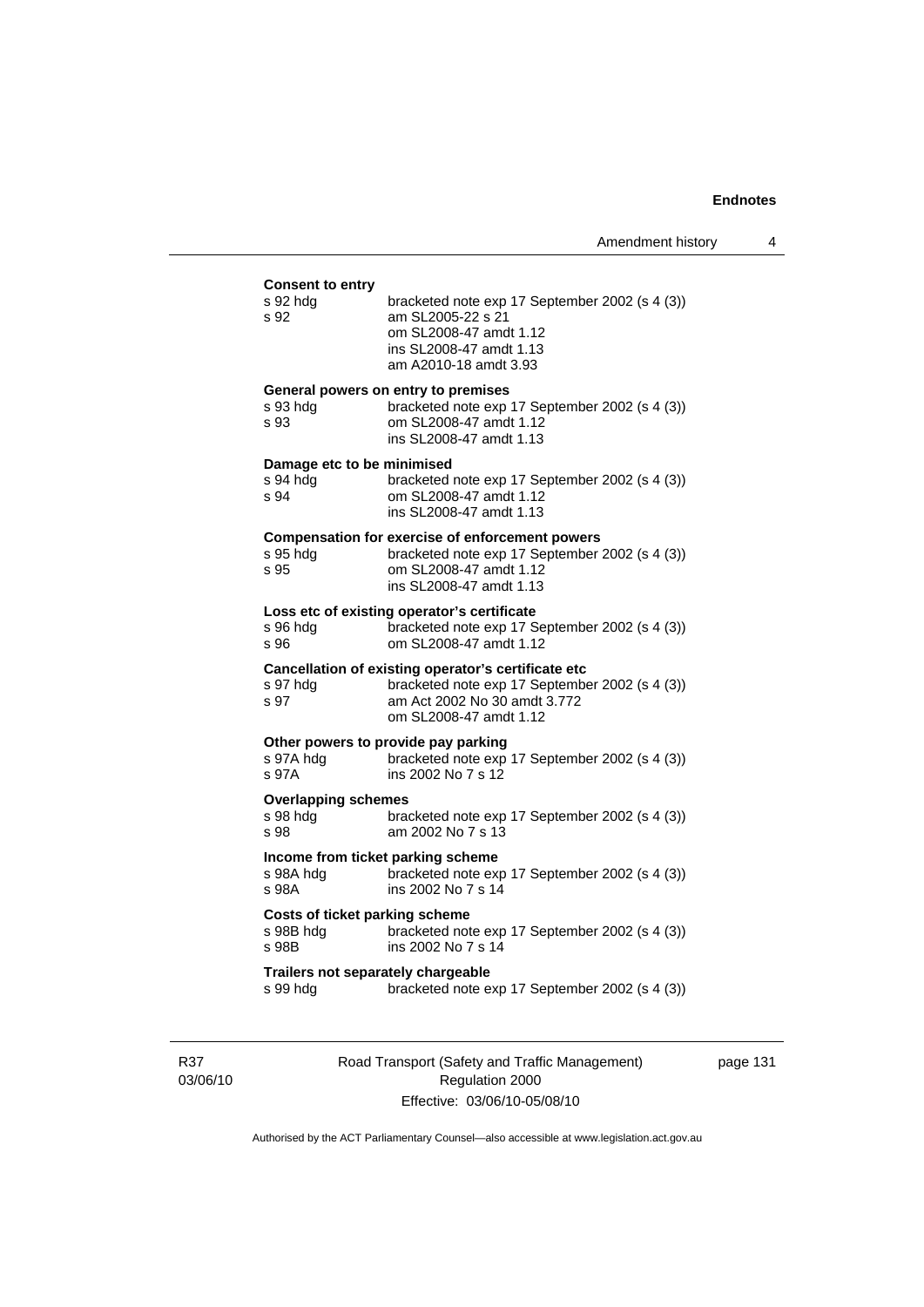4 Amendment history

```
page 132 Road Transport (Safety and Traffic Management) 
                      Regulation 2000 
                                                                       R37
Parking permits 
                  bracketed note exp 17 September 2002 (s 4 (3))
s 100 sub SL2005-22 s 22
Mobility parking scheme authorities 
s 101 hdg bracketed note exp 17 September 2002 (s 4 (3)) 
s 101 sub SL2005-22 s 22
Parking permits and mobility parking scheme authorities—cancellation 
s 101A ins SL2005-22 s 22 
Parking permits and mobility parking scheme authorities—return when 
cancelled 
s 101B ins SL2005-22 s 22 
Parking—other provisions 
pt 3.3 hdg ins SL2006-51 s 4 
Marking tyres by parking inspectors 
\frac{1}{2} s 101C ins SL2006-51 s 4
Definitions—ch 4 
s 102 hdg bracketed note exp 17 September 2002 (s 4 (3)) 
s 102 am 2000 No 33 s 4; 2000 No 52 s 4 
                   def approved police speedometer ins 2001 No 32 s 7 
                   def digital camera detection device sub 2001 No 32 s 8; 
                   SL2007-20 s 4 
                   def fixed camera detection device ins SL2007-20 s 5 
                   def laser speed measuring device sub SL2004-47 s 40 
                       am SL2009-7 s 4 
                   def loop detector speed measuring device ins SL2006-51 
                   s 5 
                   def piezo strip speed measuring device sub SL2006-51 s 6 
                   def radar speed measuring device sub SL2004-47 s 41; 
                   SL2007-20 s 6 
                       am SL2009-7 s 5 
                   def security checksum ins 2001 No 32 s 9 
                  def testing authority am 2001 No 32 s 10; SL2004-47 s 42; 
                   SL2009-6 s 33 
                   def traffic lights camera detection device am SL2006-51 s 7 
                       om SL2007-20 s 7 
                   def WORM disk ins SL2004-47 s 43 
Approved traffic offence detection devices 
s 103 hdg bracketed note exp 17 September 2002 (s 4 (3))<br>s 103 bs b 2000 No 52 s 5
                  sub 2000 No 52 s 5
                   am 2001 No 32 s 11; SL2006-51 s 8; SL2007-20 s 8 
Approval of police vehicle speedometers 
s 103A ins 2001 No 32 s 12
```
Effective: 03/06/10-05/08/10

03/06/10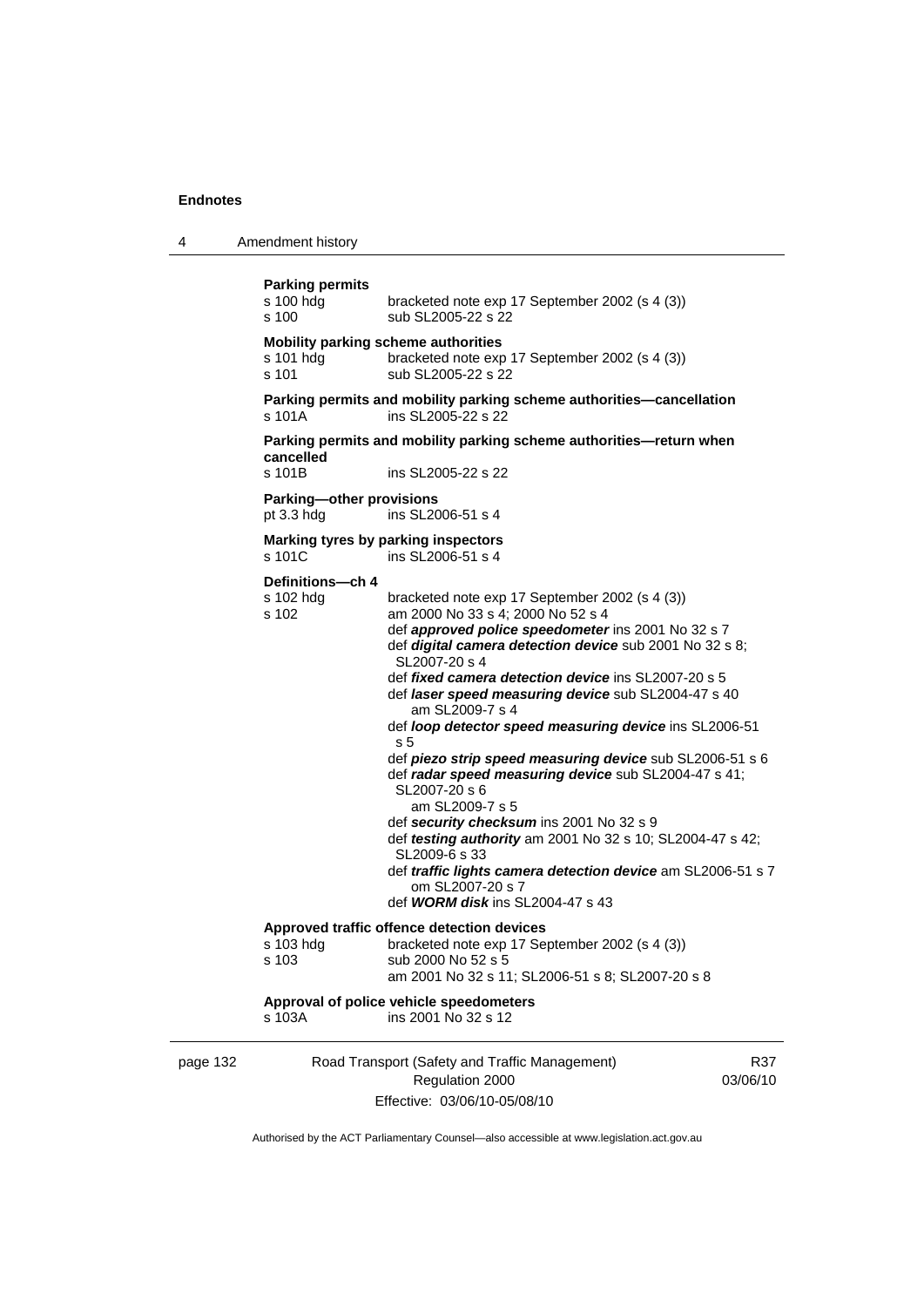# **Major testing of laser speed measuring devices**

| s 104 hdg<br>s 104                        | major testing or laser speed measuring devices<br>bracketed note exp 17 September 2002 (s 4 (3))<br>am 2000 No 33 s 5<br>sub 2000 No 52 s 5<br>am 2001 No 32 regs 13-17<br>sub SL2004-47 s 44 |
|-------------------------------------------|-----------------------------------------------------------------------------------------------------------------------------------------------------------------------------------------------|
| s 104A                                    | Major testing of other traffic offence detection devices<br>ins SL2004-47 s 44<br>am SL2006-51 ss 9-11; ss renum R26 LA<br>sub SL2007-20 s 9                                                  |
| s 104B                                    | Certification and sealing of traffic offence detection devices<br>ins SL2004-47 s 44                                                                                                          |
| s 105 hdg<br>s 105                        | Use of certain digital camera detection devices<br>bracketed note exp 17 September 2002 (s 4 (3))<br>sub 2001 No 32 s 18; SL2007-20 s 10                                                      |
| s 105A hdg                                | Use of certain laser speed measuring devices<br>bracketed note exp 17 September 2002 (s 4 (3))<br>sub SL2007-20 s 11                                                                          |
| s 105A                                    | ins 2001 No 32 s 18<br>am SL2007-20 s 11; ss renum R27 LA                                                                                                                                     |
| s 105B hdg<br>s 105B                      | Use of certain radar speed measuring devices<br>bracketed note exp 17 September 2002 (s 4 (3))<br>sub SL2007-20 s 12<br>ins 2001 No 32 s 18<br>am SL2007-20 s 12; ss renum R27 LA             |
| s 106 hdg                                 | Approved people-testing and sealing<br>bracketed note exp 17 September 2002 (s 4 (3))                                                                                                         |
| Approved people-use<br>s 107 hdg<br>s 107 | bracketed note exp 17 September 2002 (s 4 (3))<br>am 2000 No 52 s 6; SL2007-20 s 13                                                                                                           |
| s 107A                                    | Recording of camera detection device image files—Act, s 23 (2) (c) (ii)<br>ins 2001 No 32 s 19<br>am SL2004-47 s 45<br>sub SL2007-20 s 14                                                     |
| s 107B                                    | Verification of camera detection device image files-Act, s 23 (2) (c) (iii)<br>ins 2001 No 32 s 19<br>sub SL2007-20 s 14                                                                      |

R37 03/06/10 Road Transport (Safety and Traffic Management) Regulation 2000 Effective: 03/06/10-05/08/10

page 133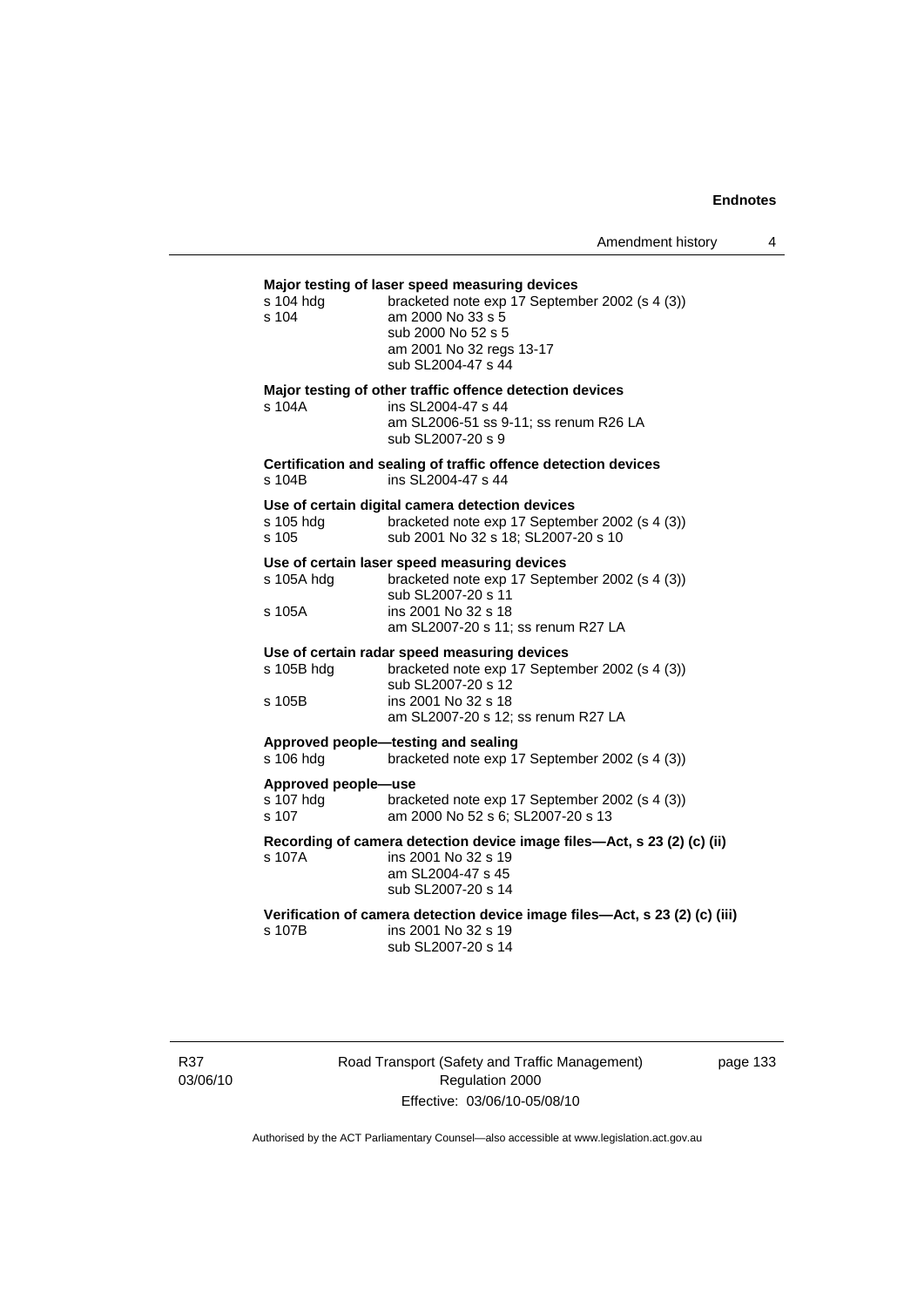4 Amendment history

| Verification of traffic lights camera detection device image files—Act,<br>s 23 (2) (c) (iii) |                                                                                                                                                                                   |  |  |  |
|-----------------------------------------------------------------------------------------------|-----------------------------------------------------------------------------------------------------------------------------------------------------------------------------------|--|--|--|
| s 107C                                                                                        | ins 2001 No 32 s 19<br>om SL2007-20 s 14                                                                                                                                          |  |  |  |
| Meaning of vehicle image codes<br>s 108 hdg<br>s 108                                          | bracketed note exp 17 September 2002 (s 4 (3))<br>sub 2000 No 33 s 6; 2000 No 52 s 7<br>am 2001 No 32 regs 20-22; SL2005-7 ss 4-6; SL2006-51 s 12;<br>SL2007-20 s 15, s 16        |  |  |  |
| <b>Additional powers of police</b><br>s 109 hdg                                               | bracketed note exp 17 September 2002 (s 4 (3))                                                                                                                                    |  |  |  |
| <b>Prohibition on car minding</b><br>s 110 hdg                                                | bracketed note exp 17 September 2002 (s 4 (3))                                                                                                                                    |  |  |  |
| s 111 hdg<br>s 111                                                                            | Removal of unattended vehicles-Act, s 32 (1) (c)<br>bracketed note exp 17 September 2002 (s 4 (3))<br>sub SL2005-22 amdt 1.18                                                     |  |  |  |
| s 112 hdg<br>s 112                                                                            | Disposal of impounded or forfeited vehicles<br>bracketed note exp 17 September 2002 (s 4 (3))<br>am Act 2001 No 29 s 14<br>sub 2001 No 32 s 23<br>am A2010-15 amdt 2.5            |  |  |  |
| s 112A hdg<br>s 112A                                                                          | Disposal of forfeited vehicles-Act, s 10J<br>bracketed note exp 17 September 2002 (s 4 (3))<br>ins 2001 No 32 s 23                                                                |  |  |  |
| s 113 hdg                                                                                     | Responsible person to inspect driver licence<br>bracketed note exp 17 September 2002 (s 4 (3))                                                                                    |  |  |  |
| Responsible person's consent<br>s 114 hdg                                                     | bracketed note exp 17 September 2002 (s 4 (3))                                                                                                                                    |  |  |  |
| s 115 hdg<br>s 115                                                                            | Standards for safe carriage of loads-Act, s 14 (2)<br>bracketed note exp 17 September 2002 (s 4 (3))<br>sub Act 2002 No 51 amdt 1.42<br>om SL2003-1 s 18<br>ins A2005-62 amdt 1.6 |  |  |  |
| s 116 hdg<br>s 116                                                                            | Offences against regulation are strict liability offences<br>bracketed note exp 17 September 2002 (s 4 (3))<br>am Act 2002 No 51 amdt 1.43<br>om SL2003-1 s 18                    |  |  |  |

page 134 Road Transport (Safety and Traffic Management) Regulation 2000 Effective: 03/06/10-05/08/10

R37 03/06/10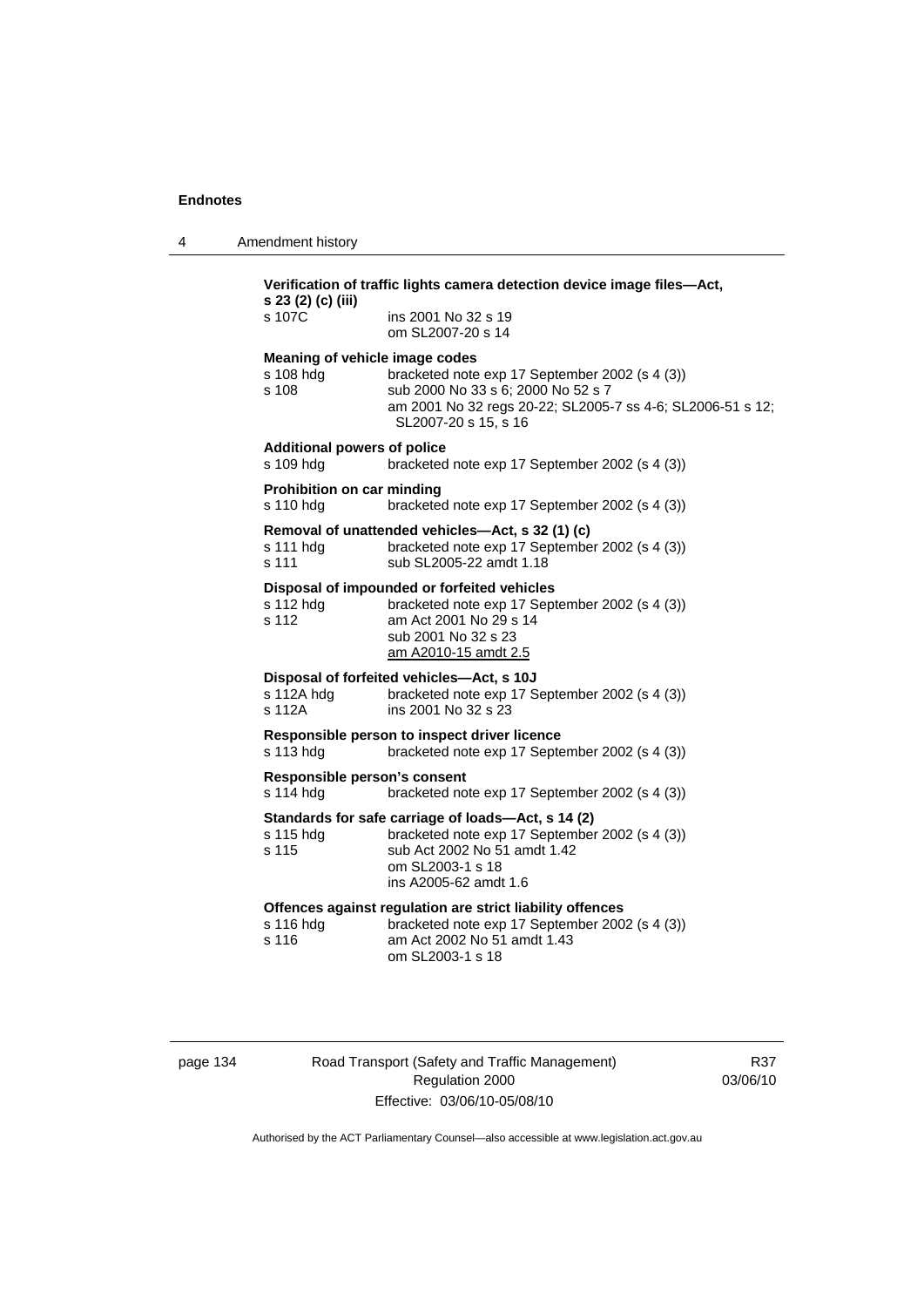| s 117 hdg<br>s 117                                                                       | General defence of accident or reasonable effort<br>bracketed note exp 17 September 2002 (s 4 (3))<br>am Act 2002 No 51 amdt 1.44<br>om SL2003-1 s 18 |
|------------------------------------------------------------------------------------------|-------------------------------------------------------------------------------------------------------------------------------------------------------|
| Transitional<br>ch 6 hdg                                                                 | exp 1 March 2002 (s 128)                                                                                                                              |
| <b>Parking</b><br>pt $6.1$ hdg                                                           | exp 1 March 2002 (s 128)                                                                                                                              |
| s 118                                                                                    | <b>Existing Class A and Class B parking spaces</b><br>exp 1 March 2002 (s 128)                                                                        |
| <b>Existing parking labels</b><br>s 119                                                  | exp 1 March 2002 (s 128)                                                                                                                              |
| <b>Existing disability labels</b><br>s 120                                               | exp 1 June 2000 (s 120)                                                                                                                               |
| <b>Existing codes of practice</b><br>s 121                                               | exp 1 March 2002 (s 128)                                                                                                                              |
| <b>Existing exemptions</b><br>s 122                                                      | exp 1 March 2002 (s 128)                                                                                                                              |
| s 123                                                                                    | Existing applications for exemptions and variation of conditions<br>exp 1 March 2002 (s 128)                                                          |
| <b>Existing notices to show cause</b><br>s 124                                           | exp 1 March 2002 (s 128)                                                                                                                              |
| <b>Traffic offence detection devices</b><br>pt 6.2 hdg                                   | exp 1 March 2002 (s 128)                                                                                                                              |
| <b>Existing tests and certificates</b><br>s 125                                          | am 2001 No 32 s 24<br>exp 1 March 2002 (s 128)                                                                                                        |
| <b>Existing approved people-use</b><br>s 126                                             | exp 1 March 2002 (s 128)                                                                                                                              |
| <b>Other transitional provisions</b><br>pt $6.3$ hdg                                     | exp 1 March 2002 (s 128)                                                                                                                              |
| <b>Existing medical certificate about seatbelts</b><br>s 127<br>exp 1 March 2002 (s 128) |                                                                                                                                                       |
| Expiry of ch 6<br>s 128                                                                  | am Act 2001 No 27 amdt 4.25<br>am Act 2001 No 44 amdt 1.3804<br>exp 1 March 2002 (s 128)                                                              |

R37 03/06/10 Road Transport (Safety and Traffic Management) Regulation 2000 Effective: 03/06/10-05/08/10

page 135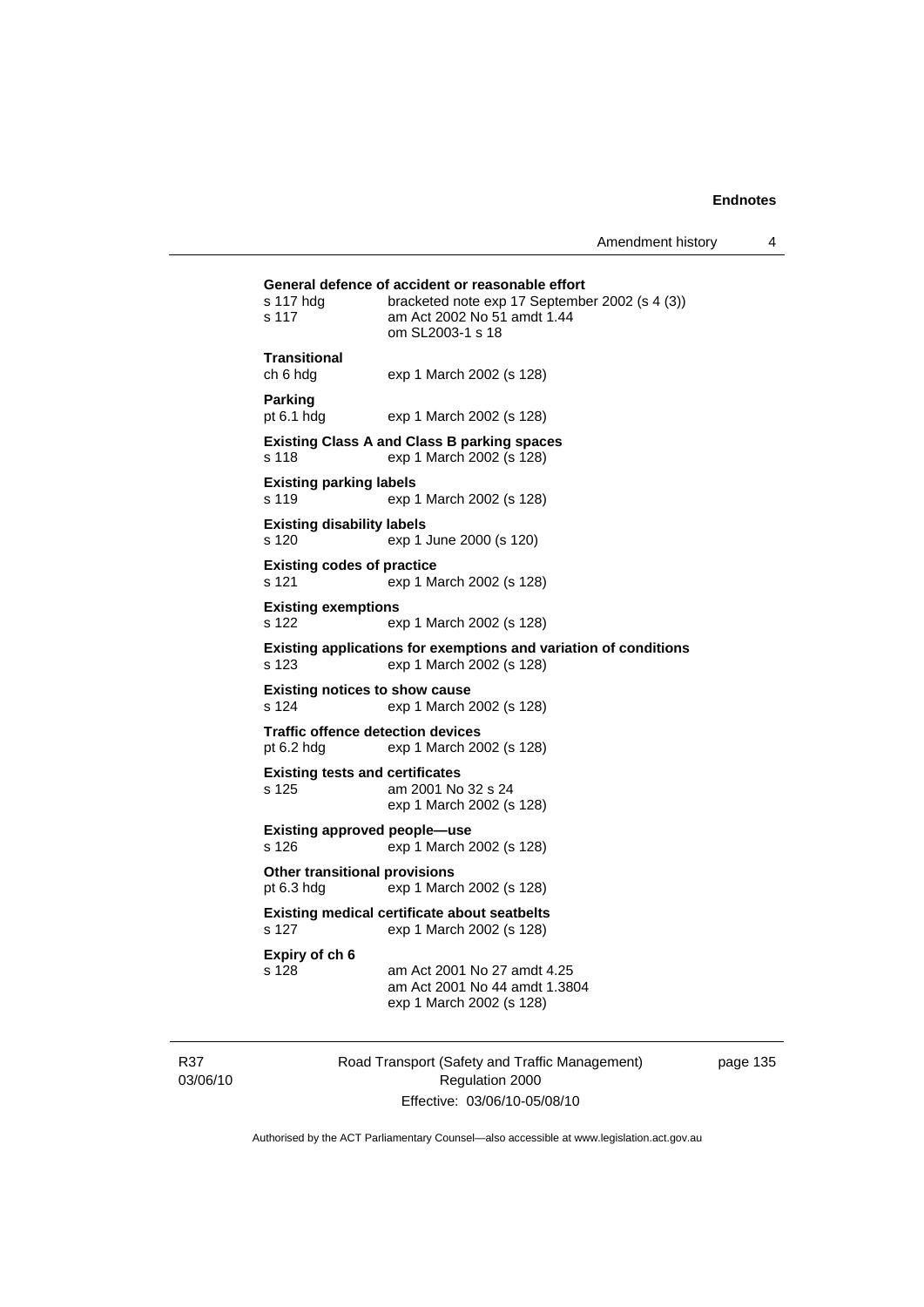4 Amendment history

**Meaning of location codes on images**  sch 1 sub 2000 No 33 s 8 **Digital camera detection devices**  sch 1 pt 1.1 hdg (prev sch 1 pt 1 hdg) ins SL2000-52 s 8 renum R4 LA sch 1 pt 1.1 am SL2000-52 s 8; SL2005-7 s 7; SL2006-4 s 4; SL2006-51 ss 13-15 **Fixed camera detection devices**  sch 1 pt 1.2 hdg (prev sch 1 pt 2 hdg) ins SL2000-52 s 8 renum R4 LA sub SL2007-20 s 17 sch 1 pt 1.2 ins SL2000-52 s 8 am SL2003-14 s 4; items renum SL2005-7 s 8; SL2006-51 s 16; SL2007-20 s 18 **Dictionary**  dict am A2004-28 amdt 3.62; SL2007-20 s 19; A2007-25 amdt 1.169; SL2008-47 amdt 1.14; A2010-18 amdt 3.94 def *approved police speedometer* ins 2001 No 32 s 26 def *area of operations* ins 2002 No 7 s 15 def *ARR* ins SL2003-12 s 6 def *bicycle* om A2010-18 amdt 3.95 def *camera detection device* ins 2000 No 52 s 9 sub 2001 No 32 s 25 def *centre of the road* ins 2000 No 52 s 9 def *code of practice* om SL2008-47 amdt 1.15 def *combination* om A2010-18 amdt 3.96 def *demand responsive service vehicle* ins SL2006-32 amdt 1.97 def *digital camera detection device* ins 2000 No 52 s 9 def *emergency worker* om SL2004-16 s 38 ins SL2005-22 amdt 1.19 def *exemption* om SL2008-47 amdt 1.15 def *existing operator's certificate* om SL2008-47 amdt 1.15 def *fixed camera detection device* ins SL2007-20 s 20 def *give way* ins 2000 No 21 s 4 def *hire car* ins SL2005-4 amdt 2.43 def *indicated on* ins 2001 No 32 s 26 om R18 LA def *laser speed measuring device* ins 2000 No 52 s 9 def *length* ins 2000 No 52 s 9 def *length of road* om 2000 No 52 s 9 def *loading zone permit* om SL2005-22 s 23 def *marked foot crossing* ins 2000 No 21 s 4

page 136 Road Transport (Safety and Traffic Management) Regulation 2000 Effective: 03/06/10-05/08/10

R37 03/06/10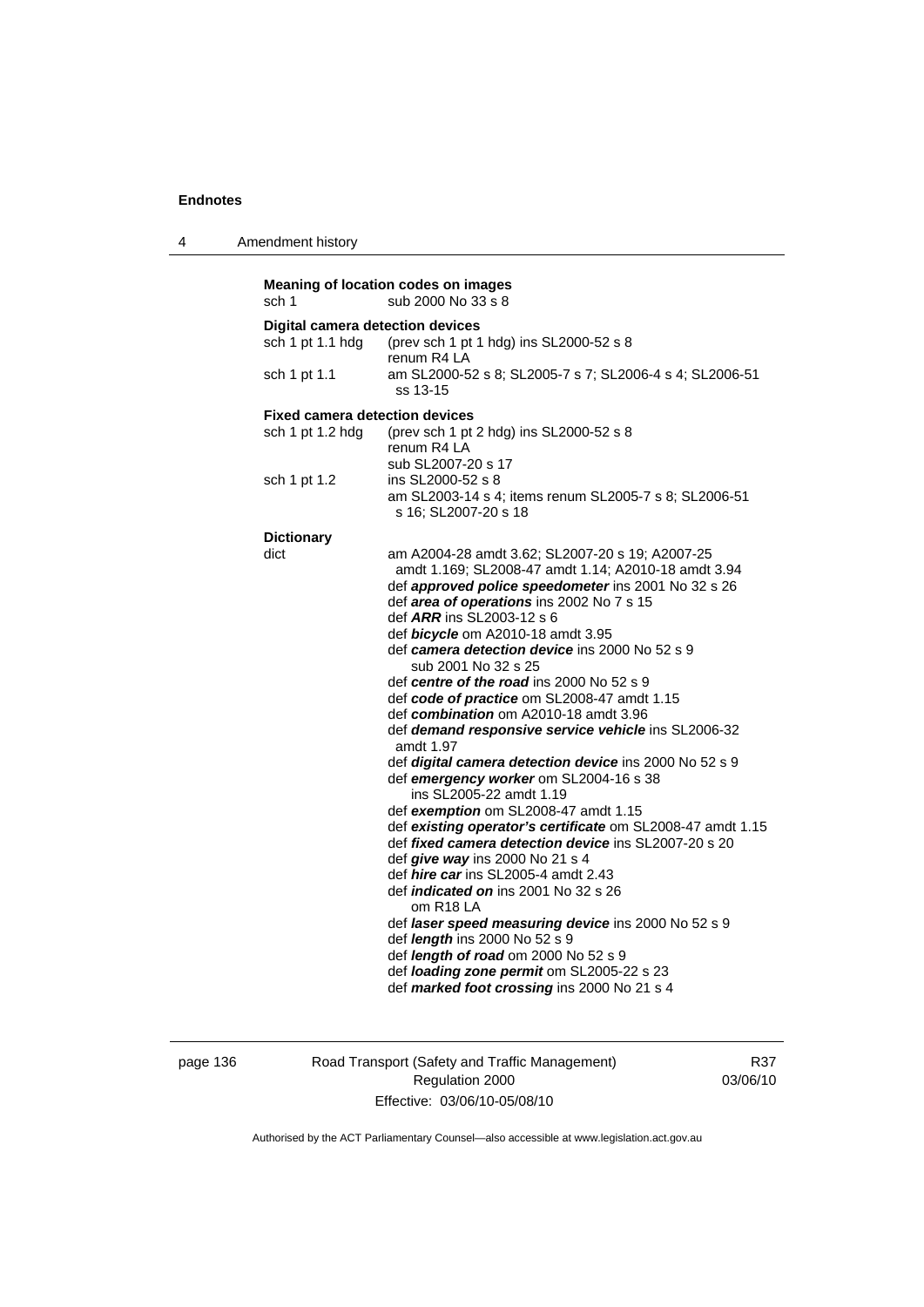def *motor vehicle* ins 2000 No 52 s 9 om A2010-18 amdt 3.97 def *park* sub SL2005-22 amdt 1.10 def *parking authority* ins 2002 No 7 s 15 def *parking authority guidelines* ins 2002 No 7 s 15 def *parking meter* am SL2005-22 s 24 def *parking permit* sub SL2005-22 s 25 def *parking ticket* am 2002 No 7 s 16 def *pay parking device* sub SL2005-22 s 25 def *pay parking sign* ins SL2005-22 s 26 def *pedestrian* ins 2000 No 21 s 4 def *piezo strip speed measuring device* ins 2000 No 52 s 9 def *postal vehicle* am SL2004-16 s 39 def *premises* ins SL2008-47 amdt 1.16 def *private hire car* om SL2005-4 amdt 2.44 def *public bus* sub Act 2001 No 62 amdt 1.42 def *radar speed measuring device* ins 2000 No 52 s 9 def *recording medium* ins 2001 No 32 s 26 def *red traffic arrow* ins 2000 No 52 s 9 def *red traffic light* ins 2000 No 52 s 9 def *registered interest* om R18 LA def *relevant parking fee* sub SL2005-22 s 27 def *restricted hire vehicle* om SL2005-4 amdt 2.44 def *restricted taxi* om 2002 No 2 s 30 def *ride* ins 2000 No 21 s 4 om A2010-18 amdt 3.97 def *rider* ins 2000 No 21 s 4 def *road* sub Act 2002 No 30 amdt 3.773; SL2005-22 amdt 1.20 def *road related area* ins Act 2002 No 30 amdt 3.774 om R18 LA def *security checksum* ins 2001 No 32 s 26 def *speed measuring device* ins 2000 No 52 s 9 om R18 LA def *stop* sub SL2005-22 amdt 1.20 def *taxi* sub 2002 No 2 s 31 om A2010-18 amdt 3.97 def *testing authority* ins 2000 No 52 s 9 def *the Act* om Act 2001 No 44 amdt 1.3805 def *ticket parking area* sub SL2005-22 s 27 def *ticket parking space* sub SL2005-22 s 27 def *traffic lights camera detection device* ins 2000 No 52 s 9 om SL2007-20 s 21 def *trailer* ins 2000 No 52 s 9 om A2010-18 amdt 3.97

R37 03/06/10 Road Transport (Safety and Traffic Management) Regulation 2000 Effective: 03/06/10-05/08/10

page 137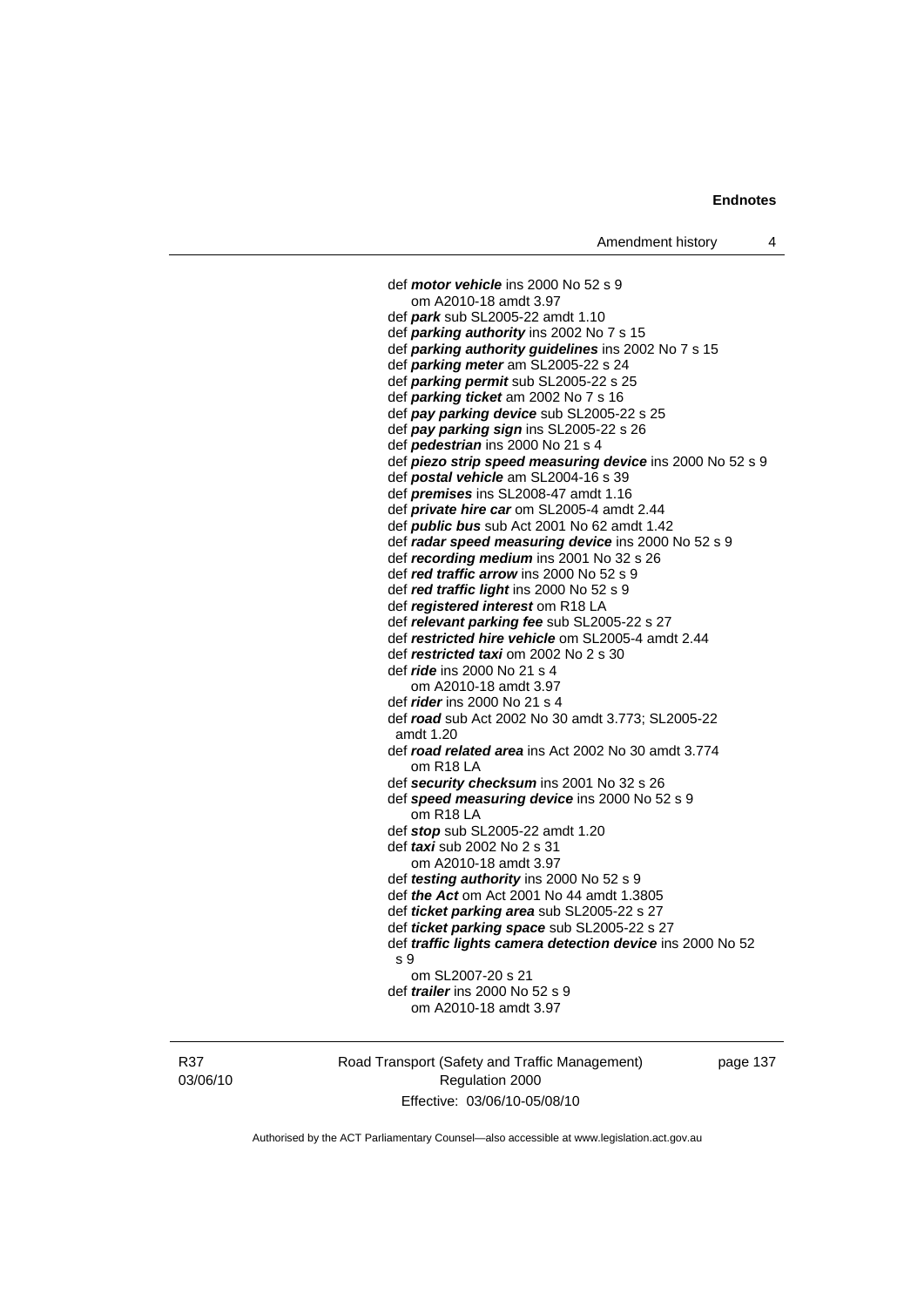5 Earlier republications

```
 def use om A2010-18 amdt 3.97 
def vehicle ins 2000 No 52 s 9 
def WORM disk ins 2001 No 32 s 26 
   sub SL2004-47 s 46
```
#### **5 Earlier republications**

Some earlier republications were not numbered. The number in column 1 refers to the publication order.

Since 12 September 2001 every authorised republication has been published in electronic pdf format on the ACT legislation register. A selection of authorised republications have also been published in printed format. These republications are marked with an asterisk (\*) in column 1. Electronic and printed versions of an authorised republication are identical.

| <b>Republication No</b> | <b>Amendments to</b> | <b>Republication date</b> |
|-------------------------|----------------------|---------------------------|
| 1                       | not amended          | 1 March 2000              |
| 2                       | Act 2001 No 56       | 12 September 2001         |
| 3                       | Act 2001 No 62       | 3 December 2001           |
| 4                       | SL 2002 No 2         | 1 March 2002              |
| $5^*$                   | SL 2002 No 2         | 2 March 2002              |
| 6                       | SL 2002 No 7         | 16 April 2002             |
| 7                       | Act 2002 No 30       | 10 October 2002           |
| 8                       | SL2002-31            | 1 November 2002           |
| 9                       | SL2002-31            | 2 December 2002           |
| 10                      | Act 2002 No 51       | 1 January 2003            |
| 11                      | SL2003-1             | 10 January 2003           |
| $12*$                   | SL2003-12            | 1 June 2003               |
| 13                      | SL2003-14            | 11 June 2003              |
| 14                      | A2004-7              | 5 April 2004              |
| 15                      | A2004-28             | 1 July 2004               |
| 16                      | A2004-28             | 19 July 2004              |
| 17                      | SL2004-47            | 10 September 2004         |
|                         |                      |                           |

page 138 Road Transport (Safety and Traffic Management) Regulation 2000 Effective: 03/06/10-05/08/10

R37 03/06/10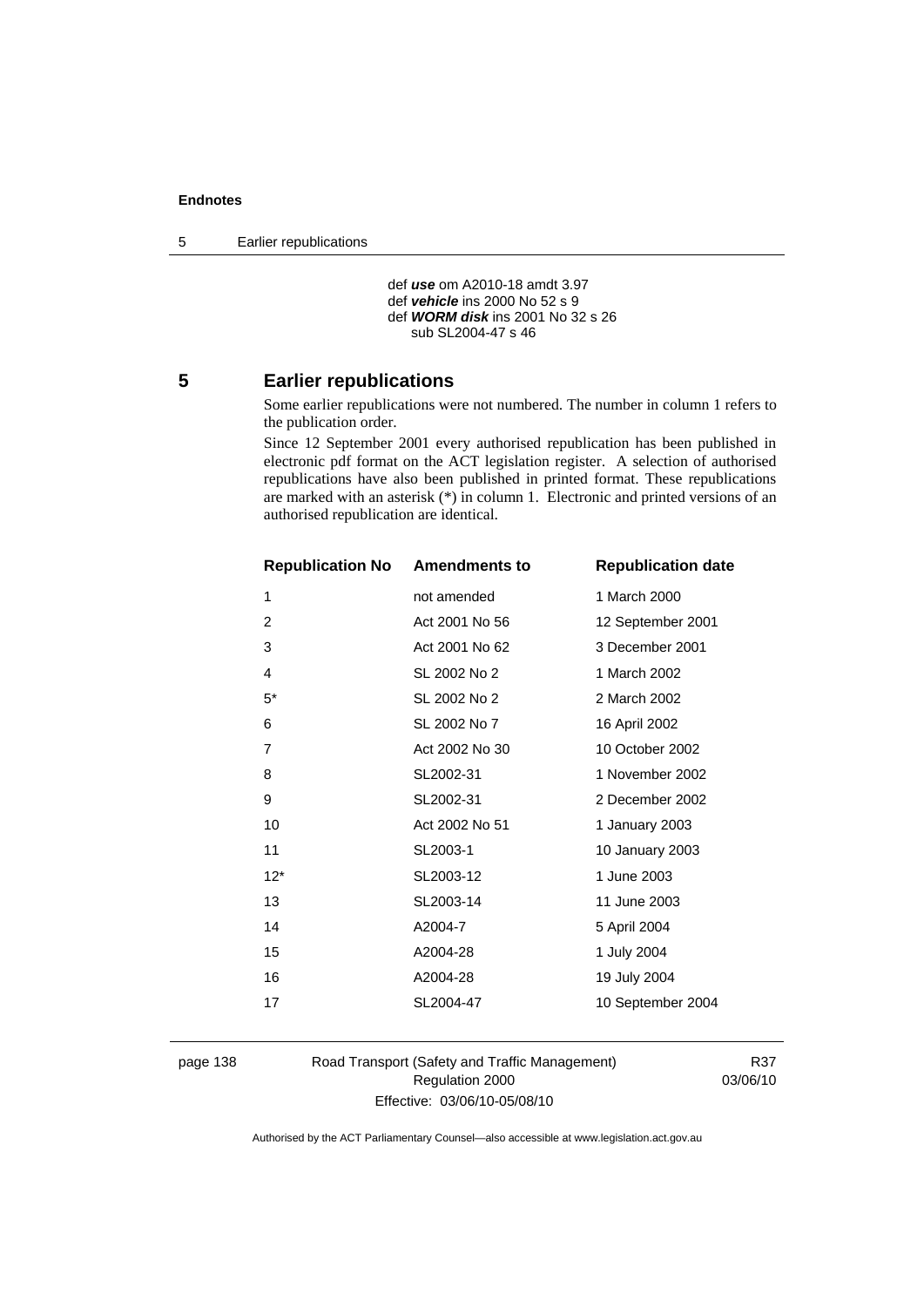Earlier republications 5

| <b>Republication No Amendments to</b> |           | <b>Republication date</b> |
|---------------------------------------|-----------|---------------------------|
| 18                                    | SL2004-47 | 2 November 2004           |
| 19                                    | SL2005-4  | 9 March 2005              |
| 20                                    | SL2005-7  | 9 April 2005              |
| $21*$                                 | SL2005-22 | 16 September 2005         |
| 22                                    | A2005-62  | 11 January 2006           |
| 23                                    | SL2006-4  | 17 January 2006           |
| 24                                    | SL2006-32 | 3 July 2006               |
| 25                                    | SL2006-32 | 2 December 2006           |
| 26                                    | SL2006-51 | 5 December 2006           |
| 27                                    | SL2007-20 | 31 July 2007              |
| 28                                    | A2007-25  | 31 March 2008             |
| 29                                    | SL2008-47 | 2 December 2008           |
| 30                                    | SL2008-47 | 11 March 2009             |
| 31                                    | SL2009-7  | 13 March 2009             |
| 32                                    | SL2009-7  | 16 March 2009             |
| 33                                    | SL2010-5  | 3 March 2010              |
| 34                                    | SL2010-5  | 15 March 2010             |
| 35                                    | SL2010-7  | 17 March 2010             |
| 36 (RI)                               | A2010-15  | 6 April 2010              |

R37 03/06/10 Road Transport (Safety and Traffic Management) Regulation 2000 Effective: 03/06/10-05/08/10

page 139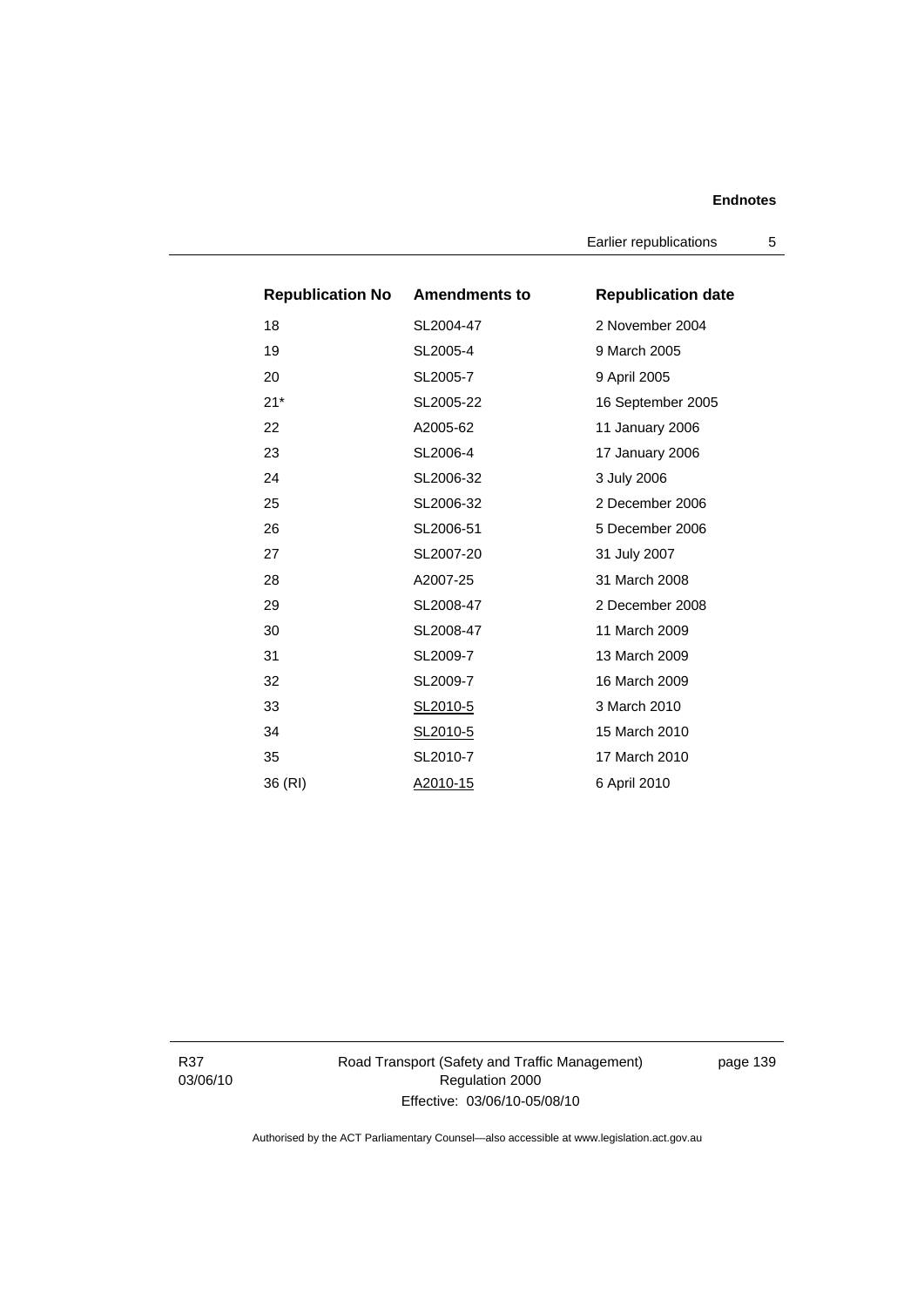6 Uncommenced amendments

# **6 Uncommenced amendments**

The following amendments have not been included in this republication because they were uncommenced at the republication date:

## **Road Transport Legislation Amendment Regulation 2010 (No 1) SL2010-5 s 55, ss 58-62**

#### **55 Division 2.2.1, note 2, table, item 22**

*substitute* 

| $\sim$<br>∠∠ | 266      | $\triangle$ J $\Gamma$ |
|--------------|----------|------------------------|
| ⊷⊷           | 266 (2B) | ∠ാ്വ                   |

### **58 Section 23B**

*substitute* 

# **23A ARR r 266—children travelling in interstate registered vehicles**

- (1) This section applies to a passenger in or on a motor vehicle (other than a bus or motorbike) who is under 7 years old.
- (2) For the Australian Road Rules, rule 266, the passenger is exempt from rule 266 if the motor vehicle is registered in a State that does not have a law that substantially corresponds to rule 266.

# **23B ARR r 266 (2B)—children travelling in goods compartments**

- (1) This section applies to a passenger in a motor vehicle who is—
	- (a) at least 4 years old; and
	- (b) under 7 years old; and

page 140 Road Transport (Safety and Traffic Management) Regulation 2000 Effective: 03/06/10-05/08/10

R37 03/06/10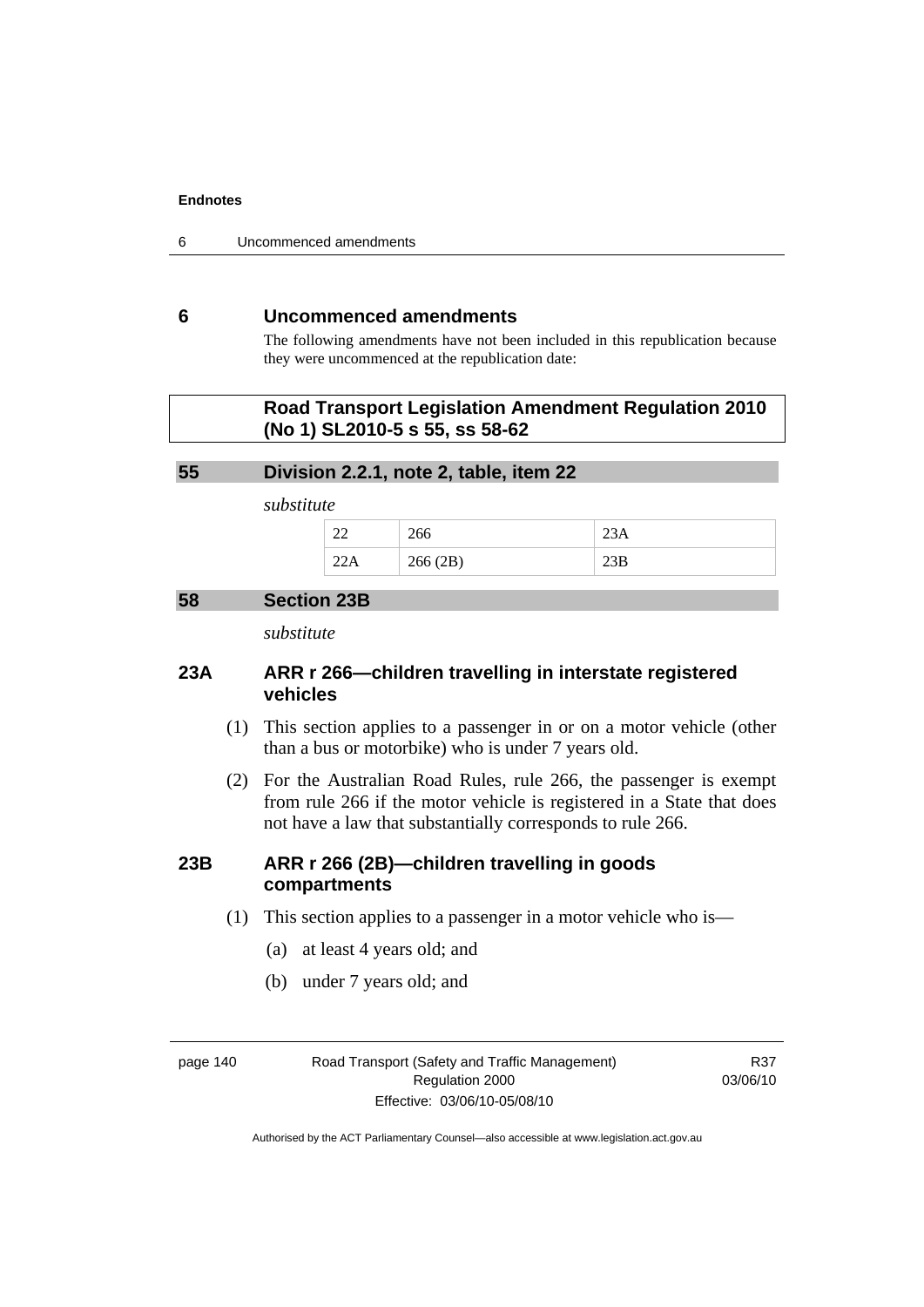- (c) travelling in a seating position in a part of the vehicle that is designed primarily for the carriage of goods.
- (2) For the Australian Road Rules, rule 266 (2B), the passenger is exempt from—
	- (a) being restrained in an approved child restraint; or
	- (b) being placed in an approved booster seat and restrained by a seatbelt.
- (3) However, the passenger must be—
	- (a) restrained by a suitable lap and sash type seatbelt; or
	- (b) restrained by—
		- (i) for the midsection of the passenger's body—a lap type seatbelt; and
		- (ii) for the passenger's upper body—an approved child safety harness.
	- *Note* A person must not travel in a seating position in a part of a vehicle that is designed primarily for the carriage of goods unless the position is suitable for the size and weight of the person (see ARR, r 268 (2)).

# **59 Section 24, new definitions**

#### *insert*

*approved booster seat* means a booster seat that is approved by the road transport authority under section 66 (1) (aa) (Approvals etc by road transport authority).

*approved child safety harness* means a child safety harness that is approved by the road transport authority under section 66 (1) (ba) (Approvals etc by road transport authority).

| 60              | <b>Section 25</b>                                                 |          |
|-----------------|-------------------------------------------------------------------|----------|
|                 | omit                                                              |          |
| R37<br>03/06/10 | Road Transport (Safety and Traffic Management)<br>Regulation 2000 | page 141 |
|                 | Effective: 03/06/10-05/08/10                                      |          |